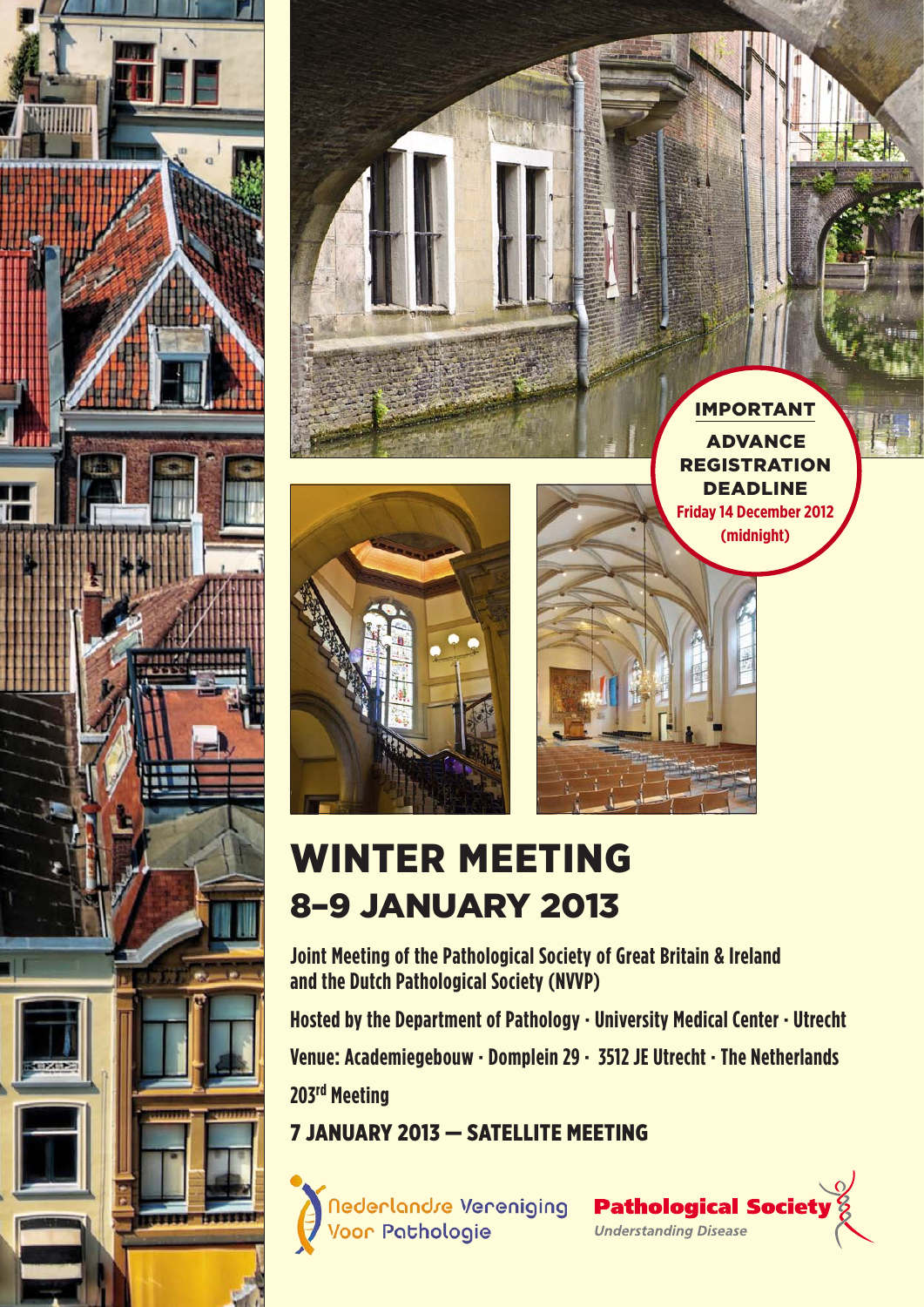#### **Programme acknowledgements**

This Programme is published jointly by the Pathological Society of Great Britain & Ireland and the Dutch Pathological Society (NVVP). © 2013

#### **Photographs**

Cover photographs are reproduced with permission.

Designed, typeset and printed in England by Byte & Type Ltd Birmingham B29 4NN · T: 0333 666 4321 · www.bytetype.co.uk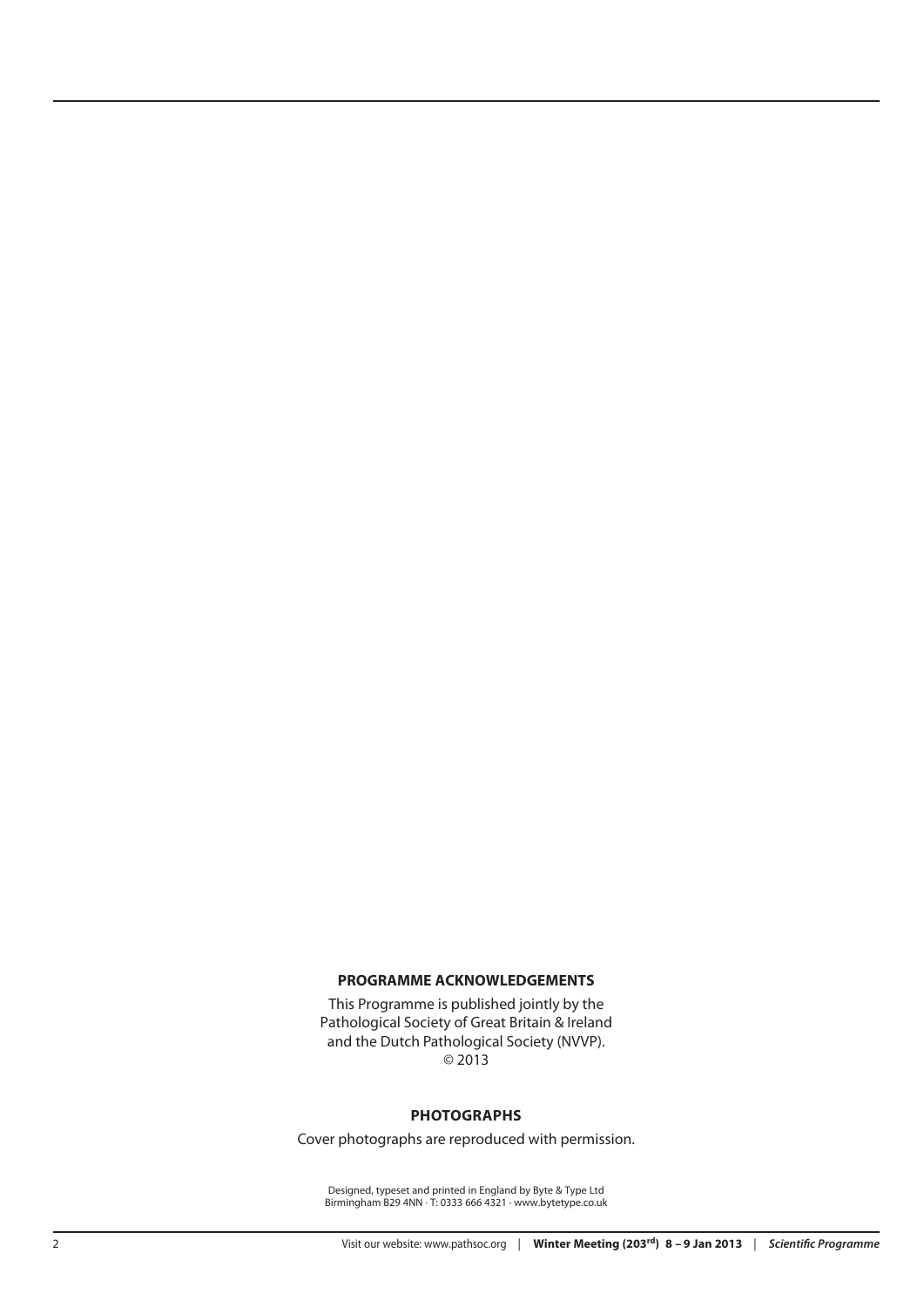| Continuing Professional Development (CPD) 2014 12:00 12:00 12:00 12:00 12:00 12:00 12:00 12:00 12:00 12:00 12:00 12:00 12:00 12:00 12:00 12:00 12:00 12:00 12:00 12:00 12:00 12:00 12:00 12:00 12:00 12:00 12:00 12:00 12:00 1       |    |
|--------------------------------------------------------------------------------------------------------------------------------------------------------------------------------------------------------------------------------------|----|
| <b>General Arrangements 2008 Contract 2008 Contract 2008 Contract 2008 Contract 2008 Contract 2008 Contract 2008 Contract 2008 Contract 2008 Contract 2008 Contract 2008 Contract 2008 Contract 2008 Contract 2008 Contract 2008</b> |    |
|                                                                                                                                                                                                                                      |    |
| Fees and Registration <b>Executive Construction Constant Construction Construction</b>                                                                                                                                               | 9  |
| <b>Detailed Programme</b>                                                                                                                                                                                                            |    |
| Tuesday 8 January 2014 10 20 20 21 22 23 24 25 26 27 28 29 20 21 21 22 23 24 25 26 27 28 29 20 21 21 21 21 21 2                                                                                                                      |    |
| Wednesday 9 January 2008 2009 2010 2020 2020 217                                                                                                                                                                                     |    |
| Acknowledgements (Trade Exhibition)<br>21                                                                                                                                                                                            |    |
| Poster Abstracts 23 and 23 and 23 and 24 and 25 and 26 and 26 and 26 and 27 and 27 and 27 and 27 and 27 and 27 and 27 and 27 and 27 and 27 and 27 and 27 and 27 and 27 and 27 and 27 and 27 and 27 and 27 and 27 and 27 and 27       |    |
| Abstract Reviewers 53                                                                                                                                                                                                                |    |
|                                                                                                                                                                                                                                      | 54 |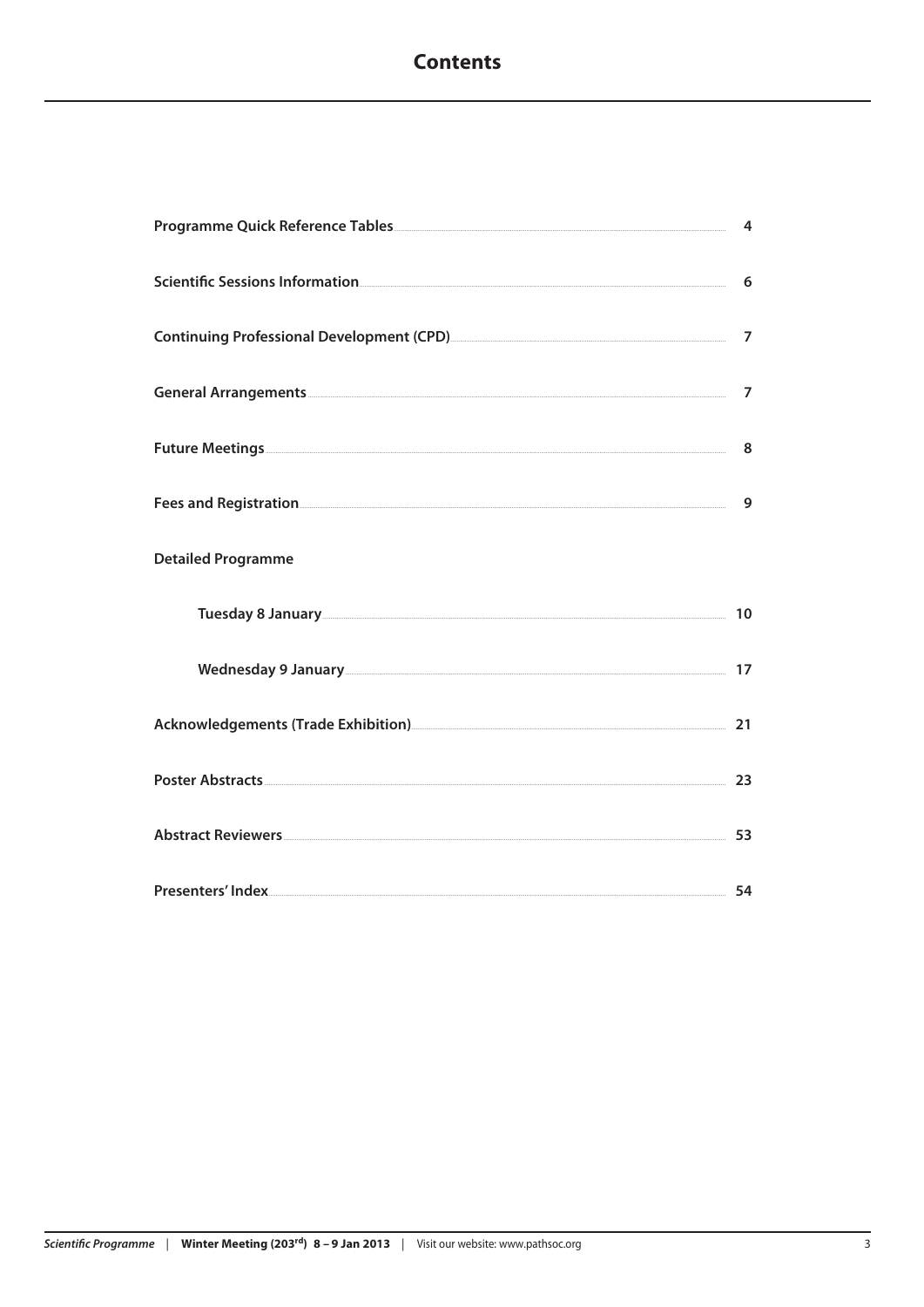### **Programme Summary**

### **TUEsday 8 January 2013**

|                     | IULJUAI OJANUANI ZUIJ                                                                           |
|---------------------|-------------------------------------------------------------------------------------------------|
| <b>FOYER</b>        |                                                                                                 |
| $08.00 - 09.15$     | <b>Registration and Coffee</b>                                                                  |
| <b>EIJKMANKAMER</b> |                                                                                                 |
| $09.00 - 18.00$     | Slide Seminar Competition Case Viewing: Neuroendocrine Tumours<br>(Competition closes at 16.30) |
|                     | <b>Sponsored by Philips Digital Pathology</b>                                                   |
| <b>AULA</b>         |                                                                                                 |
| $09.00 - 09.10$     | <b>Welcome and Introduction</b>                                                                 |
|                     | Prof PJ van Diest, University Medical Center Utrecht                                            |
| <b>AULA</b>         |                                                                                                 |
| $09.10 - 12.30$     | Symposium: Breast Pathology                                                                     |
| $10.40 - 11.10$     | Coffee and Trade Exhibition [1st FLOOR: SENAATSZAAL & MASKERADEZAAL]                            |
|                     | Poster Viewing [BELLE VAN ZUYLEN ZAAL, ZAAL 1636 & THE FOYER]                                   |
|                     | 1st FLOOR: SENAATSZAAL & MASKERADEZAAL                                                          |
| $12.30 - 13.30$     | <b>Lunch and Trade Exhibition</b>                                                               |
|                     | BELLE VAN ZUYLEN ZAAL, ZAAL 1636 & THE FOYER                                                    |
| $13.30 - 15.00$     | Poster Viewing and Chairman's Rounds (all categories)                                           |
|                     | 1st FLOOR: SENAATSZAAL & MASKERADEZAAL                                                          |
| $15.00 - 15.30$     | <b>Tea and Trade Exhibition</b>                                                                 |
| <b>AULA</b>         |                                                                                                 |
| 15.30-17.30         | <b>Plenary Oral Presentations</b>                                                               |
| <b>AULA</b>         |                                                                                                 |
| $17.30 - 17.35$     | <b>Prize Presentations:</b>                                                                     |
|                     | 1. Pathological Society Undergraduate Essay Competition Winner 2012                             |
|                     | Mr A Chhabra, Liverpool                                                                         |
|                     | 2. Journal of Pathology Jeremy Jass Prize for Research Excellence in Pathology in 2011          |
|                     | Dr M Fernanda Amary, London                                                                     |
| <b>AULA</b>         |                                                                                                 |
| $17.35 - 18.35$     | Goudie Lecture: MALT Lymphoma: Many Pathways Lead to NF-kB Activation                           |
|                     | Prof M-Q Du, University of Cambridge                                                            |
|                     | STADSKASTEEL OUDEAN RESTAURANT · UTRECHT                                                        |
| 19.00-20.00         | <b>Brewery Tour</b>                                                                             |
| $20.00 - 22.30$     | <b>Society Dinner</b>                                                                           |

All details are subject to amendment Visit our website for further information and updates: **[www.pathsoc.org](http://www.pathsoc.org)**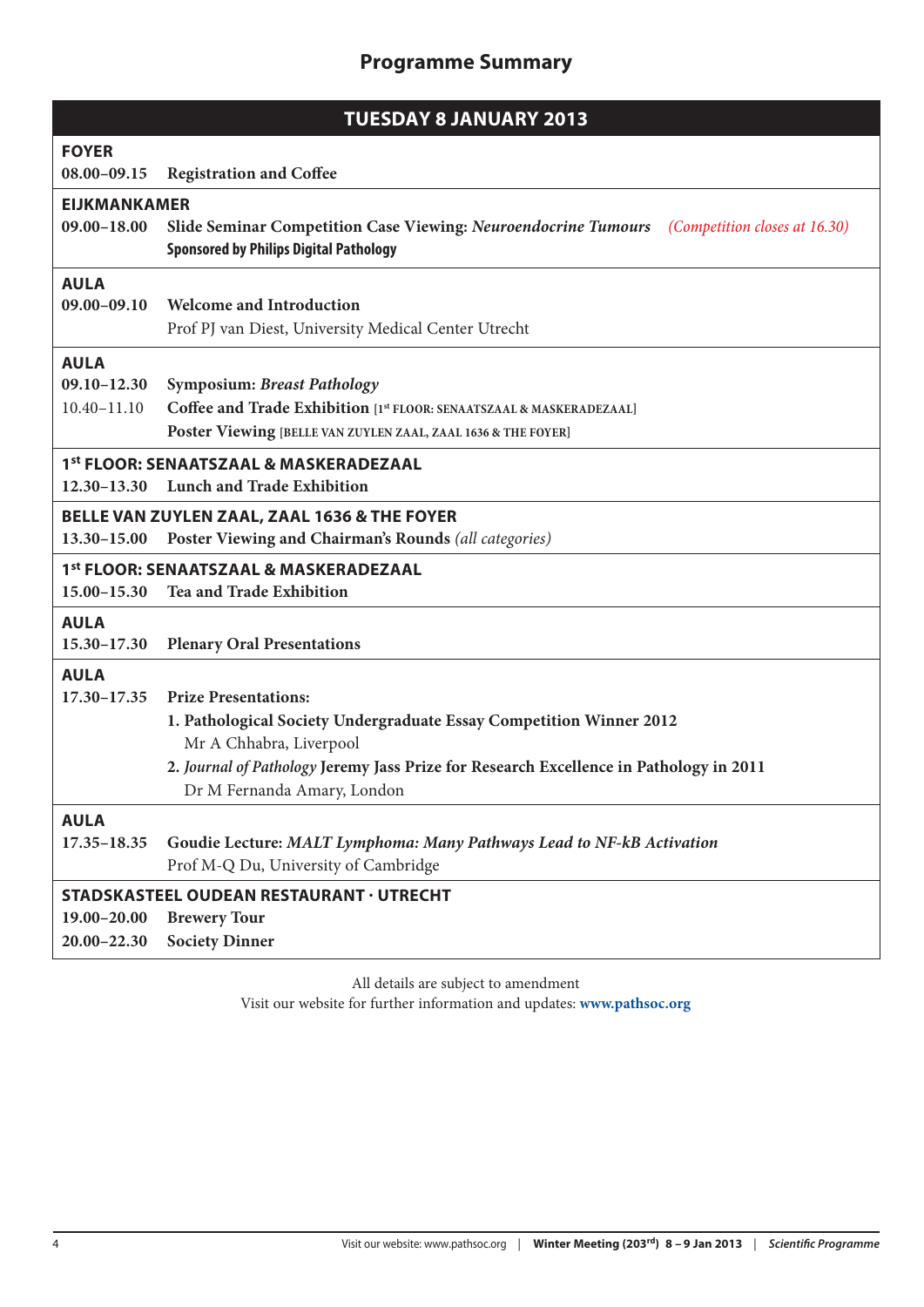| <b>WEDNESDAY 9 JANUARY 2013</b> |                                                                 |  |
|---------------------------------|-----------------------------------------------------------------|--|
| <b>FOYER</b>                    |                                                                 |  |
| $07.45 - 09.00$                 | <b>Registration and Coffee</b>                                  |  |
| <b>EIJKMANKAMER</b>             |                                                                 |  |
| $08.30 - 15.30$                 | Slide Seminar Competition Case Viewing: Neuroendocrine Tumours  |  |
|                                 | <b>Sponsored by Philips Digital Pathology</b>                   |  |
| <b>AULA</b>                     |                                                                 |  |
| $08.30 - 10.30$                 | Symposium: Gastrointestinal Pathology                           |  |
|                                 | 1st FLOOR: SENAATSZAAL & MASKERADEZAAL                          |  |
| $10.30 - 11.00$                 | <b>Coffee and Trade Exhibition</b>                              |  |
|                                 | Poster Viewing [BELLE VAN ZUYLEN ZAAL, ZAAL 1636 & THE FOYER]   |  |
| <b>AULA</b>                     |                                                                 |  |
| $11.00 - 12.30$                 | Symposium: Molecular Diagnostics                                |  |
|                                 | 1st FLOOR: SENAATSZAAL & MASKERADEZAAL                          |  |
| $12.30 - 14.00$                 | <b>Lunch and Trade Exhibition</b>                               |  |
|                                 | Poster Viewing [BELLE VAN ZUYLEN ZAAL, ZAAL 1636 & THE FOYER]   |  |
| <b>AULA</b>                     |                                                                 |  |
| 13.00-14.00                     | Meet The Experts Trainees Session: Gastrointestinal Stem Cells  |  |
|                                 | Prof JC Clevers, Hubrecht Institute, Utrecht                    |  |
| <b>AULA</b>                     |                                                                 |  |
| 14.00-14.45                     | <b>Slide Seminar Discussion Session: Neuroendocrine Tumours</b> |  |
| <b>AULA</b>                     |                                                                 |  |
| 14.45-15.30                     | Keynote Lecture: Stem Cell Dynamics and Colon Cancer            |  |
|                                 | Prof JC Clevers, Hubrecht Institute, Utrecht                    |  |
| 15.30                           | <b>Tea and Close of Meeting</b>                                 |  |

All details are subject to amendment

Visit our website for further information and updates: **[www.pathsoc.org](http://www.pathsoc.org)**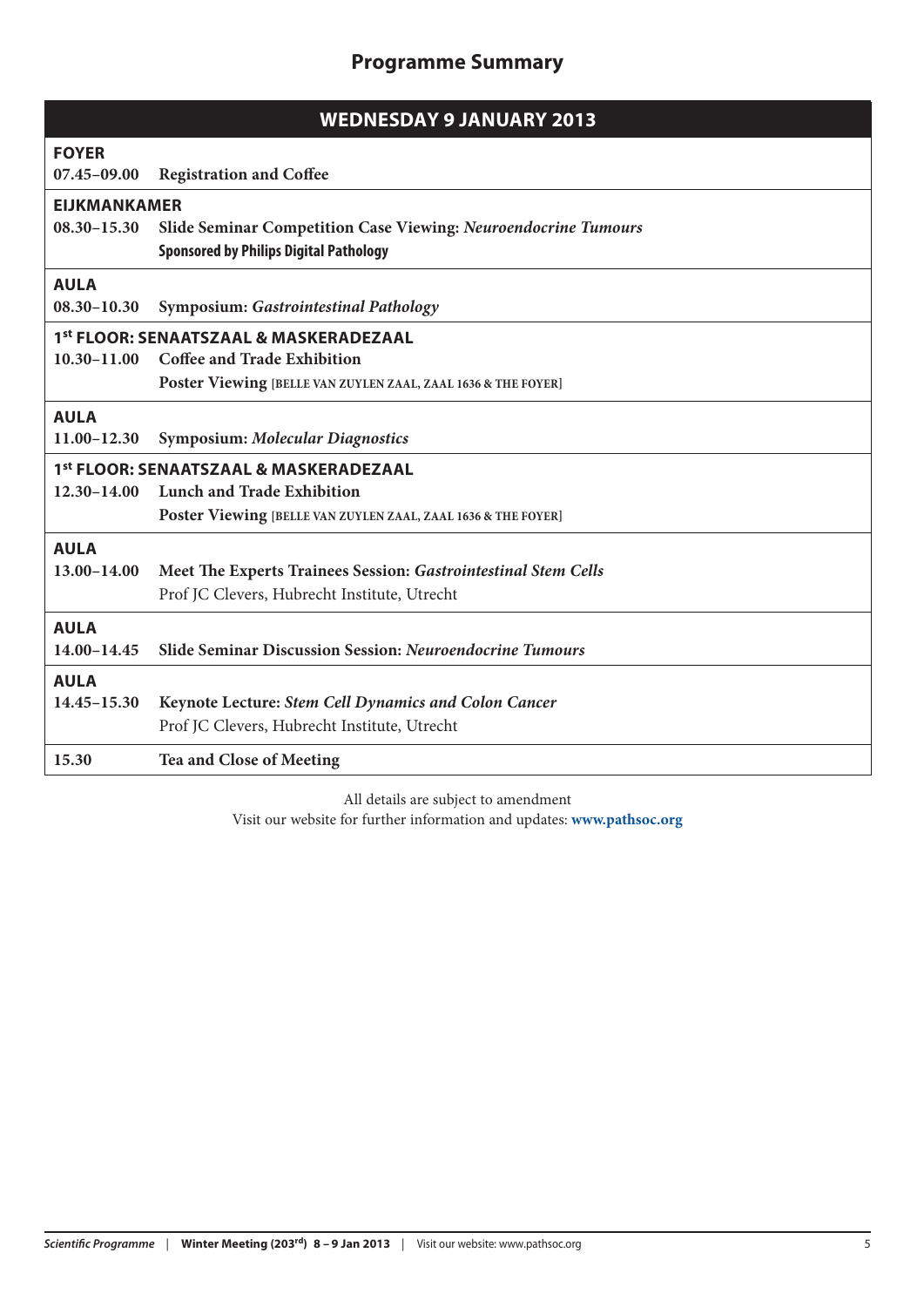### Free Paper Sessions

#### Plenary Oral Session **[Aula]**

Tuesday 8 January 15.30–17.30 The eight highest-ranked submitted oral abstracts will be presented. A prize for the best presentation, donated by the *Journal of Pathology* will be presented at the Society Dinner.

#### Poster Viewing and Chairman's Rounds **[Belle van Zuylen Zaal, Zaal 1636 & The Foyer]**

#### **Viewing**

Tuesday 8 January 13.30–15.00 Wednesday 9 January 12.30–14.00

#### **Chairman's Formal Poster Rounds**

Tuesday 8 January 13.30–15.00

#### **Prizes**

Poster round chairs will be circulating on Tuesday 8 January to select the winners of the Pathological Society's Sir Alastair Currie Prize and second and third poster prizes. **Winners** will be announced at the Society Dinner on Tuesday 8 January.

#### **Posters – Information for Presenters**

- ◆ Poster board dimensions are: 1.0 m (high) x 0.9 m (wide). **Please do not exceed these dimensions.**
- ◆ Velcro will be provided.
- ◆ The presenting author (or another contributor) must attend the meeting and present the poster during the allocated poster rounds in order for the abstract to be published in the *Journal of Pathology On-line Supplement* (except where authors have been notified that their abstract will not be published in the *Journal*).
- ◆ Posters should be in place by 09.00 on Tuesday 8 January and **must be removed by** 15.30 on Wednesday 9 January.
- ◆ Posters need to be displayed until **at least 17.30 on Tuesday 8 January** as the final judging for competition will take place during the tea break.
- ◆ *Scienceposters* the Society can offer a poster printing service via *Scienceposters*. See information on our website.

### Virtual SLIDE Seminar and Competition – *Neuroendocrine Tumours*

#### **Sponsored by Philips Digital Pathology**

#### Case Viewing (via PCs) **[Eijkmankamer]**

*Competition closes: Tuesday 8 January 2013 at 16.30 hrs.*

Tuesday 8 January 09.00–18.00 Wednesday 9 January 08.30–15.30

### Discussion Session **[Aula]**

Wednesday 9 January 14.00–14.45

#### Prize — **A case of champagne!**

The winner will be announced at the Society Dinner on Tuesday 8 January, the prize being a case of champagne *(which at the discretion of the winner, by tradition, is shared amongst those present at the dinner!).*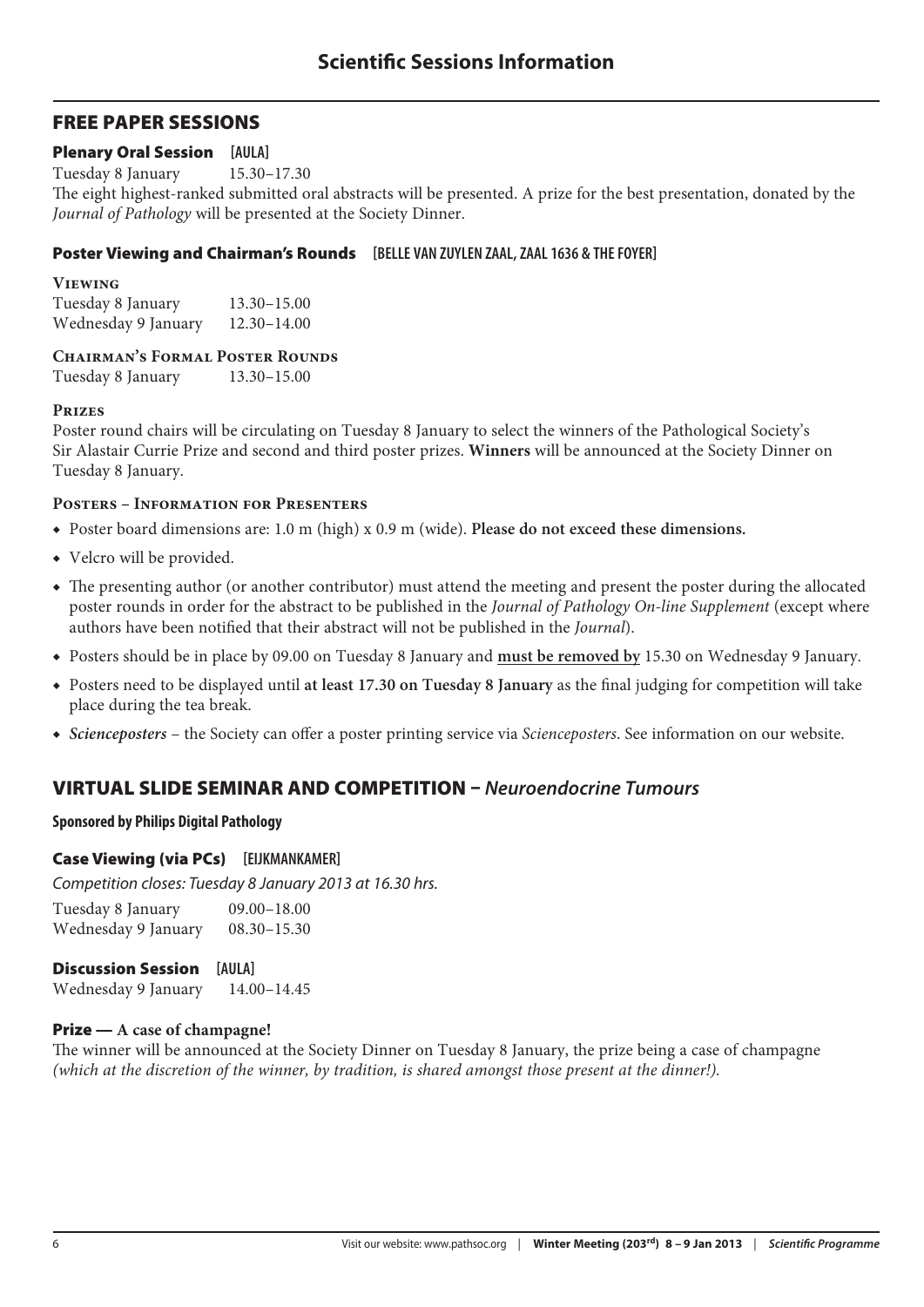### CONTINUING PROFESSIONAL DEVELOPMENT **(CPD)**

This Meeting has been approved by **The Royal College of Pathologists** for purposes of Continuing Professional Development. Credits can be accrued as follows:

| Tuesday 8 January   | Full day $= 6$ credits |
|---------------------|------------------------|
| Wednesday 9 January | Full day $=$ 4 credits |

The Society cannot issues certificates for less than full day attendance. Delegates should use the reflective note section of their CPD Portfolio to Self-accredit.

This Meeting has been approved by the **Dutch Society of Pathology (NVVP)** for purposes of Continuing Professional Development. Credits can be accrued as follows:

| Tuesday 8 January   | Full day $= 7$ credits |
|---------------------|------------------------|
| Wednesday 9 January | Full day $=$ 5 credits |

Request for Dutch Pathologists to email your **BIG** registration number to: **[w.vanbragt@umcutrecht.nl](mailto:w.vanbragt%40umcutrecht.nl?subject=)**

### Society Dinner / Brewery Tour **[STADSKASTEEL Oudean Restaurant · Utrecht]**

Tuesday 8 January

| Brewery Tour 19.00-20.00 |                 |
|--------------------------|-----------------|
| Dinner                   | $20.00 - 22.30$ |

#### **Tickets**

£25 for Undergraduates and £55 for other delegates. Please book your ticket(s) when registering on-line.

#### TRADE EXHIBITION **[1st Floor: Senaatszaal & Maskeradezaal]**

Delegates are encouraged to visit the Trade Exhibition and are requested to support the companies represented there.

### Presentation Checking and Preview **[Eijkmankamer]**

#### Internet Access **[Eijkmankamer]**

Wireless access and on-site PCs will be available for delegate use. Delegates will be issued with usernames and passwords at the Registration Desk.

#### Messages

During the Meeting, messages for delegates may be left at the following telephone number: **+44 (0)7964 024118** There will also be a message board located beside the Registration Desk.

#### Refreshments **[1st Floor: Senaatszaal & Maskeradezaal]**

Tea, coffee and lunch will be served at the times shown in the Programme.

[Direct Link](http://www.oudaen.nl/web/en/1_home.htm) **Restaurant**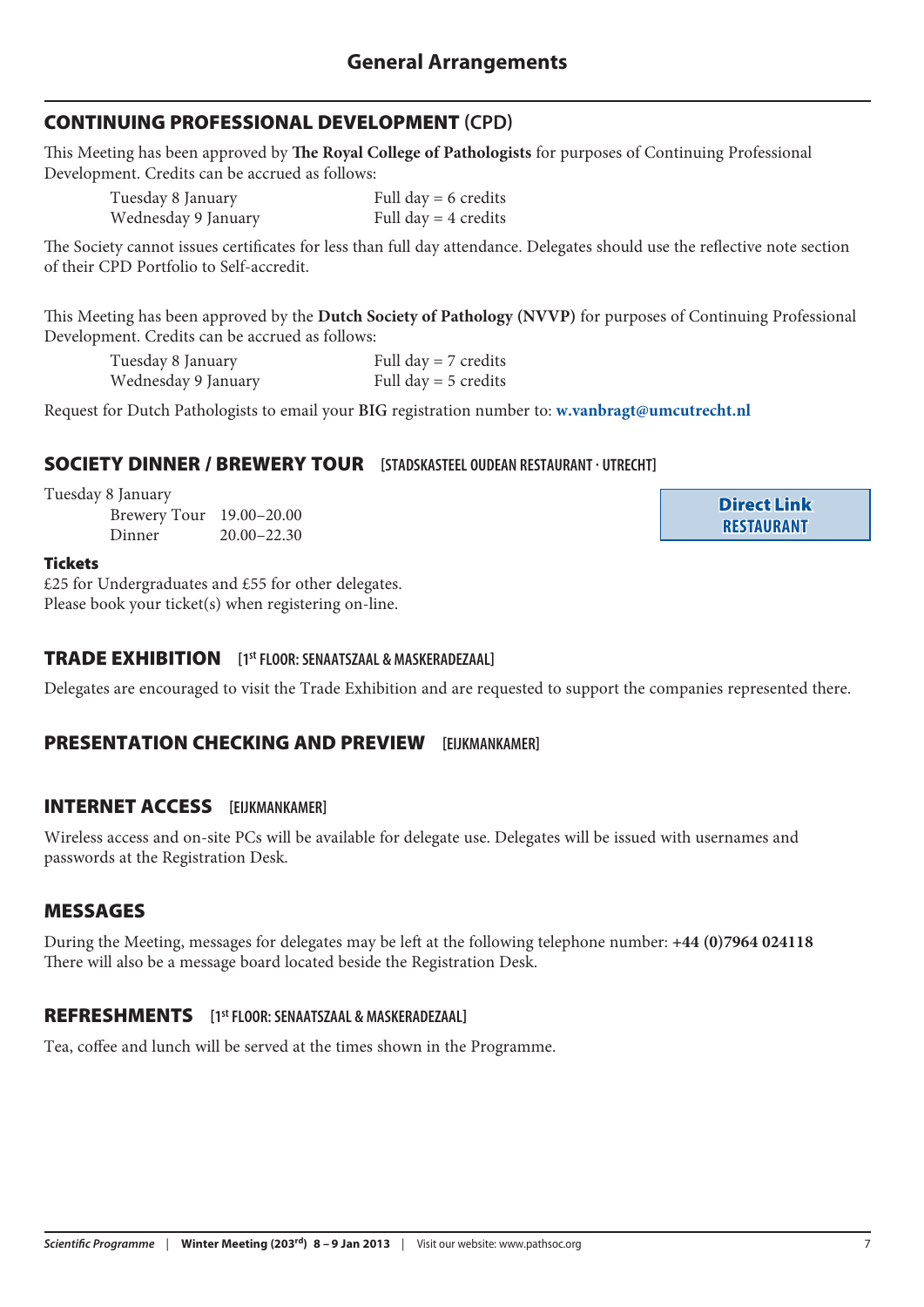### **BADGES**

Delegates are requested to wear their badges **at all times**.

### **COATS AND BAGS**

Secure facilities will be provided for coats and luggage.

### Travel, ACCOMMODATION and Venue Information

Please refer to the meeting website for information: **[www.pathsoc.org](http://www.pathsoc.org/index.php?option=com_events&task=view_detail&agid=16&year=2011&month=01&day=06&Itemid=1&catids=67)**

### Local Places of Interest

Please use the Direct Link to the right for information.

[Direct Link](http://www.utrecht.nl/smartsite.dws?id=13353) **LOCAL Places of Interest**

### **ENQUIRIES**

Enquiries before the Meeting regarding administration should be directed to:

**Pathological Society of Great Britain & Ireland**

2 Carlton House Terrace, London, SW1Y 5AF Tel: +44 (0)20 7976 1260 Fax: +44 (0)20 7930 2981 Email: [admin@pathsoc.org](mailto:admin%40pathsoc.org?subject=Sheffield%20Meeting%20%28July%202012%29)

### **DISCLAIMER**

The Pathological Society of Great Britain & Ireland cannot be held responsible for any injury or loss sustained during the Meeting.

### Future Meetings

### 2013

| $21-25$ January    | Pathological Society - Winter School for Trainees<br>London                                                            |
|--------------------|------------------------------------------------------------------------------------------------------------------------|
| $18-21$ June       | <b>Edinburgh Pathology 2013</b><br>$7th$ Joint Meeting of the British Division of the IAP and the Pathological Society |
| 2014               |                                                                                                                        |
| $31$ Aug – $4$ Sep | Joint Meeting with the European Society of Pathology, London                                                           |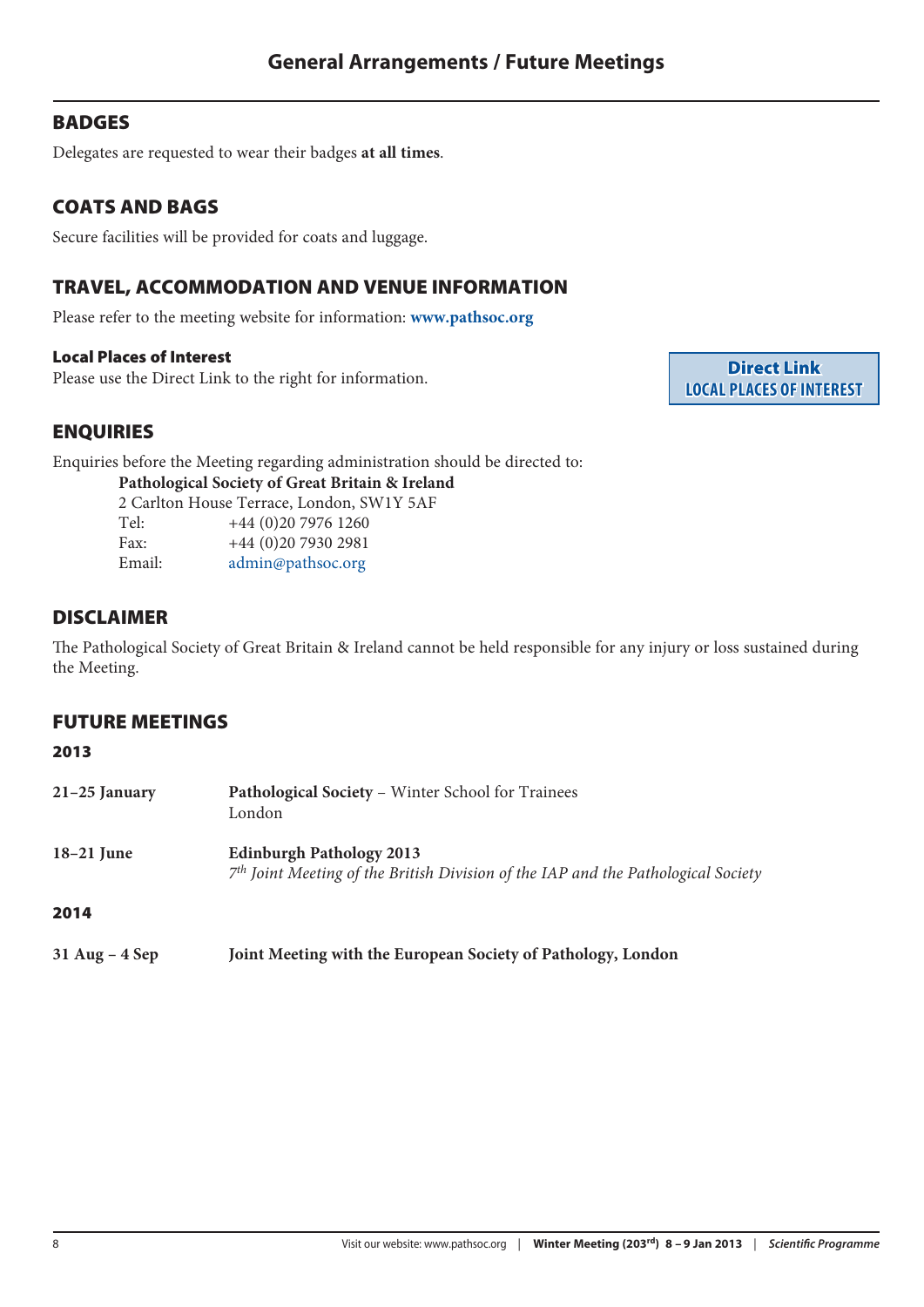### **Fees and Registration**

| <b>REGISTRATION FEES</b><br><b>FEES INCLUDE REFRESHMENTS AND LUNCH</b> |                                                                                                                                                                 |                                               |                                                     |
|------------------------------------------------------------------------|-----------------------------------------------------------------------------------------------------------------------------------------------------------------|-----------------------------------------------|-----------------------------------------------------|
| <b>DELEGATE TYPE</b>                                                   | <b>FEE CATEGORIES</b>                                                                                                                                           | <b>DAY or PART DAY</b><br>(after 26 Nov 2012) | <b>BREWERY TOUR</b><br>and<br><b>SOCIETY DINNER</b> |
| <b>Pathological Society/NVVP</b><br><b>Members</b>                     | <b>Ordinary Members,</b><br>Consultant and/or<br>equivalent position                                                                                            | £150                                          | £ 55                                                |
| <b>Pathological Society/NVVP</b><br><b>Concessionary Members</b>       | <b>Biomedical Scientists;</b><br><b>Honorary or Senior Members;</b><br><b>PhD Students;</b><br><b>Post-Doctoral Fellows,</b><br><b>Technicians and Trainees</b> | £75                                           | £ 55                                                |
| Undergraduate<br>⋇<br><b>Students</b>                                  |                                                                                                                                                                 | Free                                          | £ 25                                                |
| <b>Non-Members</b>                                                     | Consultant and/or<br>equivalent position                                                                                                                        | £ 225                                         | £ 25                                                |
| Non-Members<br>⋇<br>Concessionary                                      | <b>Biomedical Scientists;</b><br><b>PhD Students;</b><br>Post-Doctoral Fellows,<br><b>Technicians and Trainees</b>                                              | £ 90                                          | £ 55                                                |

### Advance Registration

Registration is via our on-line facility found on our website. Use the Direct Link to the right. **Advance registration will close at midnight on Friday 14 December 2012.**  Thereafter delegates may only register on-site on arrival at the meeting.

Direct Link **[Registration](https://www5.shocklogic.com/scripts/jmevent/Registration.asp?Client_Id=)**

**\* CONCESSIONS** 

Delegates from categories:

Undergraduate Students

Non-Members Concessionary

must provide an identification document as proof of their student or trainee status, including NTNs where applicable. Proof must be by way of a statement from the Head of Department.

A template document is available on our website: **[www.pathsoc.org](http://www.pathsoc.org)**

Please e-mail documents to: **[julie@pathsoc.org](mailto:julie%40pathsoc.org?subject=Concessions%20%28Winter%20Meeting%202013%29)** — or fax to: +44 (0)20 7930 2981.

### **CANCELLATIONS**

Please note that a cancellation fee of £20 will be deducted from any refund due for cancellations **received in writing by Monday 3 December 2012** — no refunds will be made after this date.

### **DELEGATE ENROLMENT** (AT THE MEETING)

The Registration Desk will be open as follows: Tuesday 8 January – from 08.00 Wednesday 9 January – from 07.45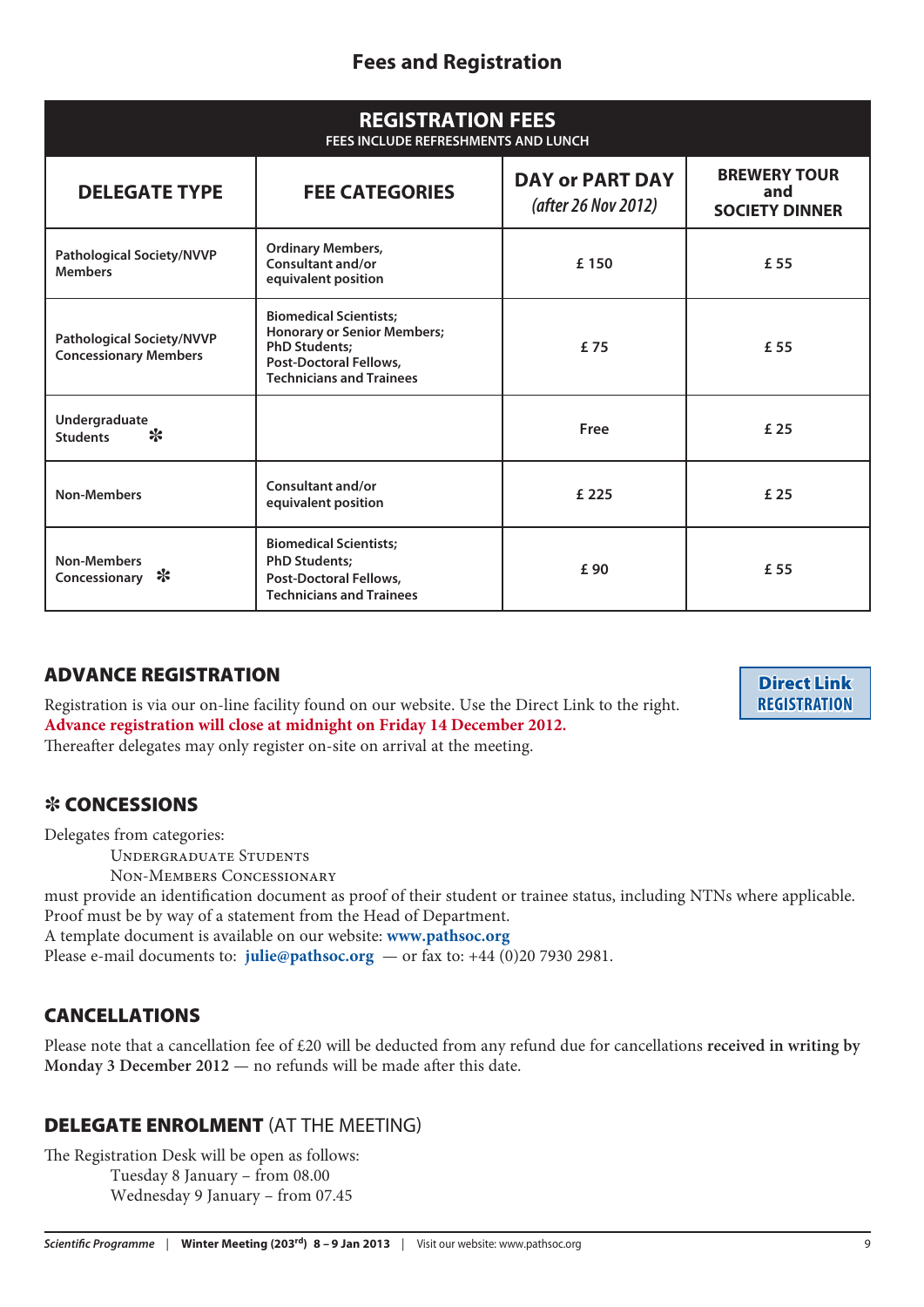Presenter =  $\circled{P}$  · Abstract numbers are shown in bold and square brackets eg [S123]

#### **08.00 Foyer REGISTRATION and COFFEE**

**09.00–18.00 Eijkmankamer SLIDE SEMINAR COMPETITION CASE VIEWING:** *Neuroendocrine Tumours* **Sponsored by Philips Digital Pathology**

 *Note: Competition closes at 16.30 today.*

## **09.00–09.10 AULA**

 **Welcome and Introduction**

Prof PJ van Diest, University Medical Center Utrecht

#### **09.10–12.30 AULA**

#### **Symposium:** *Breast Pathology*

 Chair: Dr RD Liebmann, Pathological Society Meetings Secretary and Maidstone Hospital, Maidstone Prof PJ van Diest, University Medical Center Utrecht

#### 09.10–09.55 [S1] *Molecular Alterations that Predict Future Malignancies: Stratifying Pre-malignant Biopsies for Progression*

P Dr TD Tlsty

*University of California, San Francisco, San Francisco, CA, United States*

Ductal carcinoma in situ (DCIS) is a relatively common diagnosis, yet the clinical and biologic significance of DCIS lesions is not fully understood. It appears that 5 to 10% of DCIS cases are associated with a subsequent invasive cancer within 5 years and a similar proportion has a subsequent DCIS lesion. Clinical trials and population-based studies have failed to consistently identify characteristics of women who are diagnosed with DCIS who have a high or low risk of subsequent invasive cancer. Identifying molecular marker signatures that can accurately predict subsequent DCIS and/or invasive cancer could aid in stratifying an individual's risk for subsequent tumors after a DCIS diagnosis and allow women to better tailor treatment choices to avoid unnecessary adjuvant therapy and opt for aggressive treatment when needed. Using the application of in vitro results, we have shown that DCIS samples can be stratified for subsequent tumour events (Gauthier et al, Cancer Cell 12, 479-91, 2007). We have validated these observations in a population-based cohort of women with DCIS. Thus, novel biomarkers can be developed in an in vitro system and applied to identify women at high risk of subsequent invasive tumors (Kerlikowske, et. al JNCI 102, 627-637, 2010) and these markers can be validated in a cohort of a relevant population.

#### 09.55–10.40 [S2] *Breast Cancer Genomics*

#### P Prof JS Reis-Filho

*Department of Pathology, Memorial Sloan-Kettering Cancer Center, New York, United States*

Breast cancer comprises a collection of different diseases that not only have distinct molecular profiles, but also risk factors, clinical presentation, prognosis and response to therapy. High throughput genomics and transcriptomics studies have revealed that oestrogen receptor (ER)-positive and -negative breast cancers are fundamentally distinct entities. The advent of massively parallel sequencing has offered unique opportunities to characterise the genomic profiles of breast cancers at an unprecedented level of detail. These studies have revealed that i) the number of highly recurrently mutated genes in breast cancer is limited and include TP53, PIK3CA, GATA3, CDH1, MAP3K1, PTEN, PIK3R1, and RUNX1, ii) there is a large number of genes that are mutated in <2% of breast cancers, iii) the constellation of genes recurrently mutated in ER-positive and ER-negative breast cancers differs, although some genes are mutated in both groups (e.g. TP53, PIK3CA), and iv) at base pair resolution, each breast cancer is unique in terms of the repertoire of mutations it harbours. The use of massively parallel sequencing has also provided evidence to demonstrate that, at diagnosis, breast cancers are composed of mosaics of clones that in addition to the founder genetic events harbour private mutations. In fact, spatial and temporal intra-tumour genetic heterogeneity occurs, given that distinct areas within a tumour have been shown to harbour distinct repertoires of mutations, and that cells harbouring specific mutations appear to be enriched in the metastatic deposit when compared to its primary tumour. In this presentation, the novel concepts emerging from massively parallel sequencing studies of breast cancer will be reviewed and their impact on our understanding of breast cancer will be discussed.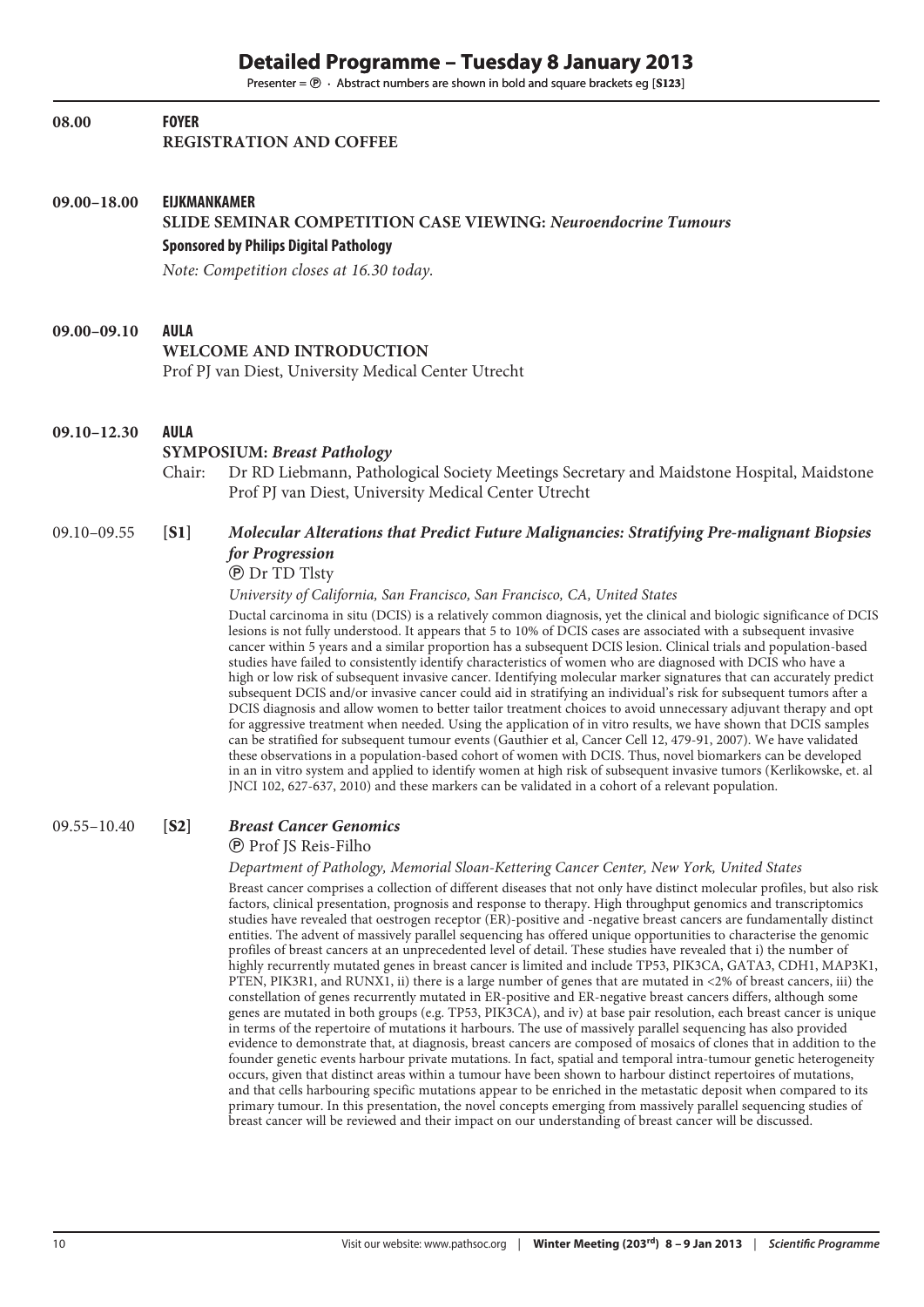Presenter =  $\circled{P}$  · Abstract numbers are shown in bold and square brackets eg [S123]

#### 10.40–11.10 **COFFEE and TRADE EXHIBITION — 1st Floor: Senaatzaal & Maskeradezaal POSTER VIEWING — Belle van Zuylen Zaal, Zaal 1636 & The Foyer**

#### 11.10–11.45 [S3] *Columnar Cell Lesions of the Breast: A Practical Approach* P Dr AHS Lee

#### *Nottingham University Hospitals, Nottingham, United Kingdom*

Interest in columnar cell lesions increased dramatically after the introduction of mammographic screening because these lesions are associated with calcification. There is a spectrum of columnar cell lesions. Columnar cell change is a lobular lesion characterised by dilated acini, with epithelial cells with bland basally located columnar nuclei, apical snouts and frequent associated calcification. Columnar cell hyperplasia is composed of similar cells, but with more layers. Flat epithelial atypia (FEA) also has dilated acini, but the epithelial cells are monotonous and evenly placed with round or oval nuclei and loss of polarity often resembling the cytology of low grade DCIS. It lacks the cribriform or micropapillary architectural features seen in ADH or low grade DCIS. Columnar cell lesions are typically oestrogen receptor and luminal cytokeratins positive and basal cytokeratins and HER2 negative. They are associated with ADH, low grade DCIS, lobular neoplasia and low grade invasive carcinomas including tubular and lobular types which share the same immunophenotype and similar genetic changes such as 16q deletions. These invasive carcinomas are in the luminal A category. Clonality has been shown between columnar cell lesions and adjacent carcinoma. These data suggest that columnar cell lesions are non-obligate precursors of low grade carcinomas. However follow up studies of FEA show low risk of recurrence. Also follow up studies of other columnar cell lesions suggest that the risk of progression is low. Columnar cell change and hyperplasia should be managed as benign lesions. After a core biopsy diagnosis of FEA the risk of associated malignancy is about 10%, much lower than for ADH-like lesions, but sufficient to recommend diagnostic excision. There are limited data on the importance of FEA at the margins of surgical specimens.

#### 11.45–12.30 [S4] *Context-dependent Roles for p120-catenin in Metastatic Breast Cancer*

#### P Dr PWB Derksen *UMC, Utrecht, Netherlands*

Metastatic breast cancer cannot be treated successfully because the cellular mechanisms by which cancer cells evade current treatment regimes are not fully understood. While normal mammary cells depend on adherence junctions (AJ) for their survival, breast cancer cells can bypass this dependency upon inactivation of E-cadherin, the key component of the AJ. Despite the fact that mutational inactivation of E-cadherin is the key event leading to the development and progression of invasive lobular carcinoma (ILC), little is known about the underlying mechanisms that govern these processes. Using mouse models of human ILC, we demonstrate that – upon E-cadherin inactivation – p120-catenin (p120) translocates to the cytosol where it regulates Rock-mediated control of anchorage-independent tumour growth and metastasis through inhibition of MRIP. Conversely, since stability of the AJ can be regulated by p120-mediated turnover of E-cadherin, we also studied the effect of p120 inactivation in a mouse model of nonmetastatic mammary carcinoma. In this setting, p120 acts as a haploinsufficient tumour suppressor, resulting in the acquisition of metastatic potential and increased tumour proliferation through hyperactivation of growth factor receptor (GFR)-induced growth and survival signals. In summary, our data indicate that p120 can act as an oncogene or tumour suppressor, depending on context and timing of junctional inactivation. Furthermore, our findings suggest that targeted intervention strategies using Rock inhibition may be applicable for the treatment of ILC, while patients suffering from metastatic p120 negative breast cancer could benefit from clinically established inhibitors of GFR signaling.

#### **12.30–13.30 1stFloor: Senaatszaal & Maskeradezaal LUNCH and TRADE EXHIBITION POSTER VIEWING — Belle van Zuylen Zaal, Zaal 1636 & The Foyer**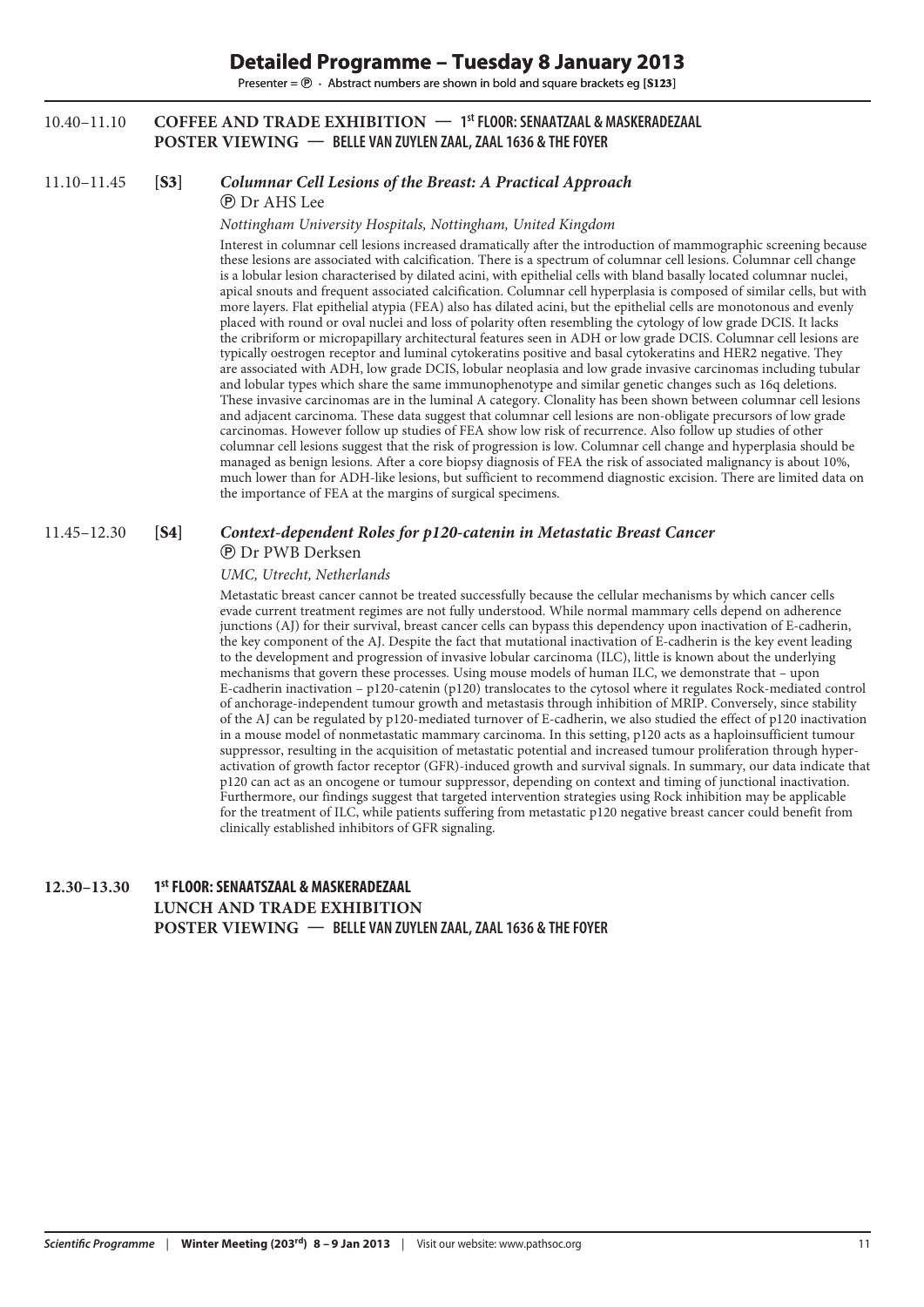Presenter =  $\overline{P}$  · Abstract numbers are shown in bold and square brackets eg [S123]

### **13.30–15.00 Belle van Zuylen Zaal, Zaal 1636 & The Foyer**

 **POSTER VIEWING AND CHAIRMAN'S ROUNDS**

| <b>Categories</b>            | <b>Poster Numbers</b>                           |
|------------------------------|-------------------------------------------------|
| Autopsy/Forensic             | $P1-P3$ <sup>1</sup>                            |
| <b>Breast</b>                | $P_4 - P_19^2$                                  |
| Cardiovascular/Pulmonary     | $P20-P253$                                      |
| Cellular/Molecular Pathology | P <sub>26</sub> -P <sub>39</sub> <sup>4</sup>   |
| <b>Education and Audit</b>   | P40-P46 <sup>5</sup>                            |
| Endocrine                    | P <sub>47</sub> <sup>6</sup>                    |
| Head and Neck                | P <sub>48</sub> -P <sub>52</sub> <sup>6</sup>   |
| Gastrointestinal             | P53-P777                                        |
| Hepatobiliary/Pancreas       | P78-P81 <sup>7</sup>                            |
| Genitourinary/Renal          | P82-P86 <sup>8</sup>                            |
| Gynaecological               | $P87-P929$                                      |
| Lymphoreticular              | P93-P97 <sup>10</sup>                           |
| Neonatal/Paediatric          | P98-P99 <sup>11</sup>                           |
| Neuropathology/Ophthalmic    | P100-P106 $^{12}$                               |
| Osteoarticular/Soft Tissue   | P107-P108 <sup>13</sup>                         |
| Skin                         | P110 <sup>13</sup><br>(Note: P109 is withdrawn) |
| Technical Advances           | P111-P113 <sup>14</sup>                         |

Chair: <sup>1</sup> Prof P Van der Valk, Amsterdam

- <sup>2</sup> Dr AHS Lee, Nottingham; Prof JS Reis-Filho, New York
- <sup>3</sup> Dr A Vink, Utrecht
- <sup>4</sup> Dr C van Neusel, Amsterdam; Prof I Tomlinson, Oxford
- <sup>5</sup> Dr JWM Chow, London; Dr A McGregor, Leicester
- <sup>6</sup> Prof E Bloemena, Amsterdam
- <sup>7</sup> Prof AP de Bruine, Maastricht; Prof GJA Offerhaus, Utrecht; Prof M Pignatelli, Glasgow
- <sup>8</sup> Prof S Fleming, Dundee; Prof R Goldschmeding, Utrecht
- <sup>9</sup> Prof CS Herrington, Dundee; Dr A McGregor, Leicester
- <sup>10</sup> Dr D de Jong, Amsterdam
- <sup>11</sup> Dr RR de Krijger, Delft
- <sup>12</sup> Prof JE Martin, London; Prof P Van der Valk, Amsterdam
- <sup>13</sup> Prof AM Flanagan, London
- <sup>14</sup> Dr JLG Blaauwgeers, Amsterdam; Dr RA de Weger, Utrecht

#### **15.00–15.30 1stFloor: Senaatszaal & Maskeradezaal Tea and TRADE EXHIBITION**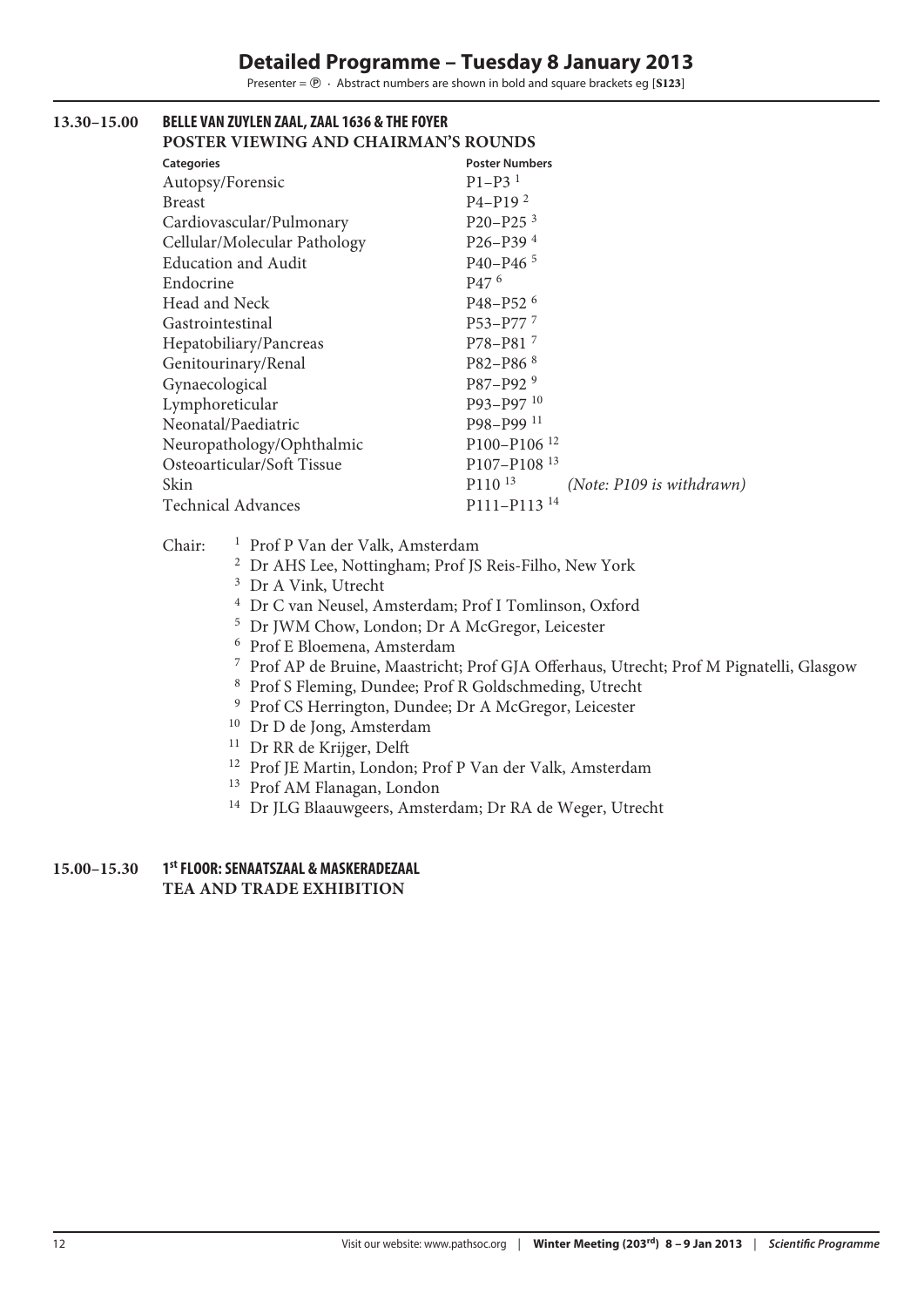Presenter =  $(P \cdot$  Abstract numbers are shown in bold and square brackets eg [S123]

#### **15.30–17.30 Aula**

#### **PLENARY ORAL PRESENTATIONS**

Chair: Dr RD Liebmann, Pathological Society Meetings Secretary and Maidstone Hospital, Maidstone Prof PA Hall, Editor-in-Chief, *Journal of Pathology* and King Faisal Specialist Hospital and Research Center, Riyadh, Saudi Arabia

#### 15.30–15.45 [PL1] *High-Risk Human Papillomavirus Testing Versus Cytology in Predicting Post-Treatment Disease in Women Treated for High-Grade Cervical Disease: A Systematic Review and Meta-Analysis*

M Kocken<sup>1</sup>; **@** MH Uijterwaal<sup>1</sup>; AL De Vries<sup>1</sup>; J Berkhof<sup>1</sup>; JCF Ket<sup>1</sup>; TJM Helmerhorst<sup>2</sup>;  $CIL$  Meijer<sup>1</sup>

*1VU Medical Center, Amsterdam, Netherlands; 2Erasmus Medical Center, Rotterdam, Netherlands*

**Objective**: Currently, women treated for high-grade cervical intraepithelial neoplasia (CIN 2/3) are followed-up by cytology to monitor them for post-treatment disease. This systematic review and meta-analysis determines test performance of testing for high-risk human papillomavirus (hrHPV), cytology and co-testing (combined hrHPV testing and cytology) in predicting high-grade post-treatment disease (CIN2+).

**Methods**: Studies that compared at least two of three post-treatment surveillance methods, and were published between January 2003 and May 2011, were identified through a bibliographic database search. Identification of relevant studies was conducted independently by two reviewers with a multi-step process. The reference standard used to diagnose post-treatment disease was histologically confirmed CIN2+. Sensitivity, specificity, diagnostic odds ratios and relative sensitivity and specificity were calculated for each study. Estimates were reported with 95% confidence intervals (95%CI).

**Results**: Out of 2410 potentially relevant citations, 8 publications, incorporating 1513 treated women, were included. Pooled sensitivities were 0.79 (95%CI 0.72–0.85) for cytology, 0.92 (0.87–0.96) for hrHPV testing, and 0.95 (0.91–0.98) for co-testing. HrHPV testing was more sensitive than cytology to predict post-treatment CIN2+ (relative sensitivity 1.15; 95%CI 1.06–1.25). Pooled specificities were 0.81 (95%CI 0.74–0.86) for cytology, 0.76  $(0.67-0.84)$  for hrHPV testing and  $0.67(0.60-0.74)$  for co-testing. HrHPV testing and cytology had a similar specificity (relative specificity 0.95, 95%CI 0.88–1.02).

**Conclusions**: This review indicates that the hrHPV test should be included in post-treatment testing 6 months after treatment, because hrHPV testing has a higher sensitivity than cytology in detecting high-grade post-treatment disease and has a similar specificity.

#### 15.45–16.00 [PL2] *Detection of HPV Infection in Head and Neck Squamous Cell Carcinoma: A Practical Proposal*

Dreyer, J<sup>1</sup>; Hauck, F<sup>2</sup>; de Oliveira e Silva, M<sup>3</sup>; Barros, MHM<sup>1</sup>;  $\bigcirc$  Niedobitek, G<sup>4</sup>

*1Unfallkrankenhaus Berlin, Berlin, Germany; 2Sana Klinikum Lichtenberg, Berlin, Germany; 3Instituto Nacional de Câncer, Rio de Janeiro, Brazil; 4Unfallkrankenhaus Berlin/Sana Klinikum Lichtenberg, Berlin, Germany*

Detecting HPV infection in head and neck squamous cell carcinoma (HNSCC) is becoming clinically relevant but there is no agreement about the most appropriate methodology.

We have studied 64 oropharyngeal carcinomas using p16 immunohistochemistry, HPV DNA in situ hybridisation (ISH) and HPV DNA PCR followed by pyrosequencing. We have also evaluated a new assay, RNAscope, designed to detect HPV E6/E7 RNA transcripts.

Using a threshold of 75% labelled tumour cells, 21 cases (32.8%) were p16-positive. Of these, 19 cases yielded a positive result with at least one of the three HPV detection assays. 16 cases were positive by HPV DNA ISH and 18 cases were positive using the E6/E7 RNAscope assay. By PCR and pyrosequencing, HPV16 was detected in 15 cases, while one case each harboured HPV33, 35, and 56. All p16-negative cases were negative using these assays. Using RNase digestion experiments, we show that the signal obtained with the RNAscope HPV E6/E7 RNA ISH assay is RNase sensitive but is not completely abolished suggesting cross hybridisation to viral DNA. We conclude that p16 expression is a useful surrogate marker for HPV infection in HNSCC with a high negative predictive value and that p16-positive cases should be further evaluated for HPV infection, preferably by PCR followed by type determination. We also show that the RNAscope HPV E6/E7 assay is not suitable for the reliable discrimination between E6/E7 RNA transcripts and viral DNA.

### 16.00–16.15 [PL3] *CD44 and OTP are Strong Prognostic Markers for Pulmonary Carcinoids*

DRA Swarts<sup>1</sup>; M Henfling<sup>1</sup>; L van Neste<sup>2</sup>; R van Suylen<sup>3</sup>; AM Dingemans<sup>1</sup>; WNM Dinjens<sup>4</sup>; A Haesevoets<sup>1</sup>; M Rudelius<sup>5</sup>; FBJ Thunnissen<sup>6</sup>; M Volante<sup>7</sup>; W van Criekinge<sup>8</sup>;

M van Engeland<sup>1</sup>; FCS Ramaekers<sup>1</sup>;  $\textcircled{P}$  EJM Speel<sup>1</sup>

*1Maastricht UMC, Maastricht, Netherlands; 2MDxHealth, Irvine, United States; 3Jeroen Bosch Hospital's, Hertogenbosch, Netherlands; 4Erasmus MC, Rotterdam, Netherlands; 5Technical University Munich, Munich, Germany; 6Free University MC, Amsterdam, Netherlands; 7University of Turin at San Luigi Hospital, Turin, Italy; 8Ghent University, Ghent, Belgium*

Purpose: Pulmonary carcinoids are well-differentiated neuroendocrine tumors showing usually a favorable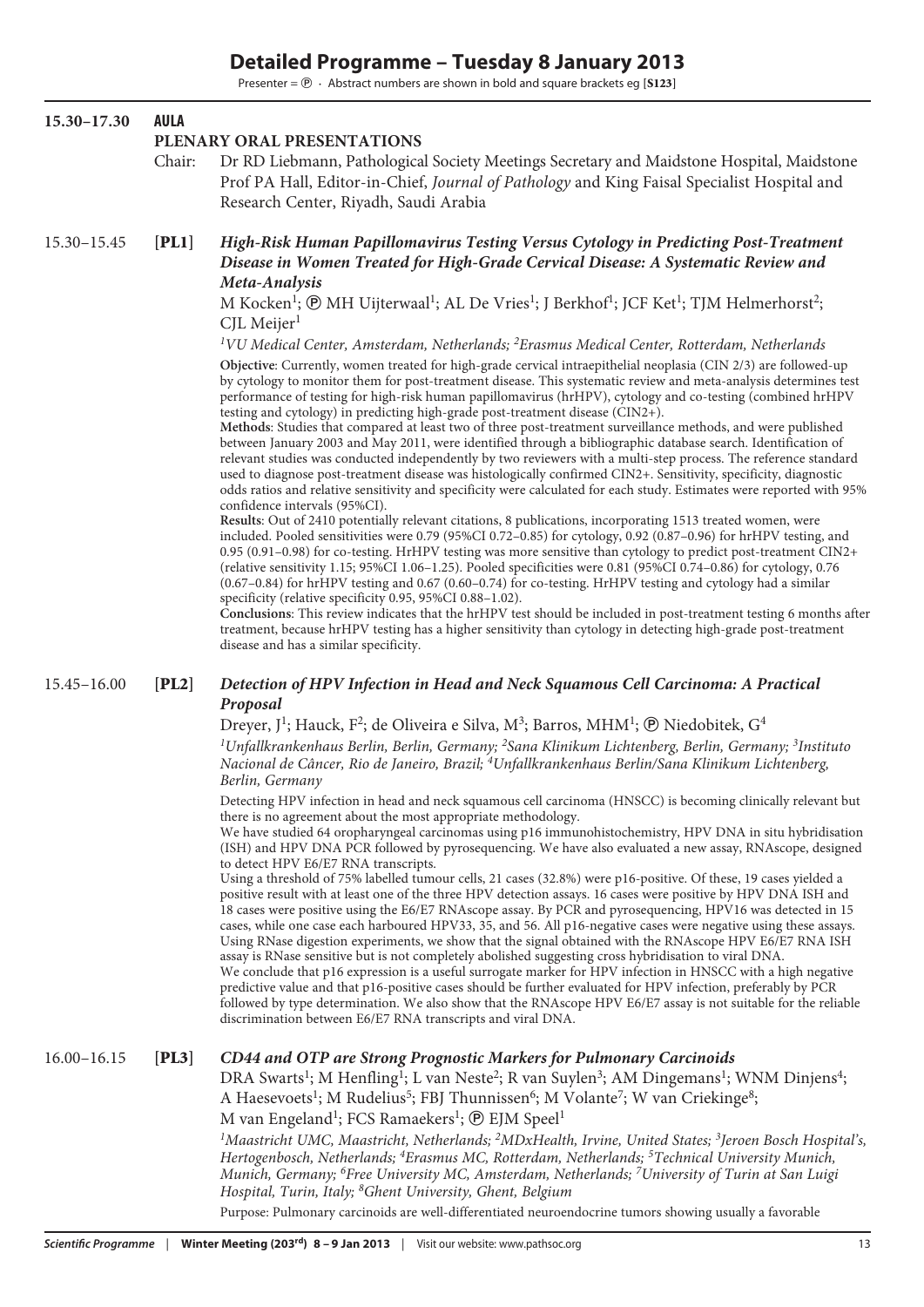Presenter =  $(P \cdot$  Abstract numbers are shown in bold and square brackets eg [S123]

prognosis. However, there is a risk for late recurrence and/or distant metastasis. Because histological classification in typical and atypical (AC) carcinoids is difficult and its reliability to predict disease outcome varies, we evaluated three genes as potential prognostic markers, i.e., OTP, CD44 and RET.

Methods: These genes were analyzed in 56 frozen carcinoids by quantitative RT-PCR. RET was further studied by methylation and mutation analysis. Immunohistochemistry for CD44 and OTP protein expression was performed on 292 carcinoids.

Results: Low mRNA expression levels of CD44 (p=1.3e-5) and OTP (p=0.012), and high levels of RET (p=0.0025), were strongly associated with a low 20-year survival of carcinoid patients. High RET expression was not related to promoter hypomethylation or gene mutations. A direct link between gene expression and protein levels was confirmed for CD44 and OTP, but not for RET. Within all carcinoids as well as ACs, absence of CD44 protein was significantly associated with low 20-year survival ( $p=8.6e-5$  and  $p=0.00015$ , respectively). The absence of nuclear OTP followed by complete loss of expression was also significantly associated with unfavorable disease outcome in all carcinoids (p=2.9e-5). Multivariate analysis revealed that CD44 and OTP immunostaining combined with histopathology is the optimal indicator for patient outcome.

Conclusions: Our study indicates that CD44 and OTP are strong indicators of poor outcome. We therefore argue for implementation of these markers in routine diagnostics in addition to histopathology to improve subclassification of pulmonary carcinoids into prognostically relevant categories.

#### 16.15–16.30 [PL4] *Neoadjuvant Chemotherapy Induces Changes in Expression of Breast Cancer Resistance Protein that Predict Disease Free Survival in Breast Cancer*

B Kim<sup>1</sup>; BJ Williams<sup>2</sup>; H Fatayer<sup>3</sup>; AM Hanby<sup>2</sup>; K Horgan<sup>3</sup>; JL Thorne<sup>4</sup>; EMA Valleley<sup>4</sup>; ET Verghese<sup>4</sup>;  $\circled{P}$  TA Hughes<sup>4</sup>

*1Leeds Instititute of Molecular Medicine, Leeds, United Kingdom; 2Department of Histopathology, St. James's University Hospital, Leeds, United Kingdom; 3Department of Breast Surgery, Leeds General Infirmary, Leeds, United Kingdom; 4Leeds Institute of Molecular Medicine, St. James's University Hospital, Leeds, United Kingdom*

**Introduction**: Three main xenobiotic efflux pumps have been implicated in modulating breast cancer response to chemotherapy. These are Pgp (P-glycoprotein, multidrug resistance protein-1), MRP1 (multidrug resistanceassociated protein 1), and BCRP (breast cancer resistance protein). We aimed to investigate expression of these proteins before and after neoadjuvant chemotherapy (NAC) to determine whether levels define response to NAC or subsequent survival.

**Methods**: Paraffin embedded tissue was collected representing matched pairs of core (pre-NAC) and surgical specimens (post-NAC) from 45 patients with invasive ductal carcinomas (follow-up range 3-8.8 years). NAC regime consisted of anthracyclines +/- taxanes. Immunohistochemistry was performed. A computer-aided scoring protocol was developed and validated against 2 independent observers (intra-class correlation coefficient 0.83 and  $(0.82)$ .

**Results**: Pgp and MRP1 expressions were significantly upregulated after exposure to NAC (p=0.0024 and p<0.0001). BCRP expression showed more variation in response: individual cases showed either down- (41%) or up-regulation (59%) after NAC. Pre- or post-NAC expression of Pgp, MRP1 or BCRP did not correlate with clinical response to NAC. However, expression of BCRP post-NAC, but not pre-NAC, correlated with disease free survival (DFS): significantly longer 5-year DFS was seen in patients with low expression compared to high expression (80% vs. 40%; Log rank p=0.007).

**Conclusion**: High expression of BCRP after treatment with NAC is an adverse event, and investigating mechanisms that control BCRP induction and repression may improve NAC efficacy.

#### 16.30–16.45 [PL5] *Crypt Cell Dysplasia with Maturation in Barrett's Esophagus Shows Clonal Identity between the Crypt and Surface Cells*

**P** NA Wright<sup>1</sup>; S Khan<sup>1</sup>; SAC McDonald<sup>1</sup>; S Galandiuk<sup>2</sup>; TA Graham<sup>3</sup>; RD Odze<sup>4</sup>; M Rodriguez-Justo<sup>5</sup>; S Zeki<sup>1</sup>

*1Barts and the London School of Medicine and Dentistry, London, United Kingdom; 2University of Louisville, Louisville, Kentucky, United States; 3Centre for Evolution and Cancer, University of California, San Francisco, United States; 4Department of Pathology, Brigham and Women's Hospital, Boston, United States; 5Department of Histopathology, University College London Hospital, London, United Kingdom*

Dysplasia in epithelia is an important histological diagnosis. The specific genetic changes which are responsible for the induction of this phenotypic change are unknown. Recent reports indicate that the dysplastic phenotype may not be immutable: in basal crypt dysplasia-like atypia (BCDA), unequivocal dysplastic changes are seen in the crypts in Barrett's esophagus and other pre-invasive lesions in the gastrointestinal tract, but the upper crypts and surface epithelium associated with these dysplastic crypts show the definitive morphology of a differentiated epithelium. The genotypic relationship between the BCDA and the differentiated surface epithelium is presently unclear. We obtained 17 examples of BCDA: the lower crypts and upper crypts and surface epithelium were differentially lazer-microdissected from formalin-fixed, paraffin embedded sections and mutations were sought in tumour suppressor genes frequently associated with progression in Barrett's esophagus. We found two patients who both showed a c. C238T mutation in the p16 (CDKN2A, p16Ink4A) gene and where the precise microanatomical relationships could be discerned: this mutation was present in both the BCDA at the crypt base and in the upper crypt and surface epithelium. In BCDA, the dysplastic basal crypt epithelium and the upper crypt and surface epithelium show clonal mutations in p16, showing that the surface epithelium is derived from the dysplastic crypt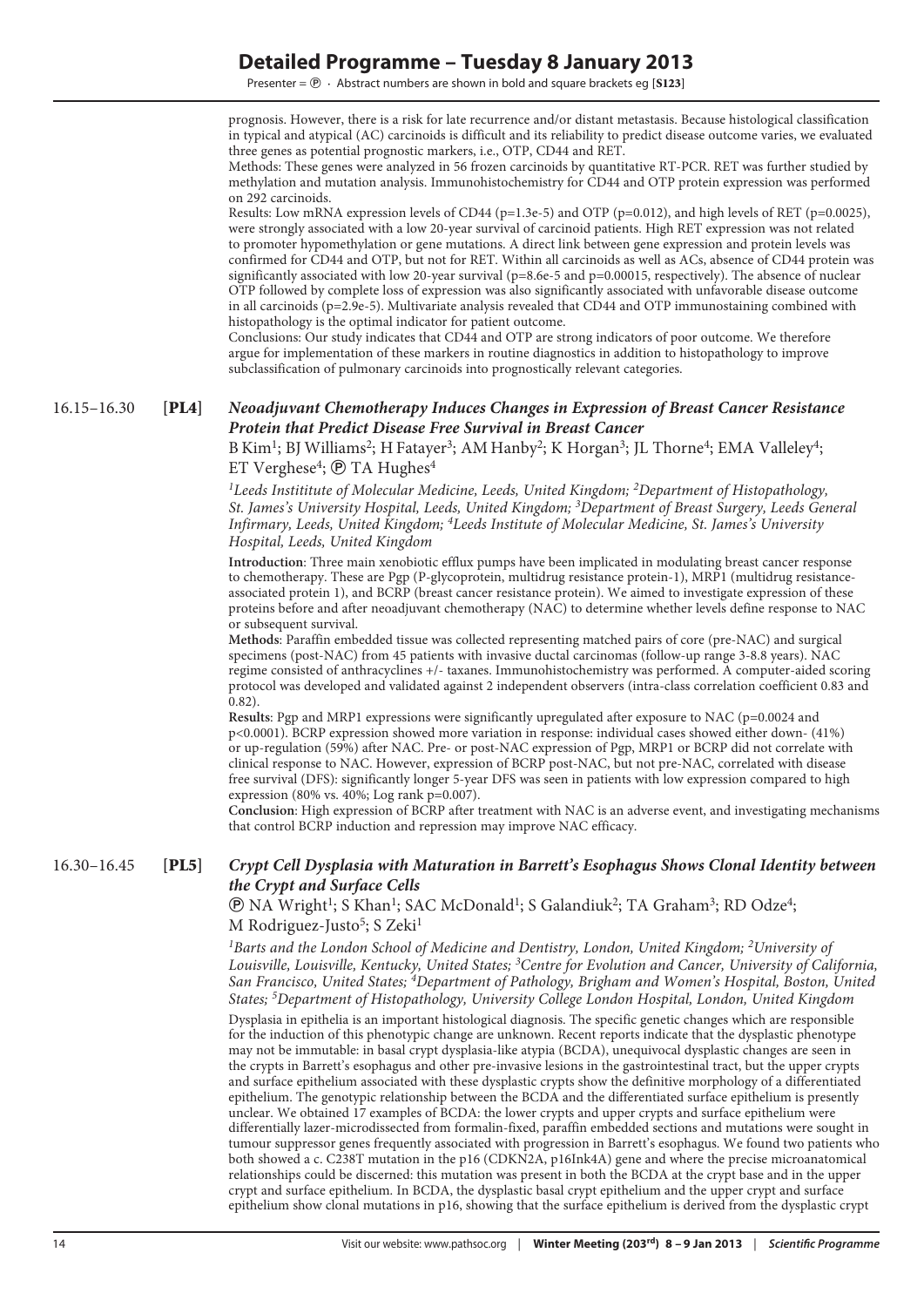Presenter =  $(P \cdot$  Abstract numbers are shown in bold and square brackets eg [S123]

epithelium: the dysplastic phenotype is therefore not fixed and can be reversed. The mechanism of this change is unclear: dysplastic cells may, probably at an early stage in their progression, respond to differentiation signals. We are some way from a definition of the genotypic correlates of the dysplastic phenotype, and from an understanding of its plasticity.

### 16.45–17.00 [PL6] *Implementing Next Generation Sequencing on Formalin-Fixed Paraffin-Embedded Tumour-Derived DNA for Mutation Analysis in Routine Molecular Diagnostic Pathology*

P D Sie; B Ylstra; PJF Snijders; B Diosdado; GA Meijer; DAM Heideman

*VU University Medical Center, Amsterdam, Netherlands*

Purpose of the study: One of the challenges in personalized cancer medicine is generating a comprehensive report on all relevant tumour biomarkers in a short period of time. To this end, technical developments in Next Generation Sequencing (NGS) have been made allowing us to analyze increasing number of biomarkers in parallel (>200 amplicons) while minimizing turnaround time (<2 days). Moreover, the developed protocols are suitable for using formalin-fixed paraffin-embedded (FFPE) specimens and low DNA input. The present study evaluates the performance of the Illumina MiSeq Personal Sequencer (MiSeq) together with the Illumina TruSeq Amplicon Cancer Panel (TSACP) on FFPE tissue-derived DNA for mutation analysis in routine molecular diagnostic pathology.

Methods: Fifty FFPE tissue–derived DNAs of lung and colon carcinomas (50-250ng) are subjected to the TSACP protocol prior to sequencing on the MiSeq. NGS data are compared to those of High Resolution Melting followed by Sanger sequencing (HRM-sequencing) for *EGFR, KRAS, PIK3CA*, and *BRAF* on the same series. The NGS system is evaluated for reproducibility, DNA input, number of informative assays, relative sensitivity and specificity, and turnaround time.

Summary of results: Analysis of 22 DNA samples shows informative results with input down to 150ng. Turnaround time of the TSACP protocol and sequencing is 2 days. In the series analyzed, the mutation status of *EGFR* (4 deletions, 2 insertions, 6 point mutations), *KRAS* (13 point mutations), *PIK3CA* (1 point mutation), and *BRAF* (1 point mutation) as assessed by TSACP-based NGS was in full concordance with HRM-sequencing. Conclusions: TSACP-based NGS can be applied to minimal amounts of FFPE-derived DNA and performs equal to HRM-sequencing, allowing its use for mutation analysis in routine molecular diagnostic pathology. Studies are ongoing to also validate the method for translocation and copy number analysis.

#### 17.00–17.15 [PL7] *Gene Expression Profiling of Post-Transplant Lymphoproliferative Disorder using Formalin-Fixed Tissue Samples*

 $\circledR$  C Jones<sup>1</sup>; RJ Byers<sup>1</sup>; M Morton<sup>2</sup>; J Taylor<sup>3</sup>; S Usher<sup>1</sup>; K Ryan<sup>2</sup>; J Adams<sup>2</sup>; B Coupes<sup>2</sup>; J Burthem<sup>1</sup>; M Picton<sup>2</sup>; J Radford<sup>1</sup>; K Linton<sup>1</sup>

*1The University of Manchester, Manchester, United Kingdom; 2Manchester Royal Infirmary, Manchester, United Kingdom; 3Paterson Institute for Cancer Research, Manchester, United Kingdom*

Post-transplant lymphoproliferative disorders (PTLD) arise following immunosuppression given to prevent graft rejection, in many cases through proliferation of EBV-transformed B-cells. However the pathogenesis of PTLD is poorly understood at the molecular level. Recent advances in gene expression profiling of archival diagnostic tissue have enabled investigation of the molecular basis of PTLD. We have performed a pilot gene expression analysis on a single centre renal transplant PTLD (n=28) series and de novo cases of diffuse large B cell lymphoma (DLBCL) (n=12) using RNA extracted from routinely processed diagnostic formalin-fixed paraffin embedded (FFPE) tissue and profiled on Affymetrix Human Exon 1.0 ST arrays.

Distinct gene expression clusters were observed for PTLD DLBCL (n=6) and de novo DLBCL (n=12), whilst PTLD DLBCL furthermore contained two distinct subgroups. These findings support the suggestion that PTLD DLBCL is genetically distinct from DLBCL arising in the immunocompetent patient. In this small study, the heterogeneous PTLD tumours (n=28) did not cluster according to histological subtype (2 early lesions, 11 polymorphic-PTLD, 15 monomorphic-PTLD) or EBV status at the time of PTLD diagnosis (18 +ve, 10 -ve) and it was not possible to identify genes differentially expressed between these groups.

The results confirm the heterogeneous nature of PTLD and its molecular distinction from B-cell lymphoma in immunocompetent patients. Whole transcriptome expression profiling of archival tissue has the potential to provide insights into disease pathogenesis, including a possible role for EBV-independent factors and exploration of whether PTLD develops across a continuum of early lesions to monoclonal lymphomas. The lack of genetic distinction between PTLD subtypes in this study underlines the heterogeneity of PTLD demonstrating the need for larger studies of uniform subtypes through UK wide collaboration.

### 17.15–17.30 [PL8] *A Functional Single Nucleotide Variant in Brachyury is Strongly Associated with Sporadic Chordomas.*

#### P AM Flanagan; N Pillay; MF Amary; R Tirabosco; D Halai; F Berisha

*Royal National Orthopaedic Hospital, London, United Kingdom*

Introduction: Brachyury is implicated in the pathogenesis of chordoma, which is nearly always a sporadic disease. In the rare familial form, a germline duplication of brachyury has been identified as a genetic susceptibility factor. Although somatic amplification (7% of cases) and minor allelic gain (13% of cases) of the brachyury locus is present in sporadic chordomas, susceptibility determinants in this cohort of patients are unknown. Aim:To determine genetic susceptibility variants in patients with sporadic chordomas.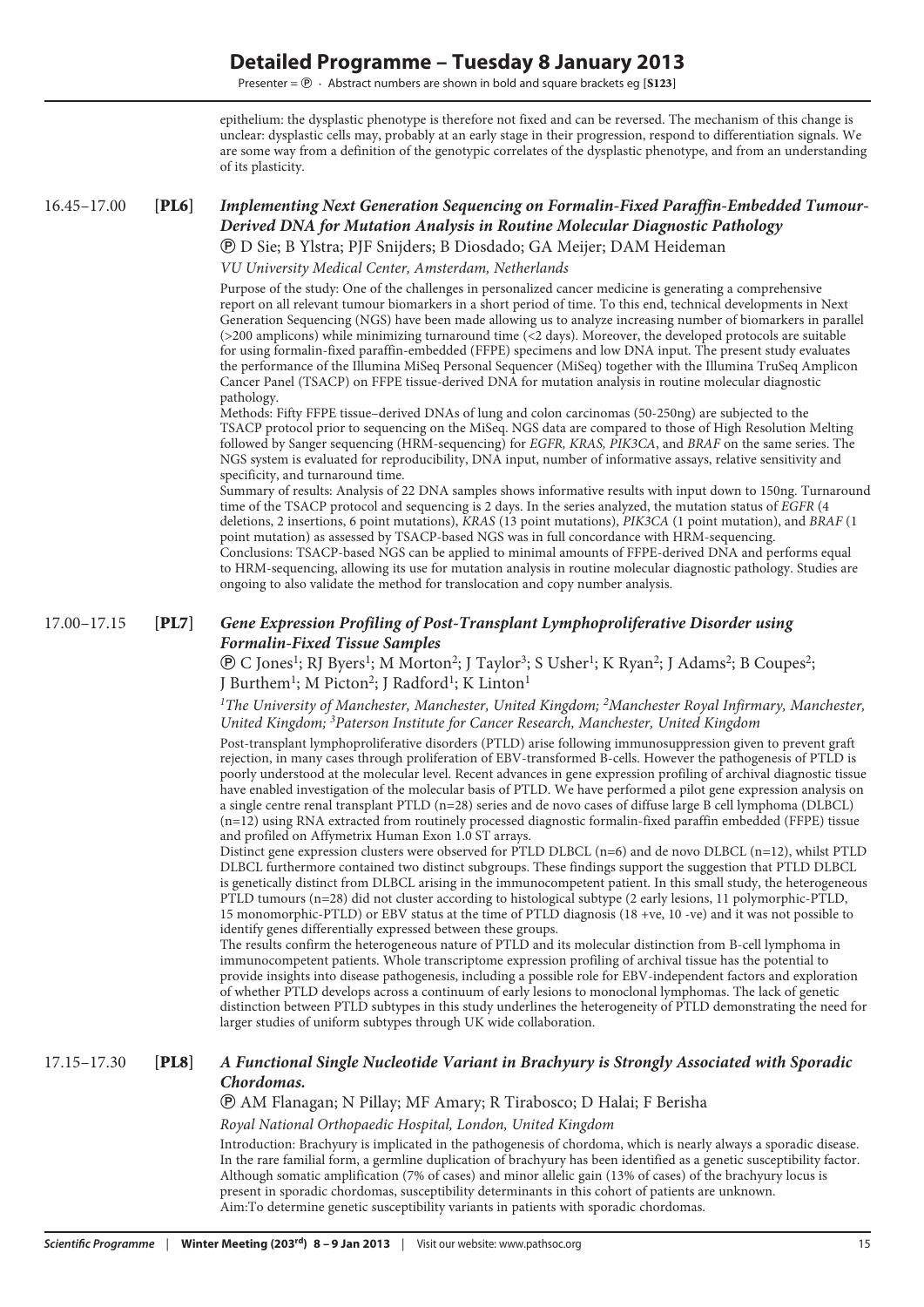Presenter =  $(P \cdot$  Abstract numbers are shown in bold and square brackets eg [S123]

Methods: 1. We performed high resolution arrayCGH on 23 sporadic chordomas to determine if a duplication of brachyury is a common event in this cohort. 2. We conducted a gene association study on 40 patients with chordoma and 358 ancestry-matched, unaffected individuals with replication in an independent cohort. Summary of results: Whole-exome sequencing revealed that the strongest candidate genetic risk factor was a common SNP (rs2305089) in exon 4 of brachyury. This finding was validated using Sanger sequencing and Taqman genotyping resulting in an allelic odds ratio (OR) =6.1, P=4.4x10-9,CI= 3.1-12.1. rs2305089 alters the DNA binding ability of brachyury. By using gene expression microarrays and qRT-PCR assays we show that the altered function of brachyury, caused by the SNP, is associated with different expression levels of brachyury and its downstream targets.

Conclusions: The heritability risk conferred by common genetic variants in cancers is generally modest (~1-2 fold). The finding of a per allele OR>5 is exceptional amongst those cancers for which there is a non-Mendelian mode of inheritance. In view of this, and the dearth of functional variants, other than rs2305089, there is a strong case that this SNP not only contributes significantly to the development of chordoma but also represents a novel example in a rare tumour of a strong risk allele that is prevalent in the general population.

#### **17.30-17.35 Aula**

#### **PRESENTATIONS**

- **1 Pathological Society's Undergraduate Essay Competition Prize Winner 2012** Mr A Chhabra, Liverpool
- **2** *Journal of Pathology* **Jeremy Jass Prize for Research Excellence in Pathology 2011** Dr M Fernanda Amary, London

#### **17.35–18.35 Aula**

#### **THE PATHOLOGICAL SOCIETY OF GREAT BRITAIN & IRELAND'S 9th GOUDIE LECTURE**

Chair: Prof CS Herrington, General Secretary, Pathological Society and University of Dundee

#### [S5] *MALT Lymphoma: Many Pathways Lead to NF-kB Activation* P Prof MQ Du

#### *Department of Pathology, University of Cambridge, Cambridge, United Kingdom*

Mucosa-associated lymphoid tissue (MALT) lymphoma is typically derived from a background of chronic inflammatory disorder. At least in those from the stomach, chronic stimulation of the B-cell receptor and CD40, which activate the canonical and non-canonical NF-kB pathway respectively, is known to play a critical role in the lymphoma development.

Genetically, MALT lymphoma is characterised by recurrent, but mutually exclusive chromosome translocations: t(11;18)/API2-MALT1, t(1;14)/BCL10-IGH and t(14;18)/IGH-MALT1, which target a common molecular pathway. BCL10 and MALT1 activate the canonical NF-kB activation pathway, while the API2-MALT1 fusion protein activates both canonical and non-canonical NF-kB pathways. These translocations occur frequently in MALT lymphoma of the lung and stomach, but rarely or not in those of the ocular adnexa, salivary glands, thyroid and skin.

Genomic profiling of ocular adnexal MALT lymphoma (OAML) identified TNFAIP3 (A20), encoding a global NF-kB inhibitor, as the target of 6q23 deletion. Subsequent studies showed that A20 was frequently inactivated by deletion and/or somatic mutation in OAML and other lymphoma subtypes including ABC-DLBCL (activated B-cell like diffuse large B-cell lymphoma) that are characterised by constitutive NF-kB activation. Our ongoing investigation also demonstrated frequent activating mutations in MYD88, encoding a common adaptor for the IL1-R and TLR signalling, but not in CARD11, CD79A, CD79B and PRDM1 in OAML, which are frequently mutated in ABC-DLBCL. Both TNFAIP3 inactivation and MYD88 activation were associated with enhanced expression of NF-kB target genes in OAML.

In summary, MALT lymphoma of various anatomic sites is characterised by distinct genetic abnormalities that commonly activate NF-kB, providing genetic basis for design of future therapeutic strategy. Partially supported by a Sino European Award from the Pathological Society.

#### **19.00–22.30 STADSKASTEEL Oudean Restaurant · Utrecht**

**Brewery Tour** (19.00–20.00) **and SOCIETY DINNER** (20.00–22.30)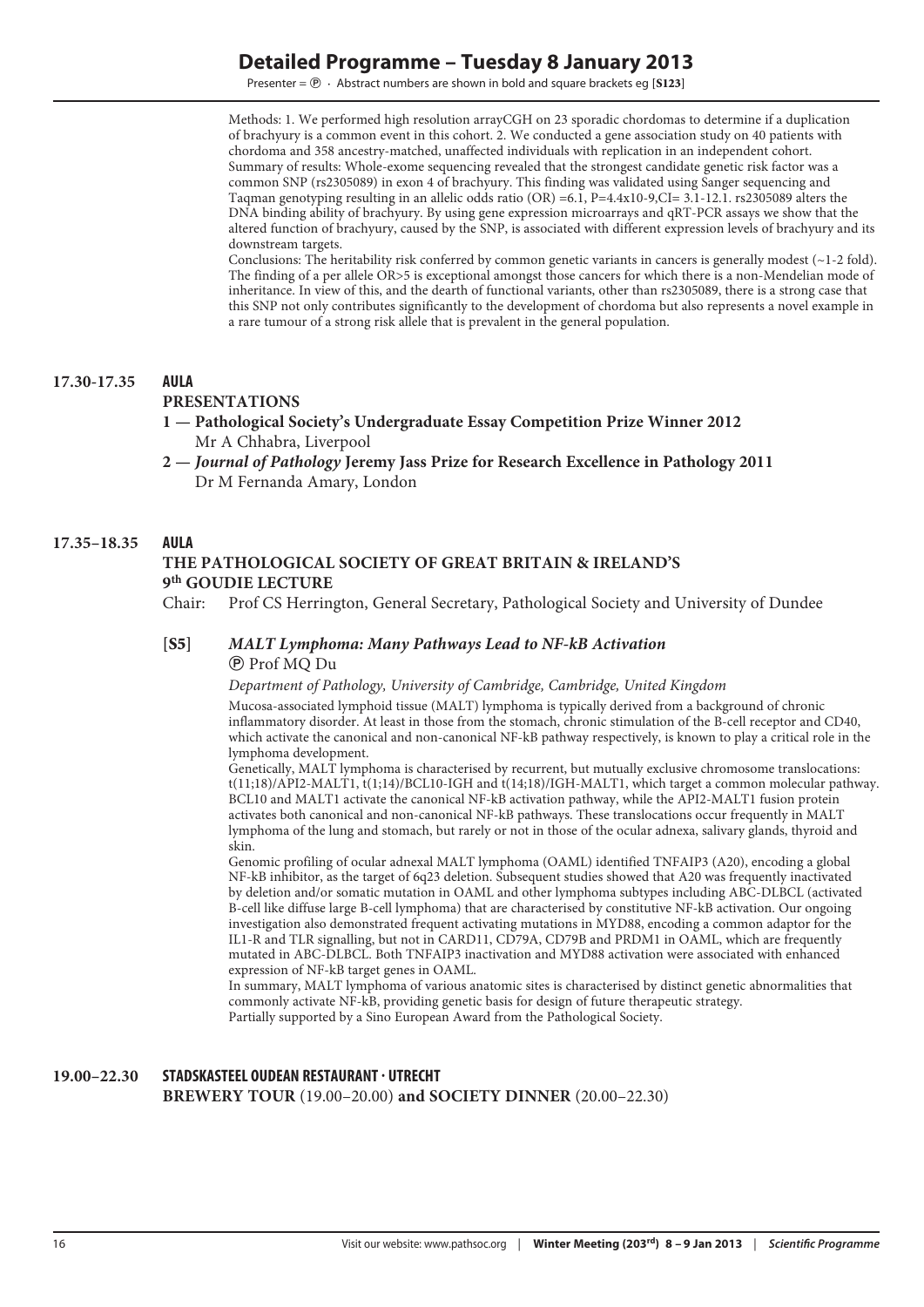### **Detailed Programme – Wednesday 9 January 2013**

Presenter =  $\circled{P}$  · Abstract numbers are shown in bold and square brackets eg [S123]

#### **07.45–09.00 Foyer REGISTRATION and COFFEE**

**08.30–15.30 Eijkmankamer SLIDE SEMINAR CASE VIEWING:** *Neuroendocrine Tumours* **Sponsored by Philips Digital Pathology**

#### **08.30–10.30 AULA Symposium:** *Gastrointestinal Pathology* Chair: Prof GJA Offerhaus, University Medical Center Utrecht Prof P Quirke, University of Leeds

#### 08.30–09.00 [S6] *Pretumour Progression in the Gastrointestinal Tract*  P Prof Sir NA Wright

*Barts and the London School of Medicine and Dentistry, London, United Kingdom*

The origins of cancer, and the mechanisms of its progression, have been long debated. The process of progression to cancer is often aborted or stalled, many more pre-malignant or pre-invasive lesions occur than lesions with the full malignant phenotype. In the gastrointestinal mucosa we see many colorectal adenomas which never become invasive, pancreatic intra-epithelial neoplasia which does not progress, and in Barrett's esophagus dysplasia that does not advance to invasion and metastasis. A seductive explanation for such phenomena can be found in the evolutionary approach to cancer development and progression.

Neoplastic development may be driven by somatic evolution, where mutations occur in a cell which remains within the tissue and which provides an advantage for that cell and its progeny. In this way the mutation is selected, expands and the progeny of the cell persists within the tissue as a mutant clone. Further mutations lead to sequential selection and expansion of subsequent clones until the malignant phenotype is delivered. Thus mutation leads to genetic diversity and selection of mutations which increase the fitness of a mutant clone. In which case – how do such mutant clones expand? What are the drivers for clonal expansion? How do clones in these lesions interact with each other – do they compete or co-operate, and what mechanism leads to clonal dominance and selection for progression to invasion and metastasis? And especially, how early in neoplastic development can we recognise mutant clones? This presentation will address these questions with special reference to cancer arising in inflammatory bowel disease.

#### 09.00–09.30 [S7] *Molecular Screening for Colorectal Cancer in the Faeces*

#### P Prof GA Meijer

#### *VU University Medical Center, Amsterdam, Netherlands*

Early detection, and in particular programmatic population based screening is the most effective approach to reduce death from colorectal cancer. Internationally, most formal population based screening programs use stool based tests as these have been shown to be most cost effective. The immunochemical fecal occult blood test (iFOBT), also called fecal immunochemical test (FIT), is widely used for this purpose. It detects small traces of blood in stool, that can be come from bleeding tumors in the colon, by using an antibody based assay directed against hemoglobin. However, not all colon tumors bleed and therefore the FIT has a sensitivity that leaves room for improvement. Especially high-risk precursor lesions, i.e. advanced adenomas, are mostly left undetected by FIT. Additional markers that detect other tumour characteristics besides bleeding in the stool could increase this sensitivity and the chance of identifying a colon tumor. Molecular changes that result from the neoplastic process occur at the DNA level, and give rise to changes at RNA and protein level. These molecules can therefore be considered as reporters or biomarkers for increased risk of presence of CRC or its hig-risk precursors. Examples include promoter methylation of the gene PHACTR3 identified in a bioinformatics approach and a number of proteins identified by LC-MS/MS by direct comparison of stool samples from CRC patients versus samples from colonoscopy negative controls. Large scale validation of these candidate markers on prospectively collected samples from screening populations are ongoing.

#### 09.30–10.00 [S8] *Mimics of Inflammatory Bowel Disease*

#### P Prof NA Shepherd

*Cheltenham General Hospital, Cheltenham, United Kingdom*

The term chronic inflammatory bowel disease (CIBD) tends to infer ulcerative colitis, Crohn's disease and/or the spectrum of pathology that lies between, encompassing indeterminate colitis and other cases of equivocal inflammatory bowel disease, now best termed IBDU in the context of biopsy material. There are an inordinate number of conditions, many of which bear the title 'colitis', which may show strong pathological mimicry CIBD and may be included under the umbrella term 'inflammatory bowel disease'. Infections, viral, bacterial and larger beasts, immunosuppression, radiation, ischaemia, diversion, diverticular disease, mass lesions, the effects of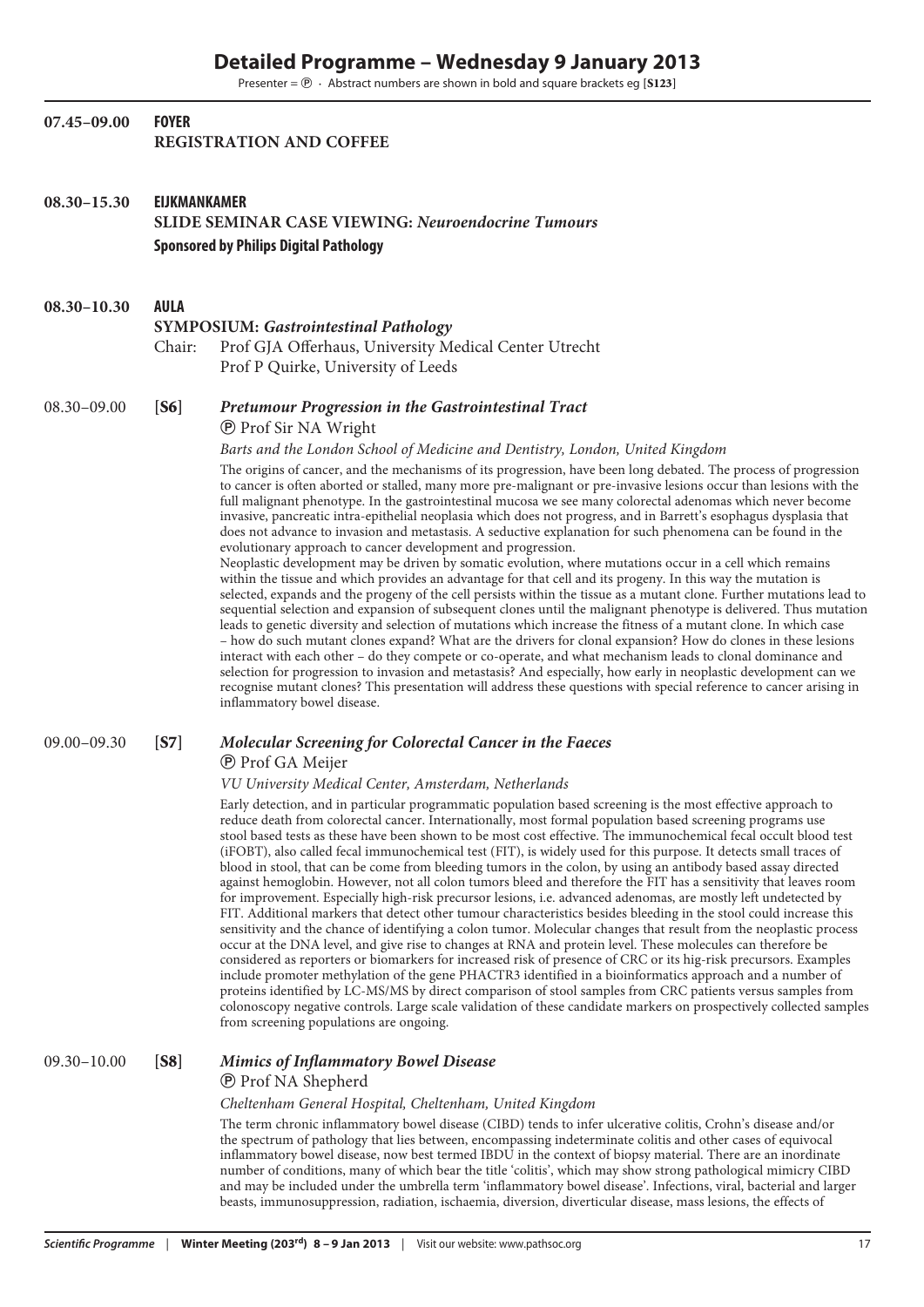### **Detailed Programme – Wednesday 9 January 2013**

Presenter =  $\circled{P}$  · Abstract numbers are shown in bold and square brackets eq [S123]

treatment, especially drugs, and various esoteric conditions may all produce intense mimicry of CIBD. It behoves the diligent pathologist to realise that the context of the biopsy appearances, in terms of clinical, microbiological, radiological and endoscopic features, is perhaps the single most important factor to ensure the appropriate final diagnosis.

The presentation will consider three main areas of controversy: namely, the relationship between CIBD and diverticular disease and the mimicry of the former by the latter. Secondly we will address the diagnosis and implication of a diagnosis of focal active colitis. There are four major publications on the latter. What is clear is that drugs and infection are the most likely cause but CIBD is the ultimate diagnosis in some 15% of cases of FAC. However, the latter becomes more likely if there are other histological features of CIBD, alongside the changes of FAC. Finally we will consider the ability of mass lesions of the intestines to mimic CIBD. Once again, the importance of context and correlation with the clinical and endoscopic features is paramount before a definitive diagnosis of CIBD is made.

#### 10.00–10.30 [S9] *Serrated Polyps of the Colorectum* P Prof FT Bosman

#### *University of Lausanne Medical Center, Department of Pathology, Lausanne, Switzerland*

The category of serrated polyps of the colorectum comprises of hyperplastic polyps, sessile serrated adenoma or polyp (SSA/P) and traditional serrated adenomas. SSA/P was accepted as a new entity in the 4th edition of the WHO Classification of tumours of the digestive system. Some, convinced of the premalignant character, insist on the term sessile serrated adenoma while others, even though accepting the capacity of some of these lesions to progress towards malignancy, consider that most will not progress and insist on the term sessile serrated polyp. Remaining problems are the suboptimal inter-observer agreement in terms of the diagnosis and the question how frequent they progress to malignancy and how to recognise those that will. The reproducibility problem might be at least partly biological because if an SSA/P arises from a hyperplastic polyp it is conceivable to be confronted with a lesion that mostly looks like an HP but with a few crypts showing the characteristics of SSA/P.

SSA/P are usually larger (often >1 cm) than hyperplastic polyps and occur more frequently in the right colon. Crypt architecture is disturbed, with crypts dilated at the basis, branching out laterally leading to a boot-like or inverted T-like configuration. Cytonuclear characteristics include proliferative activity higher up in the crypts and goblet-cell differentiation already at the crypt basis. SSA/P can show features of dysplasia and then the term SSA/P with (low grade or high grade ) dyplasia is used.

SSA/P develop through molecular pathways different from those involved in traditional adenomas of the colorectum and from traditional serrated adenomas. the lesions have deficient mismatch repair and are therefore microsatellite instable (MSI-H), due to hypermethylation silencing of MLH1. This goes along with frequent BRAF mutations.

#### **10.30–11.00 1stFloor: Senaatzaal & Maskeradezaal COFFEE and TRADE EXHIBITION POSTER VIEWING — Belle van Zuylen Zaal, Zaal 1636 & The Foyer**

#### **11.00–12.30 AULA**

#### **SYMPOSIUM:** *Molecular Diagnostics*

 Chair: Prof Sir NA Wright, Barts and The London School of Medicine Prof Dr H Morreau, Leiden University Medical Center

#### 11.00–11.30 [S10] *Using Functional Genetics to Optimise the Treatment of Cancer* P Prof Dr R Bernards

*Netherlands Cancer Institute, Amsterdam, Netherlands*

Unresponsiveness to therapy remains a significant problem in the treatment of cancer, also with the new classes of cancer drugs. In my laboratory, we use functional genetic approaches to identify biomarkers that can predict responsiveness to targeted cancer therapeutics. Nevertheless, it remains poorly explained why a significant number of tumors do not respond to these therapies. We aim to elucidate the molecular pathways that contribute to unresponsiveness to targeted cancer therapeutics using a functional genetic approach. This will yield biomarkers that may be useful to predict how individual patients will respond to these drugs. Furthermore, this work may allow the development of drugs that act in synergy with the established drug to prevent or overcome drug resistance.

To identify biomarkers that control tumour cell responsiveness to cancer therapeutics, we use multiple complementary approaches. First, we use genome wide loss-of-function genetic screens (with shRNA interference libraries) in cancer cells that are sensitive to the drug-of-interest to search for genes whose down-regulation confers resistance to the drug-of-interest (resistance screens). In addition, we use shRNA screens to screen for genes whose inhibition enhances the toxicity of cancer drugs (sensitizer screens). As a third approach, we use gain of function genetic screens in which we search for genes whose over-expression modulates drug responsiveness. Once we have identified candidate drug response biomarkers in relevant cell line models, we ask if the expression of these genes is correlated with clinical response to the drug-of-interest. For this, we use tumour samples of cancer patients treated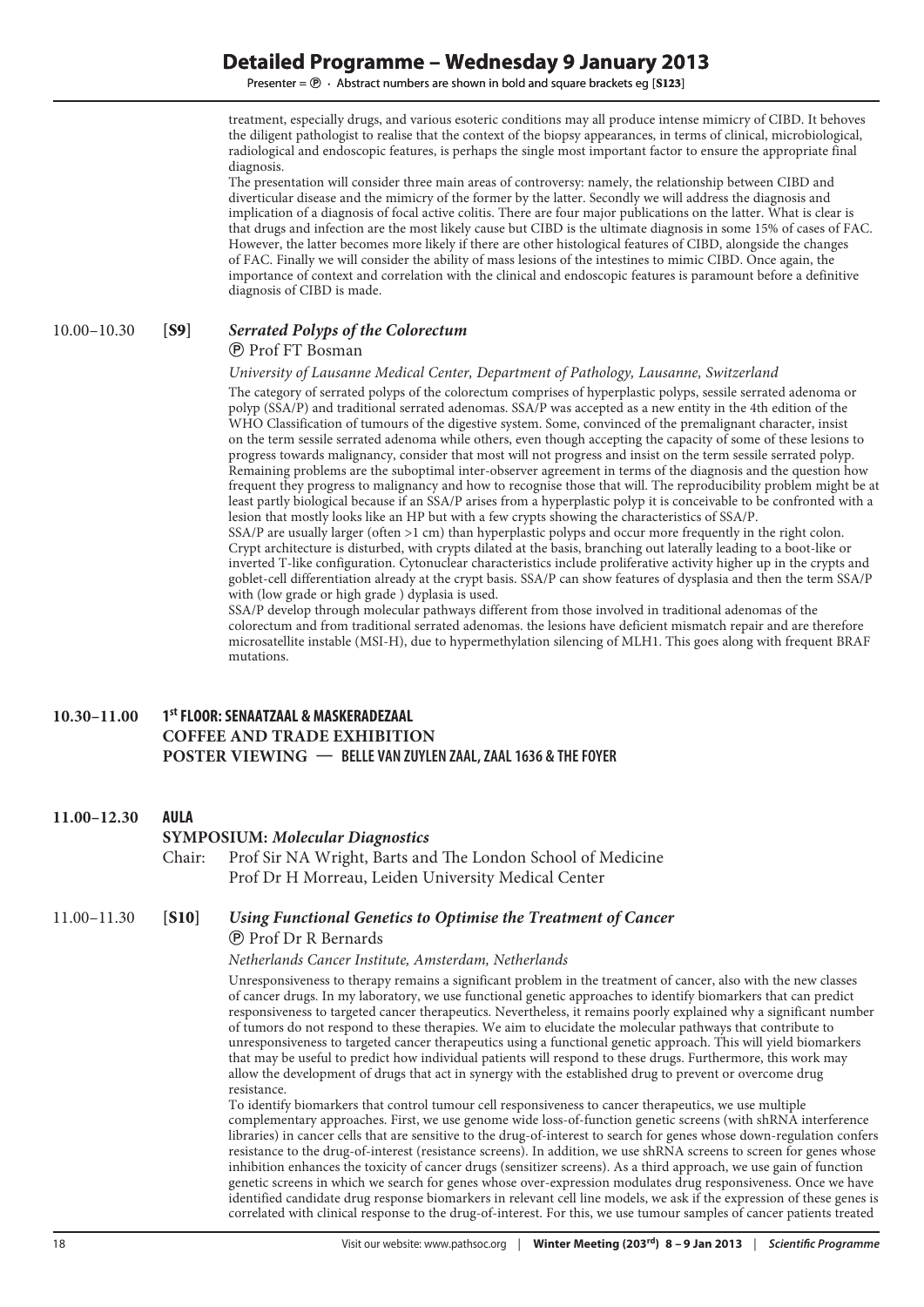### **Detailed Programme – Wednesday 9 January 2013**

Presenter =  $\circled{P}$  · Abstract numbers are shown in bold and square brackets eg [S123]

with the drug in question and whose response to therapy is documented. In a fourth and distinct approach we perform high throughput sequencing of the "kinome" (some 600 genes) of tumour samples to identify connections between cancer genotype and drug responses. Examples of some of these approaches to identify biomarkers of response to different cancer drugs will be presented.

#### 11.30–12.00 [S11] *Molecular Diagnostics in Melanoma* P Dr WAM Blokx

#### *UMC St Radboud, Nijmegen, Netherlands*

The past 10-15 years have dramatically improved the insight into cytogenetic mechanisms involved in melanocytic tumours. In diverse subtypes of nevi and melanoma different mutation spectra have been demonstrated involving mostly genes in the MAPK /ERK and the PI3K/AKT pathways.

Roughly in melanoma we now can identify two major subgroups of melanomas. The first group of melanomas, is the one that develops from epithelium associated melanocytes, such as the cutaneous and mucosal melanomas in which BRAF, NRAS and KIT mutations are present. The second group consists of melanomas originating from non-epithelium associated melanocytes, such as the uveal and primary brain melanomas. These melanomas characteristically contain oncogenic mutations in the GNAQ and GNA11 genes.

Especially BRAF mutations have gained a lot of attention due to dramatic responses of BRAF mutated melanomas to specific inhibitors. Several other targeted therapies such as MEK inhibitors and KIT targeted therapy in melanoma are exploited and the expectation is that developments will be rapid in this field.

A major problem in targeted therapies is the development of resistance. The development of combinations of different targeted therapies or targeted therapies with other treatment modalities such as immunotherapy is therefore mandatory.

Pathologists have and will keep an important role in diagnosing metastatic melanoma, and in properly guiding molecular testing pre- and post-treatment. This lecture will give an update on cytogenetics in melanocytic tumours and melanoma, and how this knowledge can facilitate diagnosis, and establishment of prognosis and best treatment options.

12.00–12.30 *Molecular Diagnostics in Lung Cancer Treatment* Prof Dr HJM Groen *University Medical Center, Groningen*

#### **12.30–14.00 1stFloor: Senaatszaal & Maskeradezaal LUNCH and TRADE EXHIBITION POSTER VIEWING — Belle van Zuylen Zaal, Zaal 1636 & The Foyer**

#### **13.00–14.00 AULA**

#### **MEET THE EXPERTS TRAINEES SESSION:** *Gastrointestinal Stem Cells*

 Chair: Dr NP West, Chair Pathological Society Trainees' Sub-committee; Leeds Institute of Molecular Medicine, St James's University Hospital, Leeds Dr R Leguit, University Medical Center Utrecht

#### [S12] *Lgr5 Stem Cells in Self-renewal and Cancer*

P Prof JC Clevers

#### *Hubrecht Institute, Royal Netherlands Academy of Arts and Sciences & University Medical Centre Utrecht, Utrecht, Netherlands*

The intestinal epithelium is the most rapidly self-renewing mammalian tissue. *Lgr5* is a gene transcribed in cycling, crypt base columnar cells at the crypt base. Using lineage tracing experiments the *Lgr5*+ve cells were identified as the stem cells of the intestinal epithelium. Furthermore, *Lgr5*+ve stem cells can initiate ever-expanding organoids in vitro. The *Lgr5*+ve stem cell hierarchy of differentiation is maintained in these organoids. Thus, intestinal cryptvillus units can be built from a single stem cell in the absence of a non-epithelial cellular niche. Although, Lgr5 stem cells persist life-long, crypts drift toward clonality quickly. The cellular dynamics are

consistent with a model in which the stem cells divide symmetrically, and stochastically adopt stem or transient amplifying cell fates after cell division.

Lgr5 stem cells are interspersed between differentiated Paneth cells, which produce all essential signals for stemcell maintenance. Co-culturing of sorted stem cells with Paneth cells dramatically improves organoid formation. Genetic removal of Paneth cells in vivo results in the concomitant loss of Lgr5 stem cells.

Intestinal cancer is initiated by Wnt pathway-activating mutations in genes such as APC. Deletion of APC in stem cells, but not in other crypt cells results in neoplasia, identifying the stem cell as the cell-of-origin of adenomas. Moreover, a stem cell/progenitor cell hierarchy is maintained in stem cell-derived adenomas, lending support to the "cancer stem cell"-concept.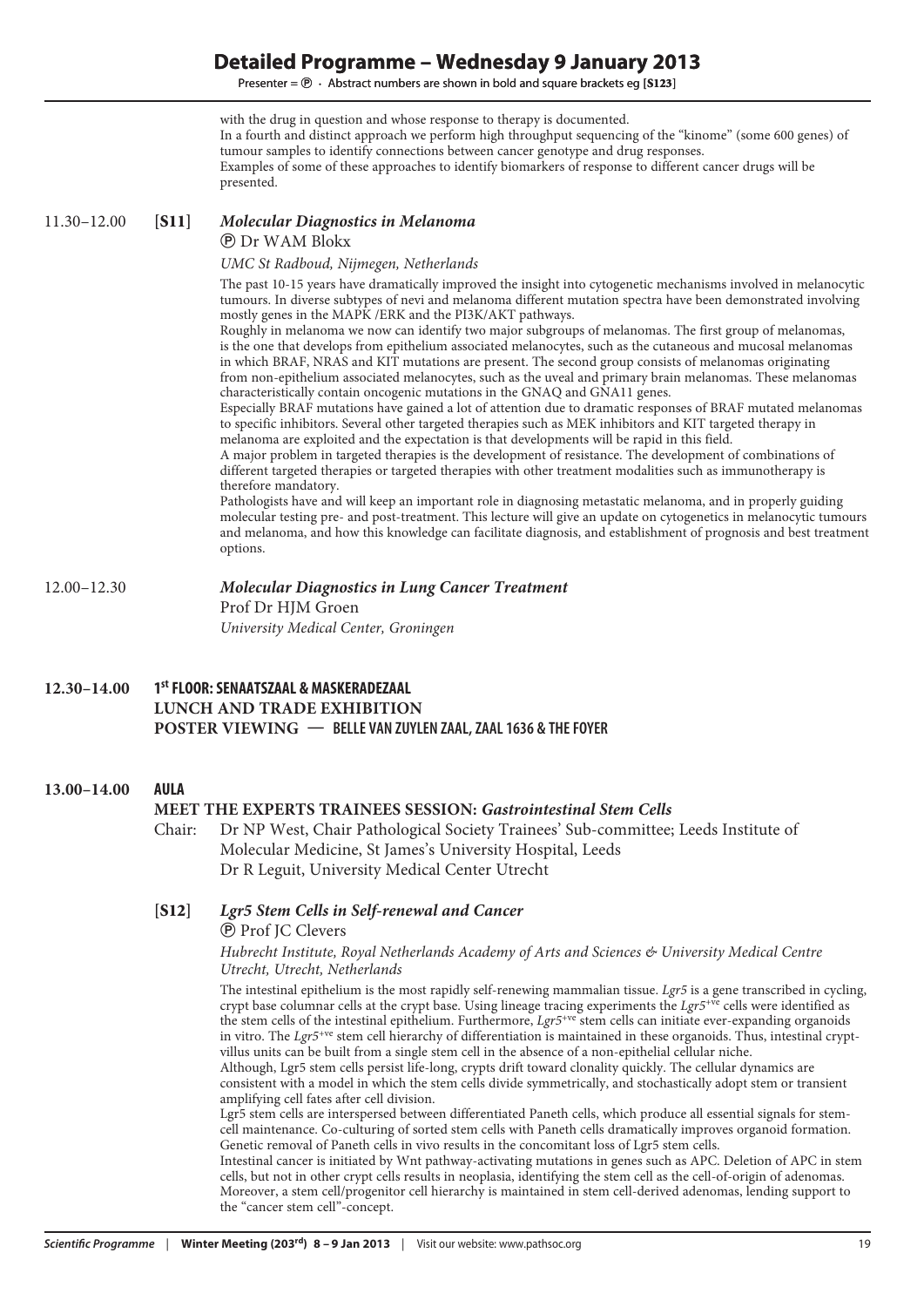Presenter =  $(P \cdot$  Abstract numbers are shown in bold and square brackets eq [**S123**]

#### **14.00–14.45 AULA**

#### **Slide Seminar Discussion Session:** *Neuroendocrine Tumours*

Chair and Cases submitted by:

Dr S van Eeden, Academic Medical Centre, Amsterdam

Dr MLF van Velthuysen, The Netherlands Cancer Institute, Amsterdam

#### **14.45–15.30 AULA**

#### **KEYNOTE LECTURE**

Chair: Prof PJ van Diest, University Medical Center Utrecht

#### [S12] *Lgr5 Stem Cells in Self-renewal and Cancer* P Prof JC Clevers

#### *Hubrecht Institute, Royal Netherlands Academy of Arts and Sciences & University Medical Centre Utrecht, Utrecht, Netherlands*

The intestinal epithelium is the most rapidly self-renewing mammalian tissue. *Lgr5* is a gene transcribed in cycling, crypt base columnar cells at the crypt base. Using lineage tracing experiments the *Lgr5*+ve cells were identified as the stem cells of the intestinal epithelium. Furthermore, *Lgr5*+ve stem cells can initiate ever-expanding organoids in vitro. The *Lgr5*+ve stem cell hierarchy of differentiation is maintained in these organoids. Thus, intestinal cryptvillus units can be built from a single stem cell in the absence of a non-epithelial cellular niche.

Although, Lgr5 stem cells persist life-long, crypts drift toward clonality quickly. The cellular dynamics are consistent with a model in which the stem cells divide symmetrically, and stochastically adopt stem or transient amplifying cell fates after cell division.

Lgr5 stem cells are interspersed between differentiated Paneth cells, which produce all essential signals for stemcell maintenance. Co-culturing of sorted stem cells with Paneth cells dramatically improves organoid formation. Genetic removal of Paneth cells in vivo results in the concomitant loss of Lgr5 stem cells.

Intestinal cancer is initiated by Wnt pathway-activating mutations in genes such as APC. Deletion of APC in stem cells, but not in other crypt cells results in neoplasia, identifying the stem cell as the cell-of-origin of adenomas. Moreover, a stem cell/progenitor cell hierarchy is maintained in stem cell-derived adenomas, lending support to the "cancer stem cell"-concept.

**15.30 Tea Close of Meeting**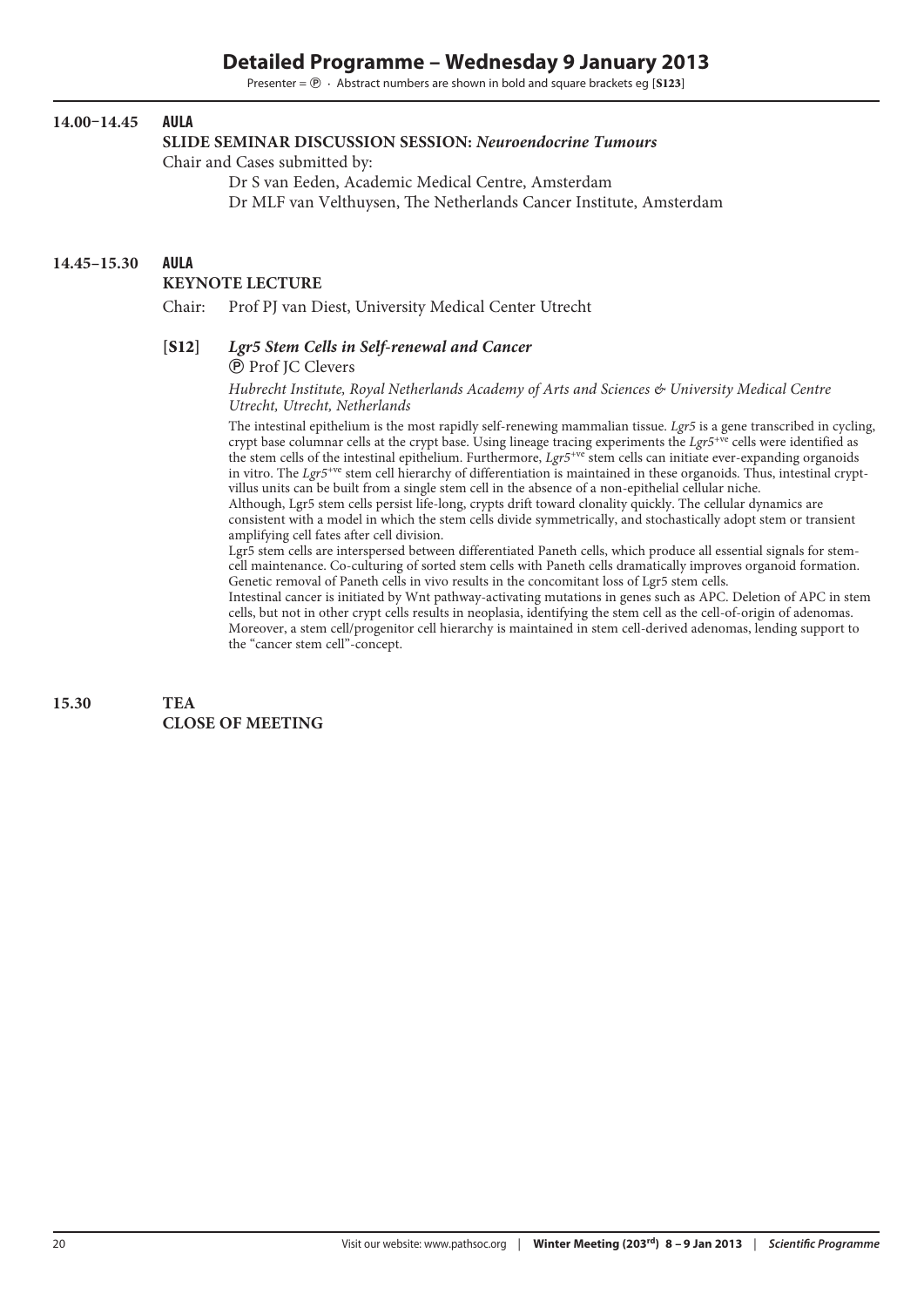*as at time of going to press*

### **The Pathological Society of Great Britain & Ireland wishes to acknowledge the support of the following companies participating in the TRADE EXHIBITION**

### Dako UK Ltd

Founded in 1966, by Doctor Niels Harboe, Dako introduced reliable immunohistochemical tests in clinical pathology. Tumour-differentiation was now a fact. Throughout its existence Dako built up a reputation based upon quality, innovation, service and know-how.

EPOS, EnVision, pharmDx (Herceptest), FLEX RTU antibodies and DakoLink integration are only Dako's most famous innovating techniques which allowed Dako to change and improved diagnostics in Pathology. Dako still continues to do this. Being a partner of clinical pathology laboratories on the one side and pharmacy companies on the other, it is Dako's mission to set and redefine the standards for quality, TAT, cost-efficiency and productivity, as well as preserving our position as most important diagnostic company in the area of pharmacodiagnostica.

### GE Healthcare Omnyx Digital Pathology\*

The product line Omnyx provides a fully integrated, scalable, digital pathology solution designed to address the scale, reliability and workflow requirements of hospitals worldwide.

- High-throughput scanner with patented dual sensor scanning
- One touch walk away scanner technology
- Innovative pathologist workstation advanced reading workflow
- Whole slide image viewing with high effective streaming
- Connects labs and enables shared workflows, remote and home reading

To learn more about Omnyx Digital Pathology please visit **[www.gehealthcare.com/omnyx](http://www.gehealthcare.com/omnyx)**

*\* Unreleased product. MDD conformity assessment pending. Product has not been evaluated by the FDA.*

#### Hologic

Hologic and Gen-Probe have long standing histories as companies ethically, emotionally and financially committed to improving healthcare outcomes on a global basis. We share complementary technologies and a common vision: to help save lives through early detection, improved diagnosis and less invasive treatments. The integration of Gen-Probe's established products, platforms and capabilities in research and development allows Hologic to push the boundaries of molecular diagnostics. At the same time, it advances our focus on women's health by expanding our ability to deliver the critical patient information needed to make informed clinical decisions, from the lab to the point of care.

### Kreatech Diagnostics

Kreatech Diagnostics offers the broadest commercial portfolio available of Fluorescent in Situ Hybridization (FISH) probes: more than 400 REPEAT-FREE™ POSEIDON™ probes.

Kreatech continually strives to increase the level of customer and technical service as we are committed to delivering high-performance and innovative products in biology, research and microarray labelling.

Kreatech has the expertise to develop new probe designs based on your specific needs and specifications.

The company initially focused on developing its unique technology platform, Kreatech's proprietary non-enzymatic Universal Linkage System (ULS™) for microarray labeling applications. Additionally, Kreatech's technology is utilized to develop and produce its unique Repeat-Free Poseidon FISH probes.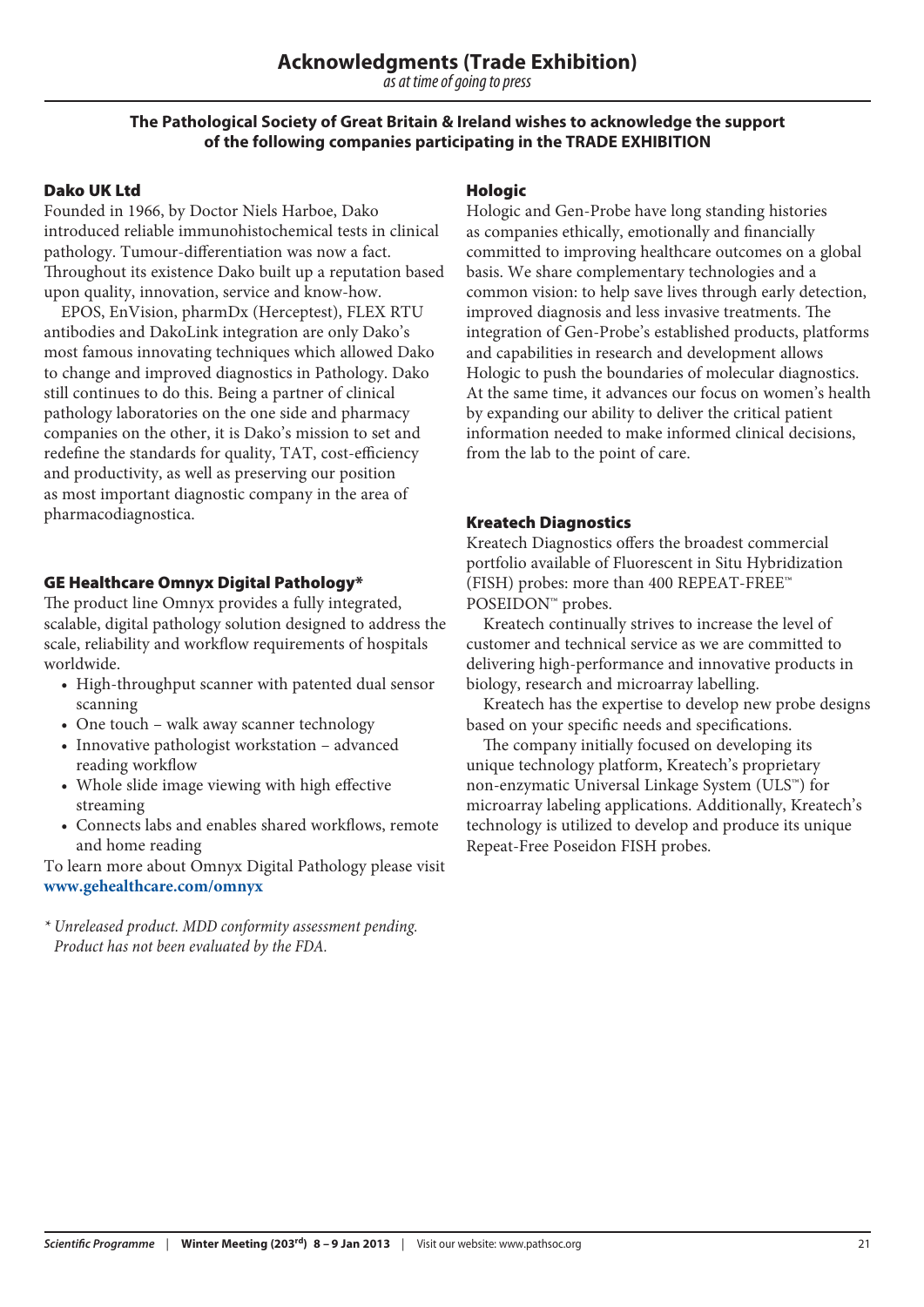*as at time of going to press*

#### Life Technologies Corporation

Life Technologies Corporation is a global biotechnology company dedicated to improving the human condition. Our systems, consumables and services enable researchers to accelerate scientific and medical advancements that make life even better.

Our customers do their work across the biological spectrum, working to advance the fields of discovery and translational research, molecular medicine, stem cell-based therapies, food safety and animal health, forensics.

The company manufactures both molecular diagnostic and research use only products. Life Technologies' includes innovative instrument systems under Applied Biosystems and Ion Torrent and the broadest range of reagents with its Invitrogen, GIBCO, Molecular Probes and Taqman products.

### PathXL

PathXL specialises in web-based software and workflows for Digital Pathology. Its PathXL® Manager product provides a robust, secure and open web-based platform to enable digital pathology users across all fields to manage, view and collaborate around virtual slides easily and efficiently. In addition, PathXL provides a range of applications and workflows on top of PathXL® Manager to deliver specific solutions to pathologists, scientists and students in Education, Research, Clinical and Biobanking settings. PathXL also provides a full range of supporting services, including scanning, hosting, image analysis and consultancy. PathXL is a privately owned company, headquartered in Belfast, Northern Ireland. For more information please visit: **[www.pathxl.com](http://www.pathxl.com)**

### Philips

Designed around the needs of pathologists, Philips offers an integrated Digital Pathology Solution.

The solution comprises of the Philips Ultra Fast Scanner (UFS) and Image Management System (IMS). The UFS is easy to use and creates whole slide images of exceptional quality in less than 60 seconds per slide (40x equivalent, 15 x 15 mm scan area). The IMS is designed for speed and ease of use: supports fast and efficient workflow with bi-directional integration of the Laboratory Information System. Visit us and learn more about powerful sharing tools that allow real-time collaboration with colleagues anywhere in the world.

### Tispa Medical

Tispa Medical –*The new standard in tissue processing*.

- **Toxic free** reagents, just ethanol, CO2 and paraffine.
- Uses **fresh reagents each run**, generating constant quality in residual water and shrinkage, substantially reducing the risk of cross samples contamination.
- **Gentle process**, indications are that this leads to higher antigenicity, possible to dilute some immuno's from 1/100 to 1/800.
- **Fast** process cycles, 1,5h for biopsies, 3,5h for normal size tissues, 4,5h for up to 5mm fatty tissue.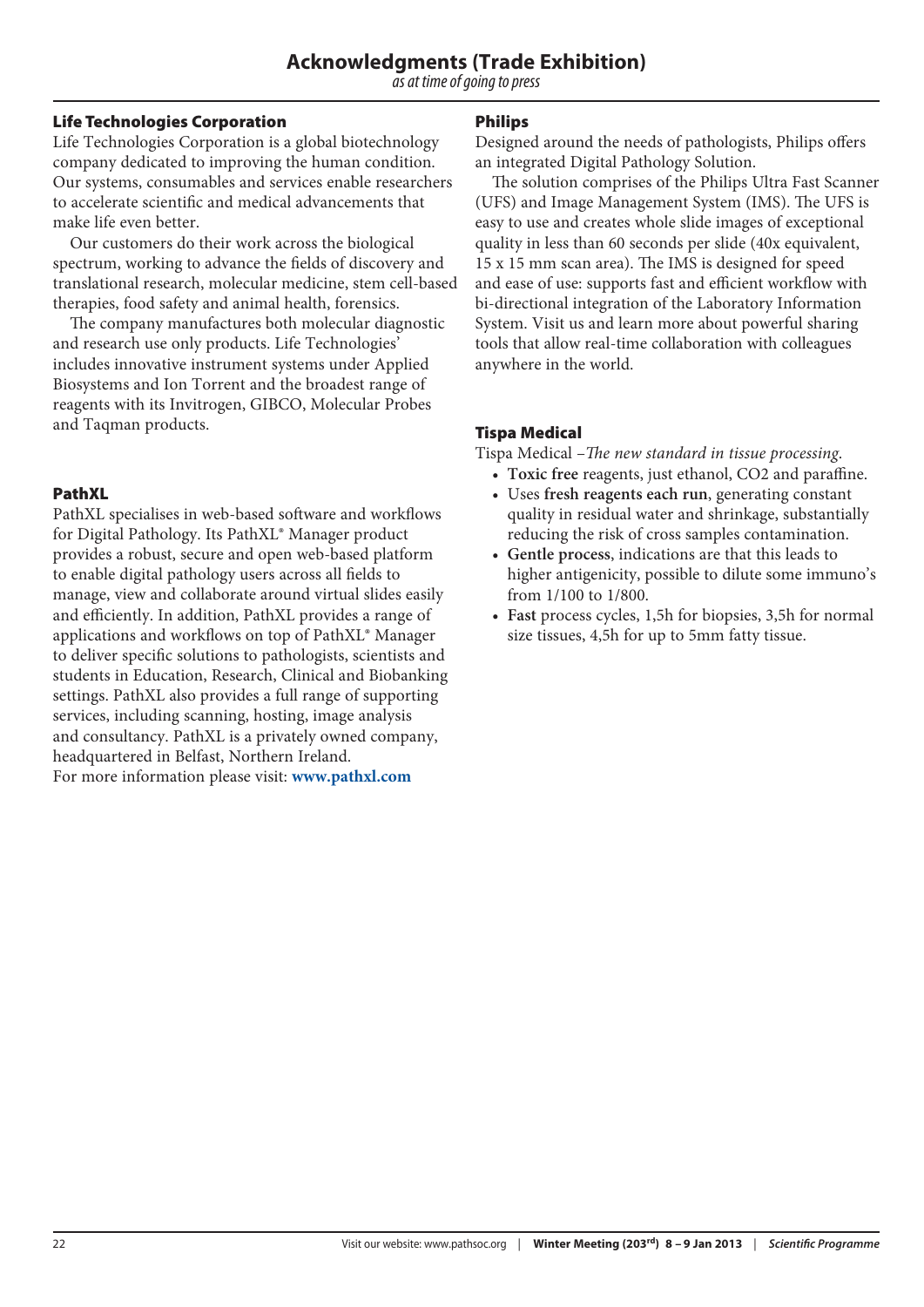# Poster Abstracts

Presenter =  $<sup>②</sup>$ </sup>

**Scientific Programme** | **Winter Meeting (203<sup>rd</sup>) 8 – 9 Jan 2013** | Visit our website: [www.pathsoc.org](http://www.pathsoc.org)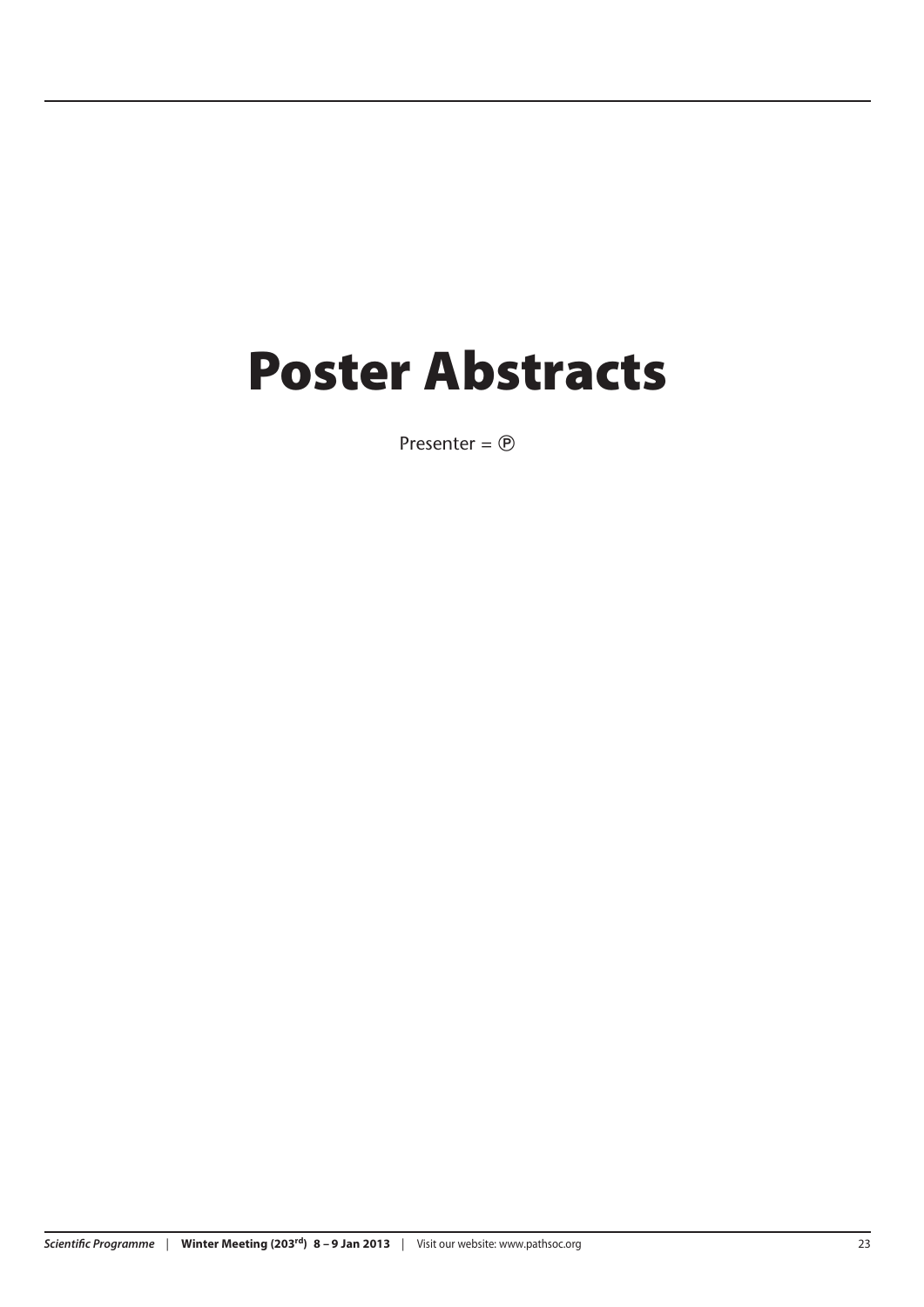#### **Unexpected Autopsy Findings in a Stroke Patient**

P DM Alexe1; I Said1; DG O'Donovan2; MG Dura2; U Pohl2 *1Royal London Hospital, London, United Kingdom; 2Queen's Hospital,* 

*Romford, United Kingdom* Background: Intravascular (angiotropic) lymphoma is a rare haematological neoplasia, which is rarely diagnosed in life. It is a systemic disease resulting from a monoclonal proliferation of lymphoid cells (B or T cells) within the lumen of small arteries, arterioles, capillaries and venules with subsequent occlusion and tissue infarction. Diagnosis of intravascular lymphoma is difficult as it can clinically mimic many diseases, including neurological, renal, endocrine, or cutaneous. Paraclinical investigations usually show non-specific findings.

Aim: We are presenting the case of a 67 year old gentleman who was admitted to hospital with neurological symptoms. He was diagnosed and treated for transitional ischaemic cerebral episodes. During his last admission, he developed aspiration pneumonia and died. A post-mortem investigation was requested by the team looking after the patient in order to exclude intra-abdominal pathology as his serum lactic acid levels were high. Major findings: Post-mortem investigation revealed a disseminated predominantly intravascular infiltration by a neoplastic population of atypical large lymphoid cells. Apart from the extensive involvement of the brain and adrenal glands, kidneys, and perinephric fat, lympho-reticular organs and the pituitary gland were also severely involved. Neoplastic cells showed marked cellular atypia and were strongly positive for the B-cell markers CD20 and CD79a, Mum1, and bcl-2. Ki67 proliferation marker was over 80%. These features were of an intravascular malignant large cell lymphoma of B-cell origin. Learning points: Intravascular lymphoma is a rare disease and diagnosis in life can be very difficult. It is important, however, to consider this possibility in the differential diagnosis of patients who present with manifestations of systemic disease. If treated early in the evolution of the disease, intravascular lymphoma may respond to chemotherapy.

## P3

#### **A New Method to Discriminate Between Vital and Post Mortem Injury Wounds: A Probability Scoring System using Antibodies Against CD62p, Fibronectin and Factor 8.**

FRW van de Goot<sup>1</sup>;  $\textcircled{P}$  HI Korkmaz<sup>2</sup>; J Fronzcek<sup>2</sup>; MPV Begieneman<sup>2</sup>; L Rozendaal<sup>2</sup>; B Witte<sup>2</sup>; R Paul<sup>2</sup>; PAJ Krijnen<sup>2</sup>; JWM Niessen<sup>2</sup>

*1NFI, The Hague, Netherlands; 2VU Medical Center, Amsterdam, Netherlands*

Purpose of the study: In forensic autopsies it is important to differentiate between vital and post mortal wounds. Although immunohistochemical analysis has improved diagnosis of a vital wound, the golden standard still is unknown. The aim of this study was to develop a probability scoring system using three known immunohistochemical markers, namely CD62p, fibronectin and Von Willebrand factor (Factor 8), to discriminate between vital and post mortem injury.

Methods: Tissue samples of mechanically induced skin injuries of known wound age, varying from post mortem wounds to vital wounds of up to 30 minutes old, were obtained at autopsy (n=793). Tissue samples were divided in three different groups: (A) non injured control skin, (B) injuries inflicted shortly before death (several seconds up to a minute), (C) injuries inflicted 15-30 minutes before death. Wounds were immunohistochemically analyzed and scored for the expression of CD62p, fibronectin and Factor 8;  $0 =$  negative,  $1 =$  minor,  $2 =$  moderate,  $3 =$  strong expression. Summary of results: In control tissue (A) we found minor expression of CD62p, Fibronectin and Factor 8. The expression of these markers increased gradually, but significantly in <1 min. (B) up to 15-30 min. (C) old wounds. The probability scores for respectively CD62p, Fibronectin and Factor 8 were: in case a score 0, a 88%, 85% and 99% chance of a wound to be post-mortem, in case a score 1, a 77%, 79% and 71% chance of a wound to be < 1 min. old, in case a score 2, a 61%, 70% and 78% chance of a wound to be < 1 min. old and in a case score 3, a 72%, 56% and 47% chance of a wound to be 15-30 min. old.

Conclusions: We have developed a probability scoring system using a combination of three immunohistochemical markers which will strengthen the differentiation between post mortem and vital wounds.

### P2

#### **Intestinal Obstruction from Severe Ascariasis: a Postmortem Case Report.**

#### IM Onwubuya;  $\textcircled{P}$  A Anjorin

*Obafemi Awolowo University Teaching Hospitals Complex, Ile-Ife, Nigeria* Ascariasis, a soil transmitted roundworm infestation is still a serious health problem in tropical countries like Nigeria and particularly infests preschool and young children in

low socioeconomic settings. Heavy infestation is associated with growth retardation and poor cognitive function but mortality could result from intestinal obstruction by a ball of worms and this possibility should be kept in mind when a child presents with sudden onset abdominal pain. This would require urgent treatment if mortality is to be averted.

Health systems focus now on Human Immunodeficiency Virus infection scourge and other diseases like malaria with the result that policies like mass de-worming schemes are fast disappearing.

We present a case of a three year old boy from a low income family in a rural area in Ile-Ife, who presented at the emergency department of our hospital with signs and symptoms of intestinal obstruction and hypermetabolic state and dying within three hours of presentation with autopsy findings of small bowel obstruction from overwhelming ascaris infestation by over two hundred adult worms.

### **P4**

#### **Distant Recurrence Risk Assessment in Early Invasive Breast Cancer: an Immunopanel Algorithm Formed of p53, HER2/neu, and BCL2**

P MA Aleskandarany1; AR Green1; EA Rakha2; D Soria3; IO Ellis1

*1Division of Pathology, School of Molecular Medical Sciences, Nottingham University, Nottingham, United Kingdom; 2Department of Pathology Nottingham University Hospitals NHS Trust, Nottingham, United Kingdom; 3School of Computer Science, The University of Nottingham, Nottingham, United Kingdom*

Background and purpose: Distant recurrence (DR) is the most lethal form of recurrence in breast cancer (BC) patients. Accurate DR prediction is critical for accurate risk stratification and effective treatment decision making. Many prognostic markers/models based on tissue marker studies are continually emerging; however, very few of them have fulfilled satisfactory evidences for clinical applications. This study aimed at building an algorithm for DR risk assessment in BC patients.

Methods: A well-characterised series of early invasive primary operable BC (n=1902), with immunohistochemical (IHC) data of a broad panel of biomarkers of clinical and biological relevance to BC biology and progression formed the material of this study. A probabilistic decision tree algorithm was computed using WEKA software, utilising the H-score or percentage expression of 15 biomarkers, and the metastatic status (DM Yes/ No), with minimum number of cases in each branch to be equal or more than four. Summary of results: According to the decision tree, four risk groups of patients were characterised. Three markers; p53, HER2 and BCL2 were able to predict the probability of DR in the studied set, based on software-generated cut-offs. The algorithm precision rate in predicting DR, was  $26/32 = 81.1\%$ , for positive predictive value and  $150/194 = 77.3\%$ , for the negative predictive value.

Conclusions: This algorithm reiterates the reported prognostic values of these three markers and underscores their central biologic role in BC progression. According to these results, this pruned panel of biomarkers could be used with acceptable success in DR prediction. However, model performance warrants further independent validation.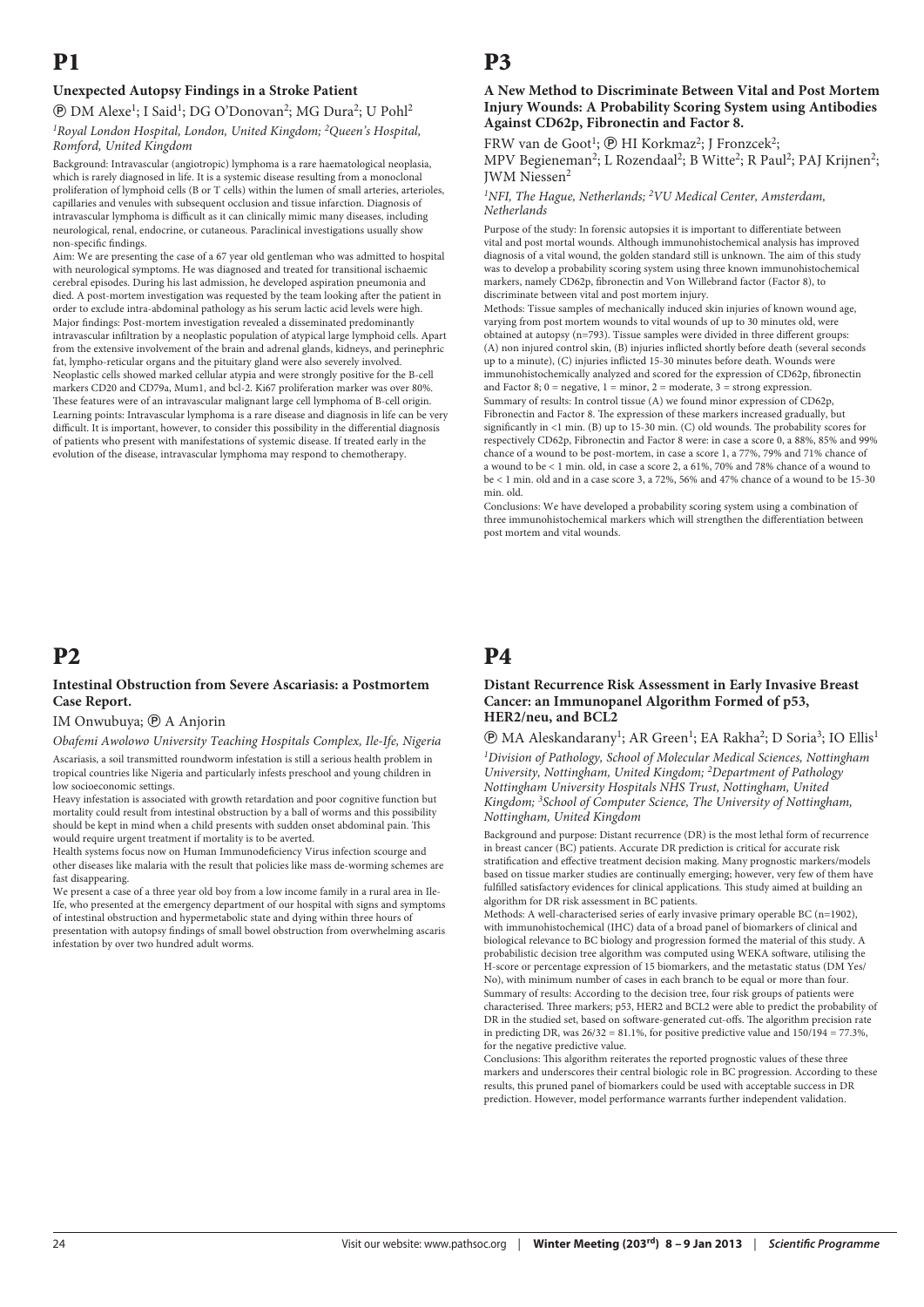#### **Epithelial Mesenchymal Transition in Early Invasive Breast Cancer: Further Evidence Using Reverse Phase Protein Array**

P MA Aleskandarany1; OH Negm2; EA Rakha1; MA Ahmed3; CC Nolan<sup>3</sup>; PJ Tighe<sup>2</sup>; AR Green<sup>3</sup>; IO Ellis<sup>1</sup>

*1Department of Pathology Nottingham University Hospitals NHS Trust, UK, Nottingham, United Kingdom; 2Division of Immunology, University of Nottingham, UK, Nottingham, United Kingdom; 3Division of Pathology, School of Molecular Medical Sciences, Nottingham University, UK, Nottingham, United Kingdom*

Background and purpose: Although Epithelial Mesenchymal Transition (EMT) has been reported in-vivo, the occurrence of events remains unclear. This study aimed to explore the EMT portraits of breast cancer (BC) with relevance to different molecular pathways and molecular subtypes.

Methods: Hierarchical and k-means clustering analyses were performed on a well-defined series of invasive BC (n=1656), prepared as tissue microarrays, utilising data of an immunohistochemical (IHC) biomarkers including cadherins, TGFβ1, PIK3CA, pAkt, cytokeratins, Twist2, Erb-family members and hormone receptors. Reverse phase protein array (RPPA) was performed on protein extracts from formalin-fixed paraffin-embedded tissues of a subset of cases form the same series (n=49).

Summary of Results: Within the molecular subtypes (Luminal 1&2, HER2+, and basallike (BLBC)), there was differential IHC expression of EMT markers. BLBC tended to express lower E-cadherin, higher P-cadherin, SMA and PIK3CA, relative to HER2+ BC that expressed highest levels of N-cadherin, TGFβ1 and PIK3CA. Although distribution of EMT markers/triggers using RPPA was not statistically significant, their mean levels were variably expressed within BC molecular classes. E-cadherin was reciprocally expressed with N-cadherin in luminal and HER2+ BC. Moreover, pAkt-S473 was maximally expressed in luminal BC and minimally expressed in TN-basal BC, while PIK3CA was maximally expressed in HER2+. However, TGFβ1 was maximally expressed in TN-Basal class, followed by HER2+ BC.

Conclusions: EMT in BC appears to occur in synergy with TGFβ1 and PIK3/Akt pathways activation. RPPA findings validate quantitatively the findings observed using IHC, therefore opening promising avenues for monitoring subtle quantitative changes in protein expression.

### P6

#### **Metasin-BLNA, the NHS Solution for the Intra-operative Assessment of Sentinel Lymph Nodes from Breast Cancer Patients: The Multi-centre Calidation of 1265 Cases**

P V Sundaresan1; S Al-Ramadhani2; P Sai-Gridar3; D George1; A McDowell<sup>4</sup>; S Holt<sup>3</sup>; S Jader<sup>1</sup>; F Gabrielle<sup>4</sup>; I Cree<sup>4</sup>; R Salgado<sup>5</sup>; D Larsimont<sup>5</sup>; M Keshtgar<sup>6</sup>; M Jeffreys<sup>4</sup>; R Mansel<sup>7</sup>; M Morgan FRCS<sup>1</sup>; S Bustin<sup>2</sup>

*1Princess Alexandra Hospital NHS Trust, Harlow, United Kingdom; 2Barts and the Royal London Hospital, London, United Kingdom; 3Prince Philip Hospital, Llanelli, Wales, United Kingdom; 4Queen Alexandra Hospital, Portsmouth, United Kingdom; 5Jules Bordet, Brussels, Belgium; 6Royal Free Hospital, London, United Kingdom; 7Cardiff University Hospital, Cardiff, Wales, United Kingdom*

Surgical management of breast cancer has traditionally involved lymph node dissection with resultant morbidity. Current practice is to advocate axillary clearance if the sentinel node is positive for cancer. Assessment of the sentinel node status intra-operatively enables immediate axillary clearance. Frozen section and DAB cytology are available in this intraoperative setting. However both methods have disadvantages.

Here, as an alternative, we describe the validation of Metasin, a novel real time PCR assay for the detection of metastatic cancer in sentinel lymph nodes from breast cancer patients. There are 2 predictive markers: CK19 and Mammaglobin with PBGD as an internal reference gene.

Methods: Stored lymph node homogenates and RNA samples were examined by Metasin from 5 institutions from within the UK, (n=1265) and compared to the histological findings.

Results: Overall concordance between Metasin and histology was seen in 1192 of 1265 cases (94%). Discordant rate was 51 of 1265 cases (4%).

Macro/Micro determination: Using Metasin we were able to determine macro and micrometastasis in 217 of 248 cases: 191 macro-mets (77%) and 26 micro-metastasis (10.5%). 4% of histologically macro-metastases were deemed micro-metastases by Metasin and 8.5% of macro-metastases by Metasin were reported as micro-metastases by histology. Conclusion: Metasin BLN showed a sensitivity of 92%, a specificity of 97% and an accuracy of 96%. The PPV is 90% and the NPV is 98%.

The results presented indicate an advantage over conventional histological analysis enabling immediate axillary clearance for patients with positive sentinel nodes.

## **P7**

#### **The Metasin-BLNA, intra-operative assessment of Sentinel Lymph Nodes from Breast Cancer Patients: CE Marking of the Metasin Assay for wider use**

D George<sup>1</sup>; A McDowell<sup>2</sup>; P Sai-Gridar<sup>3</sup>; S Holt FRCS<sup>3</sup>; G Gabrielle<sup>2</sup>; M Jeffreys<sup>2</sup>; M Balhause<sup>4</sup>; O Landt<sup>4</sup>;  $\textcircled{P}$  V Sundaresan<sup>1</sup>

*1Princess Alexandra Hospital NHS Trust, Harlow, United Kingdom; 2Queen Alexandra Hospital, Portsmouth, United Kingdom; 3Prince Philip Hospital, Llanelli, Wales, United Kingdom; 4TIB Molbiol, Berlin, Germany*

Introduction: Intra-operative assessment of the sentinel nodes enables immediate axillary clearance. In a companion abstract, we have described a novel assay: the Metasin assay for detection of metastatic disease in the intra-operative setting. Here we describe the CE marking of this assay.

Metasin is a novel real time PCR assay for the detection of metastatic cancer in sentinel lymph nodes from breast cancer patients, with 2 predictive markers: CK19 and Mammaglobin with PBGD as an internal reference gene.

Materials and Methods: 1000 lymph nodes obtained from patients undergoing sentinel node biopsy from patients from 3 sites in the UK. Cases were selected with positives in preference to negative axillary clearances in order that the assay is able to detect metastatic disease.

Results: 767 lymph nodes were obtained from 3 sites: Lyophilised pre-mixes prepared commercially. These reagents were compared to reagents prepared in-house. Of the 767 nodes there was concordance of result between in-house reagents and Lyophilised reagents for all but 10 of 767 nodes. Discordance between lyophilised pre-mix reagents and in-house reagents are 0.9 %. Discordance between histology and lyophilised pre-mix reagents and in-house prepared reagents are 5.4 % and 5.6% respective prior any form of discordant analysis.

Conclusion: Published data indicates these results are well within the acceptable 7% discordance due to tissue allocation bias. The assay is accurate, fast (26 mins machine run time with over 75% of results being delivered in under 40 mins), reliable, cheap, providing value for money and easy to implement within a District General Hospital setting.

### P8

#### **Concordance of a Diagnosis of DCIS Using Vacuum Assisted Biopsies of the Breast Cancer with the Final Pathology**

P ME Booth1; N Sharma2; D Dodwell3; R Millican-Slater1; S Lane<sup>1</sup>; ET Verghese<sup>1</sup>; AM Hanby<sup>1</sup>

<sup>1</sup>Department of Histopathology, St James University, Leeds, United *Kingdom; 2Department of Radioloy, St James University, Leeds, United Kingdom; 3Department of Oncology, St James University Hospital, Leeds, United Kingdom*

BACKGROUND: The diagnosis of low grade DCIS is usually made on needle core biopsy. However, in certain situations, for example, where the standard core biopsy has not been representative, a vacuum assisted biopsy (VAB) might be necessary. This will yield more tissue for the pathologist to come to a more accurate diagnosis.

AIM: This study was designed to identify all VAB procedures that occurred in a large university hospital in the last 10 years and measure the concordance between the diagnosis of DCIS on VAB and the diagnosis following surgical excision.

METHODS: Pathology and clinical databases were searched for the terms "VAB", "Vacuum assisted biopsy" or "mammotome," from 2002 to 2012. The diagnosis using VAB and the final diagnosis of the surgical excision specimen were collected. In addition, key clinical and radiological parameters of LG-DCIS and IG-DCIS were reviewed. RESULTS: There were 464 VAB procedures; 28 B1, 155 B2, 147 B3, 7 B4, 77 B5a and 22 B5b. Of the 77 B5a, 9 were low grade, 34 intermediate grade, 30 high grade and 4 were not graded. We excluded patients with multiple lesions or with no follow up data. 2/8 (25%) low grade, and 4/31 (13%) intermediate grade went on have a higher grade DCIS in the excision specimen. In addition, 1/8 (13%) low grade, 4/31 (13%) intermediate grade and 8/26 (31%) high grade DCIS lesions were upgraded to invasive carcinoma in the subsequent excision (Overall Kappa=0.6). One LG-DCIS that was upgraded to only a HG-DCIS had a positive SLB. None of the patients with LG-DCIS and 4 patients with IG-DCIS had a radiologically or clinically detectable mass. The extent of calcification ranged from 10-50 mm for LG-DCIS and 3-70 mm for IG-DCIS.

CONCLUSION: There was good agreement between the diagnosis of DCIS on VAB and the final surgical excision specimen.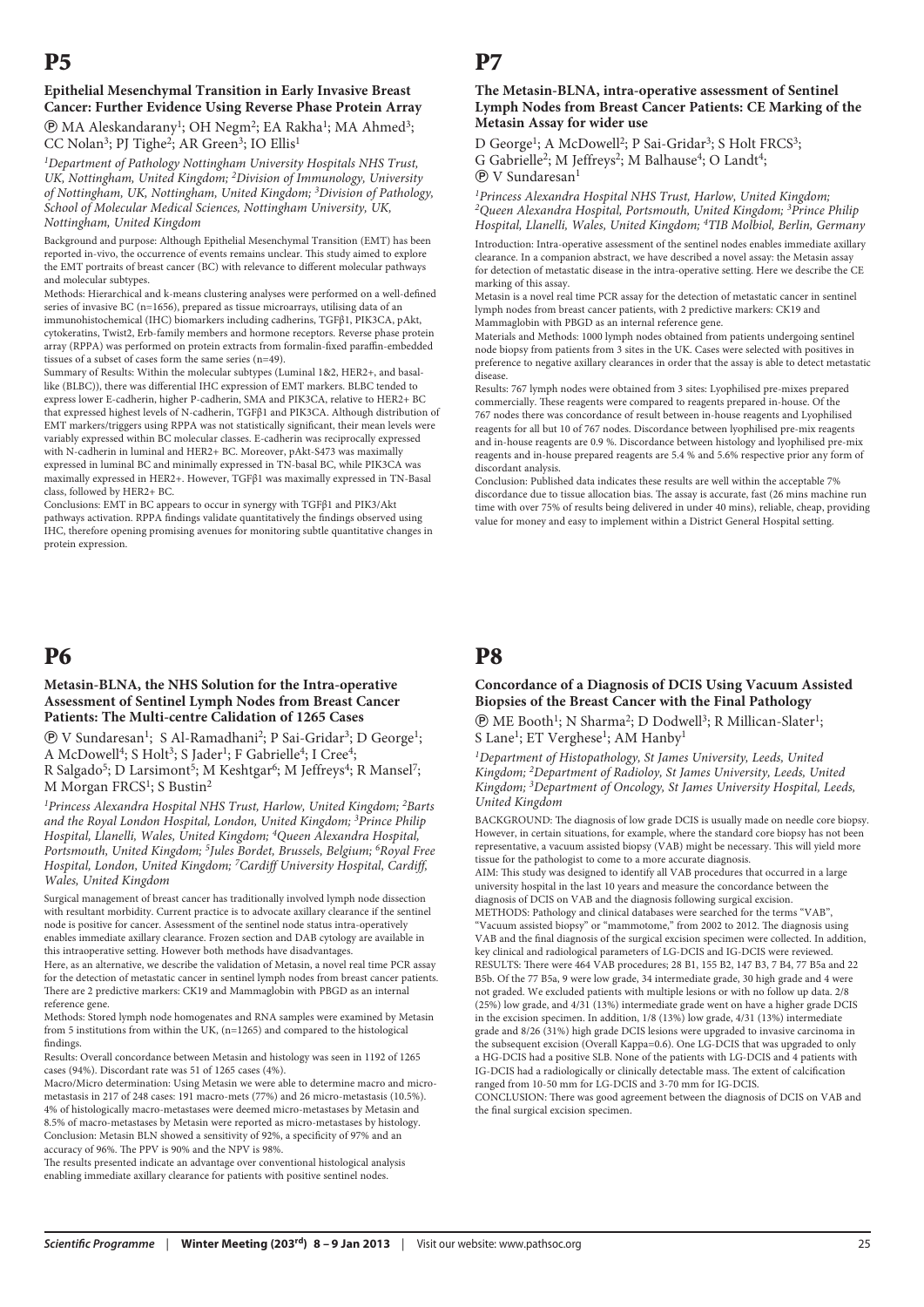### P9

#### **Palpable Ductal Carcinoma in Situ of the Breast**

P R Verma; S Sundara Rajan; N Sharma; M Lansdown; AM Shaaban

#### *Leeds Teaching Hospitals NHS Trust, Leeds, United Kingdom*

Ductal carcinoma in situ represents 20–25% of malignancy detected at mammographic screening. Palpable pure DCIS (pDCIS) however, remains a rare entity. The aim of this study was to evaluate the incidence and pathological features of pDCIS. Patients diagnosed with pDCIS from January 1999 to December 2011 were identified

from electronic pathological database. During the study period, 669 cases of DCIS was diagnosed and  $66$  (9.8%) were pDCIS (Mean age=57 years (SD  $\pm$ 15.25)).

Mean size of the pDCIS was  $37.2 \text{ mm (SD ± 29.96)}$ , majority were high grade (69%) and associated with comedo necrosis (61%). Mixed histological type was the commonest (40%) followed by solid (24%), papillary (21%), cribriform (11%) and others (4%). Surgical excision showed small foci of invasion in 10 cases (14.9%). The mean size of pDCIS was higher in the latter group of patients (49mm, SD ± 27.5, p=0.15) with 80% being grade 3 and 90% having comedo necrosis. VNPI score was more than 4 in majority of the patients with pDCIS (81%).

Sixty one percentage of the tumours were ER positive and 39% were ER negative. Her2 was tested in only 11 patients and was positive in 6 (56%).

Mastectomy was performed in 55% and breast conservation achieved in the rest. Axillary surgery was performed in the majority (56%) with micrometastasis identified in a single patient, who was also found to have small invasive disease (3mm) on therapeutic excision. Adjuvant radiotherapy was administered in 31% and adjuvant hormonal treatment in 14%. One patient developed local recurrence after mastectomy and the rest remains disease free with a median follow-up of 60 months.

pDCIS is generally associated with more aggressive pathological features such as high grade, comedo necrosis and negative hormone receptors. Following a core biopsy diagnosis, thorough histological examination of the excision specimen is warranted to look for evidence of invasion or micro-invasion.

### **P10**

#### **A Two-tiered Approach as an Adjunct to Existing Intraoperative Metasin-BLNA in Detection of Metastatic Breast Cancer in Sentinel Lymph Nodes for Breast Cancer.**

#### P PP Gopinath; D George; V Sundaresan

*Princess Alexandra Hospital NHS Trust, Harlow, United Kingdom* Purpose of the study

Current breast cancer management is influenced by sentinel lymph node status (SLN). Intraoperative analysis of SLN can avoid a second operation. Metasin, a molecular assay with a high sensitivity has already been implemented. Tissue allocation bias (TAB) is generally accepted as the cause for discordance. The sensitivity of this assay could be greatly improved by sampling the whole node. A second tier of breast specific markers has previously been tested outside of the intraoperative setting as a fail safe and thereby enabling the whole SLN to be used for Metasin assay (see companion abstract). Methods

A selection of 39 (57 nodes) SLN positive cases and 13 (49 nodes) negative cases (106 nodes in total) from the existing cohort of 1265 nodes were used for RT-PCR analysis of B305D, PIP1, GABA-D and B726R.

Summary of Results

Preliminary data indicates this approach is feasible. PIP1 was positive in 42% of positive SLN (24/57, 16 cases) and none of negative nodes (0/49). Of these PIP1 positive cases, 100% had macro-metastasis in SLN (15/16) and/or axillary clearance (1/16). 76% of PIP1 positive cases had extra-nodal spread (13/16). There were significant correlations between PIP1 positivity, macro-metastasis and extra-nodal spread (p<0.001). Conclusions

The second cluster of markers could provide the fail safe if implemented in the postoperative setting, facilitating the examination of the whole SLN. We propose to apply this second tier of markers to the wider cohort of cases with the initial focus being discordant cases and later extending the study to include histology and molecular positive cases.

### P11

#### **Analysis of Copy Number Changes on Chromosome 16q in Male Breast Cancer by Multiplex Ligation-dependent Probe Amplification**

 $\textcircled{P}$  MM Lacle<sup>1</sup>; PJ van Diest<sup>1</sup>; H Buerger<sup>2</sup>

*1University Medical Center Utrecht, Utrecht, Netherlands; 2Institute of Pathology Paderborn/Höxter and Brustzentrum Paderborn, Paderborn, Germany*

Gene copy number changes play an important role in carcinogenesis and could serve as potential biomarker for prognosis and potential target for molecular therapy. Previous studies in male breast cancer (MBC) showed clear differences in gene copy number changes when compared with female breast cancer (FBC). This emphasizes the importance of identifying biomarkers and therapeutic targets that could aid in clinical management of MBC. Copy number changes mapping to chromosome 16 have been reported to be the most frequent alteration observed in breast cancer and a loss on the long arm of chromosome 16 has been shown to be associated with low grade and better prognosis in FBC. In the present study we aimed to further characterize copy number changes on the long arm chromosome 16 in a group of 135 MBC using a newly developed multiplex ligation-dependent probe amplification kit.

Hundred and twelve out of 135 (83% MBC showed copy number changes of at least one gene on 16q, mostly loss of 16q (71/135; 52.6%), either partial (66/135; 48.9%), or whole arm loss (5/135; 3.7%). This is much less often than previously described for female breast cancer. Copy number loss of genes on 16q was significantly correlated with favourable clinicopathological features: loss of CYLD, RBL2, MMP2, SLC12A3, GPR56, CDH1, MLYCD, IRF8, SPG7 and FANCA with negative lymph node status; loss of GPR56 with small tumour size, and RBL2 with low grade. A combination of 16q loss and 16q gain correlated even stronger with negative lymph node status (n=112;  $p=0.012$ ), which was also underlined by unsupervised clustering. Copy number changes on 16q had no prognostic value. In conclusion, copy number loss on 16q and gain on 16p identify a group of MBC tumours with low propensity to develop lymph node metastasis. Although most MBC are of Luminal intrinsic type, loss on 16q is much less frequent in MBC than in FBC.

### P12

#### **Intraductal Chemotherapy in the Prevention of Breast Cancer**

P JS de Groot; EJ Vlug; M van Amersfoort; X Pan; E van der Wall; PJ van Diest

#### *UMC Utrecht, Utrecht, Netherlands*

Mutation of BRCA1 predisposes to the development of breast cancer with a lifetime breast cancer risk of over 60%. The only preventive option is bilateral prophylactic mastectomy. This mutilating procedure leads to a significant but incomplete reduction in breast cancer risk. Since the nipple provides direct access to the mammary ductal system, it could provide as an alternative strategy to prevent breast cancer. Intraductal (ID) administration of chemotherapy via the nipple could lead to ablation of cancer-prone mammary cells, thus preventing the formation of breast cancer.

To study the effect of ID chemotherapy on the non-diseased breast, postbreeder wild type female mice were treated twice with cisplatin or control by ID injection. The effect of cisplatin on mammary gland architecture and lobulo-alveolar development during pregnancy was analysed. To investigate whether cisplatin treatment affected normal mammary outgrowth, mammary epithelial cells (MECs) were isolated and transplanted in recipient mice using a cleared fat pad assay. FACS analysis was done to assess the effect on the distribution of mammary cell populations. After transplantation, a significant reduction in outgrowth of the transplanted MECs into a ductal network in cisplatin versus control treated glands was observed (p=0.008). Moreover, a significant reduction in the basal population of the epithelial cells was observed in cisplatin versus control treated glands (p=0.002). In pregnant mice, all control glands showed lobulo-alveolar development in the complete gland. However, in 53% of the cisplatin treated glands the fat pad was partially or totally devoid of mammary ducts. From these results we conclude that ID cisplatin partially clears the mammary epithelium. In conclusion, we propose that ID chemotherapy treatment may be used as a prophylactic ablation agent to prevent development of hereditary breast cancer.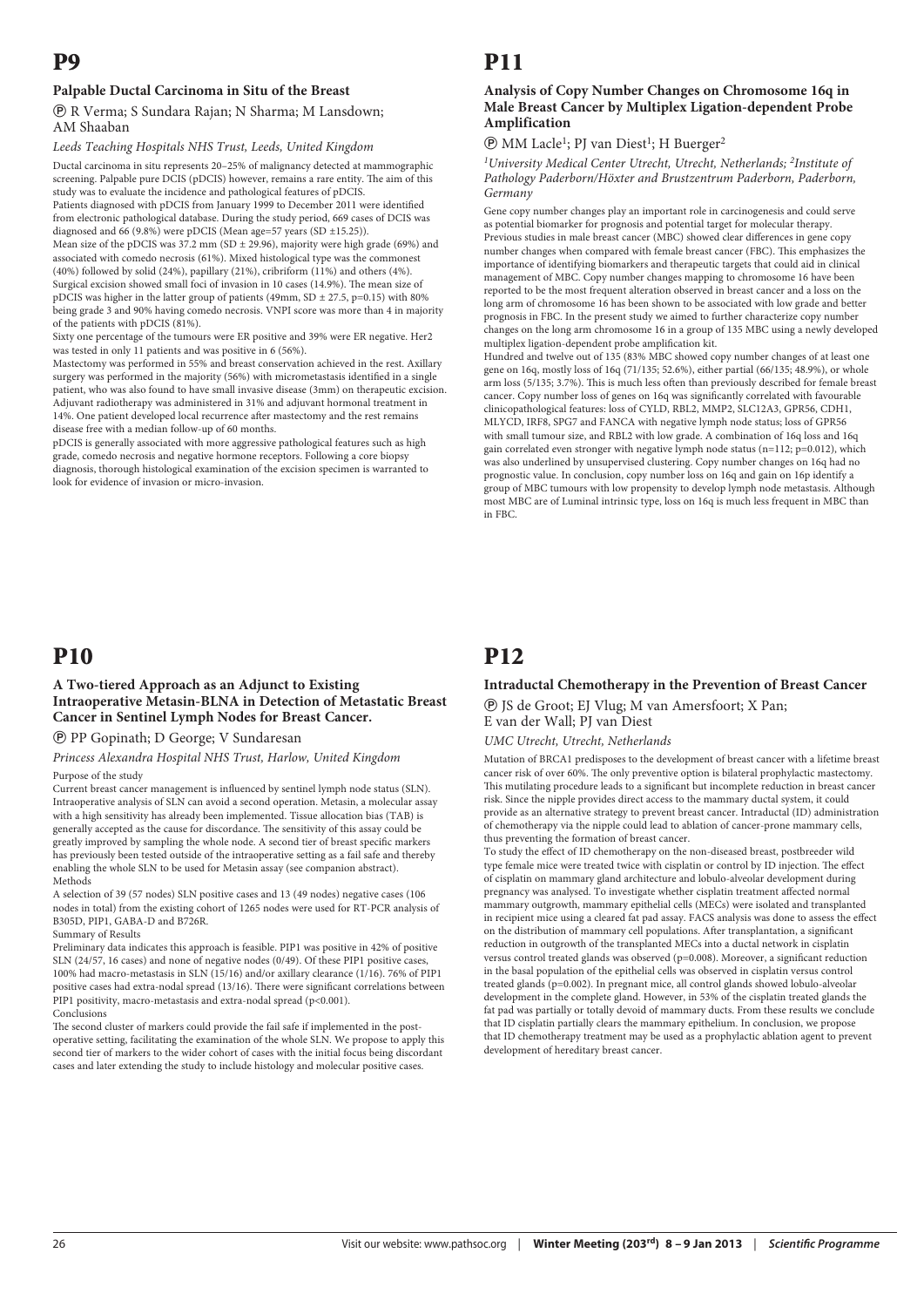#### **Increased Expression of Phosporylated mTOR in Metastatic Breast Tumors Compared to Primary Tumors in Patients Who Received Adjuvant Endocrine Therapy**

K Beelen<sup>1</sup>;  $\textcircled{P}$  LDC Hoefnagel<sup>2</sup>; M Opdam<sup>1</sup>; J Wesseling<sup>1</sup>; PJ van Diest<sup>2</sup>; S Linn<sup>1</sup>

#### *1NKI-AVL, Amsterdam, Netherlands; 2UMC Utrecht, Utrecht, Netherlands*

Activation of the PI3K pathway as an adaptive change in response to estrogen depletion results in acquired endocrine therapy resistance in vitro. Metastatic breast cancer patients with previous exposure to endocrine therapy derive substantial benefit from the addition of an mTOR inhibitor to endocrine therapy compared to endocrine therapy alone. This suggests that compensatory PI3K pathway activation might play a role in the development of clinical resistance to endocrine therapy. We evaluated the activation of the downstream PI3K pathway protein mTOR in primary breast tumors and corresponding metastases. From a previously described series of metastatic breast cancer patients, we selected ERα positive patients who had received endocrine therapy (N=34) and who did not receive endocrine therapy (N=37). The difference in expression of p-mTOR between primary and metastatic tumour was assessed by IHC, which was scored using the proportion of tumour cells with sub-membranous p-mTOR expression. We assessed whether this difference was associated with clinico-pathological factors or varied between patients who did and did not receive endocrine therapy. In patients who had received endocrine therapy we observed an increase in p-mTOR expression in metastatic tumour lesions compared to the primary tumour (mean difference 40%). This was significantly different from the increase observed in patients who did not receive endocrine therapy (mean difference 6 %) (p=0.003). The difference remained significant in the multivariate regression model. In patients who received previous adjuvant endocrine therapy, the increase in p-mTOR expression in metastatic tumour lesions compared to the primary tumour is significantly higher than patients who did not receive endocrine therapy. Compensatory activation of the PI3K pathway might therefore be a clinically relevant resistance mechanism resulting in secondary endocrine therapy resistance.

### P14

#### **A Case Report Highlighting the Diagnostic Difficulty of Granular Cell Tumour of the Breast.**

 $\textcircled{P}$  A Vargiamidou<sup>1</sup>; Y Maurice<sup>1</sup>; A Clark<sup>1</sup>; D Killeen<sup>2</sup>; M Holland<sup>2</sup>; S Poonawala<sup>3</sup>

*1Arrowe Park Hospital, Upton, United Kingdom; 2Clatterbridge Hospital, Bebington, United Kingdom; 3Wirral University Teaching Hospital, Upton, United Kingdom*

Granular cell tumours are rare tumours arising from Schwann cells of peripheral nerves. Approximately 5 to 15% of all granular cell tumours arise in the breast.

The tumour most commonly presents in premenopausal woman and can arise anywhere in the breast parenchyma, axillary tail or subcutaneous tissue. The tumour most frequently occurs in the inner quadrant corresponding to the supraclavicular nerve distribution. Clinically, it can present as a firm, painless mass with elastic consistency which may or may not be fixed to the underlying muscle wall.

Radiological presentation of the tumour is variable. It can present as an irregular, spiculate stellate mass with no associated calcifications in a mammogram. Ultrasound and dynamic MR mammography presentations can be equally misleading. Histologically the tumour consists of solid nests of polygonal or spindle cells with abundant eosinophilic granular cytoplasm, prominent nucleoli and moderate cellular

atypia. Immunohistochemically the tumour is positive for S100 given its Schwann cell origin. as well as CD68 positive. The tumour is negative for cytokeratins, MelanA and HMB45. Case Presentation: A 53 year old was invited for further imaging and evaluation of a suspicious mass in her left breast. Further radiological investigations pointed to a malignant diagnosis (U5 M5). Core biopsy of the lesion identified a granular cell tumour of the breast.

Conclusion: Granular cell tumours of the breast are rare tumours that can easily be mistaken for malignancy clinically and radiologically. This case highlights the diagnostic difficulty of granular cell tumour of the breast.

### **P15**

#### **Is there a Correlation Between Margin of Clearance and Recurrence Rate in Patients with DCIS (Ductal carcinoma in situ)?**

#### $\textcircled{P}$  AS Azam<sup>1</sup>; AH Youssef<sup>1</sup>; SB Absar<sup>2</sup>

*1Russells Hall Hospital, Dudley Group NHS Foundation Trust, Dudley, United Kingdom; 2Dudley Group NHS Foundation Trust, United Kingdom* Background:

Breast Cancer is the most common cancer for women in England and Wales, with about 40,500 new cases diagnosed and 10,900 deaths recorded each year. Early breast cancer is subdivided into two major categories, in situ disease, mainly in the form of ductal carcinoma in situ (DCIS), and invasive cancer. DCIS accounts for 20% of screen detected cancers in the United Kingdom.

Objectives: To see "Is there a correlation between excision margins and recurrence rate in patients who underwent WLE(wide local excision) for DCIS?

Standard: NICE guidelines state that "For all patients treated with breast conserving surgery for DCIS a minimum of 2 mm radial margin of excision is recommended with pathological examination to NHSBSP reporting standards. Re-excision should be considered if the margin is less than 2 mm, after discussion of the risks and benefits with the patient"

Target: 100%

Methodology:A retrospective study including patients who underwent WLE for DCIS over the period of three years (From 2005-2007).

Results:A total of 21 patients were identified who underwent WLE for DCIS. 8 patients were excluded as their biopsy report showed invasive component. A total of 11 patient's case notes were analyzed. All 11 patients were female with a mean age of 62 years (Range 50-92). The average size of the lesion was 11mm (Range 3-28mm) in these patients. The average excision margin was 9.3mm(2-16mm) in 9 out of 11patients. None of the patients had recurrence of DCIS or invasive cancer after being followed up for five years. Conclusion:Our results show that there was no recurrence in all our patients. However, we have seen a wide range of margins of clearance (2-16mm). In our trust the current practice shows that a large number of these patients had the excision margin of 10mm or above. We believe we should develop local trust guidelines to have a more standardized approach as a trust or just follow NICE guidelines.

### P16

#### **An Unusual Variant of Metaplastic Mammary Carcinoma, Pseudoangiosarcomatous / Acantholytic Variant.**

#### P YMM Maurice; U Azhar; KS Kamla Sidky

*Wirral University Teaching Hospital NHS Trust, Wirral, United Kingdom* This is an unusual variant of metaplastic carcinoma of breast. Only sporadic cases have come to light since this entity was defined in 1986. The acantholytic variant of squamous cell carcinoma is characterized by the formation of irregular spaces lined by atypical squamous cells leading to a pseudoglandular or pseudoangiosarcomatous appearance. It should be considered as a potential differential diagnosis with angiosarcoma. We present a case of acantholytic/pseudoangiosarcomatous carcinoma of the breast in a 65 year old lady who presented with a palpable mass in her left breast. A core biopsy demonstrated a malignant neoplasm composed of anastomosing channels lined by spindle shaped cells in a densely collagenous stroma with focal myxoid areas. The diagnosis was made after immunohistochemistry demonstrated the epithelial nature of the neoplasm and endothelial markers were negative. Immunohistochemical analysis of metaplastic carcinomas has revealed that >90% of these cancers are negative for ER, PR and HER2, and express keratins CK5/6 and 14, and EGFR.

Awareness and subsequent recognition of this specific variant of metaplastic carcinoma is important to prevent misdiagnosis and allow proper treatment.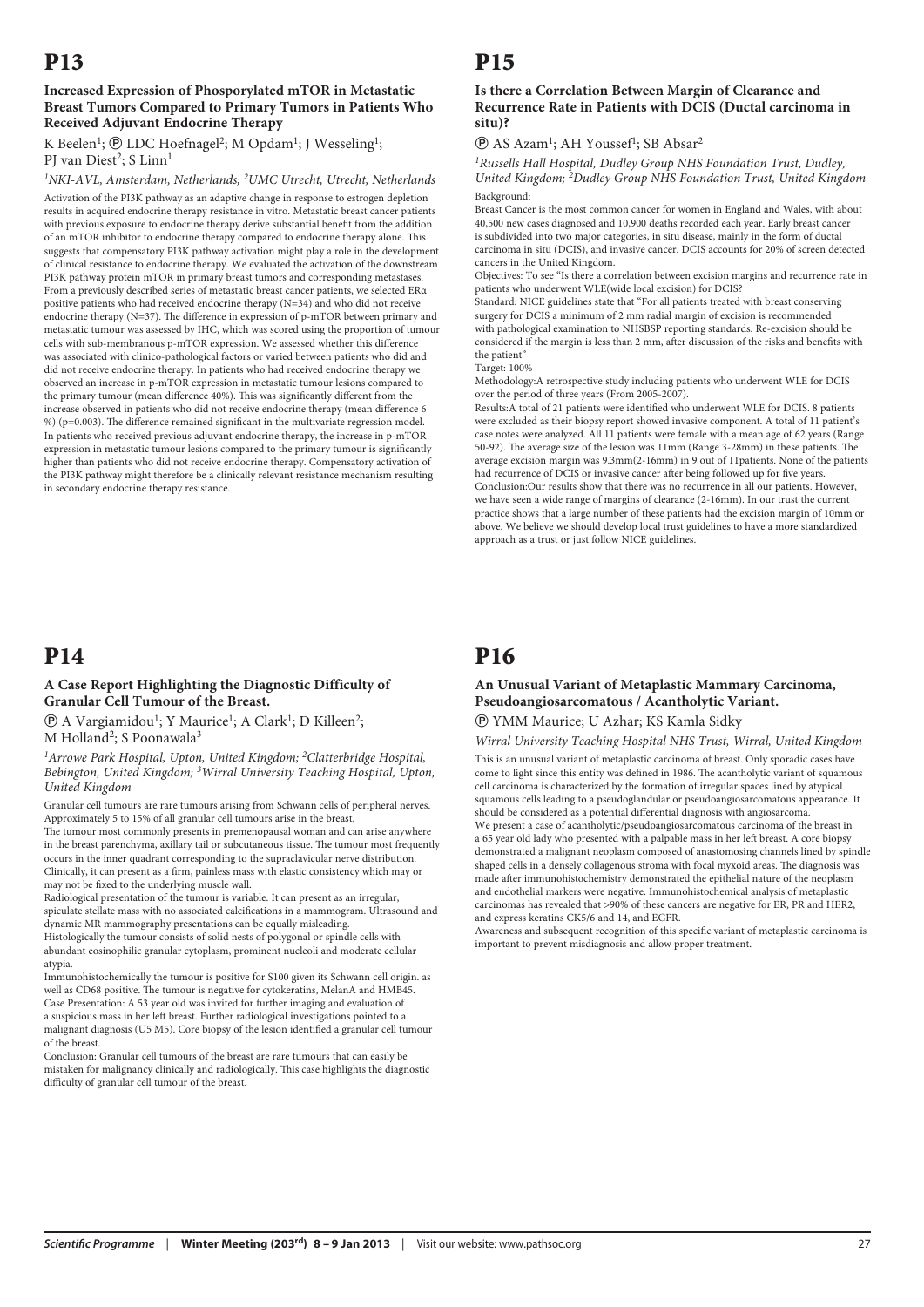### **Audit of Fine Needle Aspiration Cytology of Breast Lesions.**

P AVM Speller; C Craig

*St Mary's Hospital, Imperial College Healthcare NHS Trust, London, United Kingdom*

Background: NICE states that patients with breast lesions should undergo 'triple assessment' the three parts of this being: history and clinical examination, imaging, and needle core biopsy (NCB) or fine needle aspiration cytology (FNAC). At our centre both are performed.

Aims & Objectives: We want to assess whether we are meeting the minimum thresholds set out in the European guidelines. We will compare the sensitivity, specificity and other indicators of our procedure, to the minimum threshold figures given in the guidelines. Standards: Minimum thresholds as set out by the European guidelines for quality assurance in breast cancer screening and diagnosis. Fourth Edition.

Method: Data on all FNAC of breast lesions carried out in 2010 and 2011 was reviewed. We recorded the results of the FNAC along with any histology and B code. The cytology opinion was compared to any histology.

The histology result from the most definitive procedure was used, i.e. if the patient had had both a NCB and a wide local excision, the histology result from the wide local excision specimen was used. Any histology that did not have a B code assigned was given one by us, following the specifications given in the guidelines.

Results: We meet the majority of the thresholds given in the guidelines. Measures for improvement are discussed.

# P19

#### **MMP-8 Loss Contributes to Altered Myoepithelial Cell Function in DCIS**

 $\textcircled{P}$  M Sarper<sup>1</sup>; MD Allen<sup>1</sup>; J Decock<sup>2</sup>; S Thirkettle<sup>2</sup>; DR Edwards<sup>2</sup>; IF Marshall<sup>1</sup>; LJ Jones<sup>1</sup>

*1Barts Cancer Institute, London, United Kingdom; 2University of East Anglia, Norwich, United Kingdom*

Matrix metalloproteinase-8 (MMP-8) is a member of the MMP family, key enzymes involved in remodelling extracellular matrix (ECM), with a known role in cancer cell invasion. In normal breast MMP-8 is secreted predominantly from myoepithelial cells (MECs), which show a distinct tumour suppressor phenotype. In ductal carcinoma in situ (DCIS), MECs lose MMP-8, over-express αvβ6 integrin and show a gradual loss of suppressor activity. Our aims are to establish the link between MMP-8 loss and αvβ6 up-regulation, and determine whether loss of MMP-8 expression in DCIS contributes to loss of tumour suppressor activity and contributes to invasion.

Primary normal MECs expressed MMP-8 and this expression was lost in DCIS associated counterparts. An inverse correlation was demonstrated between αvβ6 and MMP-8 in an αvβ6 over-expressed DCIS MEC model (Myo-β6). When MMP-8 was re-introduced to Myo-β6, the wild type (wt) but not inactive MMP-8, significantly up-regulated the MEC adhesion to ECM, but, contradictorily reduced MEC migration towards ECM. In addition leading edge filopodial protrusions were significantly shorter in MMP-8wt compared to control group.

To analyse the paracrine effect of MMP-8 on breast cancer cell invasion, modified Myo-β6 were co-cultured with MDA MB 231 or SUM159PT cells in 3D DCIS related stromal microecology recapitulative organotypic models. A significant reduction in breast cancer cell invasion was observed solely when co-culturing with MMP-8wt. Therefore these results suggest that MMP-8 does contribute to MEC tumour suppressor function, dependent on its enzymatic activity. In the future the suppressor mechanism will be further dissected by investigating TGF-β downstream signalling, β1 integrin interaction and a series of DCIS samples with known outcome will be screened for MMP-8 mRNA expression by in situ hybridization.

### P18

#### **Differences in FGF1 and FGFR2 Expression in BRCA1 associated, BRCA2-associated, and Sporadic Breast Carcinomas.**

P S Vos; E van der Wall; PJ van Diest; P van der Groep

*UMC Utrecht, Utrecht, Netherlands*

Introduction. Contrasting to BRCA1-related breast cancer, a distinctive phenotype for BRCA2-related carcinomas has not been found yet as there is no clear distinction between BRCA2 and sporadic tumours. Recently, studies suggest overexpression of fibroblast growth factor 1 (FGF1) and fibroblast growth factor receptor 2 (FGFR2) in BRCA2 tumours. This study aims to investigate whether there is indeed FGF1 and/or FGFR2 protein overexpression in BRCA2 carcinomas in comparison to BRCA1 and sporadic tumours. This would reveal the usefulness of FGF1 and FGFR2 immunohistochemistry in daily pathological practise.

Method. Invasive breast carcinomas of 33 BRCA1 and 22 BRCA2 germline mutation carriers and a tissue microarray containing 104 sporadic invasive breast carcinomas were immunohistochemically stained for FGF1, FGFR2, and to assess molecular phenotype: estrogen receptor (ER), progesterone receptor (PR), HER2, epidermal growth factor receptor 1 (EGFR), cytokeratin (CK) 5/6, and CK14.

Results. FGFR2 expression was seen in 68.2% and 79.0% of BRCA2 and sporadic carcinomas respectively, in contrast to 22.6% of BRCA1 tumours ( $p = 0.000$ ). FGFR2 expression was seen in 88.9% of luminal A type carcinomas and 17.1% of basal-like carcinomas (p = 0.000). FGF1 was expressed by 72.7% of BRCA2 carcinomas and 45.2% and 41.8% in BRCA1 and sporadic carcinomas, respectively ( $p = 0.032$ ). Conclusion. FGFR2 expression differs significantly between BRCA1 and BRCA2 breast carcinomas and between cancers of luminal A and basal phenotype, but not between BRCA2 and sporadic cancers. FGF1 expression differs significantly between BRCA2 and sporadic carcinomas and could be used as a BRCA2-specific biomarker.

### P20

#### *EGFR* **Mutation Analysis Is Feasible in Sputum Samples of Lung Cancer Patients**

 $\textcircled{P}$  AJ Hubers<sup>1</sup>; DAM Heideman<sup>1</sup>; Y Yatabe<sup>2</sup>; MD Wood<sup>3</sup>; J Tull<sup>3</sup>; M Tarón<sup>4</sup>; GJM Herder<sup>5</sup>; R Koning<sup>1</sup>; GA Meijer<sup>1</sup>; PJF Snijders<sup>1</sup>; BI Witte<sup>6</sup>; PE Postmus<sup>7</sup>; EF Smit<sup>7</sup>; E Thunnissen<sup>1</sup>

<sup>1</sup>VU University Medical Center/Department of Pathology, Amsterdam, Netherlands; <sup>2</sup>Aichi *Cancer Center Hospital/Departments of Pathology and Molecular Diagnostics, Nagoya, Japan; <sup>3</sup> University Hospital of Wales/Institute of Medical Genetics, Cardiff, Wales, United Kingdom; <sup>4</sup> Hospital Germans Trias i Pujol/Catalan Institute of Oncology; USP Dexeus*  University Institute-PangaeaBiotech, Badalona, Catalonia, Spain; <sup>5</sup>Sint Antonius Hospital/<br>Department of Pulmonary Diseases, Nieuwegein, Netherlands; <sup>6</sup>VU University Medical *Center/Department of Epidemiology and Biostatistics, Amsterdam, Netherlands; <sup>7</sup> VU University Medical Center/Department of Pulmonary Diseases, Amsterdam, Netherlands*

Purpose of the study: Mutations in the tyrosine kinase domain of the epidermal growth factor receptor (EGFR) have been identified in lung cancer adenocarcinomas and are associated with high response chance to EGFR tyrosine kinase inhibitors in the treatment of lung cancer. EGFR mutations can be detected in tumour tissue, cytology specimens and blood from lung cancer patients. Thus far, EGFR mutation analysis has not been demonstrated for sputum samples in a systematically conducted study. The aim of the present study was to determine whether EGFR mutation analysis is attainable on sputum samples, employing different assays in a multicentre study.

Methods: Sputum from 10 lung cancer patients with confirmed EGFR mutation in their tumour tissue, 10 lung cancer patients without evidence of an EGFR mutation, and 10 patients with chronic obstructive pulmonary disease (COPD) was used for mutation analysis. EGFR mutation status of tumour tissue was assessed by High Resolution Melting followed by sequencing (HRM-sequencing). DNA aliquots of sputum specimens were shipped to the collaborating laboratories for EGFR mutation analysis by Cycleave PCR, COLD-PCR and PangaeaBiotech SL technology (PST), respectively. Additionally, at the central laboratory, sputum DNAs were subjected to HRM-sequencing to confirm mutations.

Results: Dependent on the assay, EGFR mutations could be detected in 30% to 50% of the sputum samples of patients with EGFR mutations detected in their tumour tissue specimen. The different techniques revealed consistent results, with slightly higher sensitivity for PST. Neither the lung cancer patients without EGFR mutation in their tumour nor the COPD controls tested positive for EGFR mutations in their sputum samples, indicating high clinical specificity of all assays.

Conclusion: EGFR mutations can be detected in sputum samples from patients with EGFR-mutated non-small cell lung cancer with various techniques.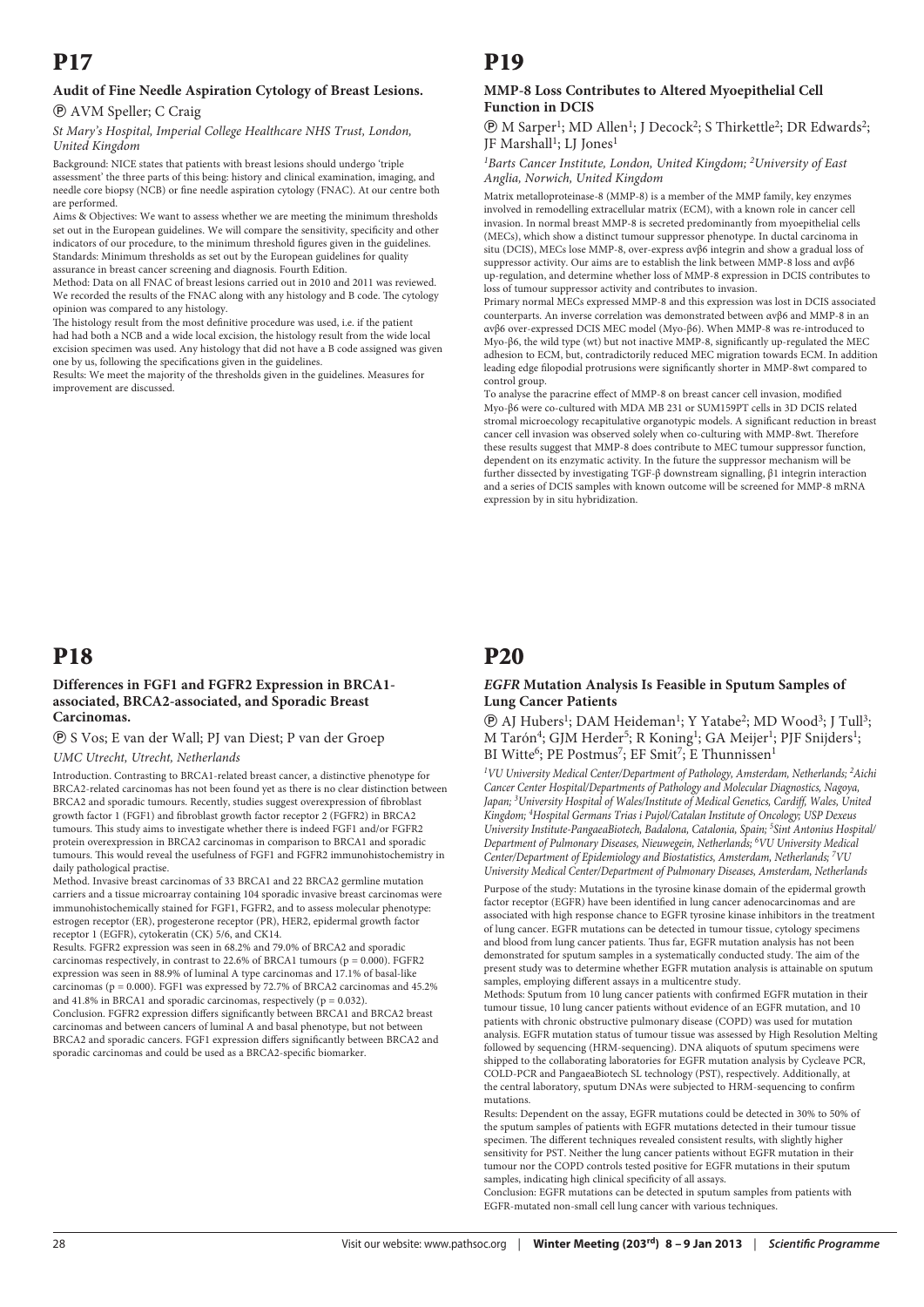#### **Multi Drug Resistance Protein BCRP Protects Adipose Derived Stem Cells Against Ischemic Damage**

P BA Naaijkens; A van Dijk; WFM Jurgens; R Oerlemans; GL Scheffers; AC van Rossum; GJ Schuurhuis; FJ van Milligen; HWM Niessen

#### *VUMC, Amsterdam, Netherlands*

Adipose derived stem cells (ASC) are promising candidates for cellular therapy, for instance after myocardial infarction. However, when transplanted in the infarcted heart, ASC are jeopardized by an ischemic environment, leading to cell death of the administered cells. Efflux of harmful substances performed by multi drug resistance (MDR) proteins is a well known characteristic of stem cells. Several MDR proteins have been identified on different types of stem cells, however, not much research to investigate the expression of MDR proteins in ASC has been performed. In this study, we determined the expression and functional activity of the MDR proteins breast cancer resistance protein (BCRP) and P-glycoprotein (P-GP) in ASC, in normal and ischemic conditions. BCRP and P-GP expression was analyzed over culture (passage 2 to 6) by western blot analysis showing expression of BCRP, but not of P-GP. Interestingly, BCRP expression was most prominent in early passages and decreased during culture. Furthermore, immunohistochemical analysis showed BCRP expression on the nucleus, but not on the cell surface membrane. Using a specific substrate extrusion assay functional activity of BCRP was shown. Moreover, we showed that ischemia induced protein expression of BCRP in the nucleus and cytoplasm. Finally, using flow cytometry we determined that blockage of BCRP results in significantly more cell death during ischemia. In conclusion, 1) ASC express BCRP, which decreases during culture. 2) BCRP expression increases in ischemic conditions, and 3) BCRP protects ASC from cell death in an ischemic environment. Therefore, cellular therapy during ischemia is optimal using low passage ASC when expression of BCRP is high.

### **P23**

#### **Two Young Women with a Soft Tissue Tumour of the Heart**

 $\textcircled{P}$  SI Lok<sup>1</sup>; MEI Schipper<sup>1</sup>; JWJ Hinrichs<sup>1</sup>; JC Post<sup>2</sup>; IO Baas<sup>3</sup>;  $RA$  Weger<sup>1</sup>; N de Jonge<sup>1</sup>

*1UMC Utrecht, Utrecht, Netherlands; 2Catarina Ziekenhuis, Eindhoven, Netherlands; 3Meander Medisch Centrum, Amersfoort, Netherlands*

Introduction: Primary malignant neoplasms of the heart are exceptionally rare, mostly of vascular origin and classified as angiosarcomas. The overall survival of patients with a soft tissue sarcoma of the heart is poor, irrespective of histopathology, grading and staging. Case reports: Patient 1 (female, 19 years) presented with ventricular tachycardia, caused by an intracardiac tumour. Incisional biopsy showed a sarcoma, not otherwise specified without distant metastases. Because local radical resection was impossible, she underwent HTx 4 months later. The explanted heart showed a radically removed malignant mesenchymal tumour of max. 7.5 cm with multiple satellite lesions and central cystic degeneration. Histopathology displayed a sarcoma NOS with moderate cellular atypia and low mitotic activity. Four years later she is doing well under immunosuppressive therapy without local recurrence or distant metastases.Patient 2 (female, 26 years) presented with a vena cava superior syndrome, caused by a tumour of the right atrium. Incisional biopsy displayed a Kaposiform haemangio-endothelioma. HHV-8 and HIV-status were negative. Local VCS obstruction made immediate surgical intervention necessary. A complete resection of the right atrium was performed, followed by reconstruction with a bovine patch. Histopathology showed an irradically removed haemangio-endotheliosarcoma of at least 9.0 cm with vaso-invasive growth. In the 6th postoperative week extensive systemic metastases were diagnosed. Despite second-line chemotherapy her clinical condition deteriorated and she died 4 months later.

Summary: Decision making is challenging in health care of young patients with a difficult to diagnose and treat soft tissue sarcoma of the heart. An extensive process of interdisciplinary discussions and ethical considerations is necessary to avoid mistreatment and unreal expectations. However, frequently the clinical outcome is unexpected.

### P22

#### **Monocyte Subset Accumulation in the Human Heart Following Acute Myocardial Infarction and the Role of the Spleen as Monocyte Reservoir**

 $\circledR$  EN ter Horst<sup>1</sup>; AM van der Laan<sup>1</sup>; MPV Begieneman<sup>2</sup>; A Hirsch<sup>1</sup>; PAJ Krijnen<sup>2</sup>; M Nahrendorf<sup>3</sup>; AJ Horrevoets<sup>2</sup>; HWM Niessen<sup>2</sup>; JJ Piek<sup>1</sup>

*1Academic Medical Center, Amsterdam, Netherlands; 2VU University Medical Center, Amsterdam, Netherlands; 3Massachusetts General Hospital, Boston, United States*

Aims Monocytes are critical mediators of healing following acute myocardial infarction (AMI), making them an interesting target to improve myocardial repair. The purpose of this study was gain insight into the source and recruitment of monocytes following AMI in humans.

Methods and results Post-mortem tissue specimens of myocardium, spleen and bone marrow were collected from 28 patients that died at different time points after AMI. Twelve patients that died from other causes served as controls. Presence and localization of monocytes (CD14+ cells), and their CD14+CD16– and CD14+CD16+ subsets were evaluated by immunohistochemical and immunofluorescence analyses. CD14+ cells localized at distinct myocardial areas following AMI. At 12 h–5 days after AMI, CD14+ cells were predominantly located in the infarct border zone, adjacent to cardiomyocytes, and consisted for 85% [78–92] of CD14+CD16– cells. In contrast, 5–14 days after AMI, massive accumulation of CD14+ cells was observed in the infarct core, containing comparable proportions of the CD14+CD16– subset (60% [31-67]) and the CD14+CD16+ subset (40% [33-69]). Importantly, in patients with AMI, of the number of CD14+ cells was decreased by 39% in the bone marrow and by 58% in the spleen, in comparison to control patients (P=0.02 and P<0.001, respectively).

Conclusions Overall, this study showed a unique spatio-temporal pattern of monocyte accumulation in the human myocardium following AMI that coincides with a marked depletion of monocytes from the spleen, suggesting that the human spleen contains an important reservoir function for monocytes.

### P24

#### **Cardiac Allograft Vasculopathy: a Quantitative Analysis of Changes in Coronary Artery Wall Architecture after Heart Transplantation**

 $\textcircled{P}$  MMH Huibers<sup>1</sup>; J Kaldeway<sup>1</sup>; A Huisman<sup>2</sup>; HFJ Dullens<sup>1</sup>; MEI Schipper<sup>1</sup>; N De Jonge<sup>1</sup>; RA De Weger<sup>1</sup>

*1University Medical Centre Utrecht, Utrecht, Netherlands; 2MedicalPHIT, Utrecht, Netherlands*

Background: Long term survival after heart transplantation (HTx) is hampered by chronic rejection. A critical step in this process is the immune reaction directed to the donor coronary arteries, leading to Cardiac Allograft Vasculopathy (CAV). The mononuclear cell (MNC) infiltration in the neo-intima (NI) of the vessel leads to progressive NI thickening and luminal narrowing. Aim: To quantitatively investigate the relation between artery wall architecture and duration of survival after HTx.

Methods: Three or more arterial cross sections were available after autopsy of 30 HTx patients. The surface area of the different vessel layers was measured microscopically using Aperio ImageScope. To distinguish the layers in the arterial wall, sections were stained with Haematoxilin eosin, Elastica von Gieson and Smooth muscle cell (SMC) actin. Results: Survival after HTx did not exceed 10 years in all but one patient. From 2 weeks upward infiltration of MNC was detected. Up to 3 years after HTx NI proliferation and luminal narrowing was observed (both p<0.05). In the 10 year period these relations disappeared and only thinning of the media was observed ( $p<0.05$ ). CAV can be classified in 4 stages: Stage 1 is a normal coronary artery. During stages 2-4 CAV developed and an additional layer (NI-LL) between the endothelium and NI-SMC layer is formed. Some cases showed total luminal occlusion, which can be observed at all CAV stages. Conclusions: CAV is an ongoing process with increasing fibrosis of the NI. In the first few years after transplantation MNC infiltration, NI proliferation and luminal narrowing is found. Unexpectedly after this period the media progressively gets thinner, but the NI does not increase, nor does the lumen reduce. The NI seems to solidify into solid fibrous tissue with presumably loss of contractility and elasticity, but due to outward remodelling the diameter of the lumen remains uncompromised.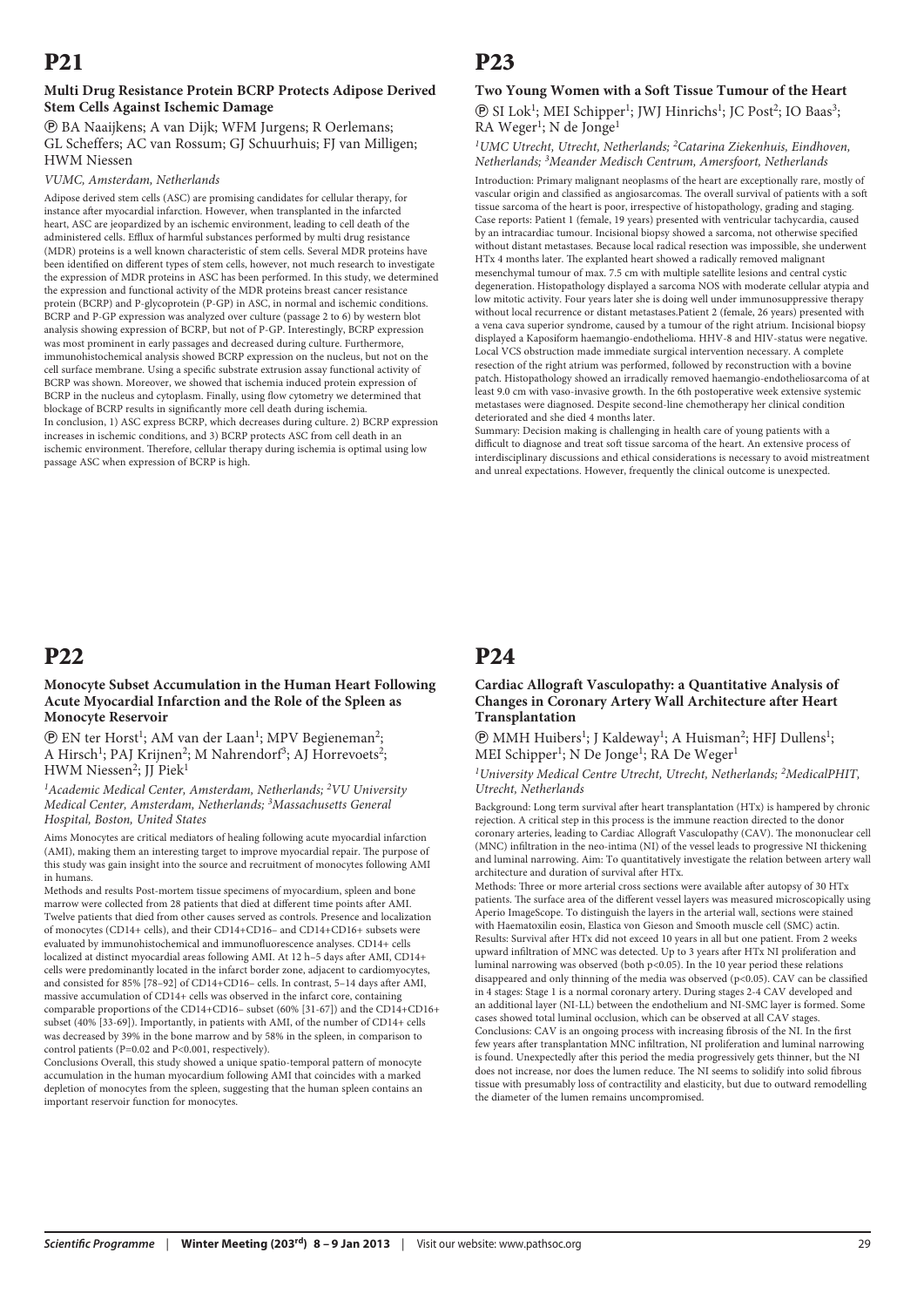#### **The Composition of Macrophages in Extravascular Infiltration after Heart Transplantation**

#### P MMH Huibers; H Feringa; R Kruit; A Vink; ALM Peeters; N De Jonge; RA De Weger

*University Medical Centre Utrecht, Utrecht, Netherlands*

Background: In heart transplantation (HTx) chronic immune rejection still hampers longterm survival. Hyperplasia of the neointima in coronary arteries, cardiac allograft vasculopathy (CAV), is part of this process. The role of extravascular infiltration areas (EIA) in this chronic immune rejection is not elucidated yet. These characteristic areas are located in the adipose tissue or myocardium of the heart. A small pilot indicated that a part of the immune cells in those areas are macrophages.

Aim: Determine the composition of macrophages in the extravascular infiltration areas after heart transplantation.

Methods: In twenty-two patients the composition and distribution of the different (sub) types of macrophages was studied in EIAs with immunohistochemistry. The composition of macrophages was also analyzed in several parts of the heart tissue; the coronary vessel wall, adipose tissue and myocardium. All slides were semi-quantitatively scored for positive staining and expressed as percentage of total amount mononuclear cells. The amount of macrophages was related to the extent of the chronic immune rejection and H-CAV stage.

Results: In most areas a significant higher percentage of M2 macrophages were detected compared to M1 macrophages. The composition of macrophages was comparable in the different areas. Most macrophages are located in the intimal layer of the vessel wall. The amount of macrophages was related to the extent of the chronic immune rejection, this appeared not to be significant. Besides, the amount of macrophages between the different H-CAV stages was not significantly different.

Conclusions: The EIAs are composed of mainly lymphocytes with an equal number of B- and T-cells. In contrast to the neo-intima infiltration, which is mainly composed of T-cells. Overall the macrophages in the EIAs (about 10%) were anti-inflammatory M2 macrophages, suggesting a Th2-response resulting in a humoral reaction.

### P26

#### **Common Genetic Aberrations Observed in Left-Sided Colorectal Tumours are Influenced by Diet and Lifestyle**

 $\textcircled{P}$  LJ Gay<sup>1</sup>; A Naguib<sup>1</sup>; J Keen<sup>1</sup>; J Cooke<sup>1</sup>; JY Park<sup>2</sup>; R Bowman<sup>1</sup>; GG Kuhnle<sup>3</sup>; PA Burns<sup>4</sup>; R Luben<sup>5</sup>; A McTaggart<sup>2</sup>; M Lentjes<sup>2</sup>; KT Khaw<sup>5</sup>; RY Ball<sup>6</sup>; AEK Ibrahim<sup>7</sup>; PN Mitrou<sup>2</sup>; MJ Arends<sup>7</sup>

*1MRC Dunn Human Nutrition Unit, Cambridge, United Kingdom; 2MRC Centre for Nutritional Epidemiology in Cancer Prevention and Survival, Cambridge, United Kingdom; 3Department of Food & Nutritional Sciences, University of Reading, Reading, United Kingdom; 4Leeds Institute of Molecular Medicine, St James's University Hospital, Leeds, United Kingdom; 5Department of Public Health and Primary Care, University of Cambridge, Cambridge, United Kingdom; 6Norfolk and Waveney Cellular Pathology Network, Norfolk and Norwich University Hospital, Norwich, United Kingdom; 7Department of Pathology, University of Cambridge, Cambridge, United Kingdom*

Genetic aberrations occurring commonly in colorectal cancer (CRC) include mutations in *APC, KRAS* and *TP53* and hypermethylation at *APC* promoter 1A. These are associated with the chromosomal instability (CIN) pathway of CRC development, which may be influenced by dietary and lifestyle risk factors for CRC.

G-to-A mutations in *APC* in CRC have been associated with increased processed meat consumption, whereas microsatellite instability, an alternative pathway of CRC development, is not influenced by diet and lifestyle. Here, mutations in the *APC* mutation cluster region (codons 1276-1556), *TP53* exons 5-8, *KRAS* exons 1-2 and methylation of *APC* promoter 1A were examined together in 185 archival CRCs from the European Prospective Investigation of Cancer (EPIC)-Norfolk Study, for whom lifestyle and dietary data had been collected in the form of seven-day diaries. 75% of CRCs had at least one genetic aberration in *APC, KRAS* or *TP53* (Mut+). Mut+ cases were associated with increased pack-years of smoking (*P* = 0.002) and higher consumption of processed meat than Mut- cases ( $P = 0.007$ ). However, cases with Mut+ tumours located in the distal colon or rectum smoked for ten pack years more than those with Mut- tumours in the distal bowel (*P* < 0.001) and they consumed more alcohol and processed meat (*P* = 0.03 and 0.001). A logistic regression model adjusted for sex and age at diagnosis supported these findings; OR 2.24, 95% CI 1.19-4.20 and OR 4.08, 95% CI 1.26-13.17 for each 1SD increase in processed meat and pack years of smoking, respectively. In conclusion, diet and lifestyle appear to influence CRC development via the CIN

pathway. Smoking and processed meat consumption have greater effects on CIN+ CRCs in the distal colon or rectum, consistent with exposure to *N*-nitroso compounds.

### P<sub>27</sub>

#### **Cytotoxic Lymphocyte Granzyme M Targets Host Cell Protein hnRNP K That is Essential for Human Cytomegalovirus Replication**

R van Domselaar<sup>1</sup>; SAH de Poot<sup>1</sup>; EBM Remmerswaal<sup>2</sup>; KW Lai<sup>1</sup>; IJM ten Berge<sup>2</sup>;  $\textcircled{P}$  N Bovenschen<sup>1</sup>

*1University Medical Center Utrecht, Utrecht, Netherlands; 2Academic Medical Center Amsterdam, Amsterdam, Netherlands*

Human cytomegalovirus (HCMV) is the most frequent viral cause of congenital defects and HCMV infection in immunocompromised patients may trigger devastating disease. Cytotoxic lymphocytes control HCMV by releasing granzymes towards virus-infected cells. In mice, granzyme M (GrM) plays a physiological role in controlling murine CMV infection. However, the underlying mechanism remains poorly understood. In the present study, we showed that human GrM was expressed by HCMV-specific CD8+ T cells both in latently-infected healthy individuals and in transplant patients during primary HCMV infection. We identified host cell heterogeneous nuclear ribonucleoprotein K (hnRNP K) as a physiological GrM substrate. GrM most efficiently cleaved hnRNP K in the presence of RNA at multiple sites, thereby likely destroying hnRNP K function. Host cell hnRNP K was essential for HCMV replication not only by promoting viability of HCMV-infected cells but predominantly by regulating viral immediate-early 2 (IE2) protein levels. Furthermore, hnRNP K interacted with IE2 mRNA. Finally, GrM decreased IE2 protein expression in HCMV-infected cells. Our data suggest that targeting of hnRNP K by GrM contributes to the mechanism by which cytotoxic lymphocytes inhibit HCMV replication. This is the first evidence that cytotoxic lymphocytes target host cell proteins to control HCMV infections. (Cell Death and Differentiation. 2012; In Press)

### P28

#### **Chromosomal Aberrations Implicated in Colorectal Adenoma to Carcinoma Progression as Markers of High Risk Colorectal Adenomas**

P B Diosdado1; JS Terhaar sive Droste2; A Bolijn1; MK van Burink<sup>1</sup>; NCT van Grieken<sup>1</sup>; B Carvalho<sup>1</sup>; CJJ Mulder<sup>2</sup>; GA Meijer<sup>1</sup>

#### *1Department of Pathology, VU Medical Center, Amsterdam, Netherlands; 2Department of Gastroenterology and Hepatology, VU Medical Center, Amsterdam, Netherlands*

Purpose of the study: Advanced adenomas are considered as an intermediate endpoint for colorectal cancer (CRC) screening. Still the majority of these lesions do not progress to cancer. Hence, using this intermediate endpoint in evaluation of screening programs may lead to an overestimation of the effect of screening. Underlying genomic alterations like chromosomal instability characteristic of colorectal adenoma to carcinoma progression (gains of 8q, 13q, 20q and losses of 8p 15q, 18q) may more precisely mark high risk adenomas. Previously, we have shown that the presence of two or more of these particular chromosomal alterations was associated with malignant progression. The aim of this study is to evaluate the prevalence of chromosomal aberrations implicated in colorectal adenoma to carcinoma progression in advanced and non-advanced colorectal adenomas. Methods: The prevalence of DNA copy number gains and losses of 8q, 13q, 15q, 18q, 20q, 8p and 17p was determined in 65 advanced and 58 non-advanced adenomas using multiplex ligation-dependent probe amplification (MLPA). Adenomas >1.0 cm, with any villous features (i.e. tubulovillous or villous adenoma) or high-grade dysplasia were called advanced adenomas, while tubular adenomas, <1.0 cm and with low-grade dysplasia were called non-advanced adenomas.

Summary of the results: 22% of advanced adenomas showed two or more cancer associated chromosomal aberrations compared to 2% in the non-advanced adenomas. DNA copy number gain of 20q was the most frequent chromosomal aberration found in 12.2 % of the adenomas. DNA copy number gains occurred more frequently than losses. Presence of 13q and 20q gains were significantly more present in adenomas >1.0 cm than  $\leq$  1.0 cm (p=0.01 and p=0.001 respectively). 8q gain and 17p loss were significantly more present in adenomas with high degree dysplasia than with low degree dysplasia (p=0.04 and p=0.01 respectively). None of the DNA copy number changes studied was associated with the histological subtypes of advanced adenomas.

Conclusions: 22% of the advanced adenomas and 2% of the non-advanced adenomas showed two or more CRC associated chromosomal aberrations. These findings are consistent with the hypothesis that the morphological parameters used to classify adenomas lack specificity as an intermediate endpoint in colorectal cancer screening.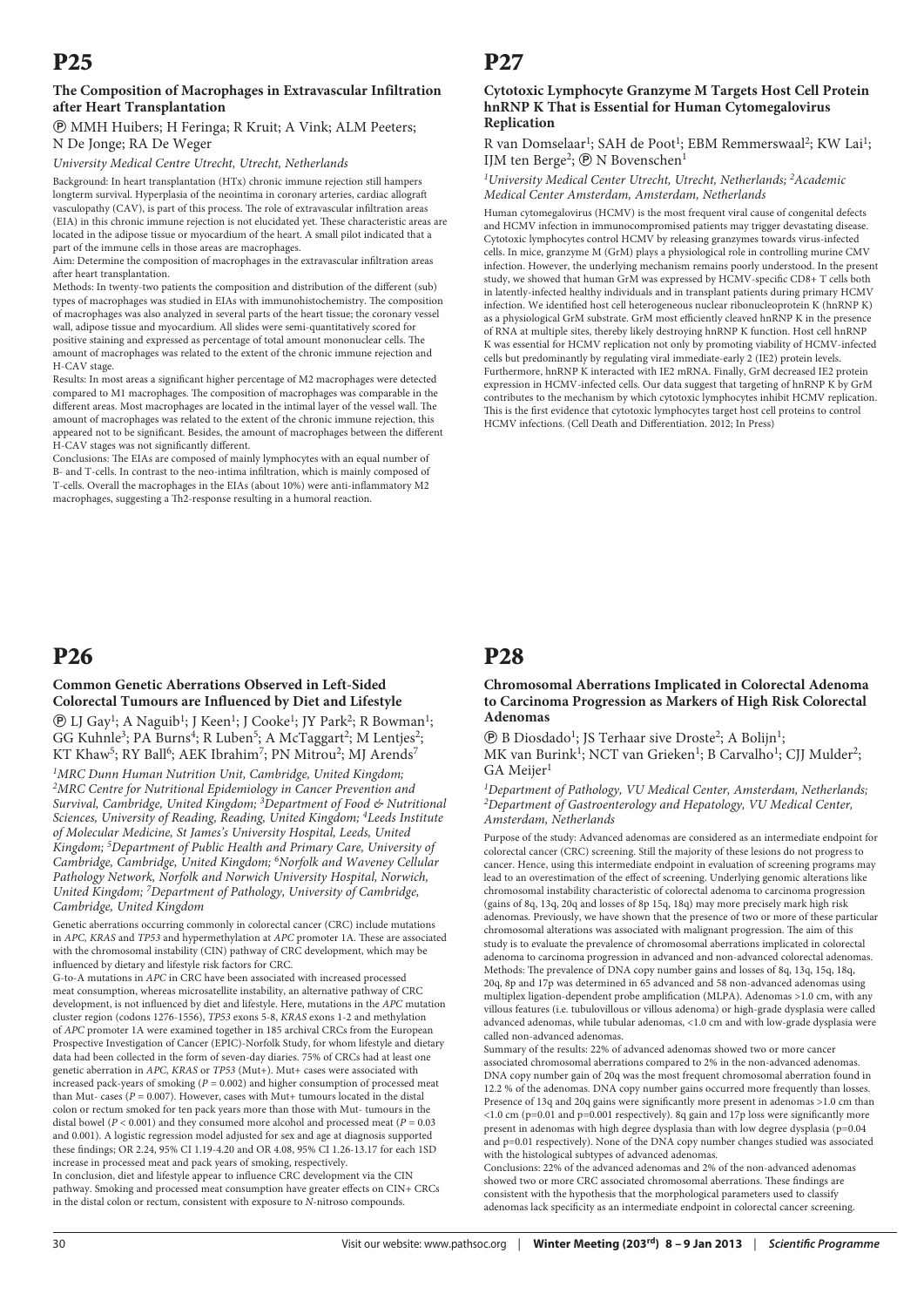#### **All Human Granzymes Target hnRNP K That is Essential for Tumour Cell Viability.**

#### R van Domselaar; R Quadir; AM van der Made; R Broekhuizen; P N Bovenschen

*University Medical Center Utrecht, Utrecht, Netherlands*

Granule exocytosis by cytotoxic lymphocytes is the key mechanism to eliminate virusinfected cells and tumour cells. These lytic granules contain the pore-forming protein perforin and a set of five serine proteases called granzymes. All human granzymes display distinct substrate specificities and induce cell death by cleaving critical intracellular death substrates. In the present study, we show that all human granzymes directly cleaved the DNA/RNA-binding protein heterogeneous nuclear ribonucleoprotein K (hnRNP K), designating hnRNP K as the first known pan-granzyme substrate. Cleavage of hnRNP K was more efficient in the presence of RNA and occurred in two apparent proteolysissensitive amino acid regions, thereby dissecting the functional DNA/RNA-binding hnRNP K domains. HnRNP K was cleaved under physiological conditions when purified granzymes were delivered into living tumour cells and during lymphokine-activated killer cell-mediated attack. HnRNP K is essential for tumour cell viability, since knockdown of hnRNP K resulted in spontaneous tumour cell apoptosis with caspase activation and reactive oxygen species production. This apoptosis was more pronounced at low tumour cell density where hnRNP K knockdown also triggered a caspase-independent apoptotic pathway. This suggests that hnRNP K promotes tumour cell survival in the absence of cell-cell contact. Silencing of hnRNP K protein expression rendered tumour cells more susceptible to cellular cytotoxicity. We conclude that hnRNP K is indispensable for tumour cell viability and our data suggest that targeting of hnRNP K by granzymes contributes to or reinforces the cell death mechanisms by which cytotoxic lymphocytes eliminate tumour cells. (J Biol Chem. 2012; 287:22854-64).

### P31

#### **Exon 9b Inclusion In CHRFAM7A and Nicotinic Acetylcholine Receptor (CHRNA7) Genes: The Effect of Single Nucleotide Substitution**

### P O Ahmad; T Guetta-Baranas; N Kalsheker; S Chappell

*University of Nottingham, Nottingham, United Kingdom*

Background: CHRNA7 and CHRFAM7A genes regulate the expression of alpha-7 nicotinic acetylcholine receptor. This protein plays a major part is cholinergic antiinflammatory pathway via suppressing inflammation and keeping it localized. Alternative RNA splicing is a crucial process that results in multiple RNA transcripts and affects about 50% of all human genes. The change in certain sequence motifs within a gene can affect the exons included in the subsequent mRNA, thus predisposing to alternative transcripts. This effect can be attributed to nucleotide changes at exon splice enhancers (ESE). Such a change can affect the subsequent protein translation, ending in a protein with no or alternative function.

The aim of the present study was to test for the effect of single nucleotide differences on splicing between two duplicated genes, CHRNA7 and CHRFAM7A predicted to result in alternative transcripts.

Methods: The sequence of two genes, CHRNA7 and CHRFAM7A, was compared from NCBI database. DNA fragments corresponding to the single base differences were generated using minigenes and site-directed mutagenesis techniques. Then DNA fragments were transfected into A549 and Cos7 cells.

Then mRNA transcripts were detected for alternative splicing using RT-PCR. Results: The expression of a transcript that contains an additional exon (9b) was shown to be affected by single base difference between both genes. This base was detected earlier to be located at an ESE site using RESCUE-ESE software.

Conclusion: a single base (C) can enhance the inclusion of exon (9b) in CHRFAM7A rather than CHRNA7 transcripts. This base is located at ESE site which seems to be strengthened when this base is C rather than G. CHRFAM7A was confirmed to control CHRNA7 and alpha7-protein expression. This might be mediated via expression of intermediate mRNA transcripts, such as one with exon (9b) that could play a role in the negative feedback mechanism.

### P30

#### **Cten Localisation and its Impact on Cancer Metastasis**

P S AlGhamdi; M Akhlaq; D Jackson; M Ilyas

*University of Nottingham, Nottingham, United Kingdom*

Cten is a member of the tensin gene family and we have previously shown that it acts as an oncogene in colorectal, pancreatic and lung cancer. The Cten protein is classically located at focal adhesions and has a role in regulating cell motility. However, by immunohistochemistry, we observed the presence of Cten within the nucleus of colorectal tumours and found that high nuclear expression correlated with metastasis. In order to investigate this further, we tested for nuclear Cten expression cell lines derived from colorectal, pancreatic and lung tumours. Cten was detectable by Western blotting in the nuclear protein fraction of all three tumour types. Unexpectedly, the proportion of nuclear Cten was higher in lung cancer cell lines than in colonic or pancreatic cancer cell lines. Furthermore, in the lung cancer cell lines, modulation of Cten levels (by forced expression and gene knockdown) altered cell proliferation whilst in colorectal and pancreatic cell lines, the effect was not seen in colorectal or pancreatic cell lines. In order to activity of Cten in the nucleus, we aimed to target Cten specifically to the nucleus using a nuclear localisation signal (NLS)-tagged Cten (NLS-Cten). The NLS-Cten construct was forcibly expressed in two colorectal cancer cell lines (HCT116 and RKO, both low expressers of Cten). This resulted in increased migration (by transwell and would healing assay) compared to both empty vector controls and the usual Cten expression vectors. We conclude that Cten may stimulate cell motility through both unlinking focal adhesions from the actin cytoskeleton and from as yet undetermined activity in the nucleus.

### P32

#### **A Next Generation Sequencing Approach to Mutation Detection in Normal Mucosa**

#### P KM Sutton; SD Richman; GR Taylor; P Quirke

*Leeds Institute of Molecular Medicine, Leeds, United Kingdom*

KRAS codon 12 and 13 mutations have previously been reported in morphologically normal mucosa through PCR-based detection techniques. These mutations occur at very low frequency, requiring a highly sensitive technique for detection. The use of targeted sequencing with high throughput next generation sequencing (NGS) allows for very high sensitivity mutation detection in multiple samples. We used NGS to test morphologically normal colorectal mucosa from 38 patients that had mutated KRAS codon12/13 tumours. DNA from 38 formalin fixed paraffin embedded (FFPE) normal mucosa samples was extracted and amplified by PCR for KRAS codons 12&13. The matched tumour samples had a previously confirmed KRAS codon 12/13 mutation by pyrosequencing. Samples of normal then underwent NGS library preparation and were barcoded to be multiplexed. Reads were then bioinformatically processed to de-multiplex and filter on quality before they were aligned to a reference sequence and analysed for mutations in codons 12&13. We reproducibly detected mutations in 6 of the normal mucosa samples (16%) with the mutated allele frequency ranging from 1% - 10.5%. The pattern of KRAS codon 12 & 13 mutations occurring in the normal samples matched that which is reported for KRAS in CRC. We further confirmed the KRAS 12/13 mutations in the tumour samples by NGS. We have identified that mutations occur in the normal mucosa without morphological lesions. Therefore activation of the KRAS oncogene alone can precede morphological lesions.. It may however, be usable as an indicator of genetic damage in the bowel due to exposure of carcinogens and have potential use as a screening tool to identify those who have a higher CRC risk. We have also demonstrated that NGS is an accurate and sensitive technique for the detection of low level mutations in multiplexed samples.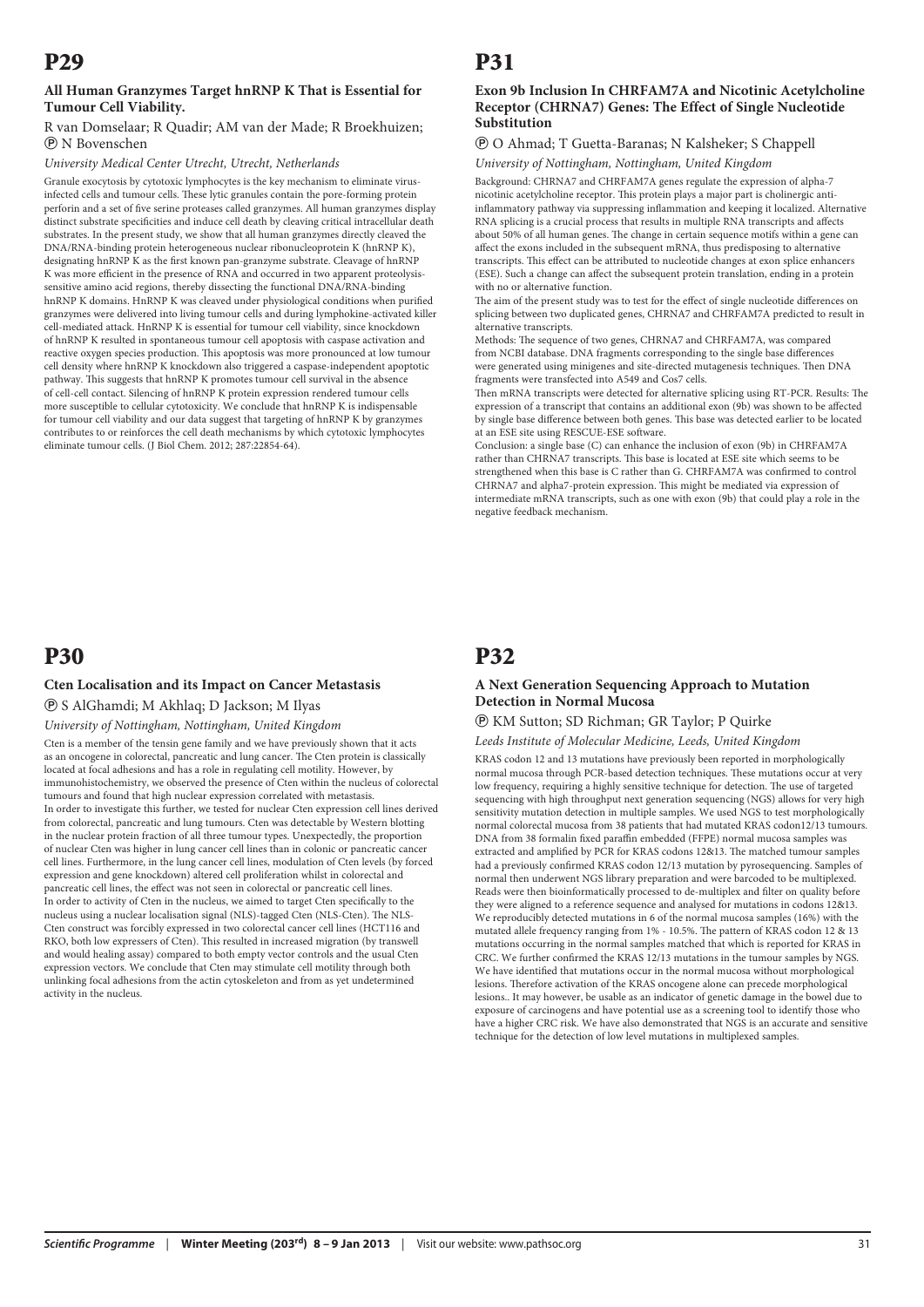**Molecular Diagnostics of a Multifocal Non Small Cell Lung Cancer Case Using Targeted Next Generation Sequencing**

P WRR Geurts-Giele1; AW Dirkx-van der Velden2;

NMM Bartalits<sup>2</sup>; LC Verhoog<sup>2</sup>; WEJ Hanselaar<sup>3</sup>; WNM Dinjens<sup>1</sup> *1Erasmus MC/Department of Pathology, Rotterdam, Netherlands; 2Sint Franciscus Gasthuis/Department of Pathology (Pathan), Rotterdam, Netherlands; 3Sint Franciscus Gasthuis/Department of Pulmonary Medicine, Rotterdam, Netherlands*

Histological and molecular subtyping of non-small cell lung cancer (NSCLC) is important for predicting survival and drug response in these patients. Up to 8% of NSCLC are multifocal and these tumour foci are often clonally related. Multiple foci can however also represent different primary tumours, which has prognostic and therapeutic consequences. We describe a patient with multifocal NSCLC and addressed the question whether these foci are clonally related using routine molecular analysis. Furthermore, targeted next generation sequencing with the Ion Torrent Personal Genome Machine (PGM) was performed to explore the accuracy and additional value of this relatively new technique. The two tumours of this patient showed different activating epidermal growth factor receptor (EGFR) mutations, EGFR amplification status, TP53 mutation status and loss of heterozygosity patterns. With the PGM all conventional detected mutations were confirmed, and an additional variant of unknown significance in ATM was detected in a minor subset of one of the tumours.

The multifocal NSCLC of this patient represents two unrelated primary tumours. We conclude that multifocal NSCLC should be considered as potentially multiple primary tumours. As the presence of activating EGFR mutations has important therapeutic consequences, EGFR testing ought to be performed on all tumour foci present. Targeted next generation sequencing using the PGM is accurate and can be of additional value in diagnostic questions regarding tumour clonality, especially when no mutations are detected using routine molecular techniques.

### P34

#### **Regulation of Folate Pathway Related Genes in Methotrexate Naïve and Methotrexate Treated Patients with Rheumatoid Arthritis**

 $\textcircled{P}$  M Blits<sup>1</sup>; G Jansen<sup>1</sup>; YG Assaraf<sup>2</sup>; WF Lems<sup>1</sup>; MT Nurmohamed<sup>3</sup>; D van Schaardenburg<sup>4</sup>; AE Voskuyl<sup>1</sup>; GJ Wolbink<sup>4</sup>; S Vosslamber<sup>1</sup>; CL Verweij<sup>1</sup>

*1VU University Medical Center, Amsterdam, Netherlands; 2The Fred Wyszkowski Cancer Research Laboratory, Technion-Israel Institute of Technology, Haifa, Israel; 3Reade/VU University Medical Center, Amsterdam, Netherlands; 4Reade, Amsterdam, Netherlands*

Purpose of study: Rheumatoid arthritis (RA) is one of the most prevalent systemic autoimmune disorders. Folate antagonist methotrexate (MTX) is an anchor drug in the treatment of RA. Here, we aim to provide insight into the cellular pharmacological effects of MTX by gene expression analysis.

Methods: We investigated the expression of 17 genes in the folate pathway by peripheral blood cells in a cohort of MTX-naïve and MTX-treated RA patients, and healthy controls (HC). For the test cohort we used a gene expression microarray approach. Multiplex realtime PCR was used in the validation cohort.

Summary of results: Multiple folate metabolism-related genes were significantly altered between the three study groups. We observed an inflammation-triggered increased expression of the folate metabolizing enzymes gamma-glutamyl hydrolase and dihydrofolate reductase, as well as the MTX/folate efflux transporters ABCC3 and ABCC4 the MTX- RA group compared to HC. Most interestingly, MTX treatment normalized these differential gene expression levels to those observed in HC. These results were confirmed in an independent validation cohort.

Conclusions: These results for the first time reveal that under inflammatory conditions, basal folate metabolism in blood cells of RA patients is markedly upregulated, and suppressed upon MTX treatment. Acknowledgements: Prof. Dr. Y.G. Assaraf received a visiting professor fellowship provided by the Dutch Arthritis Foundation. This study is partly supported by the "TRACER" consortium of the Center for Translational and Molecular Medicine (CTMM), and the Dutch Arthritis Foundation.

### P35

#### **Systemic Inflammation and B-cells in Rheumatoid Arthritis**

 $\textcircled{P}$  M Blits<sup>1</sup>; S Vosslamber<sup>1</sup>; J Lubbers<sup>1</sup>; S de Ridder<sup>1</sup>; GJ Wolbink<sup>2</sup>; D van Schaardenburg<sup>2</sup>; MT Nurmohamed<sup>3</sup>; CL Verweij<sup>1</sup>

*1VU University Medical Center, Amsterdam, Netherlands; 2Reade, Amsterdam, Netherlands; 3Reade/VU University Medical Center, Amsterdam, Netherlands*

Purpose of the study: Rheumatoid arthritis (RA) is heterogeneous in clinical symptoms and parameters, pathogenesis and expression levels. Previously, we demonstrated variation in B-cell related gene expression between RA. The aim was to explore the relation of B-cell related gene expression to clinical parameters of disease severity in early arthritis (EA) and established RA (esRA).

Methods: B-cell related gene expression (B-cell score) was determined in peripheral blood of 26 EA and 180 esRA patients, using multiplex real-time PCR. For EA, B cell counts were also measured using flow cytometry. The esRA cohort was (randomly) divided into test and validation group of each 90 RA patients, with a mean DAS28 of 5.0 and 5.2, respectively. B-cell scores were correlated with clinical disease parameters DAS28, CRP, RF, anti-CCP, nodules and erosions in all cohorts and B-cell counts only in EA cohort. Summary of results: We demonstrated that the B-cell score reflected the peripheral blood B-cell count (p<0.0001, r=0.7463). In EA the B cell score revealed a significant negative correlation with CRP (p=0.0175; r=-0.4618). In the esRA group we also observed a negative correlation between the B cell score and CRP levels ( $p=0.0006$ ,  $r=-0.3542$ ; p=0.0096 after multiple testing correction). This result was confirmed in the independent validation group (p=0.0356; r=-0.2218). No correlations between B cell score and DAS28, RF, anti-CCP, nodules and erosions were found.

Conclusions: A low B cell count is associated with an increased marker of systemic inflammation in RA.

### P36

#### **The Hierarchical Model of Stem Cell Genesis Answers Peto's Paradox, the Red Cell Paradox, the Man-Mouse Paradox and Explains Wright's Enigma.**

#### $\textcircled{P}$  MJ Acres<sup>1</sup>; JJ Heath<sup>1</sup>; JA Morris<sup>2</sup>

*1Lancaster University, Lancaster, United Kingdom; 2University Hospitals of Morecambe Bay NHS Foundation Trust, Lancaster, United Kingdom*

Carcinoma increases in prevalence as a power function of age (n). This can be explained if carcinoma arises in a single stem cell due to the accumulation of a specific set of m deleterious mutations (m can be greater or less than n). This concept has been confirmed; carcinoma is clonal and requires at least four deleterious mutations. There are, however, difficulties. Peto pointed out that carcinoma rises as a power function of age but is closer to a linear function of mutagen dose (Peto's paradox). There are more mitoses in the stem cells of the red cell series than in all other stem cells combined and yet erythroleukaemia is rare (red cell paradox). The prevalence of carcinoma is similar in mice and in men even though men are 1000 times larger and live 30 times as long (the man-mouse paradox). In the gastro-intestinal tract some clonal tumours have a multi-clonal origin (Wright's enigma). The problem is the conventional view that stem cells cycle every few days with thousands of mitotic divisions separating stem cells in old age from the zygote. We propose a different model, illustrated in this poster, in which the number of cell divisions separating mature cells in old age from the zygote is  $log(2)N$ , where N is the total number of cells produced in a human lifetime. This model, with fewer than 60 divisions answers the paradoxes and explains Wright's enigma. It predicts that carcinoma will be rare in epithelial cell populations unless the stem cell hierarchy is disrupted by inflammation, ulceration or trauma.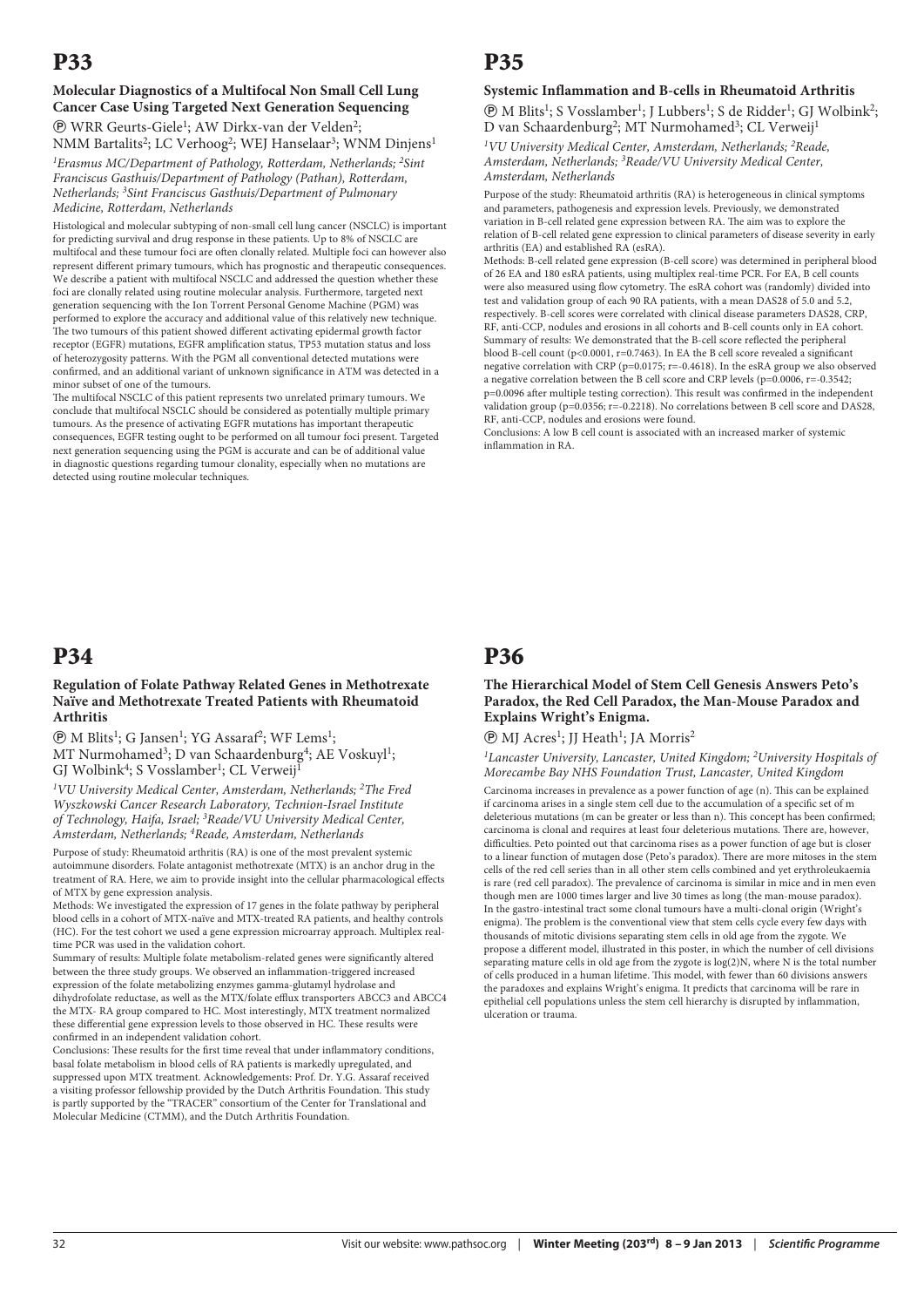#### **Models of Stem Cell Kinetics: Spermatogenesis and Carcinogenesis**

#### $\circledR$  JJ Heath<sup>1</sup>; MJ Acres<sup>1</sup>; JA Morris<sup>2</sup>

*1Lancaster University, Lancaster, United Kingdom; 2University Hospitals of Morecambe Bay NHS Foundation Trust, Lancaster, United Kingdom*

The conventional model of epithelial cell generation envisages a regularly cycling stem cell producing the mature cells of an anatomical niche. If the cell cycles daily it would undergo 3,000 mitotic divisions in 82 years of human life. By contrast the hierarchical model of stem cell genesis (presented in a companion poster) produces mature human cells with no cell more than 60 divisions from the zygote even in extreme old age. In this poster we have estimated the rate at which new deleterious mutations arise in spermatogensis and are passed to the next generation. The estimates are based on the frequency of recessive disease in the offspring of cousin marriages. To do this we derived simultaneous equations relating L (the mean number of deleterious mutations in the zygote), M (the mean number of new deleterious mutations arising in gametogenesis and passed to the next generation) and P (the number of genes in the diploid genome). M is between 6 and 10, and L between 0.5 and 1.5 if P is less than 60,000. Even low rates of mutation (5 X 10-7) put the upper limit of the number of mitoses between zygote and spermatozoa at 60. We have also used models to predict rates of colonic carcinoma and erythroleukaemia using data on the number of cells produced per day and assuming two hit and four hit models of malignancy. The hierarchical model is a much better fit to the data than the conventional model.

### P39

#### **Buruli Ulcer In Sierra Leone: An Unique Undergraduate Elective Project Prize-winning Pathological Society Award for Best Elective Report 2011**

#### P HE Murphy

*Royal Shrewsbury Hospital, Shrewsbury, United Kingdom* Background<sup>.</sup>

Mycobacterium Ulcerans, or Buruli Ulcer, is a neglected tropical disease and the third most common mycobacterial infection after TB and Leprosy. The disease is characterised by slow development of a painless ulcer, leading to severe disfigurement, disability, and, rarely, death. The disease affects younger people, therefore crippling socio-economic development. Treatment includes early excision, long term antibiotic therapy, and surgical debridement of large wounds. No data exists confirming the presence in Sierra Leone. Purpose of the study: To investigate the presence of Buruli Ulcer in Sierra Leone. Methods:

Patients enrolled from a remote hospital ulcer clinic, and via community outreach over an eight-week period. A questionnaire was used to screen patients and collect epidemiological data. Exclusion criteria included pain, and other causes of anaesthesia of the limbs. Consent was obtained.

Ulcers meeting the study criteria were examined, measured, swabbed with sterile dry cotton swabs, and photographed. Acid-fast bacilli and auramine-phenol staining of samples performed in basic laboratory, following guideline prepared in Microbiology Dept, Plymouth, UK. PCR samples sent to Ghana to confirm species. Summary of Results:

17 ulcers met criteria. Most patients affected worked with limbs submerged in water. 3 cases positive for mycobacterium; 2 on AFB and one on AFB and auramine phenol. All 17 patients samples sent for PCR; all returned negative. Conclusions:

Significant burden of unknown painless tropical ulcers in Sierra Leone. Lack of knowledge of Buruli Ulcer and lack of treatment e.g clean bandages, antibiotics. Buruli Ulcer research is underfunded, and therefore use of PCR is rare. Few PCR-confirmed cases of Buruli Ulcer documented in the literature. This study brings into question the reliability of simple laboratory tests for diagnosis

### P38

#### **A Rare and Aggressive Cervical Cancer**

#### S Ghosh;  $\circledR$  BLR Ahmed

#### *Russell Hall Hospital, Histopathology Department, United Kingdom*

A multiparous woman in her late 20s presented with lower abdominal pain, disrupted menstrual cycle, constitutional symptoms and vaginal discharge for 2 years. Microbiology swab results were negative and pelvic ultrasound was unremarkable. Papanicalou (PAP) smear showed severed dyskaryosis. Vaginal examination showed a large friable mass which was initially mistaken for a fibroid polyp. However, histology revealed it was a small cell carcinoma of the cervix.

Small cell carcinoma of the cervix is a rare and aggressive form of carcinoma and makes up only 2% of all cervical malignancy. It most commonly arise in lung cancers but sometimes occur in cervix, prostate and gastro intestinal tract cancers.

The case study demonstrate the presentation of this cancer in a young female and it was thought to be a cervical polyp initially.Preliminary tests such as Papanicalou test and ultrasound scan are not sensitive enough to diagnose this rare but aggressive form of cervical carcinoma. The objective of this case study is to reveal importance of thorough investigations and to educate clinicians that a condition does not normally present as described in literature.

### **P40**

#### **A Study of Double Reporting Practise in our Histopathology Department.**

#### P F Alchami; E Youd; R Trefor

#### *Royal Glamorgan Hospital, Llantrisant, United Kingdom*

Introduction: Double reporting in Histopathology is a form of secondary opinion used to minimise errors. Studies reviewing the practice of histopathology reporting showed an error rate ranging between 1.4 to 2.2 % 3,4. Most of the studies were based on a review of slides after issuing the report and prior to the MDT. The practice of formal or informal case discussions of the histopathology diagnosis with colleagues within a department, is not fully studied. Our policy requires review of all diagnostic breast biopsies, all prostate cores, new diagnosis of cancer and melanomas.

Aims and methodology: Our aim is to establish the value and efficiency of our local policy. 1000 consecutive cases were chosen randomly in the year 2011. The back of the paper request forms and the final report on telepath were examined. The cases where a second opinion was requested and given were logged onto a spreadsheet to include the specimen number, type, reporting pathologist, pathologist giving second opinion, opinion of reporting pathologist, second opinion, and final report. The difference of opinion was then divided into minor and major.

Results: Out of a total of 1000 cases examined, 109 (10.9%) required a second opinion, 90% departmental policy, and 10 % consultant choice. Breast biopsies 30% , prostate cores 27%, colon, skin, and bladder biopsies 7% each.These cases were reported by 9, on average each consultant requested 12 second opinions (1- 18), and gave 12 second opinions (0-30). There was a difference of opinion in 17 15% (17 / 109) of all cases where a second opinion was requested of which 2.7% a major error. These were in breast and bladder biopsies. The time implication workload of 21 to 35 hours in a month.

Conclusion:Double reporting provides a mechnism of avoiding 2.7% error rate mainly in breast and bladder biopsies , However it is time consuming and can affect the confidence and morale of some pathologists.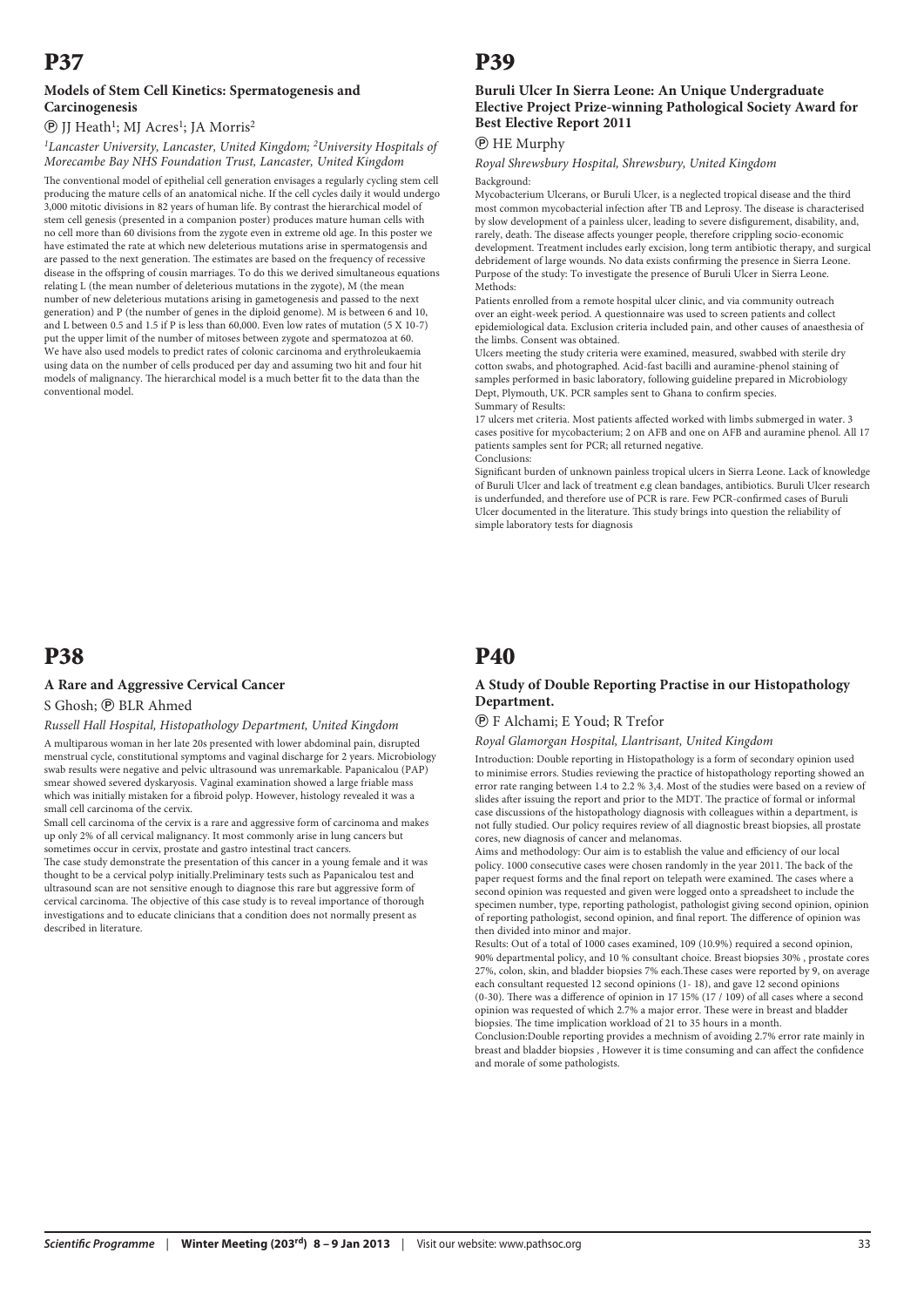#### **Comparing Samples of Different Read Lengths Affects Quality of Data Generated Using Next Generation Sequencing**

 $\textcircled{P}$  W Fateen<sup>1</sup>; S Berri<sup>2</sup>; H Wood<sup>2</sup>; M Taylor<sup>1</sup>; GR Taylor<sup>3</sup>; P Quirke<sup>3</sup>

*1Section of Pathology and Tumour Biology, Leeds institute of Molecular Medicine, Leeds, United Kingdom; 2Section of Pre-Cancer Genomics, Leeds Institute of Molecular Medicine, Leeds, United Kingdom; 3Section of Translational Genomics, Leeds Institute of Molecular Medicine. Leeds, UK, Leeds, United Kingdom*

Purpose of the study:

Next generation sequencing (NGS) provides a flexible platform and generates large amounts of data.

Approximately 40 million reads are randomly generated per lane on the Illumina GAIIx genome analyzer flow cell. Samples can be multiplexed within each lane and hence a variable number reads per sample is generated. Read lengths can be variable between different NGS runs.

In this test we aim to investigate the effect that variability in read lengths will have on the quality of data generated.

Methods:

DNA libraries from 2 formalin fixed, paraffin embedded samples micro-dissected from a single block of a normal human heart were sequenced using Illumina GAIIx on two separate runs. The control sample was constructed from a pool of 20 normal British males (POM) downloaded from the 1000 Genomes Project.

We calculated the ratio between the number of reads of a sample and the control (POM). The obtained signal was segmented and results from both samples compared. We expected the ratio between these two samples to be 1, but observed that a large number of segments had a ratio > 1.2 or < 0.8. We trimmed the length of the reads to the same value across samples and control, and re mapped the reads. Results:

By comparing the frequency diagrams pre and post trimming we found that there was a significant drop in outliers with odd ratios of > 1.2 or < 0.8. **Conclusion** 

Quality of data generated using NGS can be improved by trimming the data to similar read lengths, which although reduces the information content, it also removes a mapping bias and results improve, this would decrease the possibility of false interpretations of copy number variations.

### P42

#### **Quality of the Early Stages of Specialty Training: Year One Histopathology Trainees National Survey**

O Dotsenko<sup>1</sup>; R Colling<sup>2</sup>; M Barrow<sup>3</sup>;  $\textcircled{P}$  L Moore<sup>4</sup>; S Cossins<sup>5</sup>; M Young<sup>6</sup>; S Holden<sup>7</sup>; A McGregor<sup>8</sup>

*1Sheffield Teaching Hospitals, Sheffield, United Kingdom; 2University Hospitals Bristol NHS Foundation Trust, Bristol, United Kingdom; 3The Central Manchester and Manchester Children's University Hospital NHS Trust, Manchester, United Kingdom; 4Addenbrooke's Hospital, Cambridge, United Kingdom; 5Leeds Teaching Hospitals NHS Trust, Leeds, United Kingdom; 6Royal Free London NHS Foundation Trust, London, United Kingdom; 7Southampton General Hospital, Southampton, United Kingdom; 8Leicester Royal Infirmary, Leicester, United Kingdom*

UK Histopathology services face changes in structure and working patterns. There is a need for high quality specialty training to provide an adequate workforce meeting new expectations.

We surveyed doctors in Stage A Histopathology Specialty Training (ST1) across England, Wales and Northern Ireland to find out what they think about the quality of their training. Trainees were asked to complete the survey using an internet based questionnaire. The survey had 75 questions about: Induction; Teaching; Supervision/Assessments; Work Experience/Environment; Generic skills acquisition; Job satisfaction. Results. 56 trainees completed the survey out of 72 who were eligible (response rate=78%). Most of the responders found the quality of Induction to be good and suggested areas of improvement. The frequency of formal teaching varied across the Deaneries, ranging from none to every day teaching. Most of the trainees rated Block Teaching Weeks (BTW) as very good-satisfactory. 71% of responders did not want to see replacement of BTW by e-learning. 83% of responders were satisfied with the support of their educational supervisor (ES), but, 7.4% had no meetings with their ES during their ST1 year. Only 18% of responders said that work-based assessments were a good reflection of their progress. 42% of responders said they did not receive training in all Stage A curriculum areas prior to the Year One Assessment (OSPE). Difficulties in preparation for the OSPE and with autopsy and cytology training were discussed. 13%, 15% and 8% of responders said they did not have enough experience in non-cervical, cervical cytology and autopsy training, respectively. 71% of responders felt that Histopathology offered a better life/work balance compared with other specialties. Conclusions. This survey identified specific aspects of early stages in Histopathology Specialty Training to be addressed in the advent of a changing service environment.

### P43

#### **An Audit of 'Use of NHS Numbers on Histopathology Request Forms'**

#### $\textcircled{P}$  AS Azam<sup>1</sup>; AH Youssef<sup>1</sup>; SB Absar<sup>2</sup>

*1Russells Hall Hospital, Dudley Group NHS Foundation Trust, Dudley, United Kingdom; 2Dudley Group NHS Foundation Trust, United Kingdom*

INTRODUCTION: The NHS Number is the only national unique patient identifier in operation in the NHS. Using the NHS Number makes it possible to share patient information safely, efficiently and accurately across NHS organization. The complete adoption of the NHS Number was included as a key priority as part of the NHS Operating framework 2008/9.

OBJECTIVES: 1. To see how frequently histopathology request forms arrive with NHS number of patient. 2. To establish how often these numbers are put on by the Histopathology department staff. 3. To see who is doing better than others (DGH, GPs.) STANDARD: All the Histopathology forms must include the NHS number of the patient. Target: 100%

METHODOLOGY: Prospective audit done over1 month (September 2011) at Histopathology department. All the Histopathology request forms arriving in the laboratory were included and patients with no NHS number were excluded. RESULTS: A total of 4613 request forms were received by the Histology Lab over 1 month. 4537 (98.3%) of the forms included NHS number, 76 (1.7%) of the forms did not include NHS number. Average time spent on chasing each NHS number was 3-5 min. (Avg 6.33 hours each month). In terms of individual users performance, from primary care 100% request forms included NHS number whereas from hospital the results were: out patient clinic 99% and theater 97% of the request forms included a NHS number. CONCLUSION: In view of NHS numbers' importance and the emphasis put on in recent reports, fortunately our results are great. There are small areas where we certainly can improve like theater samples where emphasis needs to be put on relevant teams to anplan an independent audit to evaluate their improvement.

RECOMMENDATIONS: 1. Results need to be passed on to the teams who are falling behind the recommendations. 2. Re-audit: Need to be done again in 6 months time.

### P44

#### **An Audit on Rejected Histopathology Specimens**

P BLR Ahmed; S Ghosh

*Russell Hall Hospital, Histopathology Department, United Kingdom* Background

'Histopathology is the diagnosis and study of disease by expert medical interpretation of cells and tissue samples'. Samples are sent to the laboratory in special containers and to avoid errors all samples and all request forms require proper labelling. Rationale

It was noticed , at a hospital in Dudley, that there was a high number of rejected samples in the histopathology department. Hence an audit was undertaken to assess the problem. Aim and Objective

To ensure that the Trust is conforming to the local guidelines and to identify the reason behind the high number of rejected samples.

Standard

1 All Products of Conception requests require an accompanying consent form 2 The mandatory High Risk box needs to be filled

3 The request form and the specimen details must match

4 The details on the form and the container need to be legible and need to have the requestor's signature

Method

Retrospective data, by using the laboratory log book on rejected samples, was collected for the time period 1st January 2012 till 18th August 2012. All rejected samples, from both hospital and primary care, were analysed. Results

64 samples were returned to their senders . 31 were from GP and 33 from Hospital. It was observed that the highest return rate from Hospital specimens were those containing products of conception but did not have an accompanying consent form and those request forms which did not have the high risk box ticked. From the primary care, un-ticked high risk box was the main reason for returned samples, closely followed by details on container and request form not matching. Implications

Non conformance to the guidelines put both the safety of staff and patients at risk and can

lead to unnecessary delays. This has a negative impact on patient care. Recommendations and action plan was to educate doctors about the importance of proper labelling and proper filling out of the forms.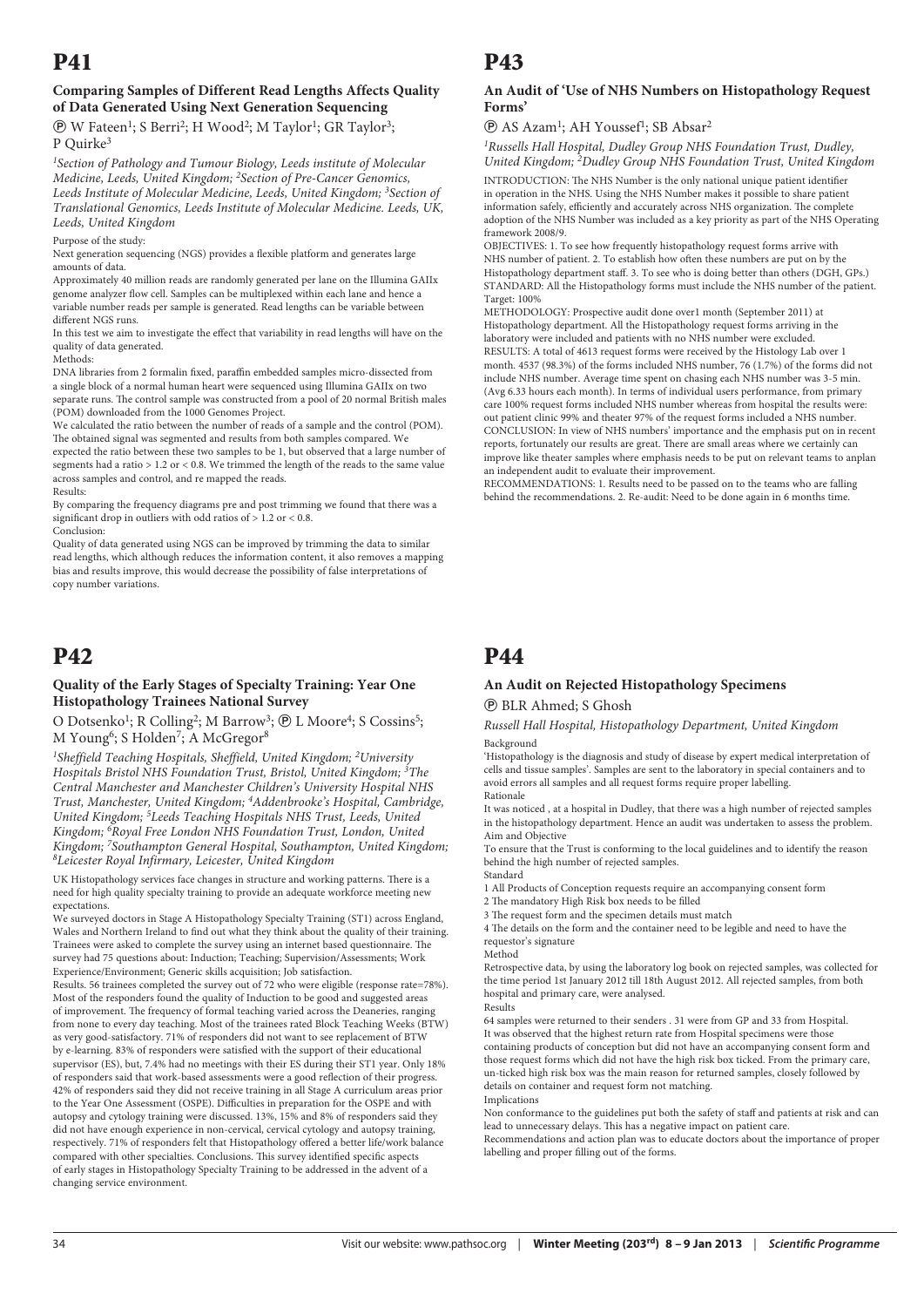#### **An Audit of Case Prioritisation and 'Chased' Histopathology Requests**

#### RD Liebmann; K Hamon; ® N Heatley

*Maidstone Hospital, Maidstone, United Kingdom*

To manage a transient but significant increase in the workload per histopathology consultant in this department a system of prioritisation was developed and implemented. On the basis of the clinical information provided specific criteria were used to allocate cases into two groups: Priority versus Routine. Routine cases were those which it was felt could wait for reports to be issued without compromising patient safety and which, if required, could be sent safely to a remote locum agency for reporting. During the same period, requests for outstanding reports ('chased cases') required by a variety of clinical teams were telephoned to a single point of contact in the department, enabling the formation of a comprehensive record of such inquiries.

The effectiveness of the prioritisation system was audited by examining the nature of the 'chased' cases during its use. In the absence of published standards on case prioritisation in histopathology at the time, the standards applied in this audit were: 1) Routine cases should not be 'chased' by clinical teams. 2) Cases should only be 'chased' by clinical teams when delayed beyond a reasonable diagnostic turnaround time. 3) Only unauthorised cases (not available to be viewed on the Laboratory Information Management System) should be 'chased' by clinical teams.

The results of this audit show that no cases classified as Routine were 'chased'. The results also show that a significant proportion of 'chased' results were for cases that had not yet exceeded the agreed time-frame for reporting. For the purposes of the audit the RCPath Key Performance Indicators (broadly defined as 7 days for biopsies and 10 days for excisions) were taken to be the turnaround time standard.

This audit provides evidence that the system of prioritisation was effective in identifying cases of clinical priority likely to be actively followed up by clinical teams.

### **P47**

#### **Virilising Oncocytic Adrenocortical Tumour, a Diagnostic Pitfall**

#### P F Alchami; A Boyde; R Trefor

*University Hospital of Wales, Cardiff, United Kingdom*

Introduction: Oncocytic adrenocortical tumour (OACT) is a diagnostic pitfall in pathology due to features that can be interpreted as a malignancy, if the commonly used Weiss criteria1, is used. Various studies have addressed this diagnostic difficulty. The Royal College of Pathologists dataset for adrenal cortical carcinoma1 advised the use of the criteria proposed by Bisceglia et al2, which relies on minor and major histological criteria. Duregan et al3 in a study of 27 OACT proposed the complimentary use of reticulin staining to decrease the subjectivity and inter-observer variability.

Presentation: We present a 25 years old female with a history of changing hoarse voice and amenorrhoea. Serological investigations showed high testosterone levels. An MRI scan showed a 6 cm left adrenal tumour. Adrenalectomy was performed and was followed by good recovery.

Macroscopic examination showed a 6cm well circumscribed tumour nodule with fleshy, orange, smooth cut surface, weighting 90gr. Microscopically the tumour was composed of organised sheets of oncocytic cells with eosinophilic cytoplasm, pleomorphic nuclei, prominent nucleoli, and a mitotic ate of 3/50 HPF in a delicate capillary network. On face value these features are worrying (diffuse architecture, nuclear pleomorphic, prominent nucleoli) and mislead to a diagnosis of malignancy, on applying the Weiss system, if the oncocytic nature was not recognised. Conversely upon using Bisceglia or Duregan criteria the diagnosis is concluded to be that of a benign oncocytic adrenocortical tumour. Conclusion: Oncocytic adrenocortical neoplasms are rare tumours whose oncocytic

characteristics should be recognised and acted upon when choosing the relevant criteria to establish their malignant potential.

References:

1 Int J Surg Pathol 2004;12:231–243. 2 Am J Surg Pathol. 2011 Dec;35(12):1882-93.

3 Histopathology (2009) 55, 535–543

### P46

#### **Quality of Pathology Reporting for Non-benign Ovarian Tumours**

 $\circledR$  C Ryan<sup>1</sup>; S Phelan<sup>2</sup>

*1Galway University Hospital, Cork, Ireland; 2Galway University Hospital, Galway, Ireland*

Purpose of the Study:

To assess the quality of pathology reporting of non-benign ovarian tumours in Galway University Hospital Methods:

Database search was undertaken for all ovarian resections with primary ovarian nonbenign tumours, reported from January 2010 to December 2011 Pathology reports were compared to the RCPath document "Datasets for the histopathological reporting of neoplasms of the ovaries and fallopian tubes and primary carcinomas of the peritoneum (3rd edition)". Results:

31 ovarian resections were included, comprising 12 borderline and 19 frankly invasive tumours.

While the majority of reports were broadly adherent to guidelines, gross assessment of capsular integrity, cross-referencing peritoneal cytology, and staging according to FIGO system were problematic. For example, the capsule integrity was mentioned in gross description in only 17/31 cases. Reference to peritoneal cytology was mentioned in less than 10% of reports (3/31) FIGO staging was given in only 16/31 cases. Conclusions:

At present a proforma or template is not used in the department for either grossing or reporting histology of ovarian non-benign tumours. Different consultants vary in how they report these tumours. A template may be useful. Trainees may benefit from a reminder of the importance of mentioning capsule integrity when grossing. Consultants need to cross-reference peritoneal cytology in reports, and remember to include figo stage.

### **P48**

#### **Integration of Human Papillomavirus Type 16 in Oropharyngeal Squamous Cell Carcinomas does not Invariably Result in High Levels of Viral Gene Transcripts**

 $\circledR$  EJM Speel<sup>1</sup>; NC Olthof<sup>1</sup>; CU Huebbers<sup>2</sup>; J Kolligs<sup>2</sup>; A Haesevoets<sup>1</sup>; M henfling<sup>1</sup>; FCS Ramaekers<sup>1</sup>; SF Preuss<sup>3</sup>; U Drebber<sup>3</sup>; W Lam<sup>4</sup>; E Vucic<sup>4</sup>; B Kremer<sup>1</sup>; JP Klussmann<sup>5</sup>

*1Maastricht UMC, Maastricht, Netherlands; 2Jean Uhrmacher Institute, Cologne, Germany; 3University of Cologne, Cologne, Germany; 4BC Cancer Center, Vancouver, Canada; 5University of Giessen, Giessen, Germany*

Purpose of the study. Infection with HPV type 16 is an independent risk factor for the development of oropharyngeal squamous cell carcinomas (OSCC). The role of HPV16 DNA integration into the human genome is to date unclear. It is not sufficiently studied whether viral gene expression levels are correlated to the viral physical state, if integration promotes tumorigenesis and whether integration occurs at preferred genomic localizations.

Methods. For this purpose, we have examined HPV16-PCR- and p16INK4A-positive OSCC samples of 75 patients. Viral-human fusion sequences that are a result of integration we detected using DIPS-PCR and APOT-PCR on DNA and RNA isolated from fresh frozen OSCC. In addition, we have used FISH on formalin-fixed, paraffinembedded tumors to examine the presence of punctate nuclear signals indicating viral integration. Expression of viral E2, E6 and E7 genes were examined by RT-PCR. Results. HPV16-human fusion products indicating viral integration were identified in 29 of 75 OSCC (39%), with a total of 37 fusion products. The identification of a fusion product, however, did not result in altered expression of the viral genes E2, E6 and E7. Independent of the presence of a fusion product, viral gene expression could be detected in most OSCC. In addition, identified integration sites were distributed over the whole genome, 27 (73%) of which were found in protein-encoding regions, often with reported involvement in tumorigenesis, including BCL2, FANCC and TP63. FISH analysis showed punctate signals in 55 of 61 OSCC (90%) indicative of integration. Conclusions. In conclusion, a viral-human fusion product can be identified in

approximately 40% of the HPV-16- and p16INK4A-positive OSCC, with integration sites distributed over the entire genome. Nevertheless, the presence of a viral-human fusion product does not seem to be linked to deregulated viral gene expression.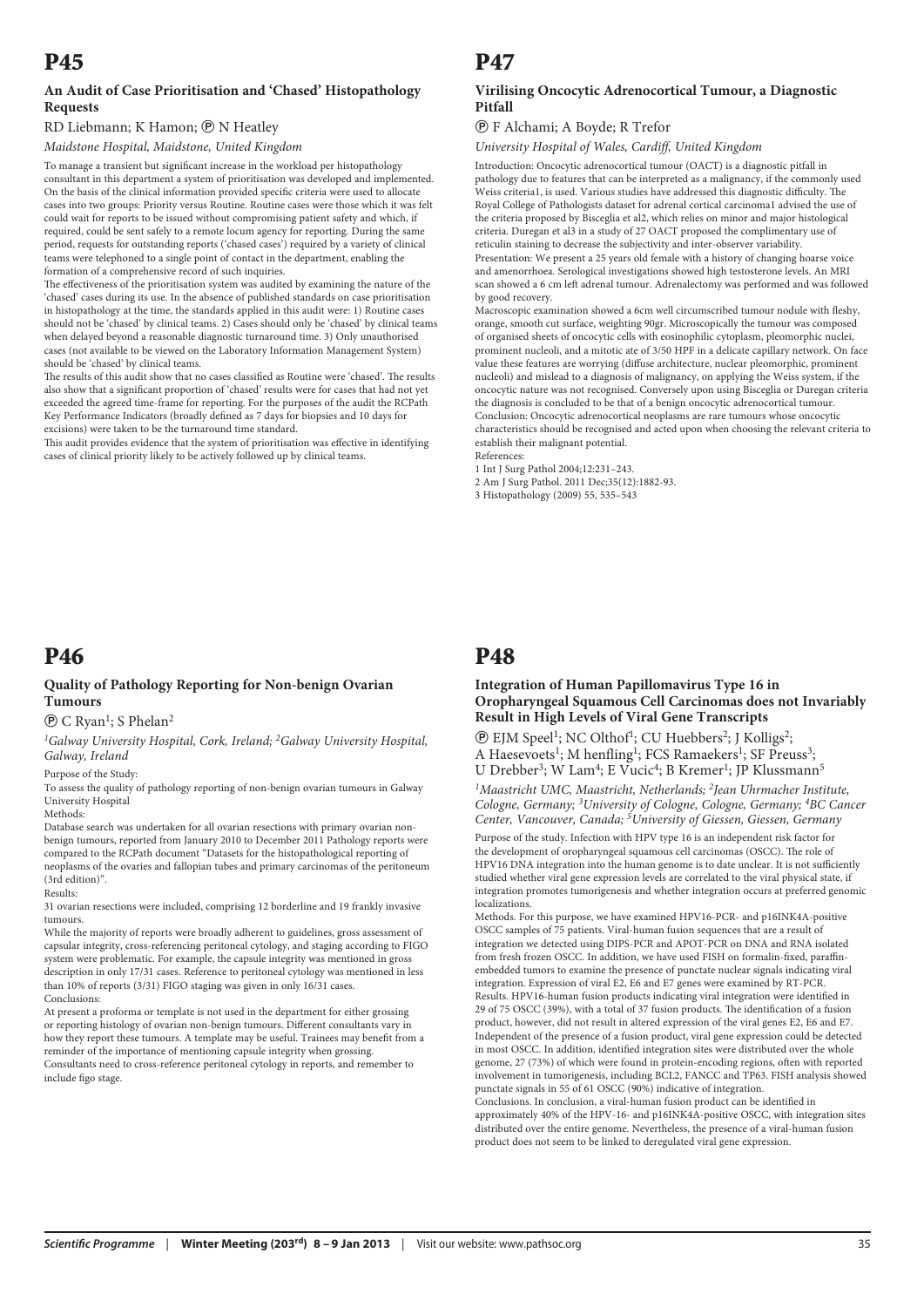#### **Thyroid Like Low Grade Tumours of Nasopharynx Causing Confusion With Metastasis From Thyroid Carcinoma.**

P SJ Appukutty; S Di Palma; L Pitkin

*Royal Surrey County Hospital, Guildford, United Kingdom*

Introduction:

Low-grade papillary adenocarcinoma of the nasopharynx (LGPACNP) is a rare neoplasm. Based on the immunohistochemical feature of nuclear positivity for thyroid transcription factor-1 in conjunction with the histological characteristics of papillarity, psammoma bodies, neoplastic cells with overlapping nuclei and clear chromatin, the term "thyroidlike nasopharyngeal papillary adenocarcinoma" was coined. Materials and Methods:

Clinical history was retrieved from discussion in Head and Neck MDT meeting and medical records. Routine macroscopic and microscopic histological examination with appropriate immunohistochemistry was performed. In addition, we include the review of literature for the low grade nasopharyngeal tumour from English literature. Result:

We present a case of thyroid-like low grade nasopharyngeal papillary adenocarcinoma in a 49 year old male, who presented with snoring. The tumour cells were, strongly and diffusely positive for TTF-1; but were negative with antibodies to thyroglobulin. Conclusion:

It is important to recognise this rare entity; as these tumours are amenable to surgical resection and have an excellent prognosis. There is little familiarity of this tumour type among general pathologist and get referred for specialist reporting; we aim to create familiarity of this uncommon tumour type which may be confused with a metastasis from thyroid.

### P51

#### **Basal Cell Carcinoma Metastatic to Parotid Gland**

P RR Kurian1; SJ Appukutty1; S Di Palma1; B Barrett2

*1Royal Surrey County Hospital, Guildford, United Kingdom; 2Queen Victoria Hospital NHS trust, East Grinstead, United Kingdom*

Introduction – Basal cell carcinoma is one of the commonest cutaneous malignancies. It has a very low risk of metastasis with cases being documented in sites such as lymph nodes, lung, bone and parotid gland. Here we present a case of basal cell carcinoma of eyelid which metastasized to an intraparotid lymph node with infiltration of the parotid parenchyma.

Material and Methods - Clinical history was retrieved from discussion in Head and Neck MDT meeting and medical records. Routine macroscopic and microscopic histological examination with appropriate immunohistochemistry was performed. Results – A 68 year old man presented with left ocular basal cell carcinoma which was treated by orbital exenteration. He later presented with full facial nerve palsy and underwent a left total parotidectomy with excision of overlying skin and left neck dissection which revealed metastatic carcinoma in an intraparotid lymph node.

Discussion – Metastasis of basal cell carcinoma to parotid gland is very rare with only less than 300 cases reported in literature. The main histological differential diagnosis is the locally arising primary basal cell adenocarcinoma of parotid gland. Features favouring metastasis include a history of primary cutaneous basal cell carcinoma, histological similarity to the primary cutaneous lesion and the absence of any demonstrable direct extension from the skin lesion. More awareness and vigilance is required on the part of the reporting pathologist for diagnosing this rare entity

### **P50**

#### **Audit of Histopathology Reporting of Neck Dissection Specimens Associated with Head and Neck Carcinoma.**

P SJ Appukutty; RR Kurian; S Di Palma

*Royal Surrey County Hospital, Guildford, United Kingdom*

Purpose of the study

The National Minimum Dataset for the Histopathology reporting of nodal excisions and neck dissection specimens associated with head and neck carcinomas was published by the RCPath in December 2011. Our aims were to assess the completeness of neck dissection histopathology reports in the department of histopathology at the RSCH as compared to the RCPath Minimum Dataset.

Methods

76 consecutive neck dissection specimens for squamous cell carcinomas of the head and neck area was analysed (January 2011-April 2012). The core data items reviewed were •Anatomical level of the node

•Total number of node/number of metastatic nodes

•Size of largest metastatic deposit

•Extracapsular spread

•Diagnostic coding of metastasis.

Summary of results

The anatomical level was well marked in 93.4%. The total number of lymph nodes and the number involved by metastasis were noted in all the cases. Amongst the lymph node which had metastasis size of metastatic deposit and extracapsular metastasis were mentioned in 69.4 and 85.7 % respectively.

Pathological coding was mentioned in 55.3%. Intraparotid metastases were not coded. Conclusion

Standards of reporting were generally good, but continued vigilance is required to ensure that high standards are maintained. A re-audit is recommended in 2013.

### P52

#### **Malignant Epithelial Salivary Gland Neoplasms in a Tertiary Hospital in Sub-saharan Africa**

P KC Akpobi1; K Abdullahi2; MS Shehu2; MOA Samaila2; U Mohammed2

*1Department of Pathology Ahmadu Bello University Teaching Hospital, Zaria, Nigeria; 2Ahmadu Bello University Teaching Hospital, Zaria, Nigeria*

In view of their overlapping and complex morphology, malignant epithelial salivary gland neoplasms pose considerable diagnostic and management challenges to the pathologist and surgeon. The aim of this study is to evaluate the frequency and histopathological patterns of all types of malignant epithelial salivary gland neoplasms by patient's age, sex and site of presentation and compare the findings to similar studies locally, regionally and globally. This is a retrospective histopathological review of malignant epithelial salivary gland neoplasms over a twenty-year period (1989 to 2008) in a tertiary hospital in subsaharan Africa.

A total of 131 cases were diagnosed and studied within the period. The most common cancers seen are adenoid cystic carcinoma 67(51.15%), mucoepidermoid carcinoma 47(35.87%), polymorphous low grade adenocarcinoma 5(3.82%) and adenocarcinoma NOS 5(3.82%). The least common cancers seen are acinic cell carcinoma, clear cell carcinoma and sialoblastoma each with 1(0.76%) respectively. Most cases seen are between ages 31 to 50 with 63 cases (48.2%). The male to female ratio is 1.5:1. The site of tumour involvement are parotid 67(51.14%), minor salivary glands 43(32.82%), submandibular 15(11.45%), neck 3(2.29%) and unspecified 3 (2.29%).

Malignant epithelial tumours of the salivary gland are diverse. This study demonstrates that adenoid cystic carcinoma and mucoepidermoid carcinoma are the most common tumours seen respectively, the two representing 87.02% of all tumours diagnosed.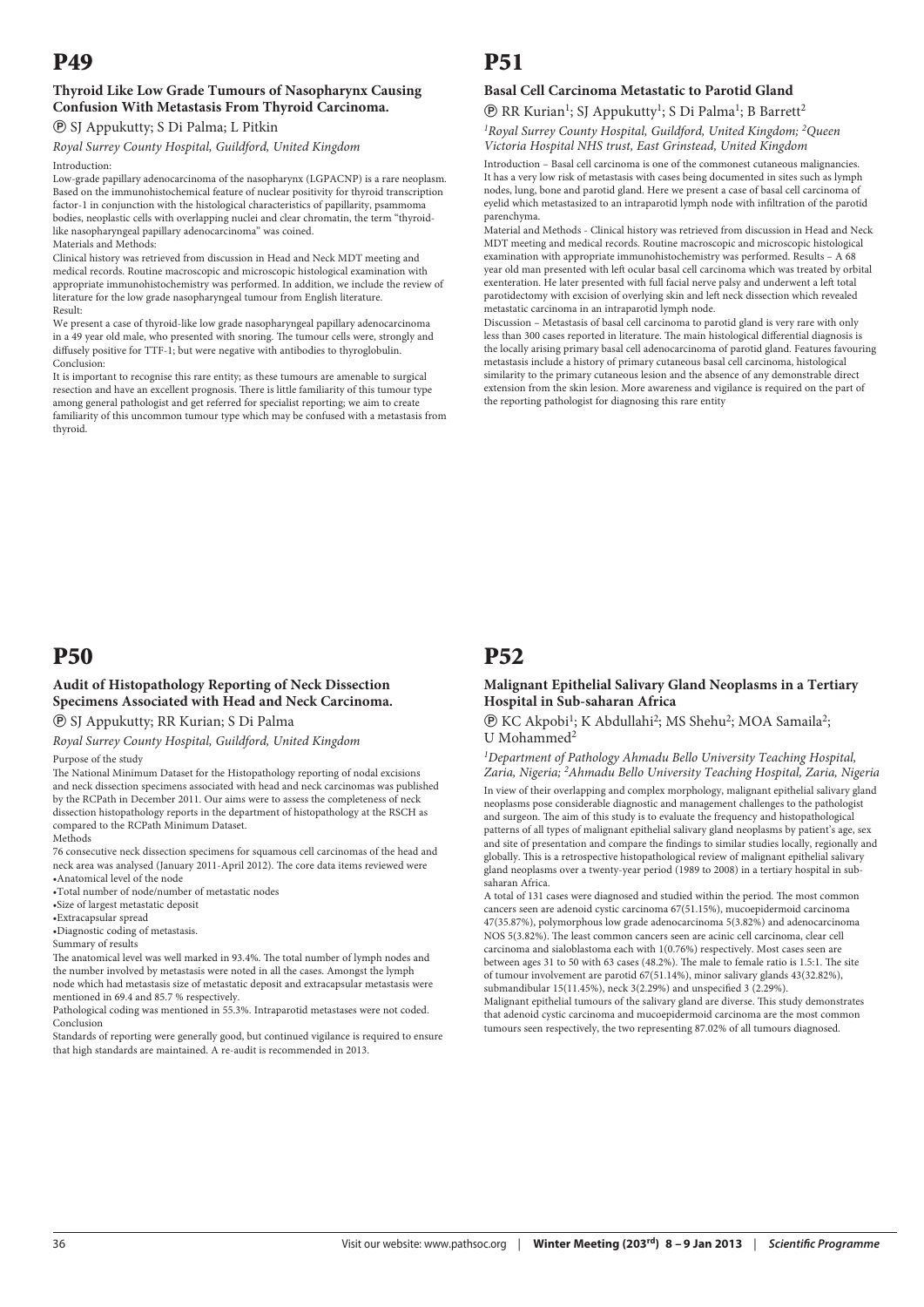#### **Have We Got it Wrong about Barrett's Esophagus? Patterns of Gene Expression and Stem Cell Organisation Show Barrett's Glands to be a Unique Phenotype**

D Lavery<sup>1</sup>; A Nicholson<sup>2</sup>; SAC McDonald<sup>1</sup>; R Jeffrey<sup>1</sup>; M Jansen<sup>3</sup>;  $\mathcal{P}$  NA Wright<sup>1</sup>

*1Barts and the London School of Medicine and Dentistry, London, United Kingdom; 2CRUK Cambridge Research Instiute, Cambridge, United Kingdom; 3Academic Medical Center, Amsterdam, Netherlands*

When we read papers of the histopathology of Barrett's oesophagus, the appearances are usually described as 'intestinal metaplasia', or 'specialised epithelium', and the structures mentioned are almost uniformly referred to as 'crypts'. It is often forgotten that columnar epithelium in Barrett's oesophagus shows evidence of both intestinal and gastric differentiation, and that gene expression within Barrett's glands shows a distinct pattern. In Barrett's glands we have studied the distribution of proliferative activity using Ki67 immunohistochemistry (IHC), of mucin and trefoil family factor (TFF) peptides using IHC and in situ hybridisation (ISH) and the localisation of the stem cell marker LGR5 using ISH, in conjunction with analysis of the clonal architecture of Barrett's glands using mitochondrial DNA (mtDNA) as a clonal marker. In Barrett's glands proliferation is seen mainly in the middle part of the gland and diminishes towards the surface and the base of the gland. MUC5AC and TFF1 expression are found superficially, while MUC6 and TFF2 are found at the bases of the glands: MUC2, staining goblet cells and columnar cells, is concentrated superficially. LGR5 is also found in the middle part of the glands, suggesting that this may be the location of the stem cell niche. Barrett's glands are clonal, indicating derivation from a single cell, suggesting that Barrett's stem cells have dual differentiation capacity. Complete gastric intestinal metaplasia, on the other hand, shows basal LGR5 location with a distribution of proliferative activity similar to intestinal crypts. We conclude that Barrett's glands show a unique gland architecture maintained by stem cells with both gastric and intestinal differentiation capacity, a concept critical for the understanding its origin and development, and indeed for accurate histopathological appraisal.

### P54

#### **Endoscopic Therapy of High Grade Barrett's Dysplasia and Early Invasive Adenocarcinoma in a Tertiary Centre**

HC McEwan<sup>1</sup>; AJ Morris<sup>1</sup>; P Glen<sup>2</sup>; JE Abela<sup>3</sup>; <sup>@</sup> JJ Going<sup>4</sup>;  $G$  Fullarton<sup>1</sup>

#### *1Glasgow Royal Infirmary, Glasgow, United Kingdom; 2Southern General Hospital, Glasgow, United Kingdom; 3Royal Alexandra Hospital, Paisley, United Kingdom; 4University of Glasgow, Glasgow, United Kingdom*

Introduction: Endoscopic mucosal resection (EMR) and radiofrequency ablation (RFA) are increasingly used to treat high grade Barrett's dysplasia (HGD) and early invasive (intramucosal/submucosal) adenocarcinoma (early ACa: T1a/T1b, TNM7). We examined efficacy and safety of EMR and RFA treatment of HGD and early ACa in a tertiary centre. Methods: Patients (n=102) with a mean age of 69 years (42-89) with HGD or early ACa (confirmed by a pathologist interested in Barrett's oesophagus) were recruited between July 2008 and September 2011. Nodular areas were removed by EMR with circumferential and focal ablation (HALO 360, HALO 90) of residual Barrett's epithelium to a maximum of 2 HALO 360 and 3 HALO 90 procedures.

Results: 72 patients had HGD alone; 30 also had early ACa. Fifty patients completed treatment (median 1 HALO 360 and 1 HALO 90). Of these, 52% had an initial EMR; median follow up was 9 months (3-41). Thirteen of these 50 patients had early ACa (26%). Of the entire patient group, nine (8.7%) experienced adenocarcinoma progression after a median of 12 months, so 59 patients exited the protocol following an intention to treat. Dysplasia was eradicated in 49/59 (83%) and glandular metaplasia in 40/59 patients (68%). Three people died from unrelated comorbidities (2 cardiorespiratory, 1 lymphoma). Eight developed mild oesophageal strictures. One required readmission for retrosternal pain requiring analgesia. There were no serious complications or peri-procedural mortality. Conclusion: Endotherapy with EMR and RFA is an effective and safe alternative to radical surgery in treatment of HGD in Barrett's and early oesophageal ACa.

### **P55**

#### **Length of Cardiac Mucosa in Healthy People Increases with Age and Central Obesity, Supporting the Hypothesis that Cardiac Mucosa is Acquired by a Process of Columnar Metaplasia**

EV Robertson<sup>1</sup>; MH Derakhshan<sup>2</sup>; AA Wirz<sup>1</sup>; YY Lee<sup>1</sup>; SA Hanvey<sup>1</sup>; SA Ballantyne<sup>1</sup>; <sup>@</sup> JJ Going<sup>3</sup>; KEL McColl<sup>3</sup>

*1Gartnavel General Hospital, Glasgow, United Kingdom; 2University of Glasgow, Glasgow, United Kingdom; 3Glasgow University, Glasgow, United Kingdom*

Introduction: Obesity favours reflux-induced oesophageal columnar metaplasia. "Normal" gastric cardia mucosa may be acquired likewise, and predispose to junctional adenocarcinoma. Influence of obesity on development of cardiac mucosa is unknown. Methods: Sixty-two healthy men and women (18-74y) without H.pylori had body mass index (BMI) and waist circumference recorded, and 1.5 Tesla MRI measurements of mean visceral and subcutaneous fat in L2, L3 and L4 axial planes. At upper GI endoscopy up to 3 cranio-caudal biopsies of squamo-columnar junction were unrolled and orientated through histological processing. Cardia length was measured if consecutive squamous, cardiac and oxyntic mucosa were all present in one biopsy. Non-parametric correlations were examined of cardia length with BMI, waist circumference and MRI-quantified fat. Stepwise multivariate regression examined age, BMI, waist circumference and MRI fat data as predictors of cardia length.

Results: At least one orientated junctional biopsy with squamous, cardia and oxyntic mucosa was obtained for 37/62 volunteers (median length 6.5mm; IQR 1.6). Median cardia length was 2.5mm (IQR 1.5). Length of cardia increased with age (R=0.457, p=0.004), waist circumference (R=0.466, p=0.004), and MRI intra-abdominal fat (R=0.374, p=0.027) and total fat (R=0.389, p=0.021). There was no significant correlation with subcutaneous fat (p=0.091) or BMI. On regression analysis independent predictors of cardia length were waist circumference (standardised coefficient 0.342, p=0.035) and age (standardised coefficient 0.322, p=0.046). Intestinal metaplasia at the cardia was seen in only 4/62 volunteers.

Conclusions: Cardia mucosa may be acquired with increasing age through a process of distal squamous-to-columnar metaplasia accelerated by central obesity. A possible mechanism is opening of the distal portion of the low oesophageal sphincter and short segment acid reflux.

### P56

#### **Human Crypt Stem Cell Dynamics in Peutz-Jeghers Syndrome**

P WWJ de Leng1; D Langeveld1; FHM Morsink1; M Jansen2; GJA Offerhaus<sup>1</sup>

#### *1Department of Pathology, University Medical Centre Utrecht, Utrecht, Netherlands; 2Department of Pathology, Academic Medical Centre, Amsterdam, Netherlands*

Genetic predisposition to cancer in Peutz-Jeghers syndrome (PJS) and the role of germline *LKB1* mutations are poorly understood. We therefore studied the effect of germline *LKB1* mutations on intestinal stem cell dynamics in unaffected flat PJS mucosa. Recent research has documented that the intestinal crypt houses multiple equipotent stem cell lineages. Lineages continuously compete through random drifts, while somatically inherited methylation patterns record clonal diversity. An increase in stem cell dynamics may be predictive of an increased risk of neoplastic outgrowth.

To study the effect of germline *LKB1* mutations on clonal expansion, we analysed methylation pattern diversity in crypts from unaffected colonic mucosa from archival PJS tissue. We compared methylation pattern diversity in patients with PJS to those in age-matched controls using a sodiumbisulfite treatment followed by either cloning with subsequent Sanger sequencing or a Next Generation Sequencing (NGS) approach. The number of unique methylation patterns is significantly increased for patients with PJS compared to control subjects (p=0,008). Using NGS more unique methylation patterns are found compared to Sanger sequencing (16,5 versus 11,3) and 53% of patterns identified by NGS is found using Sanger sequencing.

Monoallelic *LKB1* loss is not silent and provokes a protracted clonal evolution in the crypt. The increased methylation pattern diversity observed in unaffected PJS mucosa predicts that premalignant lesions will arise at an accelerated pace compared to the general population. This assay would therefore be potentially useful for determining tumour risk, which, by using the NGS approach, is feasible within routine diagnostics.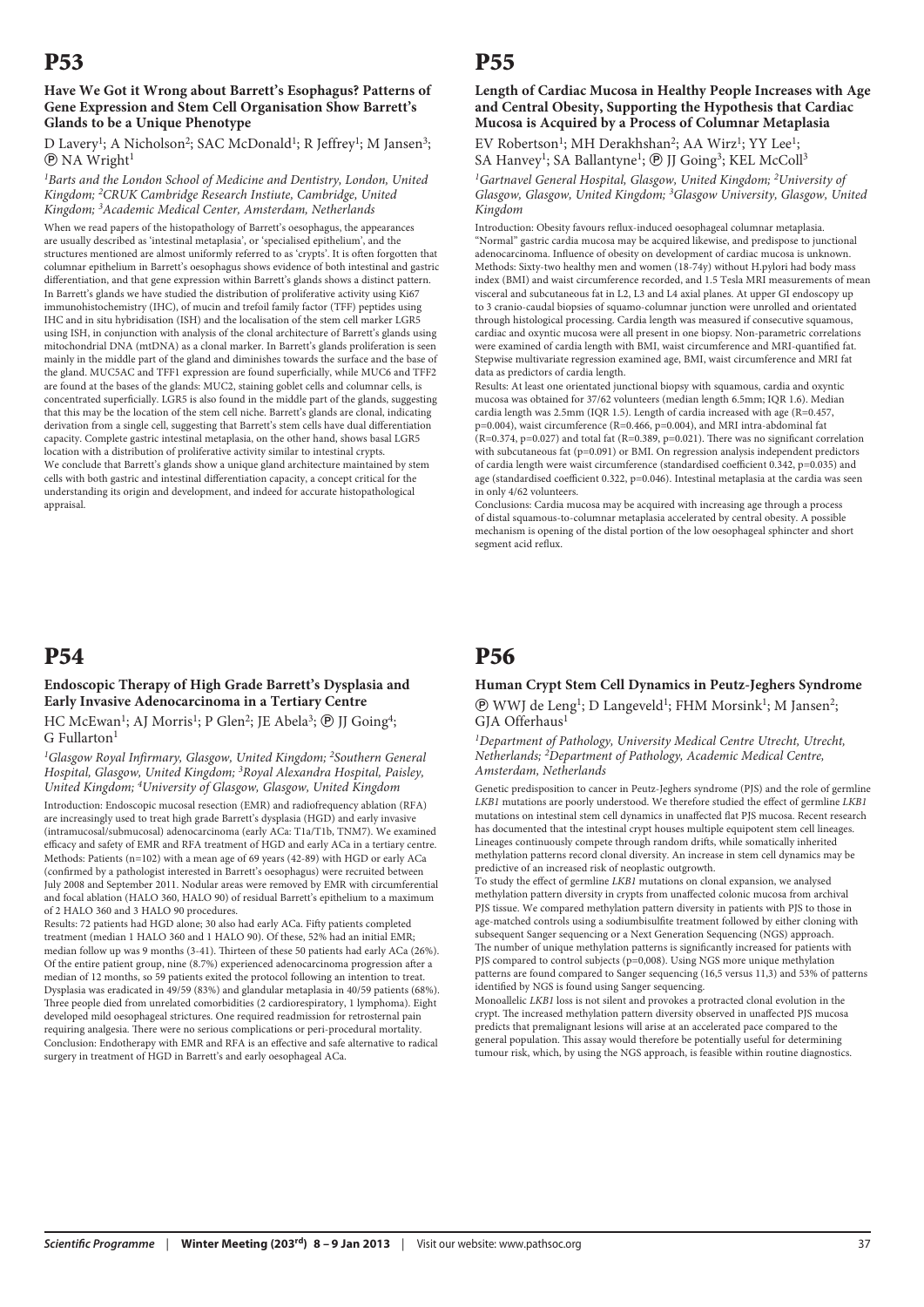#### **Secondary Malignancies in Mature Teratoma: Implementation of a Genetic Diagnostic Tool**

S Dalhuisen<sup>1</sup>; GJA Offerhaus<sup>2</sup>; FHM Morsink<sup>2</sup>; DJ Richel<sup>1</sup>; HJ Klümpen<sup>1</sup>; <sup>(2)</sup> WWJ de Leng<sup>2</sup>

*1Department of Medical Oncology, Academic Medical Centre, Amsterdam, Netherlands; 2Department of Pathology, University Medical Centre Utrecht, Utrecht, Netherlands*

During a follow up CT scan, six years after a right orchidectomy for a combined teratoma/ seminoma, a retroperitoneal mass was found in a 27 year old male cystic fibrosis patient. Pathological examination revealed a cystic teratoma that contained exocrine pancreas with an acinar cell carcinoma. There were no radiological abnormalities in the pancreas itself. This suggested the development of an acinar cell carcinoma in the metastatic teratoma without a primary in the pancreas, which we confirmed using molecular genetic analysis. The hallmark genetic marker of testicular germ cell tumours is an additional short arm of chromosome 12; isochromosome 12p (i12p), whereas this has not been described for acinar cell carcinoma of the pancreas. We therefore studied the presence of i(12p) by fluorescence in situ hybridization (FISH) using probes specific for chromosome 12 centromeric and telomeric regions.

Isochromosome 12p was found in the primary teratoma as well as in the acinar cell carcinoma component in the metastasis that occurred 6 years later. A normal chromosome 12 was identified in a primary pancreatic acinar cell carcinoma of the control patient, showing genetic evidence of secondary malignancy originating from the primary teratoma.

Occurrence of secondary malignancies in teratomas is a rare but well known phenomenon. To our knowledge, this is the first reported case of an acinar cell carcinoma arising in the metastasis of a testicular teratoma using the FISH methodology as a diagnostic tool. This finding justified our decision not to give adjuvant chemotherapy in this case, and thus it appears a useful method to guide clinicians in the decision of systemic treatment of secondary malignancies of metastatic teratomas.

### **P59**

#### **VEGF Expression in lesions of Patients with Colorectal Peritoneal Metastases is Correlated to Survival**

 $\textcircled{P}$  EMV de Cuba<sup>1</sup>; IHJ de Hingh<sup>2</sup>; R Kwakman<sup>1</sup>; PM Delisvan Diemen<sup>1</sup>; RD Bouwe<sup>1</sup>; HJ Bonjer<sup>1</sup>; GA Meijer<sup>1</sup>; EA te Velde<sup>1</sup>

*1VU University Medical Center, Amsterdam, Netherlands; 2Catharina Ziekenhuis, Eindhoven, Netherlands*

Purpose of the study: High levels of Vascular Endothelial Growth Factor (VEGF) are associated with a worse prognosis in colorectal cancer (CRC). Anti-VEGF therapies are known to improve the survival in hematogenously disseminated CRC. CRC patients presenting with peritoneal metastases (PM) can be curatively treated with cytoreductive surgery (CRS) and HIPEC. It is not known whether these patients also benefit from treatment with anti-VEGF treatment. We aim to investigate the levels of expression of VEGF in peritoneal deposits and its prognostic value in HIPEC patients.

Methods: From 2007 to 2010 from the Catherina Hospital Eindhoven all consecutive patients undergoing CRS & HIPEC were investigated for VEGF expression. Patients surviving less than 12 months post-treatment were categorized as short survivors and patients surviving more than 12 months as long survivors. These two groups were compared for VEGF expression using the student's T-test. VEGF expression was assessed in selected sections of peritoneal metastases by immunohistochemistry on formalin-fixed paraffin embedded tissue. The intensity of the staining was scored as negative, weak, moderate and strong.

Summary of Results: A total of 49 patients (22 male and 27 female) that underwent CRS&HIPEC for colon carcinoma (n=44) and rectal carcinoma (n=5) were included. The median age was 62 years (range 31-77) and median follow-up was 18 months (range 1-51). Of these patients, 34 survived > 12 months (69%). Moderate to strong VEGF expression was observed in 35 out of 38 successfully analysed cases (92%). Univariate analysis showed that high VEGF correlates with a survival of less than twelve months  $(p=0,02)$ .

Conclusions: Higher VEGF expression was correlated with a survival of less than twelve months in this group of patients undergoing CRS&HIPEC. The use of anti-VEGF, i.e. Bevacuzimab, in patients undergoing CRS&HIPEC might be of additional clinical value.

### P58

#### **Absence of GNAS1 Mutations Belies the Functional Importance of This Gene in Colorectal Cancer**

#### P M Jackson; W Fadhil; M Ilyas

#### *School of Molecular Medical Sciences, Nottingham, United Kingdom*

The GNAS1 gene codes for the stimulatory alpha G protein subunit of the heterotrimeric G protein family. The G protein family are complexes often bound to 7-pass transmembrane receptors and are involved in the transduction of extracellular signals. Somatic gain-of-function mutations have been described in a variety of malignancies although the frequency of mutation in colorectal cancers (CRCs) is uncertain. In order to investigate the frequency of GNAS1 mutations in CRC, we tested 22 CRC derived cell lines and 61 primary CRCs. Most mutations occur in hotspots at codon 201 and 227. These areas were therefore interrogated using the QMC-PCR protocol followed by high resolution melting (HRM) analysis. None of the tumours and only of the cell lines showed aberrant melting therefore confirming the low frequency of GNAS1 mutations in CRCs.

The GNAS1 gene maps to chromosome 20q13 – a region which is commonly amplified in CRCs. This led us to hypothesise that an alternative to gain-of-function misense mutations may be gene amplification. We therefore sought to evaluate whether GNAS1 function may influence CRC cell biology. To investigate this, we knocked GNAS1 in 4 CRC cell lines (HCT116, RKO, SW480, SW620). Gene knockdown was undertaking by transfecting small interfering RNAs into the cells and this was followed by an evaluation of cell proliferation. In RKO, HCT116 and SW620, knockdown of GANS1 resulted in a significant reduction of cell numbers in assays conducted over 3 days and 6 days (p<0.05). In SW480, there was no effect on cell number following gene knockdown. We conclude that GNAS1 may act as an oncogene in CRC. However, in contrast to other malignancies, this oncogenic effect is probably achieved through increased gene dosage via gene amplification rather than constitutive protein activation through misense mutation.

### **P60**

#### **Tumour Ploidy Analysis of Microsatellite Stable Colorectal Cancers Identifies a Significant Subset of Diploid Tumours but does not Predict Responsiveness to Radiotherapy**

#### P WM Fadhil; M Ilyas

*School of Molecular Medical Sciences, Nottingham, United Kingdom*

It is currently considered that Colorectal Cancers (CRC) commonly have genomic instability that manifests as either Microsatellite Instability (MSI) or chromosomal instability (CIN). The two forms are generally mutually exclusive and the former is characterised by near-diploid DNA content whilst the latter is aneuploid DNA. Recently, however, tumours have been described which have neither MSI nor CIN (Microsatellite and Chromosome Stable - MACS). The proportion of tumours with a MACS phenotype is however unknown as is their likely mutation profile.

In order to further investigate the proposed MACS tumours, we investigated the cellular DNA content of 89 CRCs which we had shown to be microsatellite stable. The tumours were analysed using flow cytometry and mutation screening of Kras, Braf, TP53, and PIK3CA was also performed using the QMC-PCR protocol followed by HRM. Overall, there were 51/89 (57%) aneuploid tumours whilst the diploid made up 38/89 (43%). Kras mutation was more frequent in the diploid tumour (23/38) compared to only 19 mutants out of 51 in aneuploid tumours (p=0.03). On the other hand, p53 mutation was more frequent in the aneuploidy tumours (36/51) compared to 19 mutants out of 38 in diploid tumours (p=0.048). There was no association between PIK3Ca, and Braf mutation and tumour ploidy.

Since aneuploidy may result in increased energy and proteotoxic stress in cells, we hypothesised that this may affect the susceptibility of these cells to radiation induced apoptotic death. A total of 33 cases of rectal cancer were tested of which 15 had responded to neoadjuvant chemoradiotherapy (Mandard grade 1 or 2) and 18 had failed to respond (Mandard grade 3-5). The pre-treatment diagnostic biopsies were tested by flow cytometry. Overall 19/33 cases showed aneuploidy but there was no association between tumour DNA content and response to the radiotherapy.

We conclude that MACS form a significant proportion of microsatellite stable tumours. They may have different mutation profiles to the aneuploid tumours but they show no difference in the response to radiotherapy.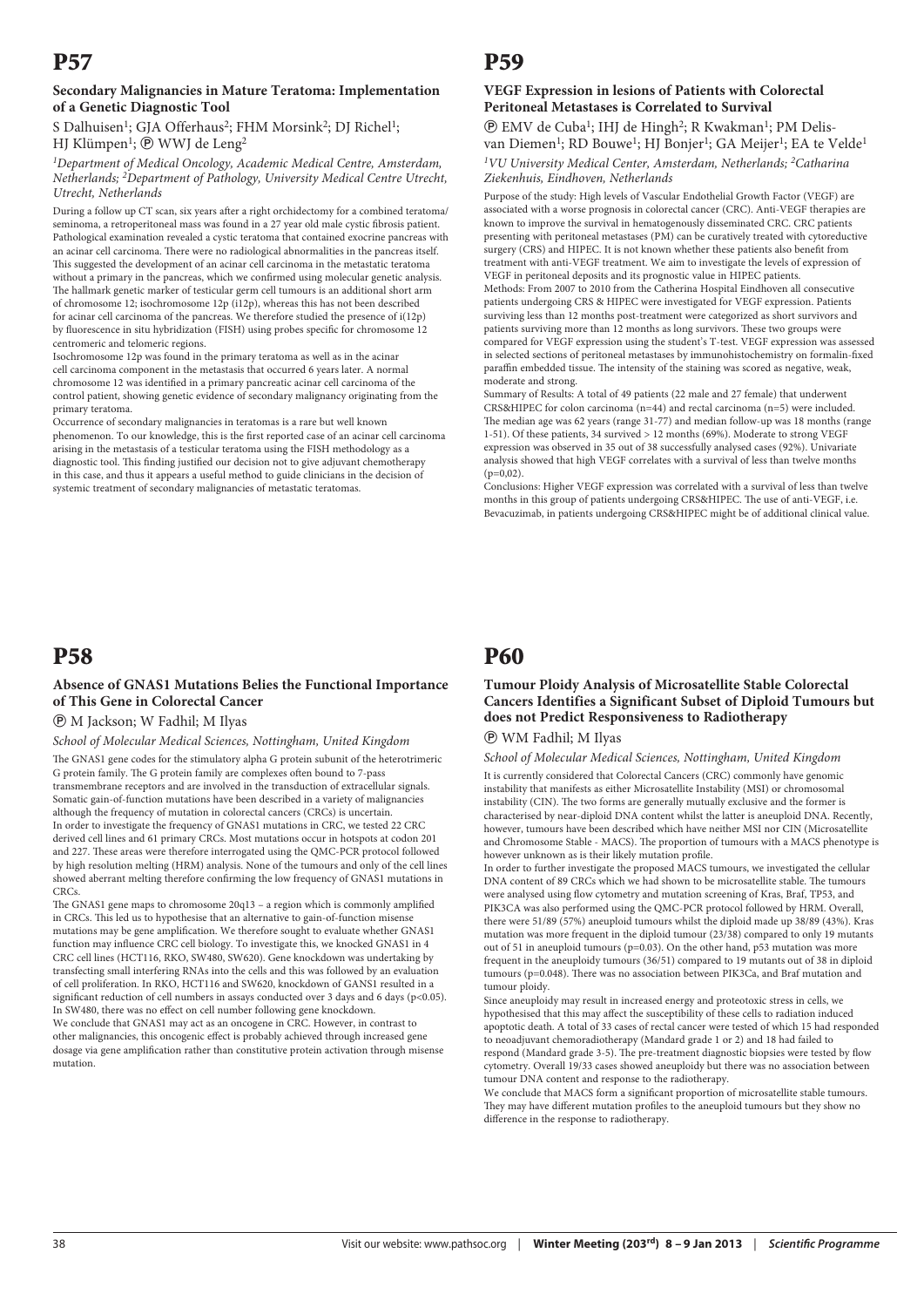#### **Loss of FOXA2 Expression Occurs in Advanced Colorectal Cancers Despite Gene Amplification**

#### P WM Fadhil; M Ilyas

*School of Molecular Medical Sciences, Nottingham, United Kingdom*

FOXA2 protein belongs to subclass A of the forkhead box containing transcription factor family. Fox proteins are essential for both early embryonic development and late or endstage epithelial differentiation in many endoderm-derived organs. Although aberrant FOXA2 expression has been observed in prostate and lung cancers, little is known about the role of FOXA2 in colorectal adenocarcinoma.

Fifty cases of paired colorectal primary tumour and corresponding liver metastasis were arrayed onto a tissue microarray (TMA). FOXA2 protein expression was tested by immunohistochemistry and evaluated using the H-scoring method. Nuclear FOXA2 expression was abundant in the normal colonic mucosa and was variable in the tumour samples. The tumours were dichotomised into low (i.e. no expression or score less than the median value) or high (score equal or greater than the median) expression groups. High expression showed a significant association with aneuploidy (U=195, p=0.045), strong p53 expression (p=0.022) and strong BCL2 expression (p=0.02). However, FOXA2 expression was lower in the metastatic deposits than the corresponding primary tumours  $(Z=-2.202, p=0.027)$ . In order to further investigate this, we tested the all samples for allelic imbalance at the FOXA2 locus (20p11) by quantitative PCR. None of the samples showed allelic loss but unexpectedly, X/y cases showed gene amplification. The matched primary and metastasis showed identical results indicating that this was an early premetastatic event. There was however no correlation between the gene copy number and protein expression and in many of the cases showing gene amplification, there was no expression detectable.

We conclude that FOXA2 is a tumour suppressor gene whose loss is associated with tumour metastasis in CRC. Furthermore, this loss of expression occurs despite gene amplification in some cases thereby suggesting an epigenetic method of inactivation.

### P63

#### **Can We Predict Residual Tumour Cell Density Following Short Course Radiotherapy in Rectal Cancer Using Clinicopathological and Molecular Markers?**

 $\textcircled{P}$  JD Nicholls<sup>1</sup>; E Tinkler-Hundal<sup>1</sup>; GJ Hemmings<sup>1</sup>; D Sebag-Montefiore<sup>2</sup>; P Quirke<sup>1</sup>; NP West<sup>1</sup>

*1Leeds Institute of Molecular Medicine, Leeds, United Kingdom; 2St. James's University Hospital, Leeds, United Kingdom*

Patients with rectal cancer may undergo pre-operative short course radiotherapy (SCRT) to reduce the risk of local disease recurrence, however, there is no effective method at present for predicting response. It was hypothesised that response can be predicted using specific clinicopathological and molecular markers.

A series of 71 patients with rectal adenocarcinoma that received pre-operative SCRT were investigated. Tumour cell density (TCD) and immunohistochemistry (IHC) for protein 53 (p53) and geminin expression were performed on the pre-treatment biopsy (baseline) and post-treatment resection specimen for each case. Good and poor response were dichotomised according to the median TCD in the post-treatment resection. Median baseline TCD was higher in good responders when compared to poor responders (45% vs. 30%;  $p = 0.002$ ). For p53 IHC, median baseline TCD was greater for high when compared to low expressers (40% vs. 23%;  $p = 0.011$ ). Although non-significant, median baseline TCD for geminin IHC was greater for high when compared to low proliferators (41% vs. 36%;  $p = 0.761$ ). TCD response was better in high p53 expressers when compared to low expressers (good TCD response = 61% vs. 20%;  $p = 0.006$ ). There was a suggestion of a better TCD response in high proliferators when compared to low proliferators although this was not statistically significant (good TCD response =  $58\%$  vs. 41%). High baseline TCD and high expression of p53 appears to predict a better response to SCRT in rectal cancer. In addition, high proliferation may predict a better response. Baseline TCD, p53 and geminin therefore all show promise as predictors of response to SCRT. Further large scale confirmatory studies are now required before this can influence selection in routine clinical practice.

### P62

#### **An Audit of Reporting of Total Mesorectal Excision (TME) Grade in Rectal Cancer Resections.**

#### P AS Azam; V Shinde

#### *Russells Hall Hospital, Dudley Group NHS Foundation Trust, Dudley, United Kingdom*

#### Introduction

The mesorectum is a fatty tissue directly adjacent to the rectum bound by mesorectal fascia. It contains blood vessels and lymph nodes. When rectal cancers recur, it is often in these lymph nodes.Total excision of mesorectum (TME) in rectal cancer resections is associated with reduced rates of local recurrence, better survival and best outcome. TME has become the "gold standard" treatment for rectal cancer. Aims

#### To see if TME grading has been reported in rectal cancer specimens at Russells Hall Hospital over a period of one year from July 2010 to July 2011.

Standards & Target

The Royal College of Pathologists has given a minimum dataset to report rectal cancer specimens and it includes the plane of excision, which needs to be reported in each case. The target was 100%.

#### Methodology

This is a retrospective audit of reporting of TME grade in rectal cancer specimen. The histopathology reports were retrieved from the MasterLab system. Results

There were 32 rectal cancer resections. 29 cases were included. 3 were excluded as they had Hartmann's procedure. TME / PME grading was reported in 26/29 cases (89.6%) and not reported in 3/29 cases (10.3%) In these 3 cases the tumour was at the rectosigmoid junction.

The grade of TME in these cases were: Mesorectal fascial plane 17 patients (65%), Intramesorectal plane 4 patients (15%) and muscularis propria plane 5 patients (20%). Conclusion

Overall, 89.6% of the cases TME was graded, whereas in 10.3% it was not. The TME reporting was 100% in mid and lower rectal cancer resections. In the 3 cases in which TME was not graded, the tumour was in the recto-sigmoid. The overall target of 100% was not achieved.

Recommendations

1. Pathologists should grade the TME in all cases according to Royal College of

Pathologists guidelines.

2. Results to be discussed with the surgical team.

3. To re-audit in a year to check progress.

### P64

#### **Immune Cell Density is Associated with Tumour Cell Density, Histological Subtype, Depth of Invasion and Outcome in Gastric Cancer**

#### P KJ Pettinger; L Ward; A Wright; D Treanor; HI Grabsch

*Leeds Institute of Molecular Medicine, Leeds, United Kingdom* Purpose of the study:

The significance of tumour infiltrating lymphocytes has been demonstrated in various cancers including gastric cancer (GC). However, type and abundance of infiltrating immune cells may depend on the tumour microenvironment including tumour cell density (TCD). We hypothesised that immune cells will be more abundant in GC with a high TCD compared to low TCD GC.

Methods: T cells (CD3+), B cells (CD20+), macrophages (CD68+), neutrophils (CD66b+) and tumour cells (pan-Cytokeratin) were identified by immunohistochemistry in 175 primary GCs. Stained slides were digitised. Pixels were classified as immunopositive or negative by automated image analysis. The percentage immunopositive pixels / (immunopositive + negative pixels) per case served as a surrogate marker of cell density. The relationship between TCD and immune cell density (ICD) and the association between TCD normalised ICDs and clinicopathological variables including outcome were analysed.

Summary of results: High TCD was associated with low density of CD68+, CD3+ and CD20+ (all p-values < 0.05). TCD normalised CD20+, CD3+ or CD68+ densities were all higher in diffuse type GC and poorly differentiated GC (all p-values < 0.05). TCD normalised CD66b+ density was higher in poorly differentiated GC only (p=0.004). High TCD normalised CD3+ density was related to better overall survival in univariate (p=0.021) and multivariate analysis (p=0.032).

Conclusions: This is the first study investigating the relationship between tumour cell density (TCD) and immune cell density suggesting that results from immune cell studies in cancer tissues should be normalised by TCD, to be comparable between different tumour types. Our study confirms the independent prognostic value of CD3+ T cells in GC and suggests a relationship between ICD and GC histological phenotype. Whether low TCD is cause or consequence of the higher ICD is currently unknown and warrants further study.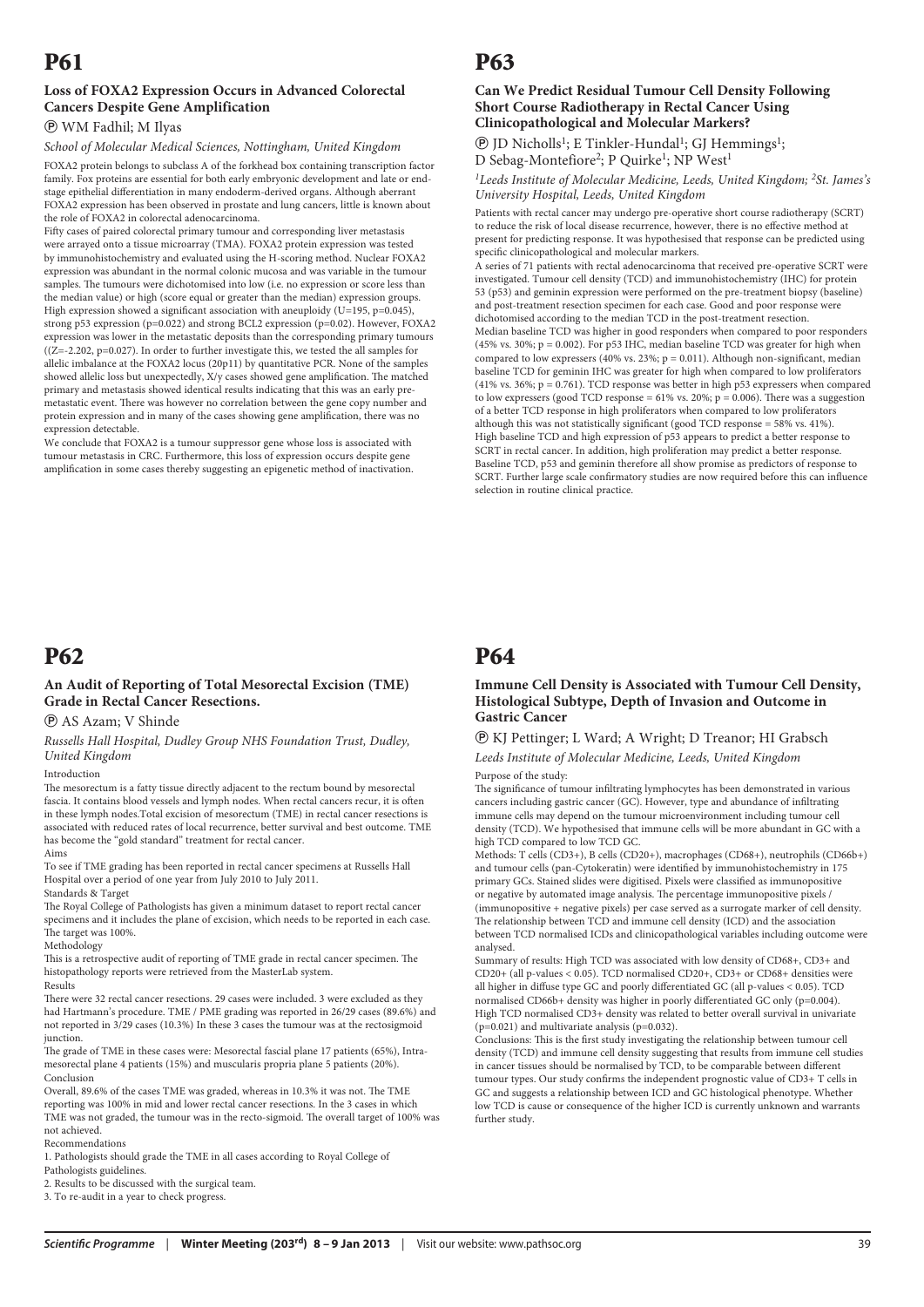### **Sponge Sampling to Measure DNA Ploidy of the Oesophageal Mucosa: Potential for Barrett's Oesophagus Risk Assessment**

P J Brolly; H McEwan; JJ Going

*University of Glasgow, Glasgow, United Kingdom*

Purpose: Oesophageal cytosponge sampling is a minimally invasive technique to retrieve brushings of the oesophageal mucosa. With DNA ploidy measurements by cytometry or sequencing this could offer an alternative to current endoscopic biopsy and dysplasiabased risk assessment in Barrett's oesophagus. We aimed firstly to develop low-cost DNA image cytometry and assess its precision against flow cytometry. Secondly we investigated 'Oesotest' cytosponge sampling and suitability of the cells retrieved for DNA cytometry and future DNA sequencing studies.

Methods: 'Oesotest' sponge samples from six healthy (non-Barrett) volunteers were placed in liquid based cytology fixative before processing. To measure DNA content of Feulgen stained nuclei, we created a high-throughput image analysis pipeline on the open-source program CellProfiler, optimised on peripheral blood lymphocytes. DNA content of lymphocytes and sponge samples was also assessed by propidium iodide flow cytometry. Results: Image cytometry measured DNA content of peripheral blood lymphocytes with coefficient of variation (CV) 7.7%, and oesophageal samples with CV 38.2% (95% CI: 26.3-50.1%). For the same samples flow cytometry yielded CVs of 5.1% and 13.7%, respectively. On average flow cytometry varied absolutely by 10.4% less than image cytometry (95% CI: 0.31-21.51%). Total DNA extractable from one oesophageal sponge cytology sample was estimated at 25µg.

Conclusions: DNA content is measurable by a low cost image cytometry assay, but high CVs are unlikely to allow reliable detection of aneuploid sub-populations without substantial optimisation. 'Oesotest' cytosponge retrieves sufficient cell numbers overall for DNA cytometry and enough DNA for sequencing studies, but fixation and processing require further optimisation to realize the full potential of oesophageal sponge cytometry. Use of 'Oesotest' sponges in Barrett's oesophagus remains to be piloted.

### **P67**

#### **Aurora Kinase A (AURKA) Expression in Colorectal Cancer Liver Metastasis is Associated with Poor Prognosis**

P JA Goos; V Coupé; B Diosdado; PM Delis-Van Diemen; C Karga; JAM Beliën; B Carvalho; AA Geldof; GA Meijer; OS Hoekstra; RJA Fijneman

#### *VU University Medical Center, Amsterdam, Netherlands*

INTRODUCTION: Approximately half of all colorectal cancer (CRC) patients die as a consequence of metastases. Hemihepatectomy is the only curative treatment available for patients with CRC liver metastases (CRCLM), patient eligibility is based on established prognostic clinicopathological variables. Futile surgery has been reduced by patient selection using 18FDG positron emission tomography (PET) molecular imaging, however, 70% of patients still die within 5 years indicating that better prognostic markers are needed. We recently demonstrated that aurora kinase A (AURKA) protein expression drives tumour progression and is associated with disease recurrence in stage III CRC patients. This study aimed to investigate the prognostic value of AURKA protein expression in liver metastases of CRC patients who underwent hemihepatectomy with curative intent.

METHODS: Tissue microarrays (TMAs) were generated from formalin-fixed paraffinembedded CRCLM of 507 patients who underwent hemihepatectomy in the Netherlands between 1990 and 2010. Matched primary CRC tissue was collected of 234 patients. TMAs were stained for AURKA by immunohistochemistry, nuclear expression of neoplastic cells was assessed and subsequently associated with patient overall survival in a training and validation set.

RESULTS: High AURKA expression in CRCLM was associated with poor overall survival (HRR 1.68; 95%CI 1.04-2.73; P=.03) independent of established prognostic clinicopathological variables (HRR 1.77; 95%CI 1.02-3.08; P=.04). Furthermore, AURKA expression in liver metastases was correlated to its expression in corresponding primary  $CRC (P=.0002)$ .

CONCLUSION: AURKA protein expression in CRCLM is a molecular biomarker with prognostic value that may aid selection of patients eligible for hemihepatectomy.

### P66

#### **Review of Clinico-pathologic Features of Intestinal Metaplasia in Gastric Biopsies of Patients in a Tertiary Health Centre in Nigeria.**

#### P OO Olaofe1; AO Komolafe1; DO Sabageh2

*1Obafemi Awolowo University Teaching Hospital, Ile-Ife, Nigeria; 2LAUTECH, Ogbomoso, Nigeria*

Purpose of the study: The aim of our study was to review the age, sex and histologic features of cases of intestinal metaplasia in gastric biopsies and to relate the mean age of intestinal type of gastric metaplasia to the known mean age of infiltrating gastric adenocarcinoma earlier reported in this centre.

Methods: A five-year retrospective study of all gastric biopsies with features of intestinal metaplasia reported in the department of Morbid Anatomy and Forensic Medicine, Obafemi Awolowo University Teaching Hospitals Complex, Ile-Ife Nigeria from January 2006 to December 2010 was done. All cases with evidence of dysplasia were excluded from the study.

Summary of results: A total of 165 cases of intestinal metaplasia were seen in the study period. This accounted for 21.3% of all cases. The mean age was 50.3 years (Range of 10 to 100 years). Males accounted for 83 while females accounted for 82 cases. There was no significant difference in the mean age of the sexes (t-test of equality of means, P=0.217) or the type of metaplasia. The type of metaplasia was not associated with the age groups (Chi-square test, P=0.934), sex (P=0.325), severity of chronicity(P=0.274), degree of atrophy(P=0.331) or activity(P=0.472). The difference between the mean age at diagnosis of intestinal metaplasia and intestinal type of gastric cancer is 5 years. Conclusion: The clinicopathologic features of complete and incomplete intestinal metaplasia do not differ significantly. It probably takes not less than 5 years for a malignant transformation of intestinal metaplasia of the gastric mucosa. Our result may suggest the need for more vigorous and earlier screening.

### P68

#### **Structural Genomic Rearrangements in Colorectal Cancer**

 $\textcircled{P}$  E van den Broek<sup>1</sup>; JC Haan<sup>1</sup>; B Carvalho<sup>1</sup>; MA van de Wiel<sup>1</sup>; ID Nagtegaal<sup>2</sup>; CJA Punt<sup>2</sup>; B Ylstra<sup>1</sup>; GA Meijer<sup>1</sup>; RJA Fijneman<sup>1</sup>

#### *1VU University Medical Center, Amsterdam, Netherlands; 2UMC Radboud, Nijmegen, Netherlands*

Development of colorectal cancer (CRC) is accompanied by genomic alterations that drive tumour initiation and progression. Approximately 85% of all CRCs exhibit chromosomal instability, resulting in gains and losses of relatively large chromosome segments. Besides these quantitative changes in DNA copy number, evidence is emerging that qualitative aberrations such as structural genomic rearrangements that may lead to gene fusions play a significant role in development of several epithelial cancers as well. This phenomenon has long been established for haematological malignancies and may also be essential in CRC. Molecular characterization of structural rearrangements is expected to yield new biomarkers and clinical applications for CRC. The aim of this project is to identify somatic structural genomic rearrangements in CRC.

The prevalence of recurring breakpoints was determined based on array Comparative Genomic Hybridization (CGH) data (180k) from 356 advanced CRC samples and 13 CRC cell lines. Statistical analysis was used in order to assess which breakpoints are nonrandom. Recurring breakpoints were merged per gene and cluster analysis was used to identify combinations of breakpoints that were present in multiple tumour samples. In total, approximately 800 recurring breakpoints were identified. The frequency of recurrent breakpoints was detected in up to 25% of CRC samples. Cluster analysis indicates combinations of breakpoint regions. A substantial part of the involved genes overlap with rearranged genes published by AJ Bass et al. (Nature Genetics 2011), such as MACROD2.

We were able to pinpoint commonly recurring breakpoint regions, making use of CGH data from a large cohort of CRC samples. The frequencies observed are conform recent findings for CRC and other types of epithelial cancers. At present we aim to confirm identification of gene fusions by means of Next Generation Sequencing analysis.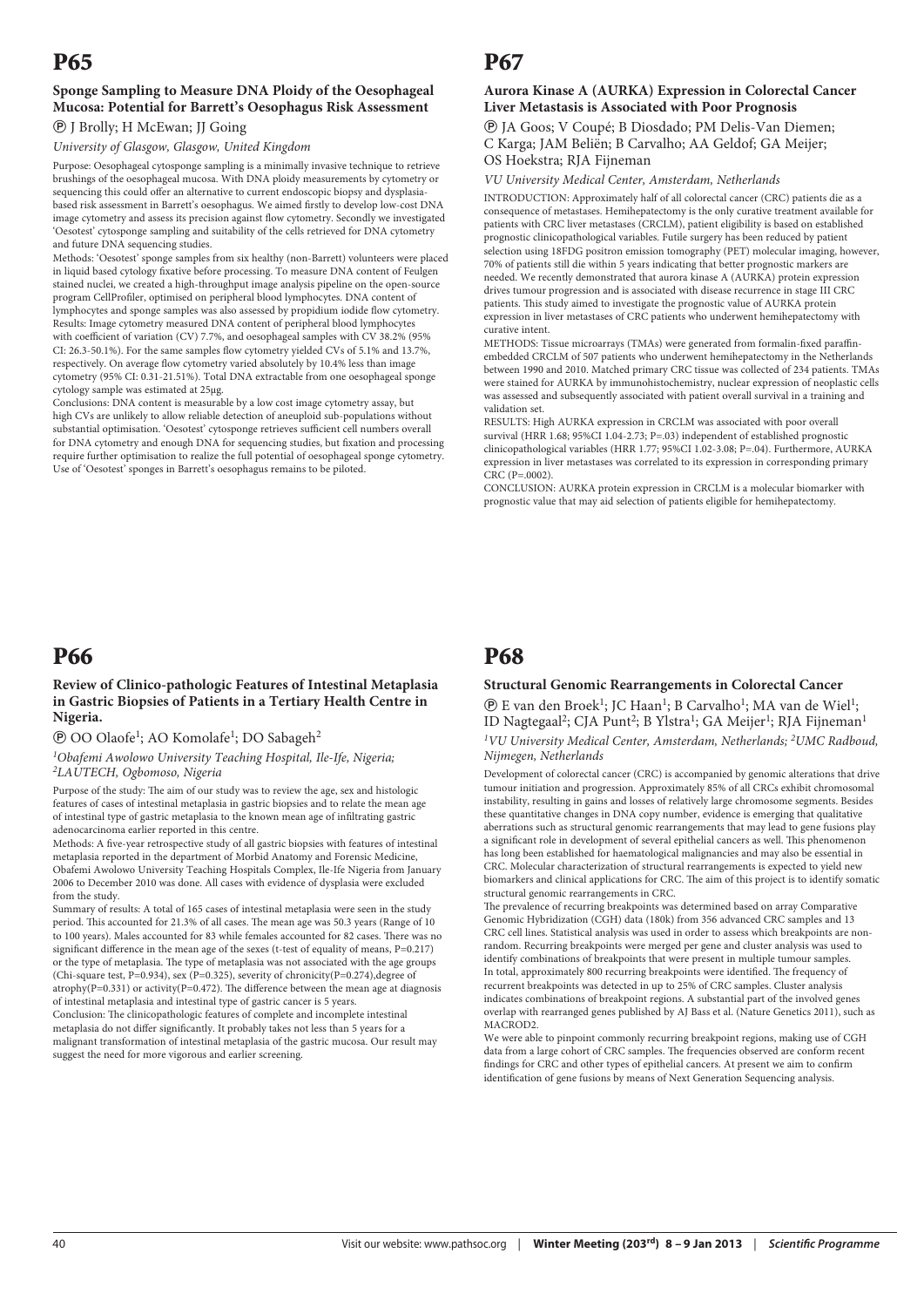#### **Proteome Profiling of Interstitial Fluids from Human Colon Cancer Tissue Reveals Novel Candidate Biomarkers for Early Diagnosis**

P M de Wit; H Kant; SR Piersma; TV Pham; S Mongera; MPA van Berkel; E Boven; GA Meijer; CR Jimenez; RJA Fijneman

*VU University Medical Center, Amsterdam, Netherlands*

Purpose of the study: Detection of CRC at an early stage of disease is a realistic approach to reduce CRC mortality rates. Currently available non-invasive CRC screening tests leave room for improvement, for which novel biomarkers are urgently needed. The aim of this study is to identify novel protein biomarkers that can be used for development of a bloodbased or stool-based screening test for early diagnosis of CRC.

Methods: Tumour "interstitial fluids" (IF's) are a rich source of tumour-derived proteins comprising proteins that are secreted, shed by membrane vesicles (exosomes), or externalised due to cell death. Fresh human colon carcinoma tissue and matched normal colon tissue samples were obtained from four patients; tissues were incubated in PBS at 37°C for one hour. These IF's were subjected to in-depth proteome profiling by a GeLC-MS/MS workflow. Quantitative comparisons were based on label-free spectral counting and p-values were calculated using a beta-binomial test.

Results: In total 2703 proteins were identified in the IF's of four patient-matched normal colon and CRC tissues. Of these, 409 proteins were significantly  $(p<0.05)$  more secreted by colon carcinoma samples than by controls. The most promising candidate biomarkers were selected based on several criteria, e.g. 5-fold more present in tumour IF's and presence in a CRC cell line proteomic dataset, leading to 64 candidate biomarkers. These include several proteins that have been proposed in literature as markers for (stool-based) CRC screening such as minichromosome maintenance (MCM) proteins.

Conclusions: We conclude that IF proteome profiling of human colon carcinoma tissue is a powerful strategy to discover novel candidate biomarkers for CRC screening. We identified 64 candidate biomarkers that could potentially be used for development of a blood- or stool-based screening test for early diagnosis of CRC. These await further validation studies.

### **P70**

#### **Identification of Putative Oncogenes Located at 13q Involved in Colorectal Adenoma to Carcinoma Progression**

P FLM de Groen; O Krijgsman; L Vriend; M Tijssen; RDM Steenbergen; B Carvalho; GA Meijer

*VU University Medical Center, Department of Pathology, Amsterdam, Netherlands*

*Introduction:* Colorectal cancer (CRC) is a major health concern worldwide. While premalignant lesions, adenomas, can easily be detected on colonoscopy, most of these have a low risk of progression to carcinoma. In order to identify which adenomas are at risk of becoming malignant more knowledge is required on the biology of CRC. We previously showed that gain on chromosome 13q was associated with progression from adenoma to carcinoma. Additionally, combining whole genome expression data with copy number dosage resulted in the identification of 36 genes on 13q of which overexpression was linked to a copy number gain. The functional relevance of these gene alterations however remains to be proven.

*Aim:* We aim to determine whether genes located on the 13q amplicon are functionally involved in CRC.

*Methods:* Based on the highest levels of overexpression in carcinomas versus adenomas and literature data we selected six genes for further analysis. Using qRT-PCR and immunohistochemistry gene expression was determined on a pool of adenomas (n=25) and carcinomas  $(n=23)$  in order to validate microarray data. For functional analysis candidate genes were silenced in CRC cell lines using RNAi.

*Results:* By qRT-PCR, two of the selected genes showed significant overexpression at RNA level in carcinomas compared to adenomas linked to 13q gain. Additionally, we found increased protein expression in carcinomas compared to adenomas. For one candidate gene we found by loss-of-function assays an effect on several cancer-related processes, namely viability, invasion and migration.

*Conclusions:* We identified two genes at the 13q amplicon of which significant overexpression in carcinoma versus adenoma was linked to 13q gain. For one candidate gene we found functional evidence for a role in CRC. We hypothesize that these genes may provide novel targets for early diagnosis.

### P71

#### **Analysis of BRAF Gene Mutation and MLH1 Promoter Methylation in MSI-H Colorectal Carcinomas with Loss of MLH1 Protein Expression**

### P R Gafà; L Ulazzi; I Maestri; R Mazzoni; G Querzoli; G Lanza

*Azienda Ospedaliero-Universitaria di Ferrara, Ferrara, Italy*

Purpose of the study. Hereditary and sporadic colorectal carcinomas (CRCs) with deficit of DNA mismatch repair (MMR-D) should be identified in all patients to ensure accurate treatment and risk assessment for relatives. Almost all MMR-D CRCs can be detected by microsatellite instability (MSI) and immunohistochemical testing. Analysis of MLH1 promoter methylation and evaluation of BRAF gene mutational status can help to differentiate hereditary from sporadic MSI-H MLH1-negative colorectal carcinomas. Methods. The study included a consecutive series of 2248 CRCs surgically resected from January 2004 to March 2012. Immunohistochemical analysis of MLH1, MSH2, MSH6 protein was performed in all tumours, PMS2 protein only in selected cases. MSI status was determined by a fluorescent PCR method using the Bethesda panel markers plus BAT40; tumours were classified as MSI-H, MSI-L and MSS according to the guidelines of Bethesda. In MMR-D tumours, analysis of MLH1 promoter methylation was assessed by methylation specific PCR and evaluation of V600E BRAF mutation was investigated by direct DNA sequencing.

Summary of results. Deficit of MMR was observed in 332 tumours (14.7%). Most MMR-D tumours showed loss of MLH1 expression (272/332). V600E BRAF mutation was observed in 118/174 MLH1-negative MMR-D tumours and in only 1/42 MLH1-positive MMR-D cancers. MLH1 methylation was detected in 208/235 MMR-D MLH1-negative carcinomas and in 2/50 MMR-D MLH1-positive carcinomas. BRAF mutation was identified in 115/150 MLH1-negative tumours showing MLH1 methylation and only in 3 MLH1-negative tumours without MLH1 methylation.

Conclusions. Our study indicate that MLH1 methylation and BRAF mutation occur frequently in MMR-D CRCs, are closely associated and may be used to identify CRC patients with Lynch syndrome.

### P72

#### **The Role of Focal Adhesion Kinase (FAK) in Response to Anti-EGFR Therapy in KRAS Wild-Type Colorectal Cancers**

#### P B Carvalho; M Tijssen; FLM de Groen; C Postma; GA Meijer

*Dept Pathology, VU University Medical Center, Amsterdam, Netherlands* Background: KRAS mutation status in colorectal cancer (CRC) is a negative predictive marker for response to anti-EGFR therapy. However, response rates in wild-type KRAS CRC patients are still low, indicating that other factors influence the response to EGFR inhibitors. We recently showed that wild-type KRAS CRCs present heterogeneity at the DNA copy number level and that copy number gain of FAK (focal adhesion kinase), mapping at 8q24.3, leads to its overexpression (unpublished results). FAK, or PTK2 (protein tyrosine kinase 2), is a cytoplasmic tyrosine kinase identified as a key mediator of signalling by integrins. The RAS/RAF/MAPK signalling pathway is one of the pathways that can be triggered by FAK. We hypothesized that wild-type KRAS CRC cells, where FAK is amplified and overexpressed, would be resistant to treatment with EGFR inhibitors, as the downstream RAS/RAF/MAPK pathway would be activated. Aim: To functionally test the role of FAK in wild-type KRAS CRC cell lines, after anti-EGFR therapy. Methods: Two KRAS wild-type CRC cell lines (Colo320 and Caco2) were selected according to copy number aberrations of the FAK locus (one with amplification and one without). The expression of FAK was evaluated by qRT-PCR. FAK expression was knockdown by shRNA in Colo320. Caco-2, Colo320 and Colo320\_FAKkd were treated with EGFR inhibitors and differences in drug sensitivity between cell lines were evaluated. Results: The cell line Colo320 with FAK amplification did not show less sensitivity to EGFR inhibitors as hypothesized then the cell line without amplification (IC50 =  $5-10$ ) μM in Colo320 compared to approximately 20 μM in Caco2). In addition, no change in sensitivity to anti-EGFR treatment was observed in Colo320 after knocking down FAK expression. Conclusion: No clear role for FAK amplification and overexpression in the resistance to anti-EGFR therapy could be demonstrated. Work supported by a Path Soc grant.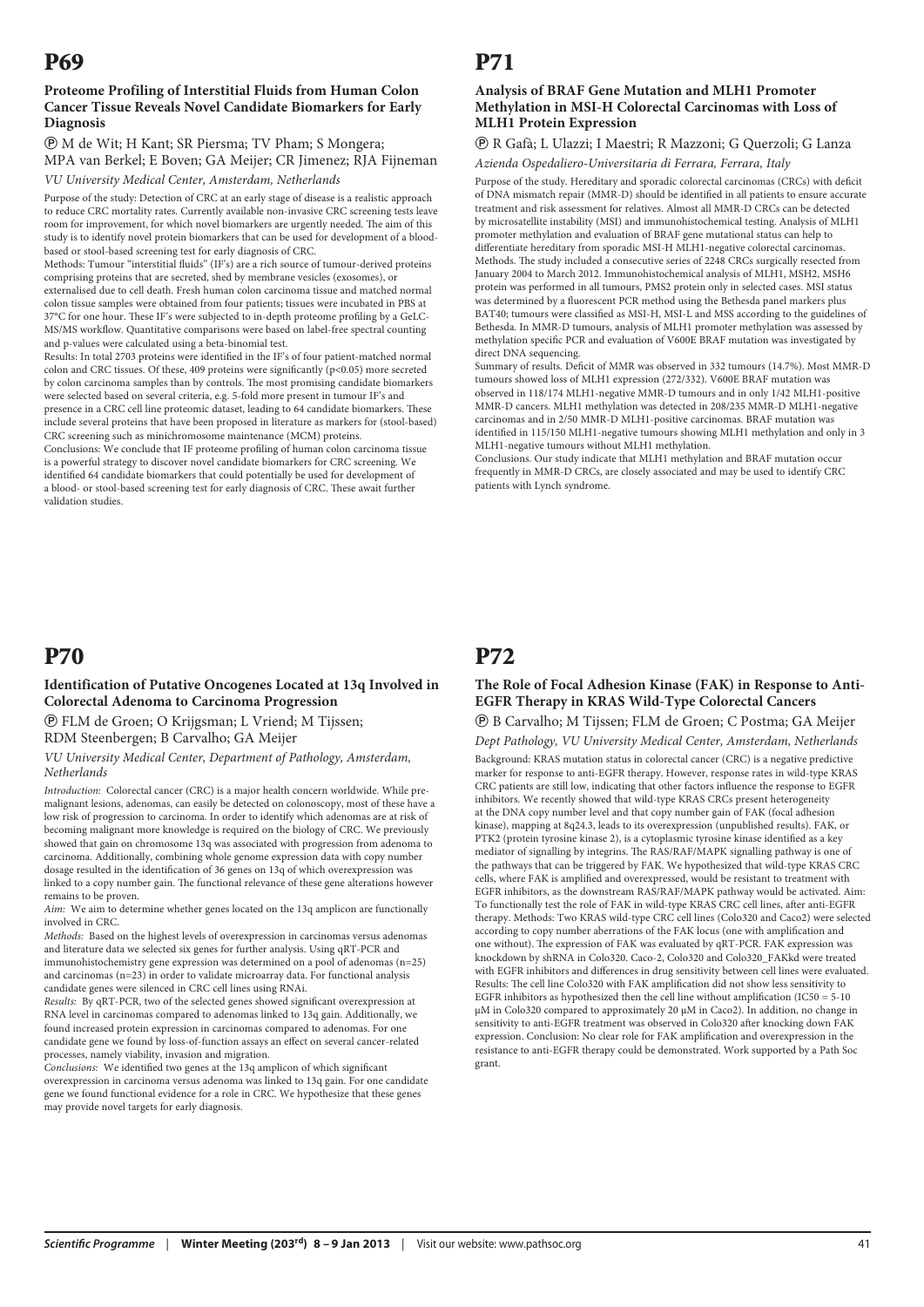## **P73**

**No Evidence of a Chemotherapy Induced Immune Cell Response in Oesophageal Cancer Tissue – A Pilot Study in Tissue Microarrays Using Immunohistochemistry and Automated Image Analysis**

 $\textcircled{P}$  AK Aziz<sup>1</sup>; A Wright<sup>1</sup>; D Treanor<sup>1</sup>; SP Mehta<sup>2</sup>; LC Ward<sup>1</sup>; HI Grabsch<sup>1</sup>

*1Leeds Institute of Molecular Medicine, University of Leeds, Leeds, United Kingdom; 2Department of Upper Gastrointestinal Surgery, St. James's Institute of Oncology, Leeds, United Kingdom*

Background: It has been suggested recently, that cytotoxic chemotherapy may induce an anti-cancer immune cell response which may contribute to tumour regression. The impact of neoadjuvant chemotherapy on tumour-infiltrating white blood cells (TiWBCs) has not been investigated in detail in oesophageal cancer (OeC).

Methods: Tissue microarrays were constructed from OeC resection specimens from patients treated with cisplatin/5-fluorouracil (5-FU) chemotherapy followed by surgery (CS-OeC, n=68) or surgery alone (S-OeC, n=93). Neutrophils (CD66b), macrophages (CD68), B cells (CD20) and T cells (CD3, CD8) were identified by immunohistochemistry and quantified by automated image analysis. The mean percentage of immunopositive pixels/tumour core per case was used for analyses. The percentage of TiWBCs were compared between S-OeC and CS-OeC and related to clinicopathological variables including survival.

Results: There was no significant difference in the percentage of CD66b+, CD68+, CD20+, CD3+ or CD8+ pixels/case between CS-OeC and S-OeC (all p values > 0.05). The most abundant immune cell types were CD8+ T cells in both groups. All immune cell types except CD66b+ cells were more abundant in adenocarcinoma compared to squamous cancer in S-OeC but not in CS-OeC (all p values < 0.05). None of the TiWBCs subtypes was related to pT, pN or prognosis neither in S-OeC nor in CS-OeC.

Conclusion: Our study demonstrated that cisplatin/5-FU based chemotherapy does not promote an immune response in the tumour tissue in OeC which is in contrast to a very small previous study in OeC after cisplatin/5-FU and to studies after anthracyclin and taxane chemotherapy in other tumour types. Absence of a relationship between immune cell infiltration and histological subtype in CS-OeC could indicate that the immune reponse is not simply related to histological subtype. The results from this pilot study require validation in a larger sample set.

### P74

#### **Intrahepatic Lymphatic Invasion as a Prognostic Factor for Long-term Survival in Patients with a Solitary Colorectal Liver Metastasis**

#### P N Knijn; J de Ridder; JH de Wilt; ID Nagtegaal

*Radboud University Nijmegen Medical Centre, Nijmegen, Netherlands*

Purpose of the study: Intrahepatic spread might be of importance in the prognosis of patients after liver metastasectomy. We evaluated the impact of vascular, lymphatic, bile duct and perineural invasion of colorectal liver metastases on overall survival in patients who underwent surgery for a solitary colorectal hepatic metastasis.

Methods: A clinico-pathological study was conducted in 128 patients who underwent hepatic resection for a solitary colorectal livermetastasis between 1992 and 2010. None of the patients received neo-adjuvant chemotherapy. Intrahepatic spread was analyzed using immunohistochemistry (CD31, D240, CK7 and S100 for vascular, lymphatic, bile duct and perineural invasion, respectively). Survival was calculated using Kaplan Meier curves and log-rank tests.

Summary of results: The median overall survival was 56.7 months, with a median followup of 40 months (range 0-232 months). Vascular invasion was present in 47 patients (36,7%), lymphatic invasion in 34 patients (26.6%), bile duct invasion in 12 patients (9.4%), perineural invasion in 13 patients (10.2%). The presence of lymphatic invasion was associated with decreased survival. Lymphatic invasion resulted in a median overall survival of 41.9 months versus 61.0 months (p=0.018) in patients without lymphatic invasion. In a multifactorial analysis with established prognostic factors, lymphatic invasion remained a strong prognostic factor.

Conclusion: Intrahepatic lymphatic invasion is an important prognostic factor after liver metastasectomy.

### **P75**

### **Six Cases of Atypical Appearances in Microscopic Colitis**

P JB King; E Wesley; P Sarsfield; I Chandler

*Royal Devon and Exeter NHS Foundation Trust, Exeter, United Kingdom*

Microscopic colitis is characterised by a normal endoscopy with microscopic features including increased intraepithelial lymphocytes in lymphocytic colitis and a thickened subepithelial collagen layer exceeding 10 μm with mucosal inflammation in collagenous colitis.

We present 6 cases, 2 female and 4 male with an age range of 51-92 years. Five were diagnosed with collagenous colitis, and one was diagnosed with lymphocytic colitis. All showed atypical microscopic features with acute inflammation in the form of cryptitis, crypt abscesses, or the presence of neutrophils within the lamina propria and the

epithelium. Three cases also had atypical macroscopic features with total colitis seen at endoscopy, suggestive of a diagnosis of inflammatory bowel disease

The use of a non-steroidal anti-inflammatory drug may have been the culprit in one of the cases, but there is no other obvious cause in the remaining cases. There is mounting evidence from case reports that microscopic colitis and inflammatory bowel disease are part of a spectrum of abnormal host reactions to known or unknown stimuli. The cases discussed may be intermediate examples of this spectrum.

### P76

#### **Novel Candidate Protein Biomarkers for Colorectal Cancer Screening**

LJW Bosch<sup>1</sup>; M de Wit<sup>2</sup>;  $\textcircled{P}$  AC Hiemstra<sup>1</sup>; G Oudgenoeg<sup>2</sup>; SR Piersma<sup>2</sup>; TV Pham<sup>2</sup>; S Mongera<sup>1</sup>; JS Terhaar sive Droste<sup>3</sup>; FA Oort<sup>3</sup>; ST van Turenhout<sup>3</sup>; I Ben Larbi<sup>3</sup>; CJJ Mulder<sup>3</sup>; B Carvalho<sup>1</sup>; CR Jimenez<sup>2</sup>; RJA Fijneman<sup>1</sup>; GA Meijer<sup>1</sup>

*1VU University Medical Center, Dept. of Pathology, Amsterdam, Netherlands; 2VU University Medical Center, Dept. of Medical Oncology, Amsterdam, Netherlands; 3VU University Medical Center, Dept. of Gastroenterology and Hepatology, Amsterdam, Netherlands*

*Purpose of the study* Colorectal Cancer (CRC) screening can save many lives. Tumourspecific biomarkers have the potential to improve the performance of the widely used fecal immunochemical test (FIT), but so far no protein-based fecal test has proved better. The aim of the present study was to identify tumour-specific protein biomarkers for the early detection of CRC, by applying in-depth proteomics to stool samples from CRC patients and healthy controls.

*Methods* Stool samples were obtained from 10 subjects with negative colonoscopy and from 12 CRC patients. Proteins were analyzed by in-depth proteomics using gel electrophoresis and nano Liquid Chromatography coupled to tandem mass spectrometry (nano LC-MS/MS). Human proteins were analyzed by hierarchical cluster analysis and visualized in a heat map. As a verification step, an independent stool sample set from 20 subjects were pooled into four groups, including controls (n=5), patients with nonadvanced adenoma (n=5), advanced adenoma (n=5) and CRC (n=5) and analyzed by nanoLC-MS/MS.

*Summary of results* In total 830 proteins were identified of which 134 proteins were significantly enriched in CRC. Unsupervised hierarchical cluster analysis revealed two clusters. One cluster contained nine CRC stool samples, the other cluster contained all ten control stool samples together with three CRC stool samples. From the 134 human proteins significantly enriched in CRC stool samples, 65(59%) were identified in the verification experiment, including 51 proteins that were also detected in stool samples from advanced adenomas.

*Conclusions* Proteome profiling on stool revealed 134 proteins significantly enriched in CRC compared to control stool samples. These proteins contain promising biomarkers for early detection of CRC. Validation of candidate markers in an independent series of stool samples by SRM-MS is in process.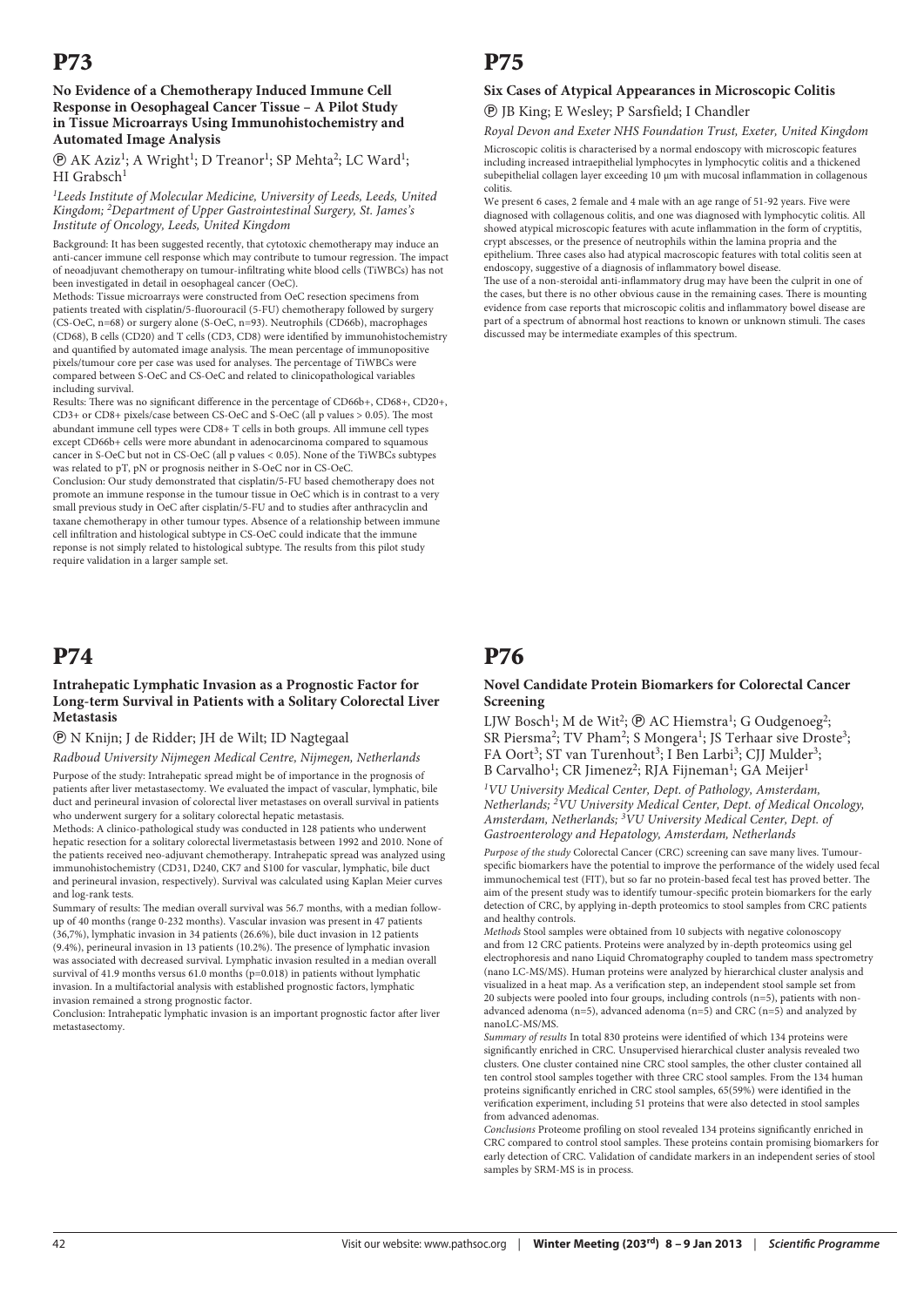#### **Pre-operative Neo-adjuvant Therapy is Associated with a Reduced Yield of Lymph Nodes from Colorectal Cancer Resection Specimens.**

P W Mifsud; MJ Arends

*Addenbrooke's Hospital, Cambridge, United Kingdom*

The number of lymph nodes involved by metastatic tumour in colorectal cancer resection specimens is a fundamental variable in tumour staging and prognostication. The total yield of lymph nodes from colorectal cancer resection specimens affects the measured number of tumour-positive lymph nodes and is also independently associated with survival. Lymph node yields are however subject to variation between and within different institutions and it is important to recognise those factors that may affect them. We retrospectively studied data from 1642 successive colorectal cancer resections received in our department between January 2004 and June 2012 and asked if those cases in which patients had received pre-operative adjuvant therapy yielded fewer lymph nodes than those in which patients had not. We also tested whether lymph node yield was affected by other variables, such as laparoscopic vs. open surgery, specimen dissection by a trainee pathologist vs. a consultant pathologist and, for rectal tumours, the plane of surgical excision.

Our results show a significantly lower lymph node yield in those cases where adjuvant therapy had been given before surgery when compared to those cases where it had not been given (mean lymph node yields were 13.8 and 17.03 respectively, p=2e-08). We did not find a significant effect on lymph node yield by any of the other variables that we studied.

We have demonstrated that pre-operative adjuvant therapy is associated with significantly lower lymph node yields from colorectal cancer resection specimens. The impact of this reduction on tumour staging and prognosis remains to be determined.

### P78

#### **Differential Expression of Sonic Hedgehog in Human Hepatocellular Carcinoma and Cholangiocellular Carcinoma**

#### R Albahrani; Y Abuetabh; ® C Sergi

#### *Department of Lab. Medicine and Pathology, University of Alberta Hospital, Edmonton, Canada*

Background and Aim: Hepatocellular carcinoma (HCC) and cholangiocellular carcinoma (CCA) are two primary liver malignancies. The molecular mechanism underlying in both HCC and CCA development are still poorly understood. Sonic hedgehog (Shh) gene expression plays an essential role during mammalian development, i.e. promoting organ growth, tissue differentiation, and cell polarity. The up-regulation of Shh has been identified in different cancers, including as colorectal, esophageal and gastric cancer due to loss of function of tumuor suppressor gene patched (Ptch) or overexpression of the oncogene smoothened. Our aim was to investigate the expression of Shh protein in HCC and CCA.

Material and Methods: We investigated 41 malignant tumours of the liver, including 22 HCC and 19 CCA, and 10 normal fetal liver tissues by immunohistochemistry using a polyclonal antibody against Shh using the Avidin-Biotin Complex method. We also investigated the expression of Shh protein in two HCC cell lines HepG2 and Huh7 and three CCA cell lines OZ, HuCCT1 and Huh28. Results: We found an expression of Shh in 63.63% of HCC and 100% of CCA by immunohistochemistry. We found that both of HCC and CCA cell lines showed an expression of Shh protein.

Conclusions: These initial results showed significant overexpression of Shh in liver malignancies, which suggest that Shh may have a crucial role in liver carcinogenesis. Additional studies involving Shh cell signaling may address this pathway in the future as promising target.

### **P79**

#### **Mitochondrial Genomic and Biochemical Analysis in Cholangiocellular Carcinoma Cell Lines**

WB Bahitham<sup>1</sup>; FB Bamforth<sup>1</sup>; BS Stone<sup>2</sup>; AC Chan<sup>3</sup>; SN Nagamori<sup>4</sup>; AM Mason<sup>5</sup>; **@** CS Sergi<sup>6</sup>

*1Department of Laboratory Medicine and Pathology, University of Alberta,*  <sup>3</sup>Department of Genetics, University of Alberta, Edmonton, Canada; *4National Institute of Infection Disease, Tokyo, Japan; 5Department of Medicine, University of Alberta, Edmonton, Canada; 6Department of Pediatrics and Department of Laboratory Medicine and Pathology, University of Alberta, Edmonton, Canada*

Objectives: Cholangiocellular carcinoma (CCA) is the second most common hepatic malignancy, but carcinogenesis is poorly understood. Somatic mitochondrial DNA (mtDNA) mutations have been demonstrated in a variety of human cancers. However, no study has previously investigated mitochondria and its genome alterations in CCA. Methods: MitoChip (Affyemtrix) resequencing was performed on DNA obtained from 3 CCA and a Papova-immortalized normal hepatocyte cell line (THLE-3). Furthermore, real time quantitative PCR, western blot analysis, electron microscopy, confocal laser microscopy and metabolic assays including L-Lactate and NAD+/NADH assays were used to identify mtDNA copy number, oxidative phosphorylation (OXPHOS) content, morphological alterations, mitochondrial membrane potential measurements and metabolic differences, respectively. Results: Among 106 mtDNA alterations observed in the 3 CCA (HuCCT1, Huh-28 and OZ) cell lines, 34 were non-synonymous coding region alterations that resulted in an amino acid change. Thirty-nine of these alterations were synonymous and 33 of them were involved in non-coding, including ribosomal RNA (rRNA) and transfer RNA (tRNA). Five in HuCCT1 and four in Huh-28 heteroplasmic alterations were found to be novel. Furthermore, mtDNA copy number was significantly decreased in all CCA cell lines compared with normal hepatocyte. Moreover, there was a significant decrease of complexes I and III associated with morphological alterations and depolarization of mitochondria ΔΨm in CCA. Metabolic assays including L-Lactate and NAD+/NADH assays were significantly increased in CCA lines compared to normal hepatocytes. Conclusions: Our findings suggest that mtDNA alterations are common in cholangiocarcinoma. An impairment of the oncocytic mitochondria may be an important event during the carcinogenesis of CCA.

**P80** 

#### **Detection of Viral Integration in Hepatitis C Virus Related Hepatocellular Cancer Using Next Generation Sequencing**

#### $\textcircled{P}$  W Fateen<sup>1</sup>; S Berri<sup>2</sup>; H Wood<sup>2</sup>; J Morgan<sup>3</sup>; G Taylor<sup>3</sup>; P Quirke<sup>1</sup>

*1Section of Pathology and Tumour Biology, Leeds Institute of Molecular Medicine, Leeds, United Kingdom; 2Section of Pre-Cancer Genomics,*  Leeds Institute of Molecular Medicine, Leeds, United Kingdom; <sup>3</sup>Section of *Translational Genomics, Leeds Institute of Molecular Medicine. Leeds, UK, Leeds, United Kingdom*

Purpose of the study:

Hepatitis C virus (HCV) is the most common cause of hepatocellular cancer (HCC) in the western world. HCV is an RNA virus that does not integrate with human DNA and so the oncogenic mechanisms of HCV remain unclear.

Next generation sequencing (NGS) provides a flexible platform and generates large amounts of data at a relatively small time and constantly reducing costs.

The role of viral infection is well established in the etiology of a wide range of tumors. In this study we investigate DNA of HCV driven HCC for the possibility of integration of all known viral genomes. Methods:

Bar coded DNA libraries from 41 samples of various stages of development of HCC were sequenced in parallel. Using NGS, one to two million 74bp reads per genome were generated. The reads were aligned to all known viral genomes downloaded from the National Center for Biotechnology Information using Burrows-Wheeler Aligner (BWA). Reads with mapping scores of < 37 were discarded.

Basic Local Alignment Search Tool (BLAST) was used to test if the sequences that aligned to viral genomes belonged to the human genome or any other viruses apart from the identified virus. Only those reads were the BWA alignment matched the leading BLAST hit were considered.

Summary of results:

HCC test samples mapped to unique sequences from Human Herpes Virus 6 (6/41) and Human Adenovirus (2/41).

Conclusion:

DNA from HCV driven HCC was searched for all viral genome sequences only Human Herpes 6 and Human Adenovirus were found in a small number of cases. Further studies are needed to understand their relation to HCV hepatocarcinogenesis.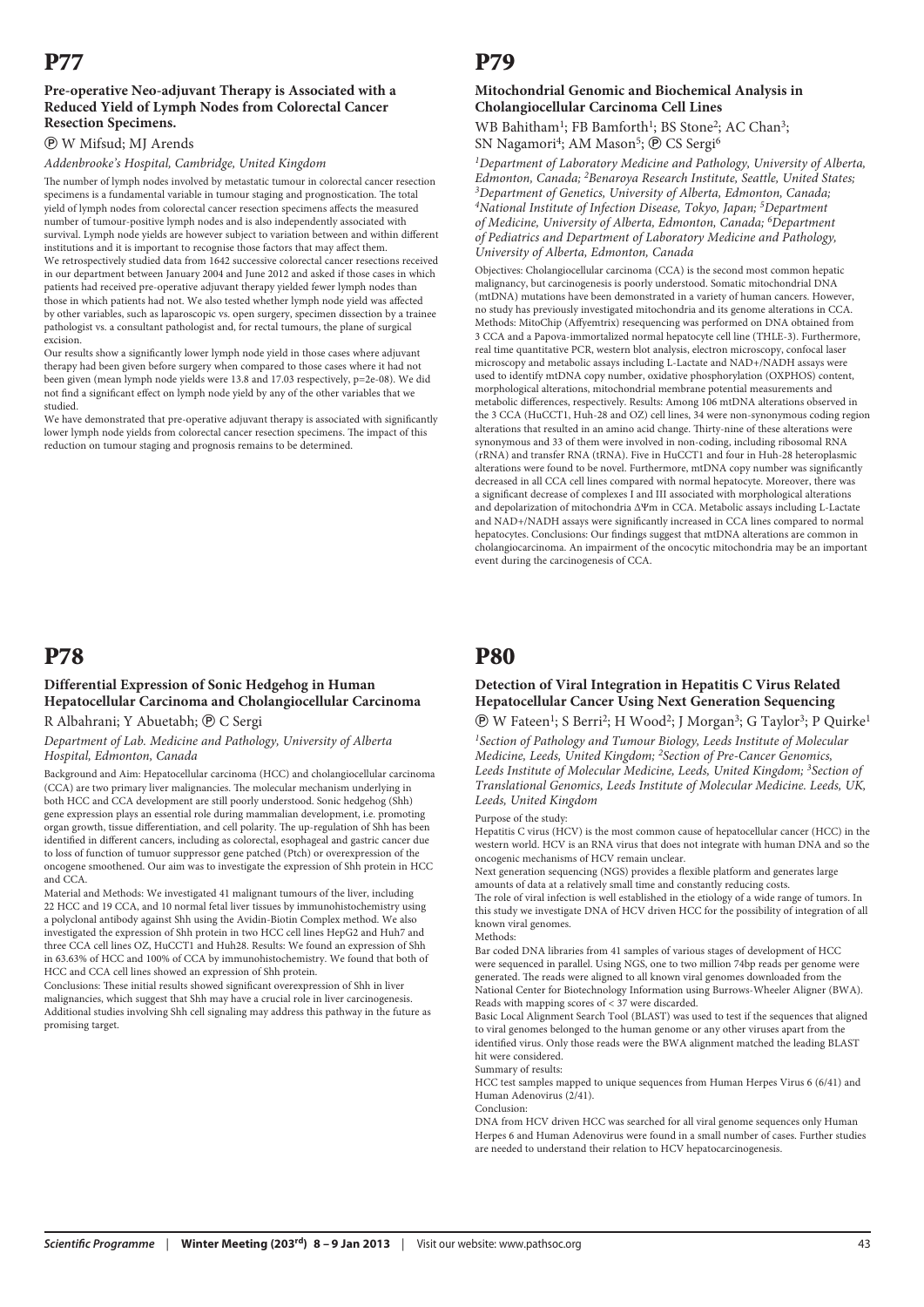### **P81**

#### **Glutathione S-transferase M1-null genotype as risk factor for SOS in oxaliplatin-treated patients with metastatic colorectal cancer**

 $\textcircled{P}$  CPH Vreuls<sup>1</sup>; SWM Olde Damink<sup>1</sup>; GH Koek<sup>1</sup>; A Winstanley<sup>2</sup>; E Wisse<sup>1</sup>; RHE Cloots<sup>1</sup>; MAJ van den Broek<sup>1</sup>; CHC Dejong<sup>1</sup>; FT Bosman<sup>3</sup>; A Driessen<sup>1</sup>

*1Maastricht University Medical Centre, Maastricht, Netherlands; 2Royal Free Hospital, University College London, London, United Kingdom; 3Erasmus University Medical Center, Rotterdam, Netherlands*

Background: Oxaliplatin is used as neo-adjuvant therapy in hepatic colorectal carcinoma metastasis. This treatment has significant side effects, as oxaliplatin is toxic to the sinusoidal endothelial cells and can induce sinusoidal obstruction syndrome (SOS), which is related to decreased overall survival. Glutathione plays an important role in the defence system, catalyzed by glutathione S-transferase (GST), including two non-enzyme producing polymorphisms (GSTM1-null and GSTT1-null). We hypothesize that patients with a non-enzyme producing polymorphisms have a higher risk of developing toxic injury due to oxaliplatin.

Methods: In the nontumour-bearing liver the presence of SOS was studied histopathologically. The genotype was determined by a semi-nested polymerase chain reaction.

Results: Thirty-two of the 55 (58%) patients showed SOS lesions, consisting of 27% mild, 22% moderate and 9% severe lesions. The GSTM1-null genotype was present in 25 of the 55 (46%). Multivariate analysis showed that the GSTM1-null genotype significantly correlated with the presence of (moderate-severe) SOS (p=0.029).

Conclusion: The GSTM1-null genotype is an independent risk factor for SOS. This finding allows us, in association with other risk factors, to conceive a potential risk profile predicting whether the patient is at risk of developing SOS, before starting oxaliplatin and subsequently might result in adjustment of treatment.

# **P82**

#### **Is it Necessary to Submit Entire Pelvic Lymphadenectomy for Prostate Cancer Specimens for Histology?**

#### P F Alchami; M Varma

#### *University Hospital of Wales, Cardiff, United Kingdom*

BACKGROUND: Pelvic lymph node metastasis is a significant adverse prognostic indicator in patients with clinically localised prostate cancer. The RCPath prostate cancer dataset recommends submitting entire pelvic lymphadenectomy specimens (including fat) for histological examination.

STUDY DESIGN: 278 consecutive prostate cancer patients underwent pelvic lymphadenectomy between 1998 and 2010 in a single centre. Specimens were submitted in total for histological examination. Histology reports of all cases and all slides of positive cases were reviewed to determine the sizes of the positive lymph nodes and tumour deposits.

RESULTS: Metastatic tumour was found 21 (7.6%) of all cases but the positivity rate in more recent (2005-2010) cases was only 2.5% (4/157). All positive cases had tumour deposits within identifiable lymph nodes. Tumour deposits within lymph nodes ranged from <1mm to 31mm (mean 6mm) maximum dimension. The positive lymph nodes ranged from 2mm to 31mm (mean 9mm) maximum dimension. Four of the positive lymph nodes were <5mm diameter but all were associated with a larger (> 5mm) positive lymph node in the same patient.

CONCLUSION: The positivity rate in contemporary cases is very low and all positive cases would have been identified by submitting only firm areas >5mm diameter. It is not necessary to embed all the fat to identify lymph node positive cases in patients undergoing pelvic lymphadenectomy for prostate cancer.

### P83

#### **Does Human Papilloma Virus Have a Role in Urinary Bladder Carcinoma of Egyptian Patients?**

 $\textcircled{P}$  MIH Shaban<sup>1</sup>; MMA Abd el Wahed<sup>1</sup>; KA Forschergruppe<sup>2</sup> *1Faculty of Medicine, Shebin el Kom, Egypt; 2Friedrich-Schiller-Universitat Jena, Jenna, Germany*

Background: Bladder cancer is the second most commonly occuring genitourinary cancer in adult. Egypt has the highest bladder cancer rate in the world with local factors most probably responsible for such prevalence. In recent years, viral infections including human papilloma virus (HPV) have been implicated in bladder carcinogenesis. HPV is a small circular DNA virus that infects stratified squamous epithelium and has an established etiological role in tumours of the urogenital tract and anal region. Several previous studies have looked for an association between HPV and bladder cancer development, however, its possible role is still controversial.

Objective: To investigate the possible etiological role of HPV in Egyptian bladder carcinoma.

Patients &Methods: 42 Egyptian patients with bladder carcinoma, 17 cases with cystitis as well as 15 cervical carcinoma cases as a positive control were included in this study. Formalin fixed paraffin embedded tissues were used and stained with; H&E to study histopathologic features, immunohistochemistry for P16 & Ki 67 as well as the tissue processed for PCR for HPV expression.

Result: Only one case of bladder carcinoma showed positivity for HPV with complete negativity in the cystitis group. 52% of bladder carcinoma cases showed P16 expression & 21.4% showed over expression. P16 expression was higher in cases associated with bilharziasis and in transitional carcinoma cases associated with squamous differentiation. Conclusion: The low prevalence of HPV in this study does not support an etiologic role of HPV in Egyptian bladder carcinogenesis. However, the over expression of P16 in a subset of bladder carcinoma cases could raise a possibility for other HPV type that is not detected by our probe. Key words: HPV, P16 and bladder carcinoma.

### P84

#### **Differentiation between Prostatic Adenocarcinoma and Urothelial Carcinoma among Egyptian patients: an Immunohistochemical study**

#### MM Abd El-Wahed<sup>1</sup>; SA Sakr<sup>2</sup>; DG El-Sahra<sup>2</sup>; P MA Aleskandarany1

*1Pathology Department, Faculty of Medicine, Menofia University, Shibin El-kom, Menofia, Egypt; 2Histology Department, Faculty of Science, Menofia University, Shibin El-kom, Menofia, Egypt*

Background and purpose: Urothelial carcinoma (UC) and prostatic adenocarcinoma (PAC) commonly occur in elderly and share common carcinogenic factors. Simultaneous occurrence of PAC and UC in the prostate is not uncommon. Moreover, invasion of PAC into the urinary bladder wall could also pose a diagnostic challenge with UC and other primary urinary bladder tumors. This study aimed at differentiation between PAC and UC using histochemical and immunohistochemical (IHC) panels.

Methods: This study was carried out on formalin-fixed paraffin-embedded tissue sections representative of 21 PAC cases, 26 UC cases, in addition to nodular prostatic hyperplasia and chronic cystitis, nine cases each, as controls. IHC using specific antibodies against P63, CK7, CK10 and PSA was performed. Moreover, combined alcian blue-PAS (AB-PAS) technique was used to differentiate between neutral and acetic mucosubstances, while the total proteins were detected using mercury bromophenol blue method. Summary of results: Statistically significant differences were observed between PAC and UC regarding the expression of p63, CK7, and PSA; where 100% of UC cases were p63 and CK7 positive and PSA negative (p < 0.000). The CK10 was positive in 52.4% of PAC cases, yet all UC cases negative expression (p < 0.000). The incidence of acid mucins was statistically different in UC and PAC (P<0.000), while no significant differences were observed regarding the incidences of neutral mucins (p=0.242) and total proteins  $(p=0.311)$ .

Conclusions: p63 and CK7 could be considered as markers of urothelial differentiation. Moreover, the IHC panel of p63, CK7, CK10 and PSA, in addition to the histochemical AB-PAS stain can be used in the differential diagnosis, along with other markers, in morphologically difficult cases particularly in poorly differentiated PAC and high grade urinary bladder UC.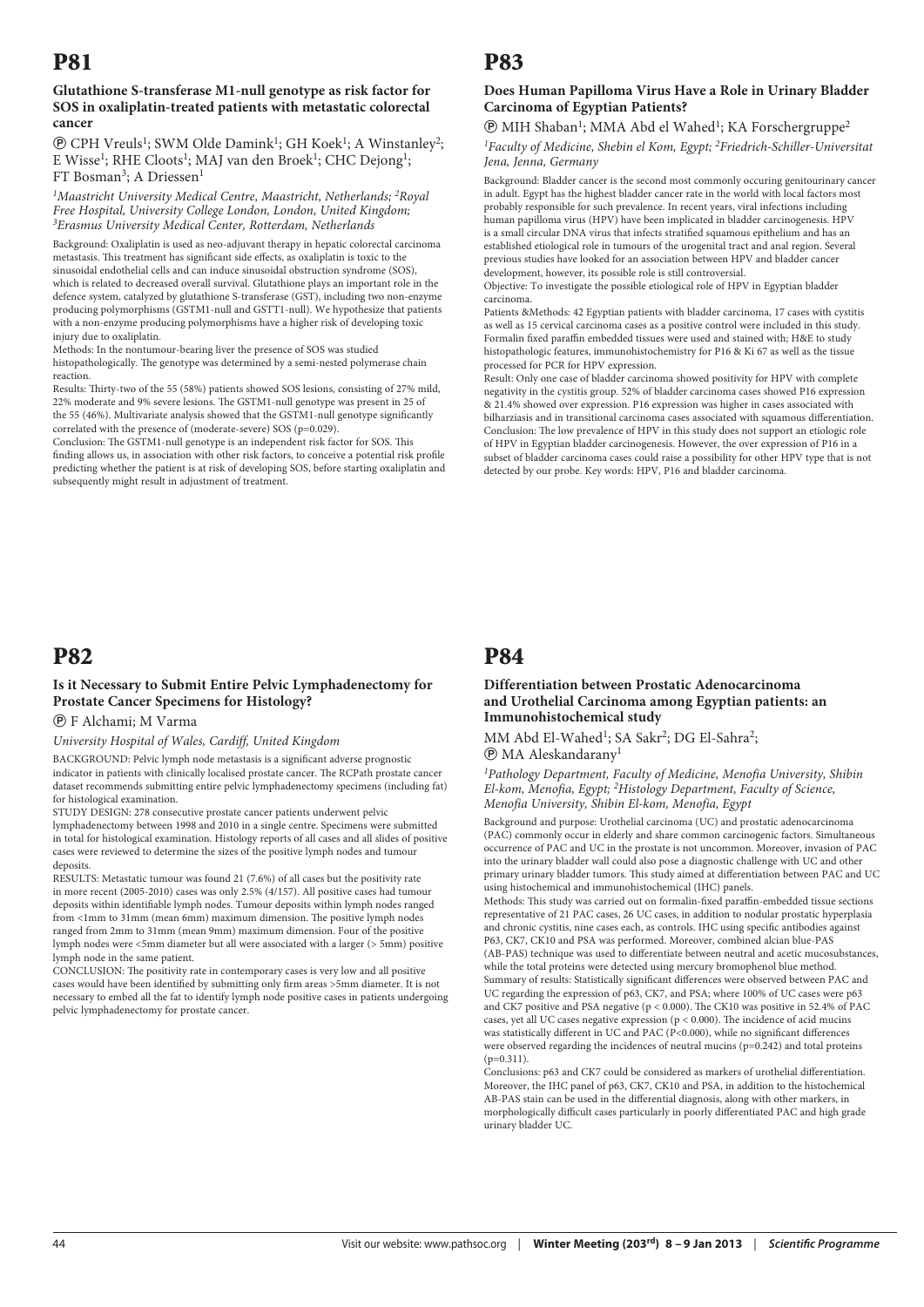#### **Renal Cell Carcinoma with Ossification – Three Case Reports of this Rare Phenomenon**

EL Short<sup>1</sup>;  $\overline{P}$  O Kozyar<sup>1</sup>; D Griffiths<sup>1</sup>; C Leung<sup>2</sup>; V Trainer<sup>2</sup>; N Venkatanarasimha<sup>2</sup>; J Shannon<sup>3</sup>

*1Department of Histopathology, University Hospital of Wales, Cardiff, United Kingdom; 2Department of Radiology, University Hospital of Wales, Cardiff, United Kingdom; 3Department of Histopathology, Royal Glamorgan Hospital, Pontyclun, United Kingdom*

Renal cell carcinoma (RCC) is frequently associated with calcification, but ossification is extremely rare(1). Ossification may have prognostic implications, so it is important that it is identified radiologically and microscopically. We present 3 cases of renal cell carcinoma with ossification: a 52-year-old female who presented with haematuria, a 50-year-old male cadaveric organ donor and a 71-year-old female with an incidental renal mass. In a review of 2709 renal masses intratumoral calcification was shown to be present in 10.3% of renal cell carcinomas (RCC)(2). Osseous metaplasia is rare but has been reported in clear cell(3,4), chromophobe(5,6), multilocular cystic(7)and papillary(4) RCC. Although controversial, RCCs with ossification are said to present at an early stage(1) and are therefore associated with a more favourable surgical outcome and better prognosis. The mechanism of ossification is unclear. Hypotheses include metaplastic or reparative responses in either the tumours or the surrounding tissues, the production of bone by tumour cells or the ossification of a pre-existing mucin or calcium deposit(1). Yamasaki et al(8) report that RCC tumour cells can produce bone morphogenetic protein-2 (BMP-2), which induces osteoblastic differentiation of stem cells. They suggest that ossification may result from metaplasia of pluripotent stem cells into osteoblasts by the mechanism of paracrine secretion of BMP-2.

References

1.Kefeli M et al. Pathology–Research & Practice 2007 203:749-752

2.Daniel W et al. Radiology 1972 103:503-8

3.Moriyama H et al. Hinyokika Kiyo 2002 48(10):603-5

4.Sengoku A, Hazama M, Takeda Z. Hinyokika Kiyo 1992 38(3):327-31

5.Wu SL, Fishman IJ, Shannon RL. Annals of Diagnostic Pathology 2002 6(4):244-47

6.Yokozaki H et al. Japanese Journal of Clinical Oncology 2000 30(2):101-4

7.Bloom T et al. Urology 2003: 61(2):462

8.Yamasaki M et al. The Journal of Urology 2004 172:475-6

### P86

#### **Disseminated BCG Following Intravesical Therapy For Transitional Cell Carcinoma; Report of Two Cases**

#### $\textcircled{P}$  L Zakarneh<sup>1</sup>; NM Aqel<sup>2</sup>; N Panoskaltsis<sup>2</sup>

*1Hammersmith Hospital, London, United Kingdom; 2Northwick Park Hospital, London, United Kingdom*

Introduction: Intravesical vaccination by BCG has proved to be an effective immunotherapy of superficial transitional cell carcinoma (TCC) of the urinary bladder. It is useful in slowing down of the tumour progression and improves patients' survival. Its side effects include local urinary symptoms and mild general side effects. Serious systemic complications of intravesical BCG immunotherapy are rare. We describe two patients who developed dissemination of BCG following intravesical instillation for the treatment of bladder TCC.

Patients and pathology findings: Two male patients, 70 and 77 years old were diagnosed with low grade TCC of the urinary bladder for which they were treated by intravesical BCG. Three month later, these patients have then developed fever, weight loss and difficult breathing. First patient also developed a picture of ITP with platelets levels of 30/mm3 and second patient was found to be anaemic with Hb level of 10.1g/dl. Examination of their bone marrow aspirates and marrow trephine biopsies was followed and the marrow biopsies contained multiple well formed epithelioid cell granulomas without caseation. ZN stains for AFB were negative. Chest x-ray of the two patients showed lung shadowing suggestive of TB and second patient had a chest CT scan which showed lung nodules consistent with pulmonary TB. A diagnosis of disseminated BCG was established in both patients who were then treated promptly with anti-tuberculous therapy including steroids and have been cured.

Discussion: Incidence of bladder TCC and therefore BCG therapy is on the increase in our population which is getting older and who also would suffer from age-related immunosuppression. Only two case reports of disseminated BCG have been reported in the UK. Cytopenia and BM involvement has not been a feature in these cases. Our findings should alert histopathologists to this upcoming diagnosis which needs to be treated promptly.

### **P87**

#### **Altered MicroRNA Expression Associated with Chromosomal and Epigenetic Changes Contributes to Cervical Carcinogenesis**

SM Wilting; PJF Snijders; W Verlaat; A Jaspers; GA Meijer; CJL Meijer; ® RDM Steenbergen

*VU University Medical Center, Amsterdam, Netherlands*

MicroRNAs play prominent role in cancer development though little knowledge exists on alterated miRNA expression patterns during cervical carcinogenesis and their association with chromosomal and epigenetic changes. Here, miRNA expression profiles of normal cervical squamous epithelium, high-grade precancerous lesions (CIN2-3), squamous cell carcinomas (SCC) were integrated with previously generated chromosomal profiles of the same samples. In addition, DNA methylation was assessed in downregulated miRNAs located within a CpG island.

Significantly differential expression during cervical SCC development was observed for 106 miRNAs. Altered expression of hsa-miR-9 (1q23.2), hsa-miR-15b (3q25.32), hsamiR-28-5p (3q27.3), hsa-miR-100 and hsa-miR-125b (both 11q24.1) was directly linked to frequent chromosomal alterations (Wilting et al., 2012). For 3 miRNAs, hsa-miR-149, hsa-miR-203 and hsa-miR-375, downregulated expression was correlated to increased promoter methylation. Methylation levels of hsa-miR-203 and hsa-miR-375 were significantly increased in CIN3 lesions and SCCs compared to normal cervical epithelium, whereas hsa-miR-149 methylation was only increased in SCCs.

For hsa-miR-9, showing increased expression linked to a chromosomal gain as well as hsa-miR-203 and hsa-miR-375, both silenced by DNA methylation, a respectively novel oncogenic and tumour suppresive role in cervical carcinogenesis was shown, as they affected both cell viability and anchorage independent growth of cervical cancer cells in vitro.

In conclusion, altered expression of miRNAs in cervical (pre)cancers is only partly associated with chromosomal alterations and epigenetic changes. Altered expression of hsa-miR-9, hsa-miR-203, and hsa-miR-375 associated with a chromosomal gain or DNA methylation respectively, was shown to be functionally relevant, underlining the importance of deregulated miRNA expression in cervical carcinogenesis.

### **P88**

#### **Fallopian Tube Intraluminal Tumour Spread from Noninvasive Precursor Lesions: A Novel Metastatic Route in Early Pelvic Carcinogenesis**

P JG Bijron1; CA Seldenrijk2; RP Zweemer1; JG Lange2; RHM Verheijen<sup>1</sup>; PJ van Diest<sup>1</sup>

*1University Medical Centre Utrecht, Utrecht, Netherlands; 2Saint Antonius Hospital, Nieuwegein, Netherlands*

Purpose: Pelvic serous carcinoma is usually advanced stage at diagnosis, indicating that abdominal spread occurs early in carcinogenesis. Recent discovery of a precursor sequence in the Fallopian tube, culminating in serous tubal intraepithelial carcinoma (STIC) provides an opportunity to study early disease events. This study aims to explore novel metastatic routes in STICs.

Patients and methods: A BRCA1 mutation carrier (patient A) that presented with a STIC and tubal intraluminal shed tumour cells upon prophylactic bilateral salpingooophorectomy (PBSO) instigated scrutiny of an additional 23 women who underwent a PBSO and 40 patients with pelvic serous carcinoma involving the tubes. Results: Complete serial sectioning of tubes and ovaries of patient A did not reveal

invasive carcinoma, but subsequent staging surgery showed disseminated abdominal disease. STIC, intraluminal tumour cells and abdominal metastases displayed an identical immunohistochemical profile (p53+/WT1+/PAX8+/PAX2-) and TP53 mutation. In sixteen serous carcinoma patients (40%) tubal intraluminal tumour cells were found, compared to none in the PBSO group.

Conclusion: This is the first description of a STIC, which plausibly metastasized without the presence of invasion through intraluminal shedding of malignant surface epithelial cells in the tube and subsequently spread through the peritoneal cavity. These findings warrant a reconsideration of the malignant potential of STICs and indicate that intraluminal shedding could be a risk factor for early intraperitoneal metastasis. Though rare in the absence of invasive cancer, we show that shed intraluminal tumour cells in the Fallopian tubes from serous carcinoma cases are common and a likely route of abdominal spread.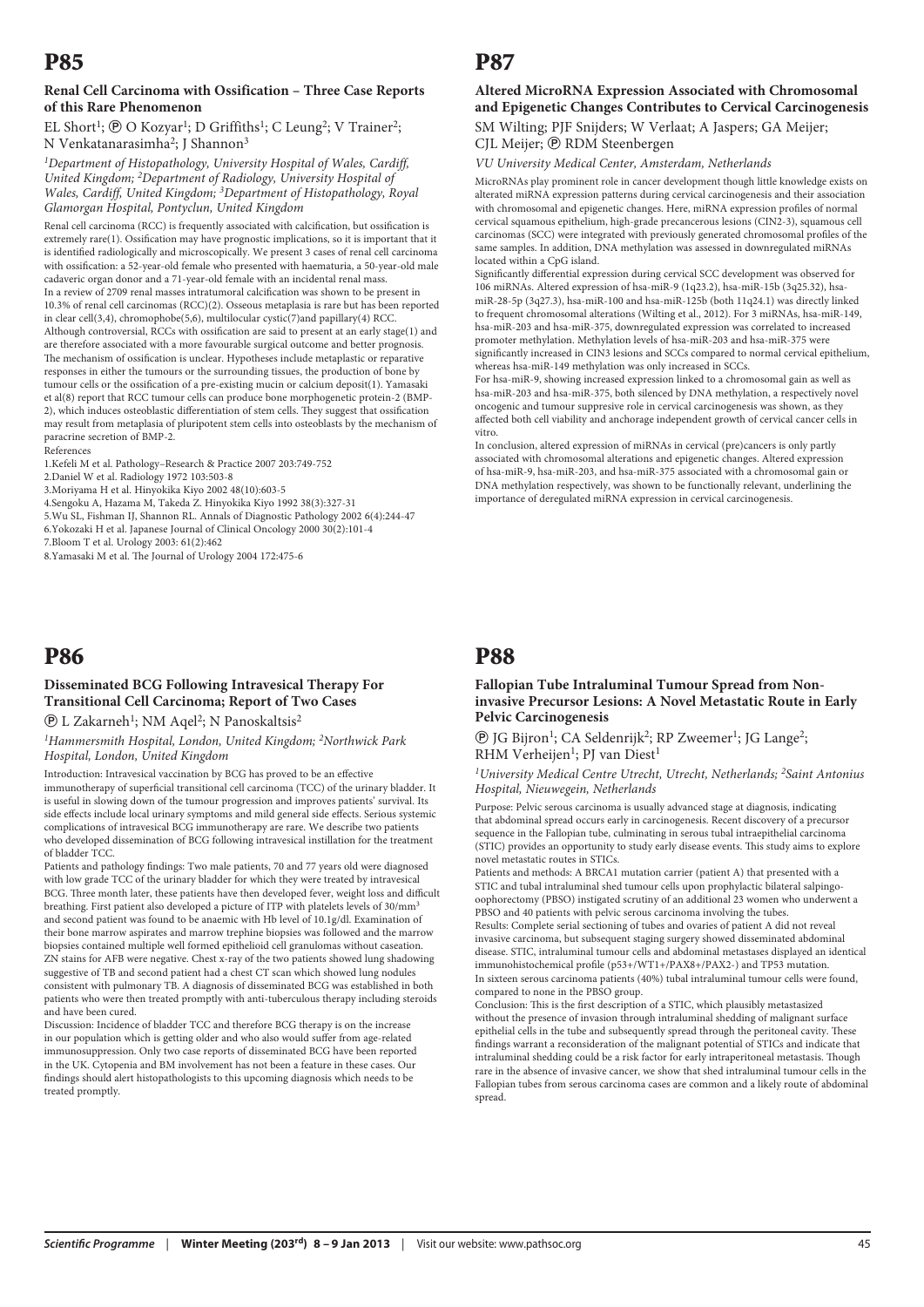#### **Proportion of HPV 16-associated CIN2+ Lesions in Nonattendees of the Cervical Screening Programme is Constant over All Age Groups in Contrast to Regular Screen Responders**

P VMJ Verhoef; NJ Veldhuijzen; DAM Heideman;

FJ van Kemenade; AT Hesselink; M Gok; PJF Snijders; J Berkhof; CJL Meijer

#### *VU University Medical Center, Amsterdam, Netherlands*

Objective:Most CIN2+lesions detected by screening are HPV 16 associated. The proportion of these HPV 16 associated CIN2+ lesions is higher in younger women than in older women. HPV 16 positive CIN 2+lesions display the highest progression rate to cervical cancer. Offering self-sampling for hrHPV testing has been shown to be an effective alternative for non-attendees of the screening programme. However, the HPV16 contribution to CIN2+ in these non-screened women is unknown. Here, we genotyped self-sampling detected CIN2+ in non-attendees and compared the HPV genotypes with CIN2+ present in regularly screened women by age.

Methods:Non-attendees of the screening programme (30-60 years), were offered hrHPV self-sampling. HrHPV testing on self-collected samples was done by HC2 and HC2 positive women were subsequently genotyped by GP5+/6+ -PCR using a bead-based xMAP Luminex readout. HrHPV genotype distribution in detected CIN2+ was compared with that of regular screening responders in the same geographical area.

Results:15,274 out of 52,447 women (29%) responded to HPV self-sampling. CIN2+ yields were significantly higher in the self-sampling group than in the screening group (RR: 1.6; 95%CI: 1.4-1.9). Prevalence of HPV infection in the non-attendees ranged from 16% in women 29-33 years to 5.9% in women 59-63 years, which is higher than in the regular screening responders (i.e. 12% to 2.4%). Interestingly, the relative contribution of HPV16 to CIN2+ (51%) in the non-responders was constant over all age groups. This is in contrast to regular screening responders, where an age-associated decrease of HPV16 in incident CIN2+lesions was seen.

Conclusion:The constant high contribution of HPV 16 to CIN2+lesions over all age groups in HPV self-sampling participants among non-attendees, as compared to responders of the screening programme, may explain the increased risk of cervical carcinoma in these non-responder women.

### **P90**

#### **Case Study of a P53 Signature in the Fallopian Tube of a BRCA2 Carrier**

#### P H McCarthy; S Phelan; Z Orosz

#### *University College Hospital Galway, Galway, Ireland*

We describe the case of a 52y/o woman who was found to carry a BRCA2 mutation and underwent bilateral mastectomies and subsequent prophylactic hysterectomy with bilateral salpingo-oopherectomy (BSO). Both fallopian tubes and ovaries were grossly normal but were all embedded using the the SEE-FIM protocol. Histologically, the distal fimbria showed small foci of mild nuclear hyperchromasia, with loss of ciliation. Immunohistochemistry (IHC) showed strong p53 staining in these areas, without increased Ki-67 expression. A diagnosis of "p53 signature" was made. Up to 40% of women with BRCA mutation will develop serous epithelial ovarian cancer (EOC) without intervention and serous TIC (Tubal Intraepithelial Carcinoma) is identified in up to 8% of women undergoing risk reducing surgery. The term P53 signature is used to describe lesions with no or mild atypia which express p53 in 12+ secretory cells, and has been proposed as a candidate precursor lesion to serous TIC. These lack the severity of atypia and proliferation to warrant a label of TIC. The frequency of p53 signature is controversial with recent studies reporting a detection rate of 71% in the BRCA+ population and 50% in control populations when levelled sections and IHC are used, underscoring the importance of systematic evaluation of tubal epithelium.

### P91

#### **Diagnostic Accuracy in Ovarian Cyst Cytology**

P KP Lawes; L Brown

#### *Leicester Royal Infirmary, Leicester, United Kingdom*

Introduction: In the literature, the diagnostic accuracy of ovarian cyst cytology is variable, with sensitivities from 25-100% and specificities of 90-100%. Current guidelines for ovarian cyst cytology sampling state that it should not be performed in asymptomatic post-menopausal women and only in "highly selected cases" for pre-menopausal women. Aims: (1) To establish the proportion of ovarian aspirates where a diagnosis was made, in order to assess the usefulness of cytology alone. (2) To compare the cytological diagnosis to the histological diagnosis, in order to determine accuracy.

Method: 323 ovarian cyst cytology reports over 11 years were examined and assigned to 1 of 6 categories depending on the certainty of diagnosis. The number of cases in each category was used to calculate a percentage. Accompanying histology was sent in 95 of the cases. Where available, the cytological diagnosis was compared to the concurrent or subsequent histological diagnosis. The numbers of concordant, discordant, benign and malignant cases were calculated.

Results and conclusions: A specific or possible cytological diagnosis was made in 38% (87 of 228) of cases where a lone aspirate was taken. Where available, comparison of cytological and histological findings showed that an accurate cytological diagnosis was only made in 29% of cases, with a sensitivity of 29% and specificity of 98%. Of concern, 2 benign cysts were diagnosed as suggestive of at least borderline malignancy on cytology (false positives) and 5 malignancies were not detected by cytology (false negatives). Recommendations are that (1) there is no added value in examining ovarian cyst cytology if histology is available, and (2) there is minimal application for ovarian cyst cytology as a diagnosis was only made in approximately one third of cases.

### P92

#### **Primary Malignant Mixed Mullerian Tumour (MMMT) Arising in the Fallopian tube: A Rare Case**

 $\textcircled{P}$  L Moore<sup>1</sup>; C Geary<sup>1</sup>; M Shafi<sup>1</sup>; MJ Arends<sup>2</sup>; A Patterson<sup>1</sup>; B Rous<sup>1</sup>; M Jimenez-Linan<sup>1</sup>

*1Addenbrooke's Hospital, Cambridge, United Kingdom; 2Department of Pathology, University of Cambridge, Cambridge, United Kingdom*

INTRODUCTION: Malignant Mixed Mullerian Tumour (MMMT) of the Fallopian tube is a rare high grade tumour. It usually affects post-menopausal women (mean age, 60years). The 5-year survival rate is approximately 15%.

CASE REPORT: A 48-year old female was found to have abnormal glandular cells on a routine cervical cytology sample. The cells were thought to be of non-cervical origin with possible endometrial or ovarian primary sites. Subsequent imaging , hysteroscopy and endometrial biopsy showed no obvious lesions. Following a review at the MDT meeting, a total abdominal hysterectomy and bilateral oopho-salpingectomy were performed. Examination of the resection specimen revealed normal uterus, cervix, both ovaries and the right Fallopian tube. A small area of wall thickening was identified within the distal part of the left Fallopian tube.

HISTOLOGY: Sections of the uterus, entire cervix, ovaries and the right Fallopian tube showed no significant abnormality. However, histological examination of the left Fallopian tube revealed a biphasic tumour with malignant epithelial and stromal components, arising in the background of tubal carcinoma in situ. The epithelial component had serous morphology. The stromal component showed heterologous (rhabdomyosarcomatous) differentiation. The fimbriae and the proximal part of the Fallopian tube were unremarkable.

IMMUNOHISTOCHEMISTRY: The epithelial component of the tumour (invasive and in-situ) was positive for cytokeratin, p53 and WT-1. The stromal component was positive for desmin, myogenin and MyoD1. Actin was negative.

DIAGNOSIS: Primary Malignant Mixed Mullerian Tumour (MMMT) of the Fallopian tube.

DISCUSSION: MMMT of the Fallopian tube is a rare tumour. Differential diagnosis of abnormal (non-cervical) cells on a cervical smear should include endometrial, ovarian and Fallopian tube pathology.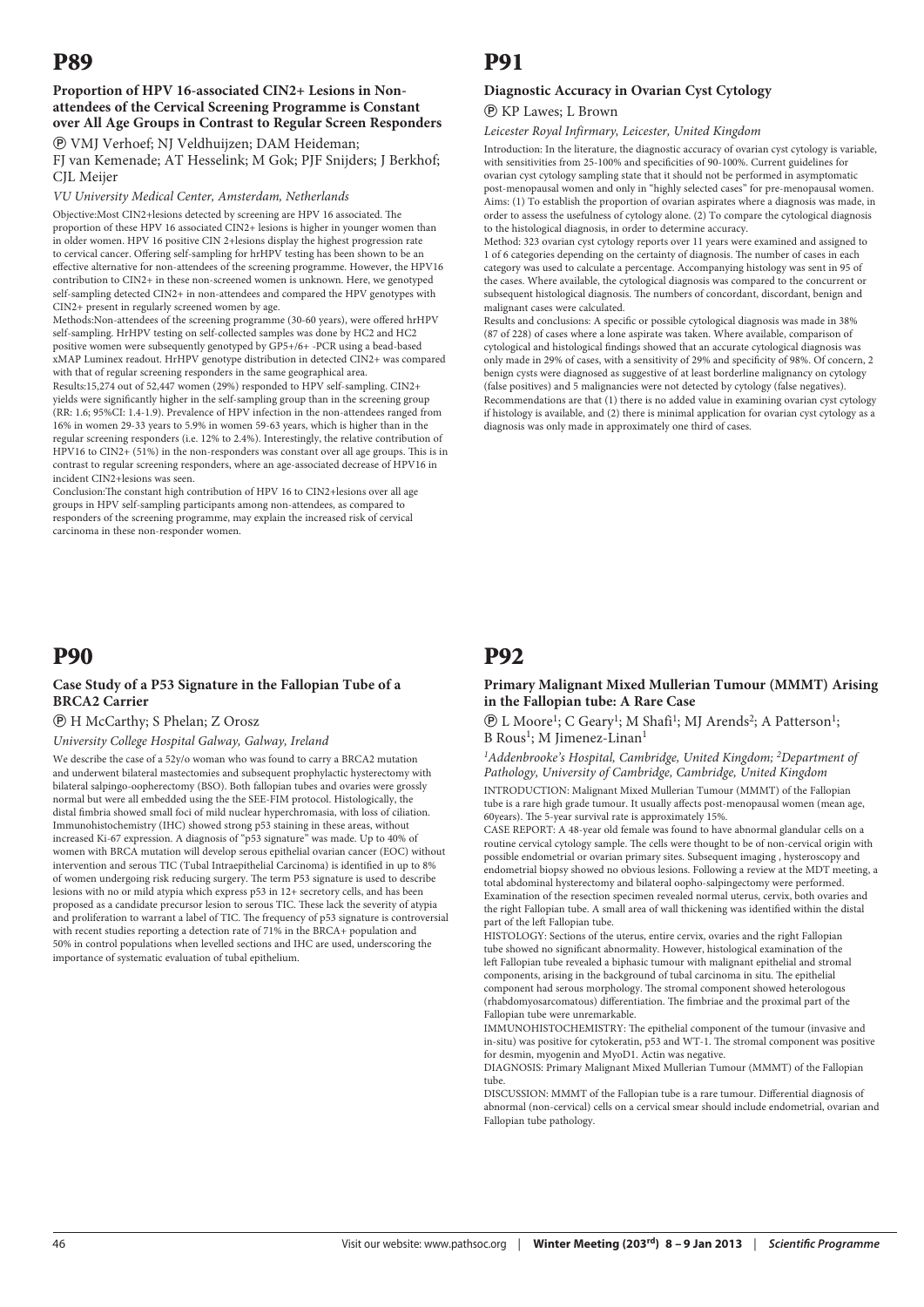#### **Co-expression of Musashi 2 and HOXA9 in Acute Myeloid Leukaemia**

#### M Back<sup>1</sup>; C Keeling<sup>2</sup>; E Tholouli<sup>2</sup>;  $\textcircled{P}$  RJ Byers<sup>1</sup>

*1University of Manchester, Manchester, United Kingdom; 2Manchester Royal Infirmary, Manchester, United Kingdom*

Acute myeloid leukaemia has a high mortality though specific cytogenetic subtypes have better outcome due to targeted treatment. This has stimulated interest in identifying novel prognostic markers that may help understand underlying biology and enable development of additional targeted therapies. The RNA binding protein MSI2 is a poor prognostic indicator whilst expression of homeobox transcription factor HOXA9 is negatively correlated with survival. Increased HOXA9 expression is thought to drive MSI2 expression, and together promote the proliferation of undifferentiated leukaemic cells. Understanding the relationship of MSI2 and HOXA9 in situ is therefore important for development of new treatments.

The relationship between MSI2 and HOXA9 in situ was investigated using dual immunohistochemistry on 58 patient bone marrow trephines in a tissue microarray. High levels of protein co-localization were correlated with a less differentiated (M1) FAB subtype (p=0.0448). Kaplan-Meier survival analysis identified that high levels of both HOXA9 and MSI2 were associated with a shorter survival time (p=0.0359). Single protein expression, for either HOXA9 or MSI2, was not significantly associated with survival. HOXA9 protein expression was significantly increased in patients with a good cytogenetic prognosis (p=<0.0001); this is contrary to previous mRNA studies. The results suggest that HOXA9 and MSI2 act co-operatively to prevent differentiation of cells, leading to a poorly differentiated leukaemic phenotype. Additionally, the differential survival effect of HOXA9 protein and mRNA levels suggest the presence of a negative feedback loop between the two. Overall the results support importance of MSI2 and HOXA9 for outcome in AML, whilst association with poor cytogenetic subtype, which suffers from poor outcome, suggests use as possible novel targets.

This work was supported by a Pathological Society Intercalated BSc grant.

### P94

#### **Dissecting the Grey Zone Between Follicular Lymphoma and Nodal Marginal Zone Lymphoma using Morphological and Genetic Features**

P O Krijgsman1; P Gonzalez2; O Balagué Ponz2; M Roemer2; S Slot<sup>2</sup>; A Broeks<sup>2</sup>; L Braaf<sup>2</sup>; R Kerkhoven<sup>2</sup>; F Bot<sup>3</sup>; K Groningen<sup>4</sup>; M Beijert<sup>5</sup>; B Ylstra<sup>1</sup>; D de Jong<sup>1</sup>

*1VU University Medical Center, Amsterdam, Netherlands; 2NKI, Amsterdam, Netherlands; 3HAGA ziekenhuis, Den Haag, Netherlands; 4Spaarne Ziekenhuis, Hoofddorp, Netherlands; 5UMCG, Groningen, Netherlands*

Nodal marginal zone lymphoma (NMZL) is a poorly defined entity in the WHO classification, largely based on criteria by exclusion and diagnosis remains largely subjective. Especially t(14;18) negative FL result in potential diagnostic overlap. Refined classification, however, is essential for adequate prediction of clinical course, prognosis and for selection of focused treatment strategies. Our aim is to dissect the overlapping area between NMZL and FL using morphological and genetic features. Morphologically and immunohistochemically selected FFPE lymphoma biopsy samples (n=56) were analyzed on a high-resolution DNA copy number platform (NimbleGen) in four subgroups; NMZL (n=14), t(14;18) negative FL (t- FL, n=12), localized t(14:18)

positive FL (LOC t+ FL, n=16) and disseminated t(14;18) positive FL (DIS t+ FL, n=14). Gain (or partial gain) of chromosomes 7, 8 and 12 were observed in all classes. The mean number of aberrations in DIS t+ FL was significantly higher than in LOC t+ FL ( $p$ <0.01) and the majority of specific alterations in LOC  $t$  + FL were also found in disease DIS  $t$  + FL. NMZL was marked by specific gains at 3q with specific amplifications for CBLB, BBX and SLC12A8 and HEG1. T- FL showed a distinctively different overall pattern of large and focal aberrations as compared to the T+ group. Apart from gains common in all classes, also this group was marked by chromosome 3 gains as in NMZL, including specific focal gains.

Classical T+ FL is characterized by a relatively specific spectrum of genetic alterations that are also reflected in early stage disease, supporting the notion that localized disease may indeed represent an early phase of the same process.

So-called T- FL bears genetic alterations that are more alike NMZL, suggesting a relation between these classes. The spectrum of alterations of NMZL is less specific than for FL, however, precluding very strong conclusions.

### **P95**

#### **Atypical Marginal Zone Hyperplasia with Bilateral Tonsillar Involvement, Lambda Light Chain Predominance and CD5 Expression – a Case Report in a 3 year Old Child**

#### G Pitiyage; A Jay;  $\circledR$  AD Ramsay

*University College London Hospital, London, United Kingdom*

Atypical marginal zone hyperplasia (AMZH) is a reactive condition of childhood showing a proliferation of lambda light-chain restricted lymphoid cells in tonsils or appendix. AMZH was described in 2004 and is a recognised mimic of lymphoma. We report a case of CD5-positive tonsillar AMZH in a 3 year old boy.

The patient presented with bilateral tonsillar swelling and a bilateral tonsillectomy was performed. Macroscopically both tonsils were enlarged with a maximum diameter of <sup>1</sup><br>33mm. Histologically both tonsils showed similar features; the normal architecture was maintained and there was a marked expansion of the lymphoid component. The latter consisted of lymphoid follicles with reactive germinal centres and markedly expanded marginal zones. There was extensive infiltration of the tonsillar epithelium by the marginal zone cells, which also showed colonisation of the germinal centres. Immunohistochemistry showed that these marginal zone cells expressed CD20, bcl-2, IgM and IgD. Bcl-6 showed only weak positivity and CD3, CD10, cyclin-D1 and MUM1 were negative. CD21 highlighted the follicular dendritic cell networks. Of interest is that the marginal zone cells also stained for CD5 and OCT2. As described in literature, the hyperplastic marginal zone cells showed a predominant expression of lambda light chain. PCR analysis showed no evidence of a monoclonal B or T cell expansion. The reported cases of AMZH showed no recurrence or malignancy, and our patient remains well at 6 monthly follow-up. Although marginal zone lymphoma is rare in children and at native MALT sites such as tonsil or adenoid, pathological recognition of this entity is important to avoid a possible mis-diagnosis of malignancy.

### P96

#### **The Utility of Needle Core Biopsies in Lymphoma Diagnosis; A One-year Audit in a Specialist Haematopathology Unit**

 $\textcircled{P}$  N Alrahbi<sup>1</sup>; AD Ramsay<sup>2</sup>

#### *1The Royal Hospital, Muscat, Oman; 2University College London Hospital, London, United Kingdom*

Radiology-guided needle core biopsies are increasingly used for the diagnosis or exclusion of haematological malignancy. To fully assess the diagnostic utility of these specimens, we have carried out a one-year audit of needle core biopsy diagnoses in a specialist haematooncology unit.

In 2010 the department received a total of 224 needle core biopsies from patients with suspected haematological malignancies. 199 biopsies (89%) were from lymph nodes and 29 (11%) were from extra-nodal sites. Of these biopsies, 202 (90%) provided a definite diagnosis, 17 (8%) were non-diagnostic and 5 (2%) were suspicious but not fully diagnostic of lymphoma. Repeat biopsy was performed in 4 patients (1.8%); 3 of these resulted in a definitive diagnosis of lymphoma and 1 showed no evidence of neoplasm. 14 patients with non-diagnostic biopsies and 4 in the "suspicious" group had no further histological investigations. In 175 biopsies (78%) we were able to make definitive WHO diagnosis of malignant lymphoma. The commonest diagnostic categories were diffuse large B cell lymphoma, follicular lymphoma, and classical Hodgkin lymphoma. Nonlymphoma diagnoses were made in 28 patients (12.5%); in this group the most common findings were non-specific reactive changes and granulomatous lymphadenopathy. We found needle core biopsy to be a valuable tool in the diagnosis of haematological malignancy, with a sensitivity of over 90% and the identification of a specific haematological malignancy in 78% of patients. We conclude that in a specialist haematology unit, with experienced radiologists and pathologists practised in the interpretation of these specimens, needle core biopsy can provide a firm diagnosis in the majority of patients.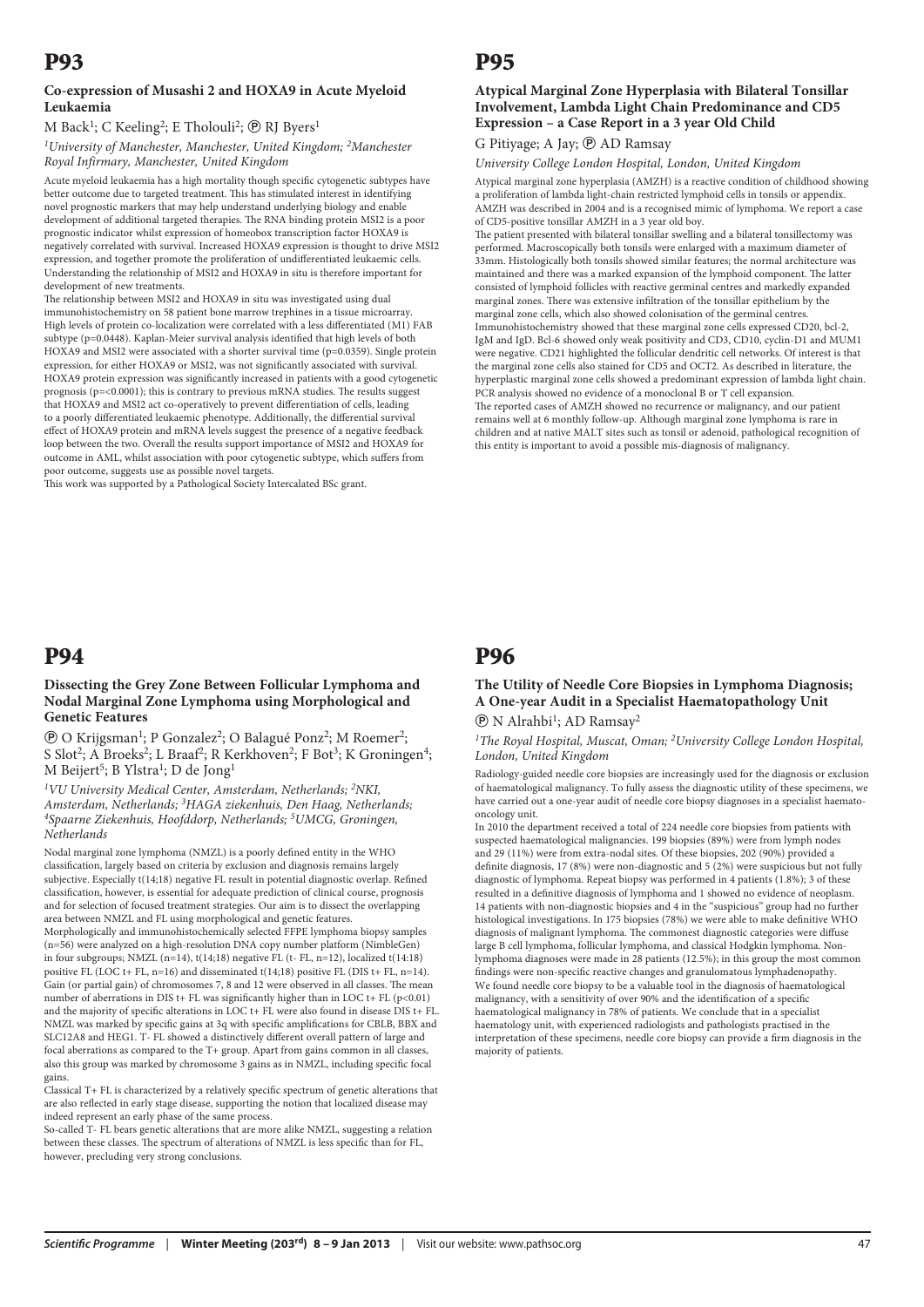#### **Kikuchi's Lymphadenitis Developing in Lymph Nodes Draining Breast Carcinoma; a Study of Three Cases**

 $\textcircled{P}$  L Zakarneh<sup>1</sup>; R Salameh<sup>2</sup>; NM Aqel<sup>2</sup>; E Nigar<sup>2</sup>

*1Hammersmith Hospital, London, United Kingdom; 2Northwick Park Hospital, London, United Kingdom*

Introduction: Kikuchi's lymphadenitis (KL) is an acute self-limiting febrile illness associated with lymph node enlargement. Only two cases of KL have been described in lymph nodes draining tumours: stomach carcinoma and a malignant fibrous histiocytoma. We describe three novel cases of KL involving axillary lymph nodes draining invasive breast carcinoma.

Materials and Methods: This is a study of three female patients with invasive breast carcinoma aged 31, 51 and 66 years. Breast and axillary lymph nodes biopsies were examined. An Immunocytochemical panel including antibodies to CD20, CD79a, CD68, CD3, CD4, CD8, CD123, CD38, Bcl-2 and MPO was carried out on axillary lymph nodes. SDF-1 and HECA 452 were added to the panel in case 1 and case3, respectively. Results: Case 1 and 2 had invasive ductal carcinoma while case 3 had invasive lobular carcinoma. Features of KL were seen in the axillary lymph nodes draining the invasive carcinoma in the three cases. These included extensive paracortical infiltration by plasmacytoid monocytes (PMs) undergoing marked apoptosis. PMs stained positive for CD123, CD38 and CD68 and were negative for Bcl-2 and other lymphoid markers. In case 1 and 2, KL and metastatic carcinoma were identified in the same node. Conclusion: This study documents three cases of KL in axillary lymph nodes draining breast carcinoma. This follows our previous observation of the presence of PMs in lymph nodes draining breast carcinoma. We conclude that KL appears to represent the extreme end of this immunological phenomenon with possible racial and genetic predisposition.

### P99

#### **Placenta Examination, Obesity and Diabetes in Libya – The Case for a Longitudinal Birth Cohort Study**

S Murmesh<sup>1</sup>; M Mormesh<sup>1</sup>; N Vincenzo<sup>1</sup>;  $\textcircled{P}$  C Platt<sup>2</sup>

*1Al Fairouz Centre for Fertility, Tripoli, Libya; 2University Hospital's Bristol NHS Foundation Trust, Bristol, United Kingdom*

In a preliminary study conducted in Tripoli in 2009, Eltobgi identified 73% of 4,000 randomly selected individuals were affected by type-2 DM or were intolerant to glucose. Of these individuals, 70% were obese (BMI >30). Recently, Sheriff suggested the urgent need to create a "Libyan National Diabetic Control Policy". In 2002, according to the WHO, 73% of deaths in Libya were due to chronic diseases. Cardiovascular diseases contributed to 43% of these deaths.

Data collected from patients attending the Al Fairouz Centre for Fertility in Tripoli during the year 2010 provided some supporting data and showed that from a total of 694 new patients asking for fertility treatment, only 134 (19.3%) had a normal BMI and 560 (80.7%) had a raised BMI. The total number of obese patients (BMI ≥30) was 322 (46.4%). The Barker hypothesis says that adverse fetal growth is strongly associated with a number of chronic conditions later in life including coronary heart disease, stroke, diabetes, and hypertension.

A longitudinal birth cohort study including a study of the placenta may help elucidate the search for the fetal origins of disease in the Libyan population. However, until recently the placenta has been little studied in Libya. At the Tripoli Medical Centre (TMC) in 2008, a total number of 10,916 deliveries occurred including 135 twins, 3 triplets and 132 Intrauterine Foetal Deaths (IUFD). Only 7 placentas were analysed in the histopathology department. The Alkhadra hospital for the period 2010 and 2011 showed a total of 7,635 deliveries but no placenta was sent to histopathology although there were 306 twin pregnancies, 33 triplets, and 72 IUFD.

Conclusion: Libya has a high incidence of conditions that might have their origins in fetal life. Developing capacity for placenta examination as part of a longitudinal birth cohort study may be useful in defining this.

### P98

#### **Microbiology in Stillbirths**

P RHM Armstrong1; TL Clark2; CC Platt1

*1University Hospital's Bristol NHS Foundation Trust, Bristol, United Kingdom; 2University of Bristol, Bristol, United Kingdom*

RCPath 2006 Guidelines for stillbirths suggest carrying out bacteriology on lung and blood and virology for relevant cases.

Between January 2010 and December 2011 (Prior to adopting a local agreement) 1% of our stillbirth cases had blood samples taken for bacteriology and 58% and 62% had lung samples taken for bacteriology and viral PCR respectively. During this period we examined 182 stillbirths ( 80% 3rd trimester and 20% 2nd trimester).

4% (8) of cases had a funisitis and 25% had a chorioamnionitis (45/181 cases). All funisitis cases had a chorioamnionitis. Microbiology was performed in 69% cases with chorioamnionitis. 16 out of the 45 (36%) chorioamnionitis cases had positive microbiology results, 15 (33%) had negative microbiology results and 14 out of the 45 (31%) chorioamnionitis cases did not have microbiology testing done. 52% with positive bacteriology results had neither funisitis nor chorioamnionitis. 2 out of the 8 funisitis cases had positive microbiology results (Beta haemolytic *Streptococcus* Group B and *Gardnerella*).

Lung PCR was performed in 113 of 182 cases and showed no positive result for CMV, HSV or Parvovirus. On occasions the virology laboratory conducted a wider range of tests which showed one positive adenovirus PCR and one positive EBV PCR. Bacteriology was positive in 56 instances from 40 cases and cultured the following; *Enterococcus* spp (10), Gram negative bacillus (10), *Enterococcus faecalis* (10), *E.coli* (9), *bacillus* spp (4), Beta haemolytic *streptococcus* Gp B (4), and coagulase neg *Staphylococcus* (2), and one each for *Streptococcus agalatiae*, *Pseudomonas putida*, mixed anaerobes, *Klebsiella pneumoniae, Staphylococcus haemolyticus, Gardnerella* and *Proteus mirabilis*. Clinicopathological Correlation (CPC) was essential in these cases. Conclusion: Stillbirth viral PCR studies are likely to be negative but may be a useful negative. Bacteriology needs CPC.

### P100

#### **αB-Crystallin Triggers Innate Responses in Preactive Multiple Sclerosis Lesions**

L Peferoen<sup>1</sup>; M Bsibsi<sup>2</sup>; J Horssen<sup>3</sup>; W Gerritsen<sup>3</sup>; M Kipp<sup>4</sup>; P van der Valk<sup>3</sup>; J van Noort<sup>2</sup>; ® S Amor<sup>3</sup>

*1Department of Pathology, VU University Medical Centre, Amsterdam, Netherlands; 2Delta Crystallon, Leiden, Netherlands; 3VUMC, Amsterdam, Netherlands; 4Institute of Neuroanatomy, Faculty of Medicine, RWTH Aachen University, Aachen, Germany*

Multiple Sclerosis (MS) is a complex chronic neurodegenerative disease of the central nervous system characterized by lesions of inflammation and demyelination. The temporal order of MS lesion development is the active lesion, followed by chronic active lesion in which microglia accumulated at the rim as myelin in the centre is progressively removed. Finally, such a lesion dies out, leaving a scar-like inactive lesion. Still the question remains how MS lesions really start.

Imaging studies of the CNS of MS patients reveal signals in the normal-appearing white matter (NAWM) prior to development of active lesions. These signals do not represent classical MS lesions upon routine histological examination but rather reveal clusters of activated microglia in NAWM indicating early pathological changes, we term 'preactive lesions'.

In the VUmc cohort of MS patients pre-active lesions are seen in the majority of patients irrespective of disease duration, sex or cause of death. No blood-brain-barrier disruption is observed suggesting that intrinsic trigger of innate immune activation leads to lesion formation in the CNS, rather than extrinsic factors crossing a damaged blood-brain barrier.

To examine triggers of microglia activation we have performed pathology studies of preactive lesions. This demonstrated that oligodendrocytes in preactive lesions contain αB-crystallin, a stress induced heat-shock protein. In vitro we demonstrate that αB crystallin induces an immune regulatory activation status of microglia. Microarray studies using the Agilent system have extended this finding revealing novel molecules and pathways associated with immune regulation in the CNS.

Together, these data suggest that αB crystallin accumulation in preactive lesions may be part of a reversible reparative local response and points to a key role for stressed oligodendrocytes in early MS pathogenesis.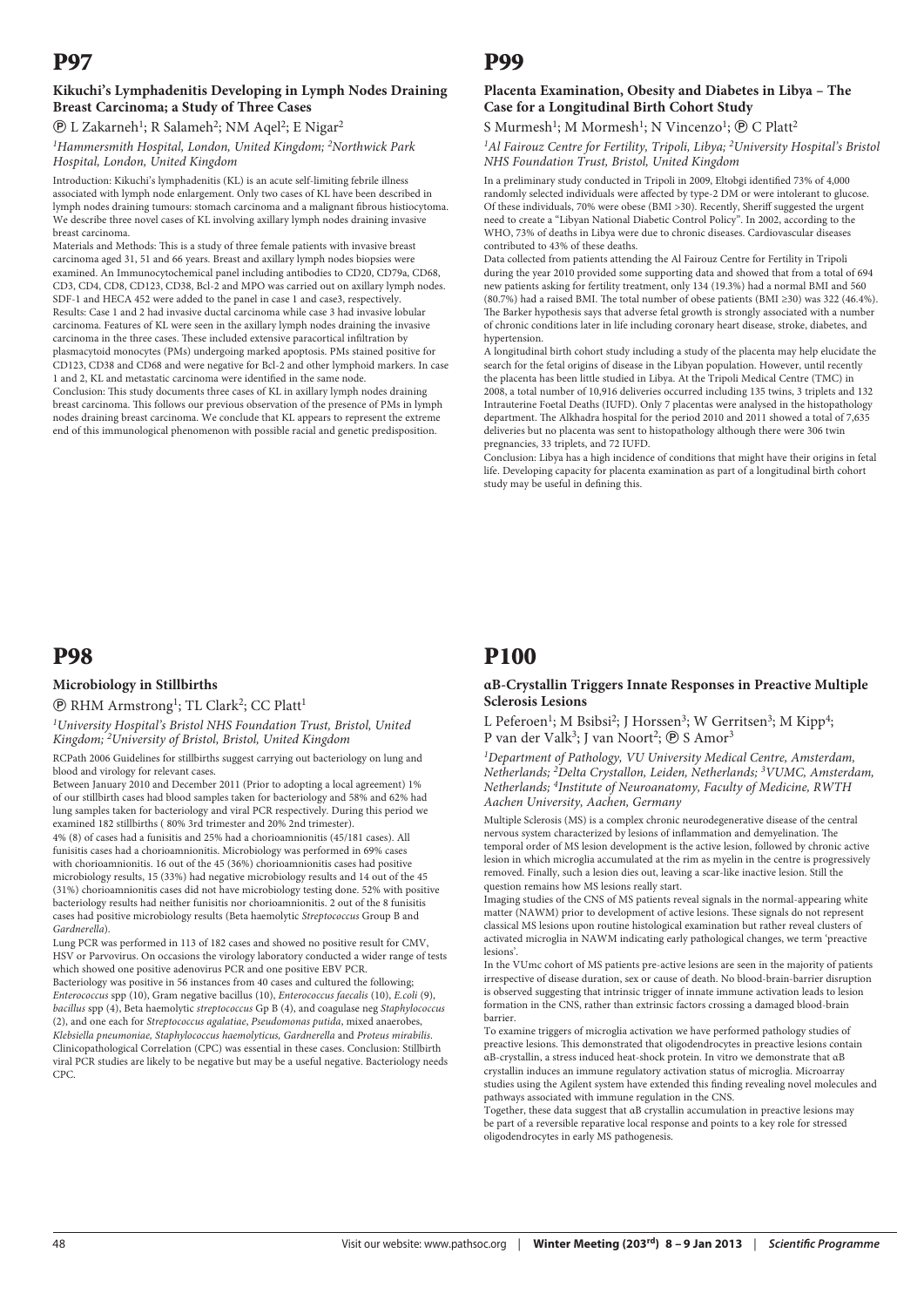### P101

#### **Is Histopathology Considered During The Expansion and Remodelling of Surgical Services? Virtual Billing Helped in Recouping the Expenses in Our Experience in the Neuropathology Department.**

P F Alchami; GA Lammie

*University Hospital of Wales, Cardiff, United Kingdom*

Introduction: There was a significant increase in the workload of our neuropathology department on configuration of the regional neurosciences. From June 2009 a sole neurosciences centre was established. As a result there was planned increase in the surgical sessions, but no significant support for the neuropathology department. Methods: A Telepath search of all neuropathology specimens for the first year of configuration was generated, and a spreadsheet was created to include the name, age, address, specimen type, diagnosis, IHC, cytogenetics. The lab costs were generated for each case. The time needed for reporting was recorded using the Royal College recommendations<sup>1</sup>.

Results: There were a total of 300 specimens from 294 patients of which 100 (33%) originated from a different catchment area and were generated by the reconfiguration. There was a steady increase of specimens per month during the interim period from 2 to 17 with an average of 9 cases. The total lab cost was £10740 (estimated to be £8000 during planning). The consolidation plan failed to include the increase in consultant workload. The consultant workload, taking into consideration the complexity of the cases, while applying the Royal College guidance, with added MDT, frozen section implications amounted to 4.5 hours per week. This study did not include the secretarial and autopsy workload generated.

Conclusion: Histopathology is often not considered during the remodelling of surgical specialities and the cost implication predicted is generally less then the real cost. Virtual billing and auditing the workload is essential in creating a business case to recoup the financial implication.

References: 1. Guidance on staffing and workload for histopathology and cytopathlogy departments, The Royal College of Pathologists.

### P102

#### **Diagnostic Challenges of Primary Thalamic Gliomas – Identification of a Minimally Enhancing Neuroradiological Subtype with Aggressive Neuropathology and Poor Clinical Outcome**

#### $\textcircled{P}$  K Kurian<sup>1</sup>; Y Zhang<sup>2</sup>; H Haynes<sup>1</sup>; M Bradley<sup>3</sup>

*1Dept of Neuropathology, Frenchay Hospital, Bristol, United Kingdom; 2Dept of Pathology, Bath RUH, Bath, United Kingdom; 3Dept of Neuroradiology, Frenchay Hospital, Bristol, United Kingdom*

Aim: To evaluate neuropathology and neuroradiology in the diagnosis and clinical outcome in a cohort of thalamic gliomas.

Methods: Neuropathological and neuroradiological review was undertaken of 25 cases of radiologically suspected thalamic glioma (excl. childhood pilocytic astrocytoma) from 2004-2012 and compared to clinical outcome.

Results: In 48% (12/25) there was a difference in neuropathological and suspected neuroradiological grading of the lesion of one or more grades. In 5/12 (42%) cases the neuroradiology was lower grade than the pathology. In 4/5 (90%) of these cases, we identified a minimally enhancing subtype where the neuroradiology was predicted to be lower grade than neuropathology. In 4/12, (33%) the suspected neuroradiology grade was higher than the final pathology. In 3/4, (75%) of these cases the suspected neuroradiology grade was higher than the neuropathology possibly due to unusual differentiation within the thalamic glioma (central neurocytoma, anaplastic oligodendroglioma, diffuse astrocytoma with piloid features). In 25% (3/12) the biopsy was non-diagnostic. Neuropathology was a better predictor of clinical outcome than neuroradiology. 9/10 (90%) WHO 4 gliomas and 8/9 (88%) Grade 3 gliomas on neuropathology were dead between 3 -7 years after diagnosis. 3/3 (100%) Grade 2 gliomas on neuropathology were alive 3-7 years after diagnosis. 2/3 (67%) of the non-diagnostic cases were alive 3-7 years after biopsy. In 1/3 (33%) of the non-diagnostic cases the outcome was unknown. Conclusions: Diagnosis of primary thalamic glioma is challenging. This is the first description of a pattern of diffuse infiltration with minimal enhancement on imaging within the thalamus that represents high grade glioma. Neuropathology is overall the best predictor of clinical outcome. Knowledge of the value of neuropathology in predicting clinical outcome may inform a decision to biopsy suspected thalamic gliomas.

### P103

#### **Diagnosis of Primary Cerebral Lymphomas**

A Shaw<sup>1</sup>; V Iyer<sup>2</sup>; N Rooney<sup>3</sup>; P Waits<sup>3</sup>; E Roberts<sup>3</sup>; H Haynes<sup>1</sup>;  $\overline{\mathcal{P}}$  K Kurian<sup>1</sup>

*1Dept of Neuropathology, Frenchay Hospital, Bristol, United Kingdom; 2Dept of Neurosurgery, Frenchay Hospital, Bristol, United Kingdom; 3Dept of Pathology, BRI, Bristol, United Kingdom*

INTRODUCTION: CNS lymphoma can be difficult to diagnose and rebiopsy carries risks and cost. Prebiopsy steroid use is known to affect diagnosis, by reducing the tumour available for biopsy.

METHOD: We examined the rebiopsy rate, steroid use and neuropathological diagnosis of CNS lymphoma over a 10 year period.

RESULTS: We reviewed 102 cases of suspected primary CNS lymphoma over a 10 years, of which 96/102 (94%) were histologically diagnosed and 6/102 (6%) did not achieve a histological diagnosis. 81/96 (84%) were brain lymphoma and 15/96 (16%) spinal lymphoma. 67/81 (82%) were primary brain lymphoma and 14/81 (17%) secondary lymphomas to the brain. In total 78/96 (81%) of the diagnosed CNS lymphoma cases had received steroids prior to biopsy and 18/96 (19%) had not. 9/102 (9%) required rebiopsy and 1/102 (1%) was not rebiopsied despite a non-diagnostic result. 5/9 (56%) rebiopsied cases did not achieve histological diagnosis despite rebiopsy (4 cases had 2 non-diagnostic biopsies, 1 had 3 non-diagnostic biopsies). Of these 2/5 (40%) had received steroids prior to biopsy,  $3/5$  (60%) had not.  $4/9$  ( $44%$ ) cases were diagnostic on rebiopsy and of these 2/4 (50%) had steroids and 2/4 (50%) had no steroids prior to rebiopsy. None of the rebiopsied cases had been sent for PCR analysis of clonality. We sent 7/9 cases which were rebiopsied for clonality assessment by PCR. We found that 3/7 (43%) cases were positive for clonality after PCR. One of these was clonal for a B cell rearrangement and 2 of these were clonal for a T cell rearrangement. The remaining cases had equivocal results or had insufficient DNA from the specimen.

CONCLUSION: The rebiopsy rate in CNS lymphoma at NBT is 9% (lower than the published 12%). In our cohort prebiopsy steroid use does not affect diagnostic yield. We found that PCR for clonality may aid diagnosis in challenging non-diagnostic cases and may help prevent delays in diagnosis and rebiopsy.

### P104

#### **IDH Mutation Analysis in Gliomas as a Diagnostic and Prognostic Biomarker**

 $\textcircled{P}$  K Kurian<sup>1</sup>; H Haynes<sup>1</sup>; C Crosby<sup>2</sup>; K Hopkins<sup>3</sup>; M Williams<sup>2</sup>

*1Dept of Neuropathology, Frenchay Hospital, Bristol, United Kingdom; 2Bristol Genetics Lab, Southmead Hospital, Bristol, United Kingdom; 3Bristol Neuro-Oncology Centre, Bristol, United Kingdom*

INTRODUCTION: There is a high rate of IDH1/2 mutations in low and high grade gliomas. IDH analysis of gliomas is a novel method of classification and independent prognostic marker. We compared antibody and sequencing methods for the detection of IDH mutations.

METHOD: 88 samples from 74 patients were identified:16 WHO Grade 2 gliomas, 30 WHO Grade 3 gliomas and 28 WHO Grade 4 GBM. 31 samples were excluded from genetic analysis due to insufficient sample available for DNA extraction. For immunohistochemistry: sections were stained with anti-IDH1R132H antibody. For sequencing: DNA was extracted from fresh, frozen tissue.

RESULTS: 20/72 cases (28%) were positive for the R132H IDH1 mutation by antibody. An IDH1 mutation was detected by molecular genetics in 21/57 cases (37%) and no IDH2 mutations were detected (6% expected from previous studies). 5/21 cases (24%) had rare IDH1 mutations not detected by immunohistochemistry (7% expected). Three of these cases displayed the p.Arg132Cys mutation and two displayed p.Arg132Gly. Where sufficient tissue was available, immunohistochemistry and DNA analysis were fully concordant for the p.Arg132His mutation.

We found a high rate of IDH1 mutations in lower grade lesions (WHO grade II & III) (54%) and a low rate in GBMs (7%). Both grade II gliomas and anaplastic astrocytomas showed a statistically different distribution of IDH1 mutation load compared to GBMs (p<0.0001; p=0.0021 respectively).

CONCLUSION: A rationalised combined approach involving R132H antibody testing and sequencing of negative cases would be ideal for the detection of IDH1 mutations - antibody testing is cheaper than sequencing but sequencing demonstrates rare IDH1 mutations not detected by immunohistochemistry. IDH1 mutation analysis may also have a novel diagnostic role in tumour samples (or biopsies) lacking classical histological features, for example differentiating lower grade tumours and GBM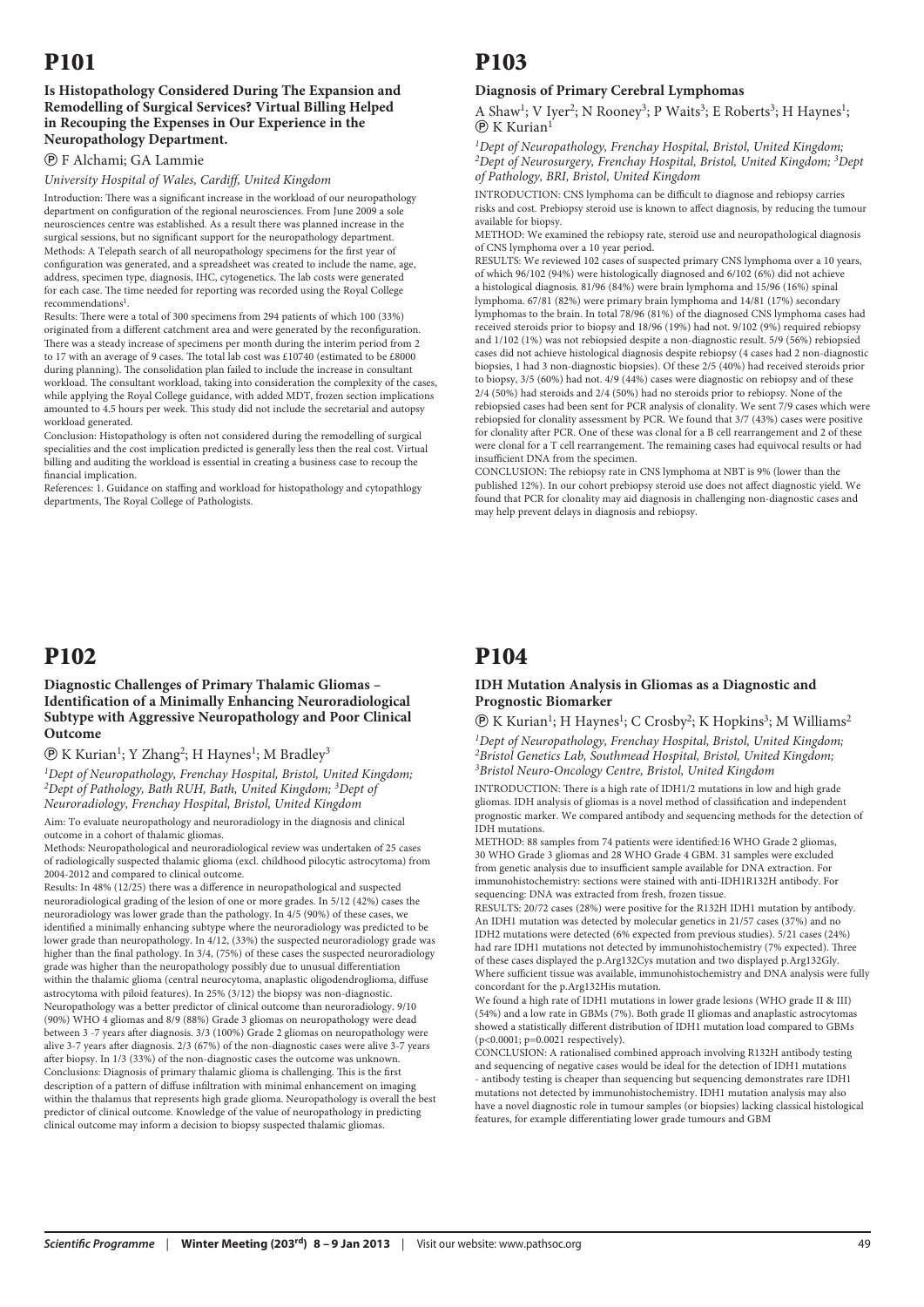#### **Histopathology and Clinical Characteristics of Patients undergoing Surgery for Refractory Epilepsy**

 $\textcircled{P}$  A Varghese<sup>1</sup>; P Chumas<sup>2</sup>; J Goodden<sup>2</sup>; P Goulding<sup>1</sup>; A Ismail<sup>3</sup>

*1Department of Neurology, Leeds Teaching Hospital NHS Trust, Leeds, United Kingdom; 2Department of Neurosurgery, Leeds Teaching Hospital NHS Trust, Leeds, United Kingdom; 3Department of Histopathology, Leeds Teaching Hospital NHS Trust, Leeds, United Kingdom*

Background: Mesial Temporal sclerosis (MTS) is the most common neuropathological abnormality in patients undergoing surgery for temporal lobe epilepsy. The aims of this study were to examine the clinical, neurophysiological and imaging features of patients with MTS and to compare outcomes with other morphological tissue diagnoses of patients undergoing surgery for temporal lobe epilepsy.This study was done as part of a service evaluation exercise.

Method: All patients who had surgery for epilepsy from January 2001 to January 2010 were identified from epilepsy surgery database and pathological database.Their notes were reviewed for clinical characteristics and their seizure outcome was classified. Results: 18 of 34 patients had a pathological diagnosis of MTS [13 females, 5 males]. Of these, 5 patients had co-existing cortical dysplasia. The age of onset of seizures was 1–10 yrs in 56% of patients. The characteristic EEG finding i.e anterior temporal lobe spikes was seen in 15 patients. The characteristic MRI abnormality i.e medial temporal lobe atrophy and high signal was found in all of 18 patients. 78% of these patients were seizure free at 2

years following surgery although only 29% were off medication at this time. Of those who had co-existing dysplasia, 80% were seizure free at 2 years. At 5 years following surgery, 62% of patients were free of seizures of which 38% were off medication. 7 patients had normal histology except for secondary hypoxic or ischaemic changes.

Characteristic EEG finding were found in all of cases and MRI abnormality were found in 6 of 7 patients. 57% of these patients were seizure free at 2 yrs.Of 9 tumour patients, 44% were seizure free at 2 years following surgery.

Conclusion:Patients with a tissue diagnosis of MTS appears to have the best outcome following surgery with >75% patients becoming seizure free at 2 years as opposed to about 50% patients with tumour or 'normal histology'.

### P106

#### **Myeloid Driven Stem Cell Gene Therapy Corrects the Neuropathology of Lysosomal Disease**

 $\textcircled{P}$  JH McDermott<sup>1</sup>; A Sergijenko<sup>1</sup>; A Langford-Smith<sup>1</sup>; A Liao<sup>1</sup>; CE Pickford<sup>2</sup>; G Nowinski<sup>1</sup>; KJ Langford-Smith<sup>1</sup>; CLR Merry<sup>2</sup>; SA Jones<sup>3</sup>; JE Wraith<sup>3</sup>; RF Wynn<sup>4</sup>; FW Wilkinson<sup>1</sup>; BW Bigger<sup>1</sup>

*1Stem Cells & Neurotherapies, University of Manchester, Manchester, United Kingdom; 2Stem Cell Glycobiology, University of Manchester, Manchester, United Kingdom; 3Genetic Medicine, St Mary's Hospital, Manchester, United Kingdom; 4Blood and Marrow Transplant Unit, RMCH, Manchester, United Kingdom*

Mucopolysaccharidosis IIIA (MPS IIIA) is an inherited lysosomal storage disorder resulting from a mutation in the gene coding for N-sulfoglucosamine sulfohydrolase (SGSH), an enzyme involved in the degradation of heparan sulphate (HS). The disease is characterised by progressive loss of cognitive and motor functions which present during early childhood. Enzyme replacement therapy is feasible in this disease but fails due to the presence of the blood brain barrier. Haematopoetic Stem Cell Transplant (HSCT) circumvents this by trafficking of donor derived monocytes to the brain and engraftment as microglia, however cells produce insufficient enzyme for cross-correction. We have previously used a lentiviral vector to overexpress SGSH in WT HSCT, demonstrating neuropathological correction, however, lentiviral SGSH expression in autologous MPSIIIA HSCs is not sufficient, therefore reducing the clinical relevance of these findings. To improve expression and specificity, codon-optimised SGSH lentiviral vector constructs under the myeloid specific CD11b (LV-CD11b-SGSH) or ubiquitous PGK promoter (LV-PGK-SGSH) were developed and used to transduce MPS IIIA HSCs. The transduced HSCs were then transplanted into MPS IIIA mice.

At 8 months, LV-PGK-SGSH provided some improvement in neuropathology, achieving correction of GM2 ganglioside storage and pre-synaptic vesicles within the cortex. However, on analysis of brain enzyme activity, LV-CD11b-SGSH increased SGSH to 11% of WT activity manifesting significantly higher levels than the 7% achieved by LV-PGK-SGSH. LV-CD11b-SGSH fully corrected neuroinflamation, lysosomal swelling and HS accumulation within the cortex and amygdala.

Therefore we would suggest that the LV-CD11b-SGSH vector should be the vector of choice when pursuing the treatment of MPS IIIA through transplant of transduced MPS IIIA HSCs.

### P107

#### **Locally Aggressive Fibrous Dysplasia**

TG Kashima<sup>1</sup>; NG Gamage<sup>1</sup>; H Ye<sup>2</sup>; FM Amary<sup>2</sup>; AM Flanagan<sup>2</sup>; H Giele<sup>3</sup>; S Ostlere<sup>1</sup>; J Reynolds<sup>1</sup>; **@** NA Athanasou<sup>4</sup>

*1Nuffield Orthopaedic Centre, Oxford, United Kingdom; 2Royal National Orthopaedic Hospital, London, United Kingdom; 3Nuffield Orthopaedic Centre, London, United Kingdom; 4Nuffield Department of Orthopaedics, Rheumatology and Musculoskeletal Sciences, Nuffield Orthopaedic Centre,University of Oxford, Oxford, United Kingdom*

Fibrous dysplasia (FD) is a benign fibroosseous lesion which is usually confined to bone. There are rare reports of locally aggressive fibrous dysplasia. In this study we document clinical, radiological and pathological findings in five cases of locally aggressive fibrous dysplasia, mainly involving the ribs. Lesions in these cases have been followed up for 5-23 years. Two of the cases recurred. The lesions showed typical histological features of fibrous dysplasia with irregular woven bone trabeculae separated by a cellular fibrous stroma but not lined by plump osteoblasts; however, unlike typical FD, these lesions had extended through the bone cortex into surrounding soft tissue (and in one case into adjacent vertebral bone). The lesions were negative for CDK4. Two of the cases had a GNAS mutation. Our findings indicate that FD can rarely be locally aggressive with extension into surrounding soft tissues and that these lesions can be distinguished from low-grade intramedullary osteosarcoma by lack of expression of CDK4 and the presence of a GNAS mutation.

### P108

#### **Employing MDM2 Amplification to Assess the Clinical Outcome in 92 Patients with Peripherally-Sited Atypical Lipomatous Tumours**

#### $\textcircled{P}$  GE Forbes<sup>1</sup>; R Tirabosco<sup>1</sup>; MF Amary<sup>1</sup>; AM Flanagan<sup>2</sup>

*1The Royal National Orthopaedic Hospital, Middlesex, United Kingdom; 2UCL Cancer Institute, London, United Kingdom*

Atypical lipomatous tumours (ALT) account for approximately 45% of all liposarcomas representing the largest subgroup of aggressive adipocytic neoplasms. At surgically amenable peripheral sites, wide excision should be curative. However, the risk of local recurrence is reported to range from 3 to 63%. In addition, a risk of dedifferentiation on recurrence is reported as 6%. The literature shows that there is a greater risk of diagnosing large lipomas as ALT than diagnosing ALT as lipomas. Hence the recent report that MDM2 amplification is 100% specific and 93.5% sensitive for diagnosing ALT makes this marker a valuable adjunct in making a correct diagnosis.

Aim: To use MDM2 as a marker for ALT to determine the a) incidence of local recurrence of ALT, and b) incidence of dedifferentiation of peripherally–sited ALT in patients followed for at least 4 years.

Methods: Retrospective review of the pathology and electronic files of patient data within the histopathology department between 2002 and 2008.

Results: ALT recurred at least once in 31 (32.0%) of 97 patients. Of the 97, 21 (21.6%) ALT presented de novo with a dedifferentiated component and 4 of these recurred. Of 18 ALT that recurred once one became dedifferentiated. Six ALT recurred twice, of which 3 tumours became dedifferentiated. Two recurred 3 times, one of which became dedifferentiated.

Two patients developed metastatic disease, both from dedifferentiated liposarcomas. The period to first recurrence/residual disease ranged from <12-240 months; mean = 62.8 months. When initial surgery was performed at a specialist centre, the incidence of recurrence was 19.5%. When surgery was performed elsewhere, recurrence occurred in 80.0% of cases.

Conclusion: Previously reported local recurrence rates of ALT are notoriously variable. Molecular markers improve the accuracy of diagnosing mature lipomatous tumours and therefore help to accurately classify tumours to monitor their true progression and outcome. The data imply that patients with ALT benefit from being treated in specialist units, resulting in a significantly smaller risk of recurrence.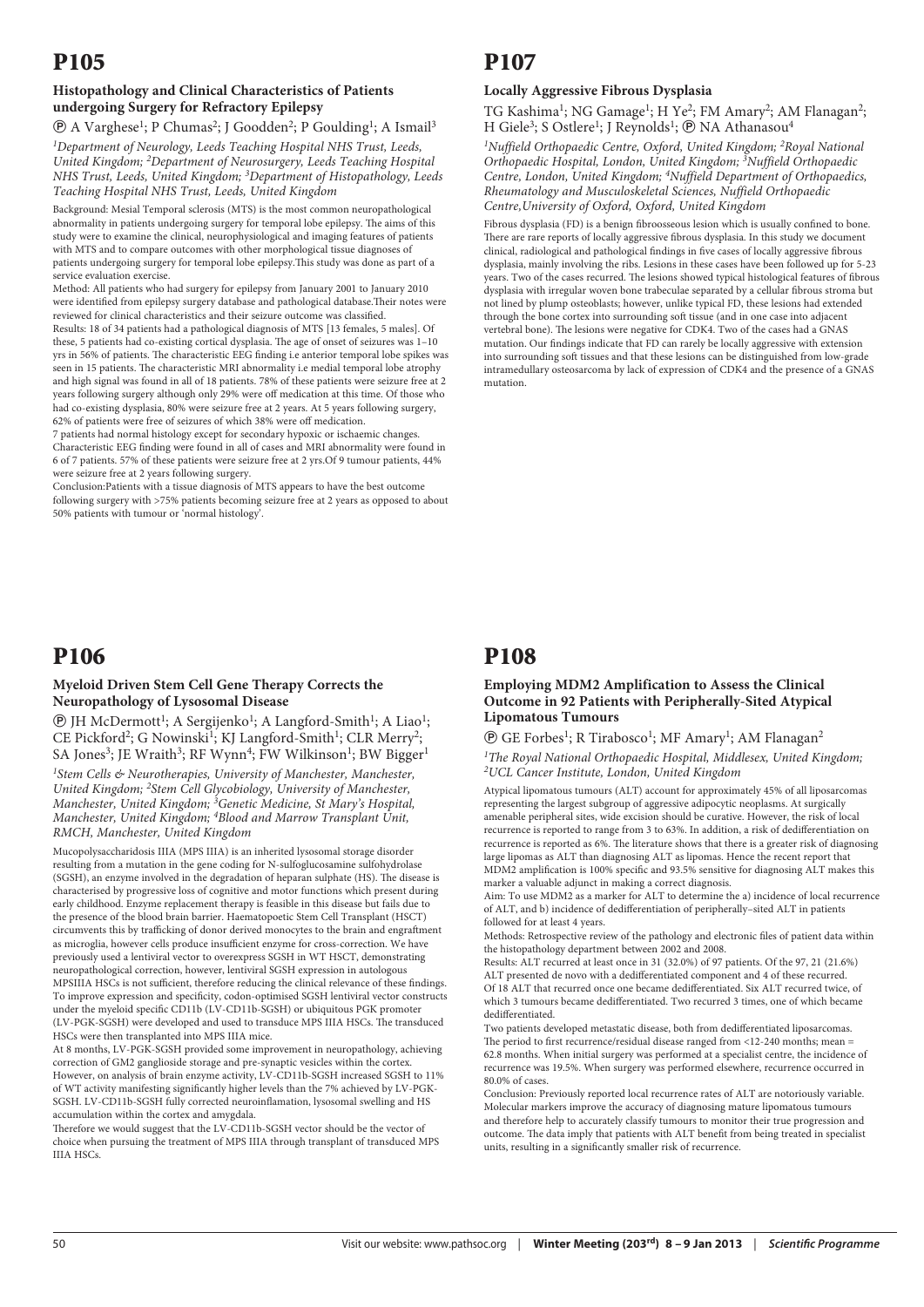*This abstract has been withdrawn.*

### P111

#### **A Statistical Framework for Analysing Hypothesised Interactions Between Cells Imaged using Multispectral Microscopy and Multiple Immunohistochemical Markers**

C Rose<sup>1</sup>; K Naidoo<sup>2</sup>; V Clay<sup>3</sup>; K Linton<sup>1</sup>; J Radford<sup>1</sup>; **@** RJ Byers<sup>1</sup> *1The University of Manchester, Manchester, United Kingdom; 2St Thomas's Hospital, London, United Kingdom; 3Wythenshawe Hospital, Manchester, United Kingdom*

Histopathological diagnosis and prognostication relies on morphological pattern recognition and interpretation but as the number of biomarkers that can be measured in tissue increases the ability for human prognostic pattern recognition with multiple markers decreases. To overcome this we have developed an automated method for characterizing and visualizing the statistical distribution of hypothesized interactions / pairwise spatial relationships between cells with particular immunohistochemical characteristics. Follicular lymphoma was used as a model system, 26 samples stained by IHC for CD20 and YY1, a prognostic marker, and images captured using a Nuance multispectral imager from which the x,y co-ordinates of single +ve, double +ve or double –ve cells were obtained, and cells assigned to classes accordingly. The statistical distribution of the frequency of occurrence of pairs of cells (of each combination of classes) within a pre-specified distance of one another was estimated for each sample. Distributions were summarised for each patient using measures of distribution peakiness (energy and entropy). A Kaplan-Meier leave-one-out analysis showed that patients whose distributions had high entropy had significantly shorter survival (7.70 vs 110 months, P=0.00750). The results demonstrate the ability to identify prognostic patterns without a priori knowledge and whilst just two markers were evaluated in the present example the method is capable of scaling to any number of marker, with potential for automated identification of diagnostic and prognostic patterns of cellular interaction, facilitating interpretation of higher order multiplex staining experiments.

### P110

#### **The Rate of Malignant Skin Tumours in Renal Transplant Recipients in SW London and Brighton**

P C Roche1; J Dobson1; M Quante2; J Chow1

*1St George's, University of London, London, United Kingdom; 2Royal Sussex County Hospital, Brighton, United Kingdom*

Purpose: To assess the rate of malignant skin tumours in immunosuppressed renal transplant recipients in London & Brighton.

Background: Transplant recipients require immunosuppressive therapy to prevent graft rejection which conveys an increased risk of malignancy, mostly skin tumours. For kidney recipients the rate of skin tumours at 10yrs followup ranges from 10-40% depending on UV light exposure. In the UK, the mean annual incidence after transplant has been reported at 11%. The rate of squamous cell carcinoma is particularly increased. National guidelines were introduced to improve outcomes for skin cancer in 2006 and there is a need for recent data and data for South-East England.

Methods: The pathology records were reviewed for 712 immunosuppressed patients who received a kidney transplant at our hospital between 1995-2008. Details of all skin tumours were recorded and analysed.

Results: Mean length of followup was 9yrs. 56 (7.9%) of 712 patients developed ≥1 skin tumour. 43 (9.4%) males and 13 (5.1%) females developed a tumour, OR 1.9 (p = 0.04). 211 tumours were found, of which 48.8% were squamous cell carcinomas, 48.3% were basal cell carcinomas and 2.8% were malignant melanomas. The rate of SCC was estimated at 33 times that of the local population. The mean time to first tumour was 5.5yrs. The mean no. of tumours per patient was 4 with a mean interval of 9 months between tumours.

Conclusions: Kidney transplant recipients in this region appear to have a lower risk of skin tumours than expected from the literature, though it remains significant at 8%. As expected, the BCC:SCC ratio was narrowed (1:1) compared to the normal population (7:1), reflecting the particular risk of the more dangerous SCC. Our findings add to the body of evidence which is increasingly important as more transplants are done and patients immunosuppressed.

This study was made possible by a Pathsoc bursary, gratefully received.

### P112

#### **MALDI Imaging Mass Spectrometry for Tissue Proteomics in Gastric Cancer**

#### $\textcircled{P}$  BD Balluff<sup>1</sup>; A Walch<sup>2</sup>; LA McDonnell<sup>1</sup>

#### *1Leiden University Medical Center, Leiden, Netherlands; 2Helmholtz Zentrum Muenchen, Munich, Germany*

Matrix-assisted laser desorption/ionization (MALDI) imaging mass spectrometry is gaining increasing interest as a new analytical technique in molecular pathology, as it allows the unlabeled *in situ* measurement of hundreds of molecules (such as proteins) within the histomorphological context of tissue sections. Complex molecular patterns can be obtained for specific histological entities, such as tumour cells or inflammatory cells, without destroying the natural morphology of the tissue sections.

In our studies, we use MALDI imaging mass spectrometry for the identification of clinically relevant proteins in terms of prognosis and therapy response in gastric cancer patients. Our results highlight the usefulness of MALDI imaging for providing novel and clinical relevant information from tumour tissues, as well as its potential for tissue diagnostics.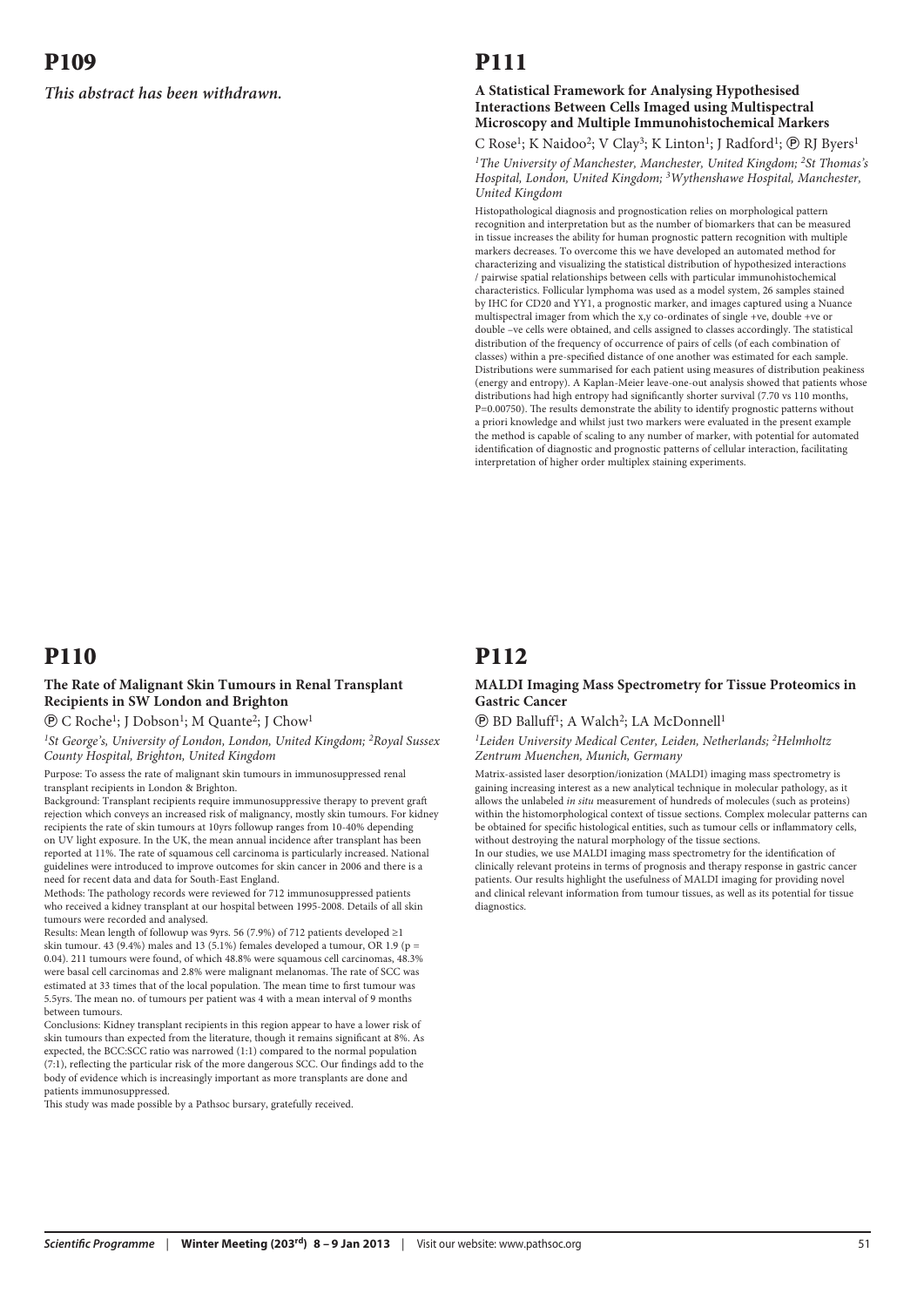# P113

#### **Phenotyping of Tumour-Infiltrating Lymphocytes in Melanoma Using Tissue Cytometry**

JR Mansfield<sup>1</sup>; **@** RC Lloyd<sup>2</sup>; K Lane<sup>1</sup>; CM van der Loos<sup>3</sup>;  $CC$  Hoyt<sup>1</sup>

*1PerkinElmer, Waltham, United States; 2PerkinElmer, Seer Green, United Kingdom; 3Amsterdam Medical Centre, Amsterdam, Netherlands*

In many cancers, tumour-infiltrating lymphocytes (TILs) indicate levels of tumour immunogenicity and are a strong predictor of survival. An understanding of the phenotype and spatial distribution of TILs within tumour regions would be advantageous for characterizing host response. However, visual TIL assessment is prone to error and multi-marker quantitation is difficult with standard methods. Here we present a multimarker, computer-aided event-counting method for the determining the phenotypes of lymphocytes in melanoma sections using a novel multispectral imaging (MSI) approach. A section of a tissue microarray containing 120 melanoma cores was stained for CD3, S100, Foxp3 and haematoxylin. This was imaged using MSI and the individual staining of each marker separated from each other using spectral un-mixing. The images were analysed using software which had been trained to recognize the tumour area based on the S100 staining pattern. Then the Foxp3 status of each CD3+ TIL was then determined. Results indicate that machine-learning software can be trained to accurately recognize tumour regions within each core. MSI enabled the accurate quantitation of three immunostains in the sample without crosstalk. Within the tumour region of each core it was possible to count the CD3+ TILs and then determine the Foxp3 status of each. This multi-marker phenotyping and counting approach shows the potential for broad applicability in the assessment of TILs in many solid tumours.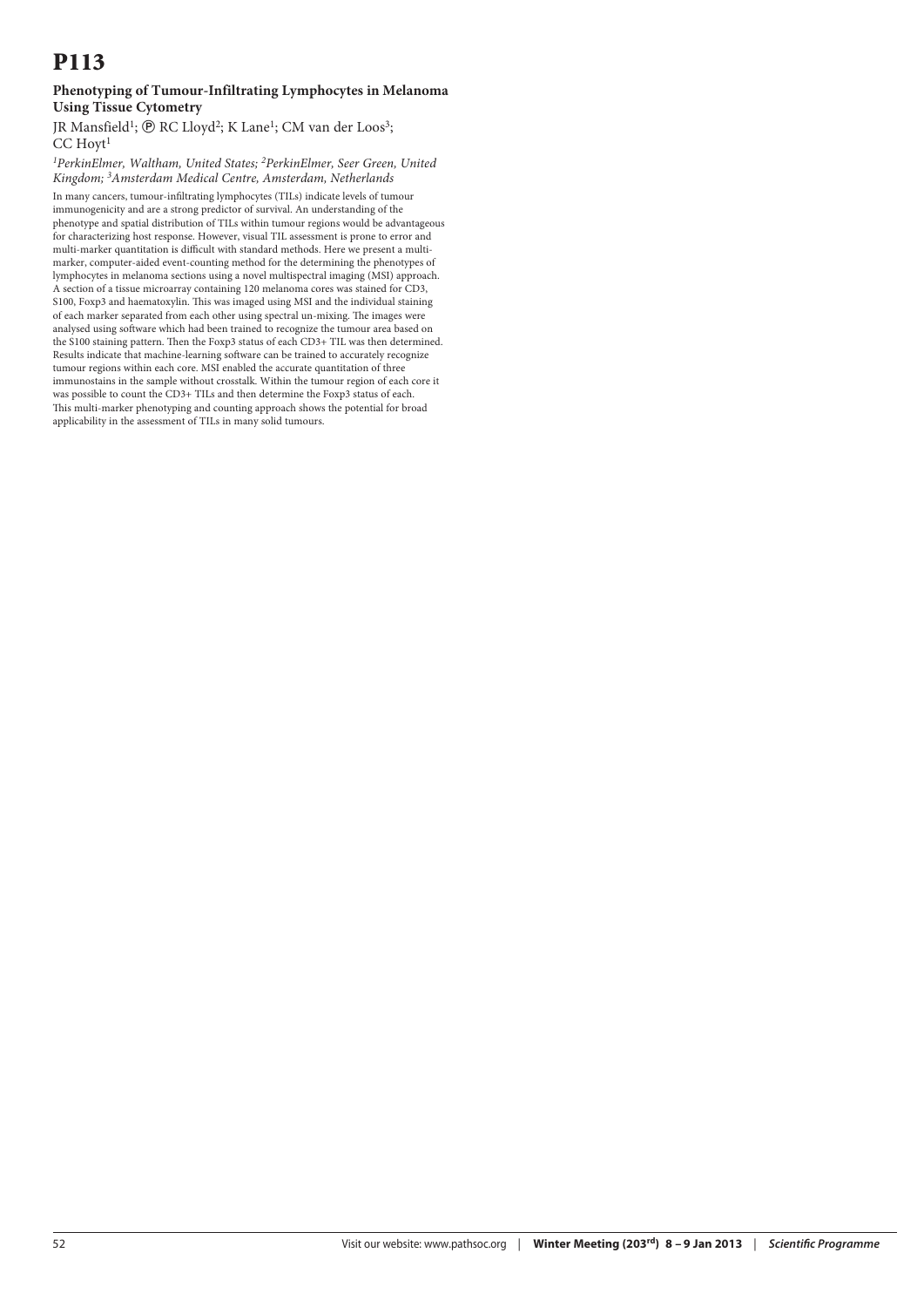Dr EW Benbow, Manchester Dr JLG Blaauwgeers, Amsterdam Dr WAM Blokx, Nijmegen Dr JVMG Bovée, Leiden Dr RJ Byers, Manchester Dr RR de Krijger, Delft Prof AJ Freemont, Manchester Prof KC Gatter, Oxford Prof R Goldschmeding, Utrecht Prof JR Gosney, Liverpool Dr T Helliwell, Liverpool Prof H Hollema, Groningen Dr N Kirkham, Newcastle Dr RD Liebmann, Kent Prof J Lowe, Nottingham Prof WG McCluggage, Belfast Prof RFT McMahon, Manchester Prof AM McNicol, Brisbane Prof GA Meijer, Amsterdam Prof GI Murray, Aberdeen Dr PGJ Nikkels, Utrecht Prof GJA Offerhaus, Utrecht Dr P Ramani, Bristol Prof ISD Roberts, Oxford Prof PJ Slootweg, Nijmegen Prof JG van den Tweel, Utrecht Prof PJ van Diest, Utrecht Prof FJ van Kemenade, Amsterdam Dr C Verrill, Oxford Dr A Vink, Utrecht Prof P Wesseling, St Radboud Dr KP West, Leicester Dr BS Wilkins, London Dr SM Willems, Utrecht